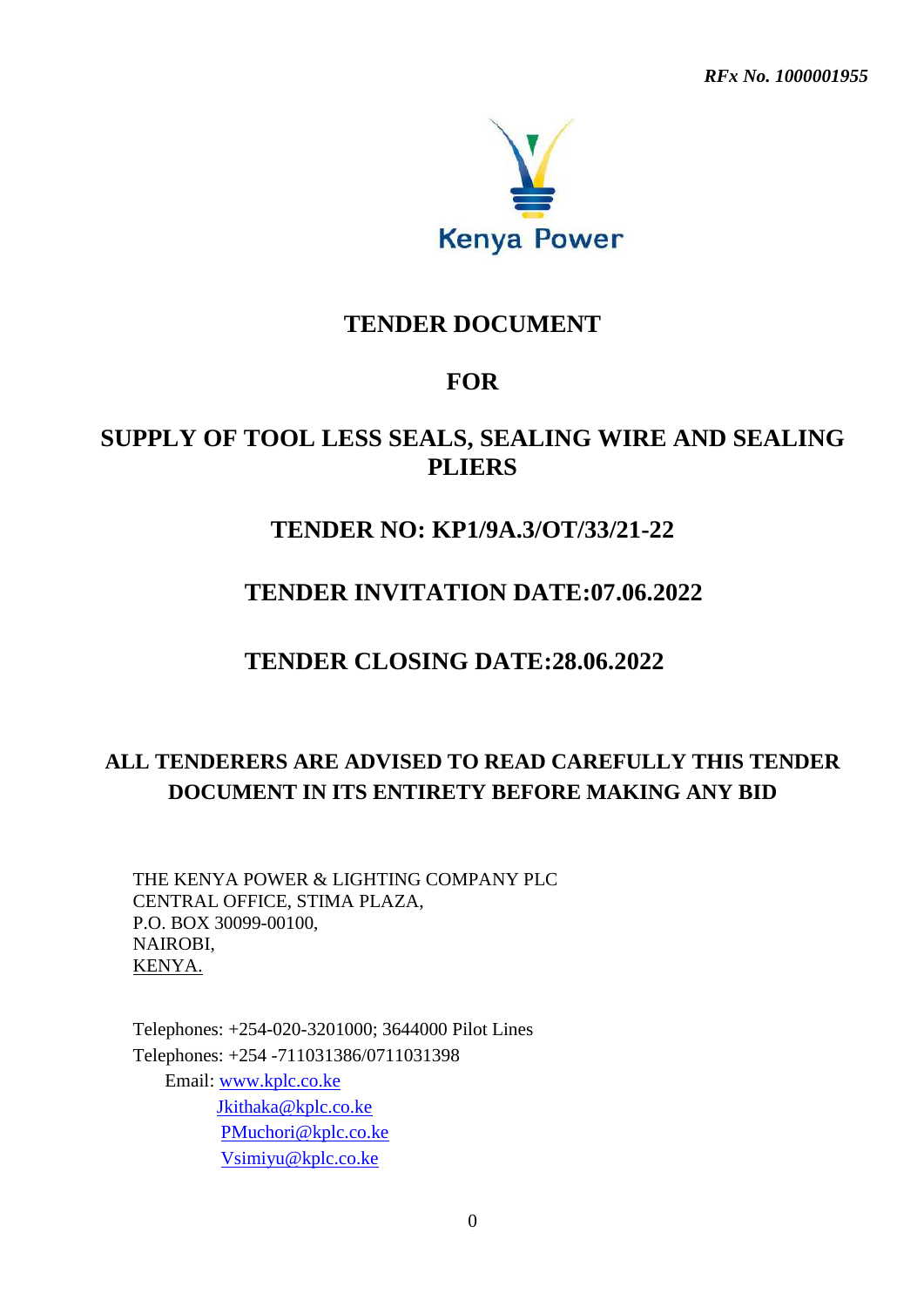# **ABBREVIATIONS**

| AO           | <b>Accounting Officer</b>                                        |
|--------------|------------------------------------------------------------------|
| <b>CBK</b>   | Central Bank of Kenya                                            |
| <b>CBQ</b>   | <b>Confidential Business Questionnaire</b>                       |
| <b>FY</b>    | Financial / Fiscal Year                                          |
| <b>GTP</b>   | <b>Guaranteed Technical Particulars</b>                          |
| <b>IFT</b>   | <b>Invitation for Tenders</b>                                    |
| <b>ITT</b>   | <b>Instructions to Tenderers</b>                                 |
| JV           | <b>Joint Venture</b>                                             |
| <b>NCB</b>   | National competitive tender                                      |
| <b>PPADA</b> | Public Procurement and Asset Disposal Act, 2015                  |
| <b>PPADR</b> | <b>Public Procurement and Asset Disposal</b><br>Regulations 2020 |
| <b>PPRA</b>  | <b>Public Procurement Regulatory Authority</b>                   |
| R            | Responsive                                                       |
| <b>NR</b>    | Not-Responsive                                                   |
| <b>RFQ</b>   | <b>Request for Quotation</b>                                     |
| <b>STD</b>   | <b>Standard Tender Documents</b>                                 |
| <b>TDS</b>   | <b>Tender Data Sheet</b>                                         |
| <b>TEC</b>   | <b>Tender Evaluation Committee</b>                               |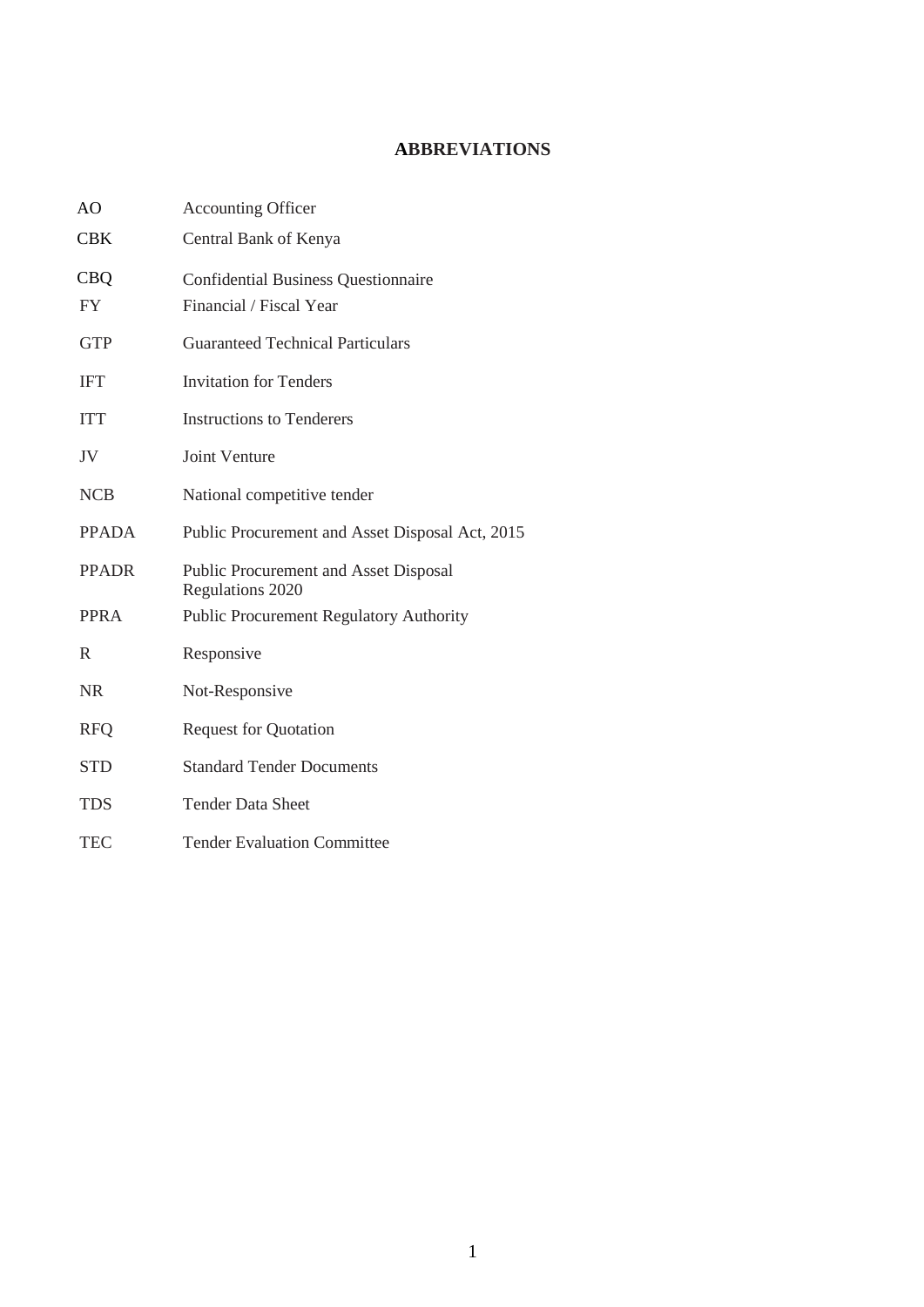# **Contents**

| SELF DECLARATION THAT THE PERSON/TENDERER IS NOT DEBARRED IN THE<br>MATTER OF THE PUBLIC PROCUREMENT AND ASSET DISPOSAL ACT 2015 42 |  |
|-------------------------------------------------------------------------------------------------------------------------------------|--|
|                                                                                                                                     |  |
|                                                                                                                                     |  |
| TENDERER'S ELIGIBILITY- CONFIDENTIAL BUSINESS QUESTIONNAIRE FORM 49                                                                 |  |
|                                                                                                                                     |  |
|                                                                                                                                     |  |
|                                                                                                                                     |  |
|                                                                                                                                     |  |
|                                                                                                                                     |  |
| L.                                                                                                                                  |  |
|                                                                                                                                     |  |
|                                                                                                                                     |  |
| $\mathfrak{Z}$                                                                                                                      |  |
|                                                                                                                                     |  |
|                                                                                                                                     |  |
|                                                                                                                                     |  |
|                                                                                                                                     |  |
|                                                                                                                                     |  |
|                                                                                                                                     |  |
|                                                                                                                                     |  |
|                                                                                                                                     |  |
|                                                                                                                                     |  |
| FORM NO. 5 - PERFORMANCE SECURITY [Option 1 - Unconditional Demand Bank                                                             |  |
| FORM No. 6 - PERFORMANCE SECURITY [Option 2– Performance Bond]- (Not Applicable) 93                                                 |  |
|                                                                                                                                     |  |
|                                                                                                                                     |  |
|                                                                                                                                     |  |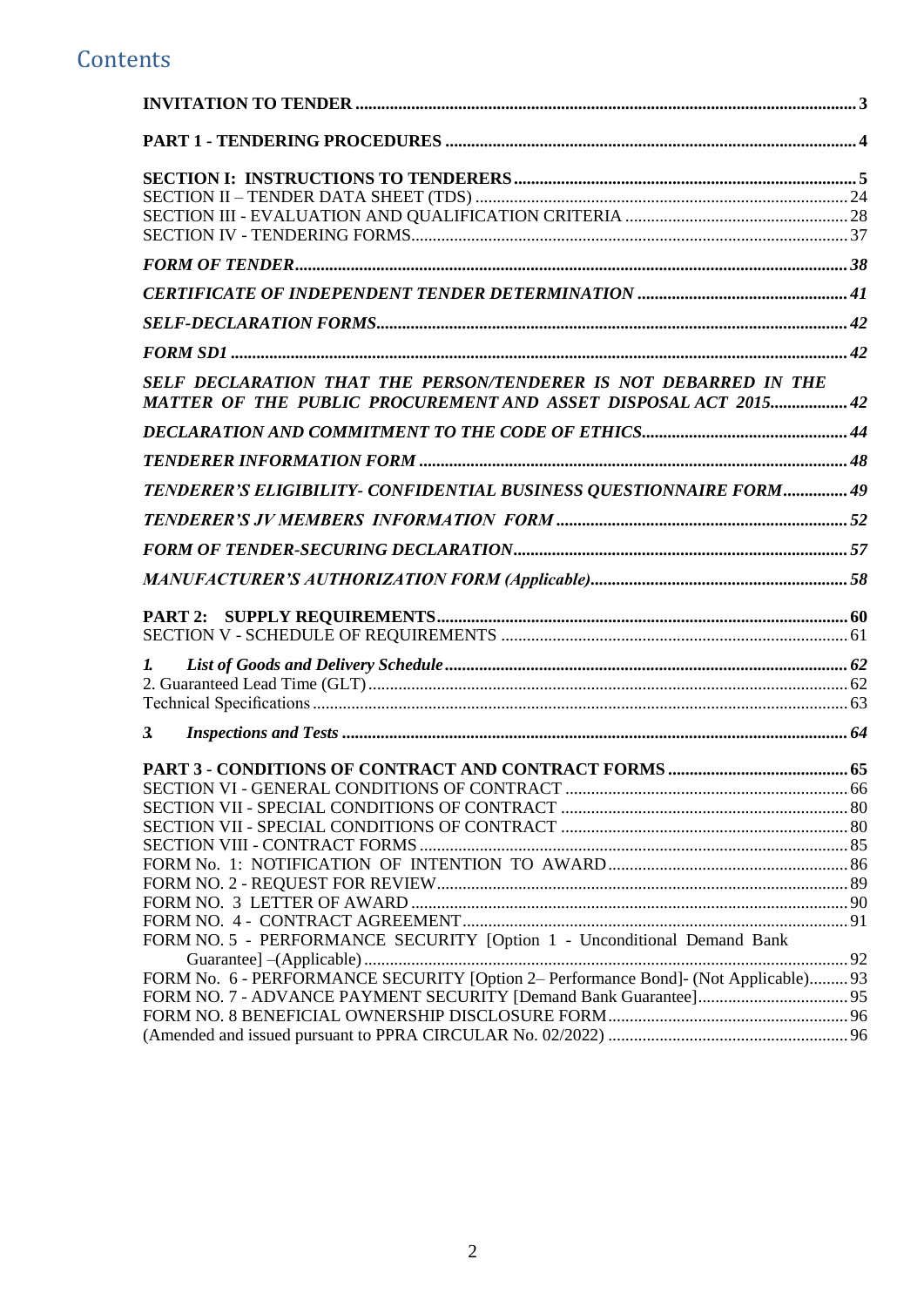# <span id="page-3-0"></span>**TENDER NO KP1/9A.3/OT/33/21-22**

# **NAME: SUPPLY OF TOOL LESS SEALS, SEALING WIRE AND SEALING PLIERS**

# **Introduction**

1. KPLC invites sealed tenders for **Supply & Delivery of Tool less seals,sealing wire and sealing pliers**. Eligible Tenderers may obtain further information from the General Manager- Supply Chain, The Kenya Power & Lighting Company Plc at Stima Plaza, 3rd Floor, Kolobot Road, and P.O. Box 30099 – 00100 Nairobi, Kenya during office hours (0900 to 1500hours). Tendering is open to all qualified and interested bidders.

# 2. **Obtaining Tender Documents**

Tender documents detailing the tender requirements shall be obtained from the KPLC E- Procurement Portal - *RFx No. 1000001955* prospective bidders may also download the tender document from KPLC's website [\(www.kplc.co.ke\)](http://www.kplc.co.ke/) free of charge.

# 3. **Submission of Tender Documents**

Completed Tenders are to be submitted in electronic format on the KPLC's (Central Office) E-procurement portal. The Tender is to be submitted **ONLINE** on or before **Wednesday 28th June, 2022** at 10.00am (East African Time). Manual submission of tenders will not be accepted.

# 4. **Prices**

Offered Price in the price schedule should be inclusive of all taxes, duties, levies and delivery costs to the premises (where applicable) of KPLC or other specified site and it must be in Kenya Shillings or a freely convertible currency in Kenya and shall remain valid for **One Hundred and Eighty (180) days** from the closing date of the tender. *Please note that prices indicated on the KPLC tendering portal should be exclusive of VAT.* Tendering will be conducted under open competitive method (**National)** using a standardized tender document.

# 5. **Bid Security**

All Tenders must be accompanied by a Tender Security of **Kshs. 150,000 (One hundred and Fifty thousand Shillings only).** Amount and currency of the Tender Security shall be in **Kenya Shillings.** The Tender Security should be valid for **210 days** from the date of closing the tender and shall be required in form of bank guarantee only.

*Note: The Original Tender Security should be kept in an envelope clearly labelled with the Tender number & name, and shall be deposited in the Tender Security Box on 3 rd Floor Supply Chain Reception at Stima Plaza, Kolobot Road, Parklands Nairobi.*

- 6. The Tenderer shall chronologically serialize all pages of the tender document submitted.
- 7. Tenders will be opened promptly thereafter in the presence of the Tenderers or their representatives who choose to attend in the KPLC Auditorium at Stima Plaza, Kolobot Road, Parklands, Nairobi. All health protocols during opening *Shall* be observed and *only one representative* will be allowed in opening venue.
- 8. Late tenders will be rejected.

# 9. **Pre-Bid**

There will be no pre-bid meeting for this tender.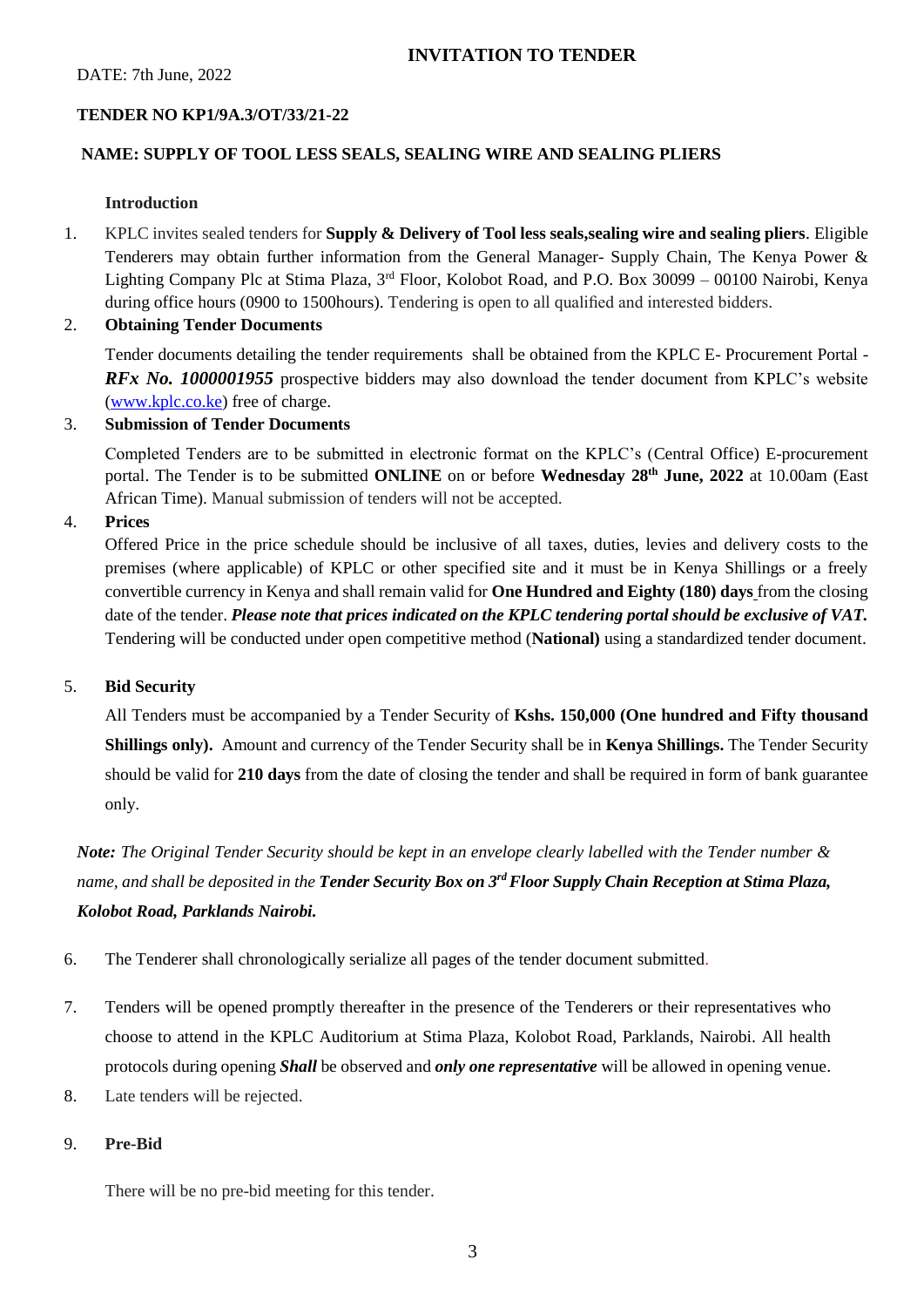# <span id="page-4-0"></span>**PART 1 - TENDERING PROCEDURES**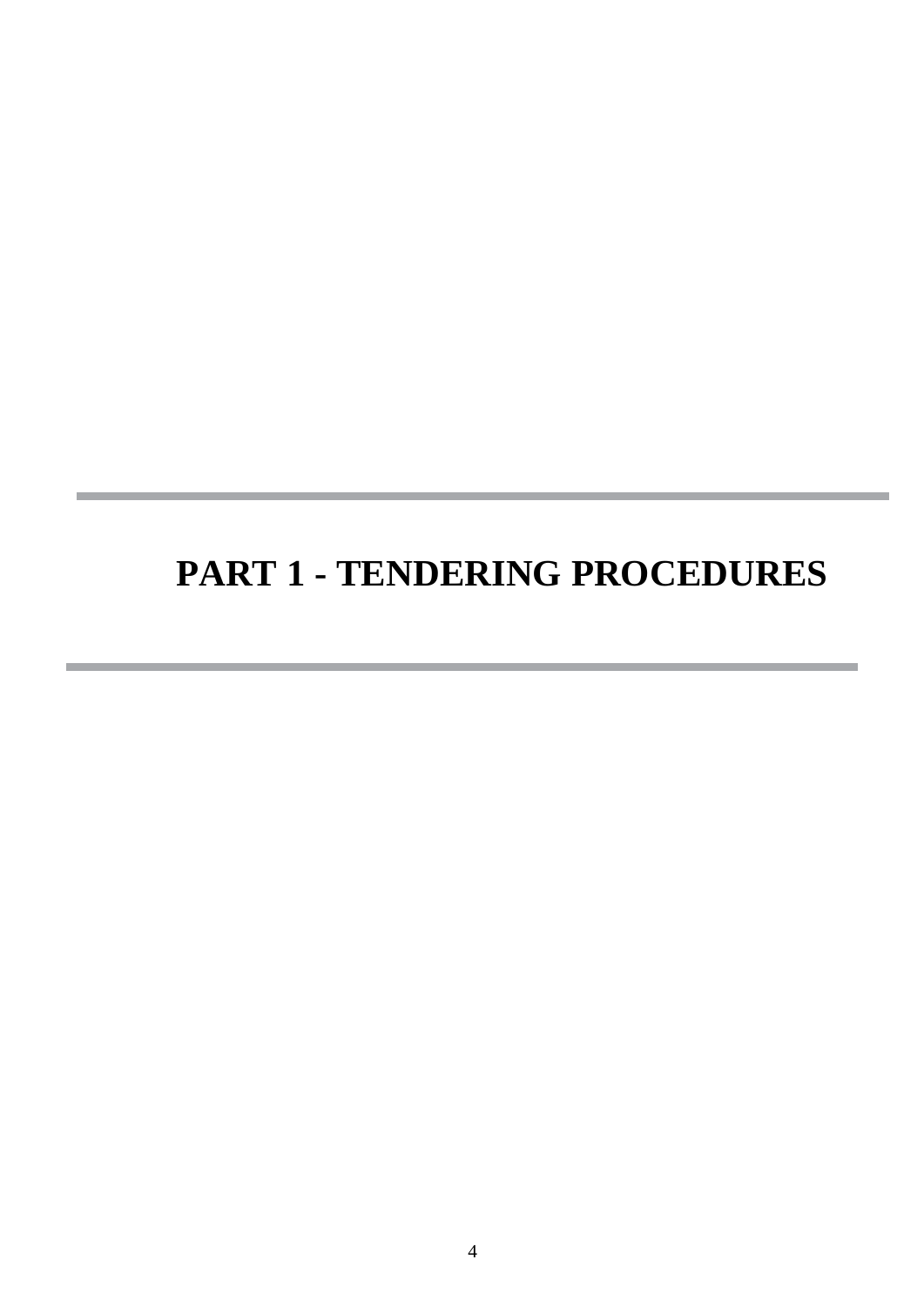# <span id="page-5-0"></span> **SECTION I: INSTRUCTIONS TO TENDERERS**

## **A General Provisions**

#### **1.Scope of Tender**

- 1.1 KPLC as defined in the **TDS** invites tenders for supply of goods and, if applicable, any Related Services incidental thereto, as specified in Section V, Supply Requirements. The name, identification, and number of lots (contracts) of this Tender Document are specified in the **TDS**.
- 12 Throughout this tendering document:
- a) the term "in writing" means communicated in written form (e.g. by mail, e-mail, fax, including if specified in the **TDS**, distributed or received through the electronicprocurement system used by the Procuring Entity) with proof of receipt;
- b) if the context so requires, "singular" means "plural" and vice versa;
- c) "Day" means calendar day, unless otherwise specified as "Business Day". A Business Day is any day that is an official working day of the Procuring Entity. It excludes official public holidays.

## **2.Fraud and Corruption**

- 2.1 KPLC requires compliance with the provisions of the Public Procurement and Asset Disposal Act, 2015, Section 62 "Declaration not to engage in corruption". The tender submitted by a person shall include a declaration that the person shall not engage in any corrupt or fraudulent practice and a declaration that the person or his or her sub-contractors are not debarred from participating in public procurement proceedings.
- 2.2 KPLC requires compliance with the provisions of the Competition Act 2010, regarding collusive practices in contracting. Any tenderer found to have engaged in collusive conduct shall be disqualified and criminal and/or civil sanctions may be imposed. To this effect, Tenders shall be required to complete and sign the "Certificate of Independent Tender Determination" annexed to the Form of Tender.
- 2.3 Unfair Competitive Advantage Fairness and transparency in the tender process require that the firms or their Affiliates competing for a specific assignment do not derive a competitive advantage from having provided consulting services related to this tender. To that end, KPLC shall indicate in the **Data Sheet** and make available to all the firms together with this tender document all information that would in that respect give such firm any unfair competitive advantage over competing firms.

## **3.Eligible Tenderers**

3.1 A Tenderer may be a firm that is a private entity, an individual, a state-owned enterprise or institution subject to ITT3.7, or any combination of such entities in the form of a joint venture (JV) under an existing agreement or with the intent to enter into such an agreement supported by a letter of intent. Public employees and their close relatives *(spouses, children, brothers, sisters and uncles and aunts)*  are not eligible to participate in the tender.

In the case of a joint venture, all members shall be jointly and severally liable for the execution of the entire Contract in accordance with the Contract terms. The JV shall nominate a Representative who shall have the authority to conduct all business for and on behalf of any and all the members of the JV during the Tendering process and, in the event the JV is awarded the Contract, during contract execution. The maximum number of JV members shall be specified in the **TDS.**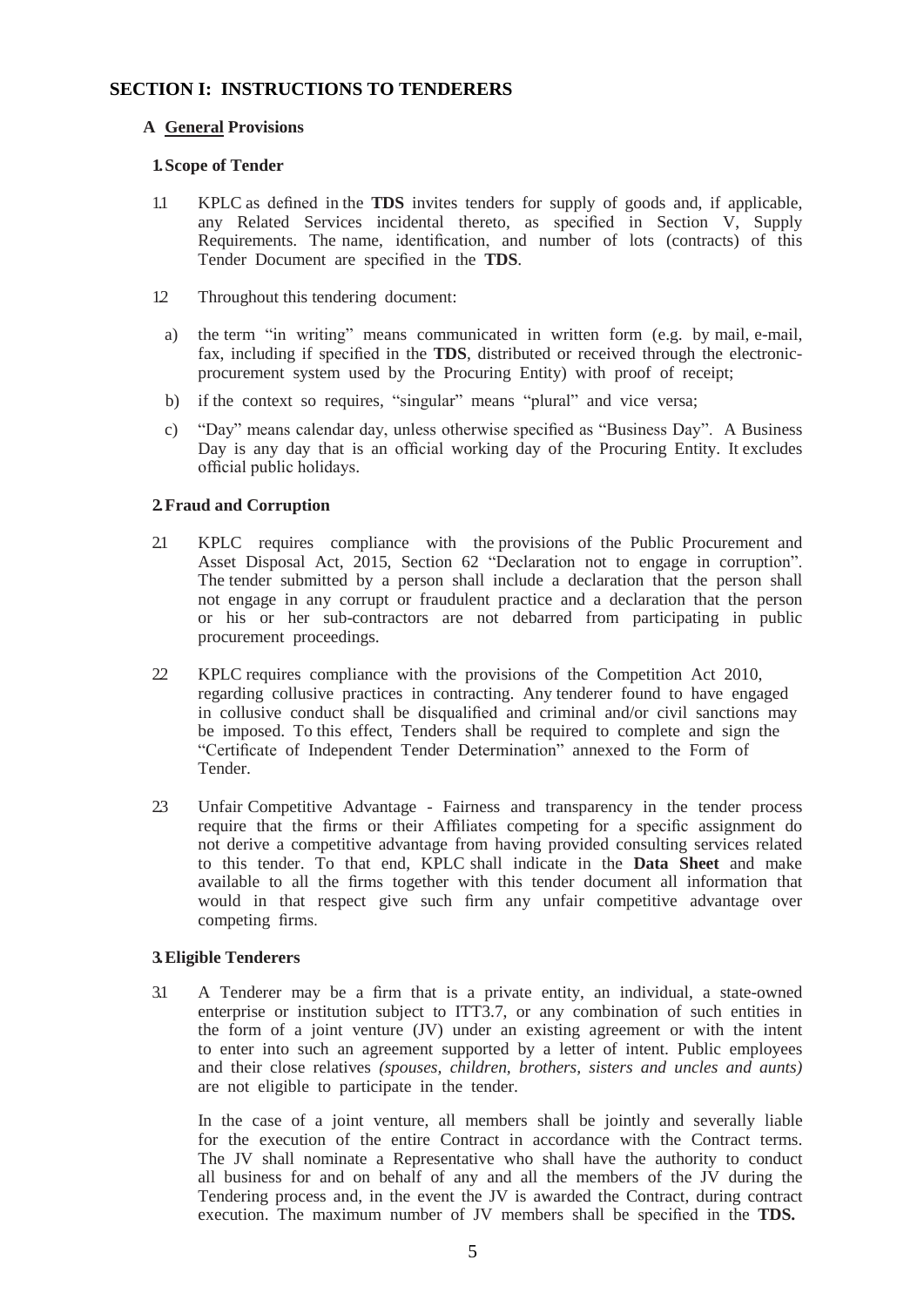- 3.2 Public Officers of KPLC, business associates or agents and firms/organizations in which they have a substantial or controlling interest shall not be eligible to tender or be awarded a contract. Public Officers are also not allowed to participate in any procurement proceedings.
- 3.3 A Tenderer shall not have a conflict of interest. Any Tenderer found to have a conflict of interest shall be disqualified. A Tenderer may be considered to have a conflict of interest for the purpose of this Tendering process, if the Tenderer:
	- a) directly or indirectly controls, is controlled by or is under common control with another Tenderer; or
	- b) receives or has received any direct or indirect subsidy from another Tenderer; or
	- c) has the same representative or ownership as another Tenderer; or
	- d) has a relationship with another Tenderer, directly or through common third parties, that puts it in a position to influence the Tender of another Tenderer, or influence the decisions of the Procuring Entity regarding this Tendering process; or
	- e) or any of its affiliates participated as a consultant in the preparation of the design or technical specifications of the goods that are the subject of the Tender; or
	- f) or any of its affiliates has been hired (or is proposed to be hired) by the Procuring Entity or Procuring Entity for the Contract implementation; or
	- g) would be providing goods, works, or non-consulting services resulting from or directly related to consulting services for the preparation or implementation of the project specified in the **TDS** ITT 1.1 that it provided or were provided by any affiliate that directly or indirectly controls, is controlled by, or is under common control with that firm; or has a close business or family relationship with a professional staff of the Procuring Entity (or of the project implementing agency, who: (i) are directly or indirectly involved in the preparation of the tendering document or specifications of the Contract, and/or the Tender evaluation process of such Contract; or (ii) would be involved in the implementation or supervision of such Contract unless the conflict stemming from such relationship has been resolved in a manner acceptable to the Procuring Entity throughout the Tendering process and execution of the Contract.
- 3.4 A tenderer shall not be involved in corrupt, coercive, obstructive, collusive or fraudulent practice. A tenderer that is proven to have been involved in any of these practices shall be automatically disqualified.
- 3.5 A firm that is a Tenderer (either individually or as a JV member) shall not submit more than one Tender, except for permitted alternative Tenders. This includes participation as a subcontractor. Such participation shall result in the disqualification of all Tenders in which the firm is involved. A firm that is not a Tenderer or a JV member, may participate as a subcontractor in more than one Tender. Members of a joint venture may not also make an individual tender, be a subcontractor in a separate tender or be part of another joint venture for the purposes of the same Tender.
- 3.6 A Tenderer may have the nationality of any country, subject to the restrictions pursuant to ITT3.9. A Tenderer shall be deemed to have the nationality of a country if the Tenderer is constituted, incorporated or registered in and operates in conformity with the provisions of the laws of that country, as evidenced by its articles of incorporation (or equivalent documents of constitution or association) and its registration documents, as the case may be. This criterion also shall apply to the determination of the nationality of proposed subcontractors or sub consultants for any part of the Contract including related Services.
- 3.7A Tenderer that has been debarred by the PPRA from participating in public procurement shall be ineligible to tender or be awarded a contract. The list of debarred firms and individuals is available from the PPRA's website www.ppra.go.ke
- 3.8 Tenderers that are state-owned enterprises or institutions may be eligible to compete and be awarded a Contract(s) only if they are (i) a legal public entity of the state Government and/or public administration, (ii) financially autonomous and not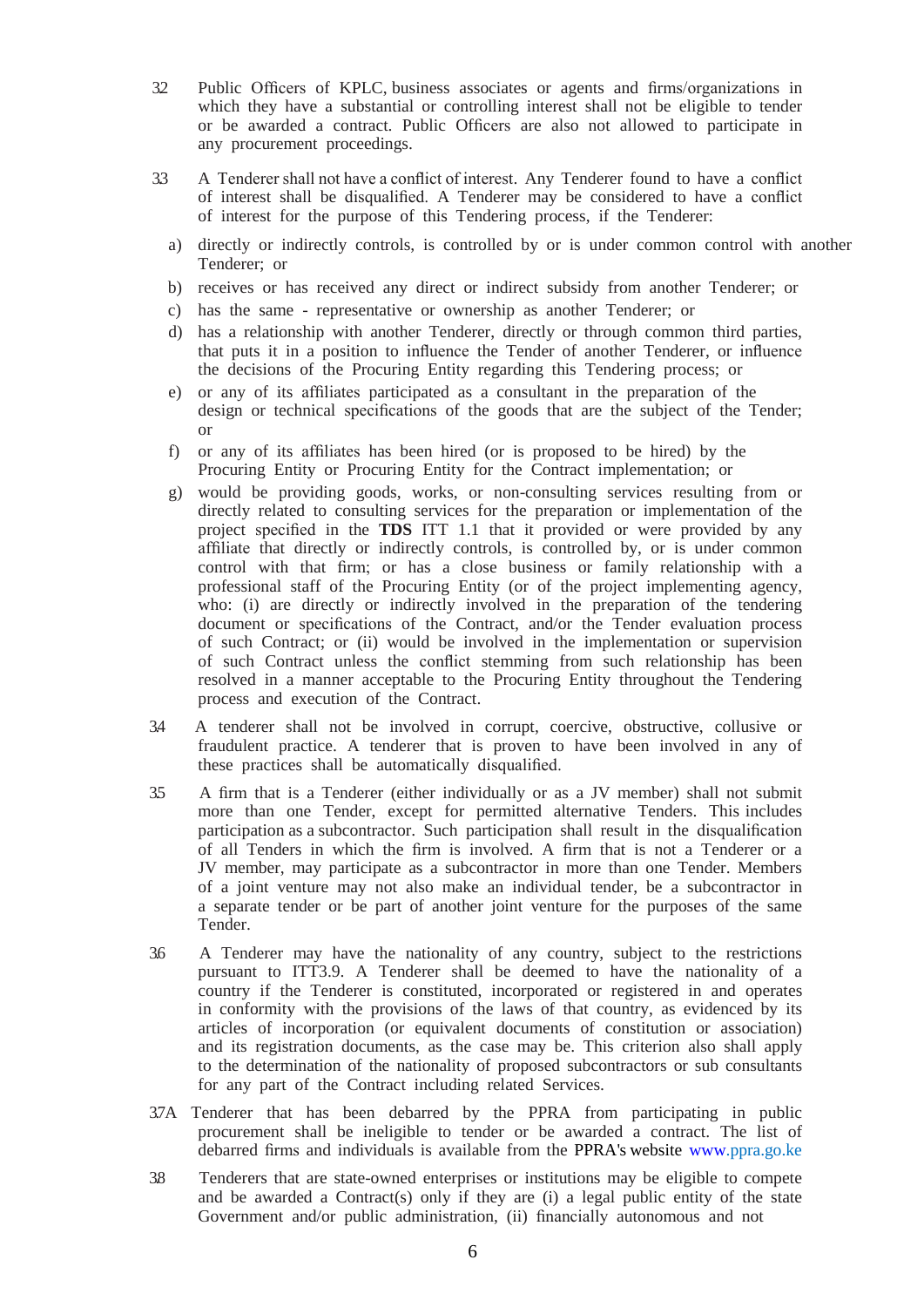receiving any significant subsidies or budget support from any public entity or Government, and (iii) operating under commercial law and vested with legal rights and liabilities similar to any commercial enterprise to enable it compete with firms in the private sector on an equal basis. Public employees and their close relatives are not eligible to participate in the tender.

- 3.9 Tenderers may be ineligible if their countries of origin (a) as a matter of law or official regulations, Kenya prohibits commercial relations with that country, or(b) by an act of compliance with a decision of the United Nations Security Council taken under Chapter VII of the Charter of the United Nations, Kenya prohibits any import of goods or contracting for supply of goods or services from that country, or any payments to any country, person, or entity in that country. A tenderer shall provide such documentary evidence of eligibility satisfactory to KPLC, as it shall reasonably request.
- 3.10 Tenderers shall provide the qualification information statement that the tenderer (including all members of a joint venture and subcontractors) is not associated, or have been associated in the past, directly or indirectly, with a firm or any of its affiliates which have been engaged by KPLC to provide consulting services for the preparation of the design, specifications, and other documents to be used for the procurement of the goods under this Invitation for tenders.
- **3.11** Where the law requires tenderers to be registered with certain authorities in Kenya, such registration requirements shall be defined in the **TDS**
- 3.12 The Competition Act of Kenya requires that firms wishing to tender as Joint Venture undertakings which may prevent, distort or lessen competition in provision of services are prohibited unless they are exempt in accordance with the provisions of Section 25 of the Competition Act, 2010. JVs will be required to seek for exemption from the Competition Authority. Exemption shall not be a condition for tender, but it shall be a condition of contract award and signature. A JV tenderer shall be given opportunity to seek such exemption as a condition of award and signature of contract. Application for exemption from the Competition Authority of Kenya may be accessed from the website [www.cak.go.ke.](http://www.cak.go.ke/)
- 3.13 A Kenyan tenderer shall provide evidence of having fulfilled his/her tax obligations by producing a current tax clearance certificate or tax exemption certificate issued by the Kenya Revenue Authority.

#### **4. Eligible Goods and Related Services**

- 4.1 All the Goods and Related Services to be supplied under the Contract shall have their origin in any country that is eligible in accordance with ITT 3.9.
- 4.2 For purposes of this ITT, the term "goods" includes commodities, raw material, machinery, equipment, and industrial plants; and "related services" include services such as insurance, installation, training, and initial maintenance.
- 4.3 The term "origin" means the country where the goods have been mined, grown, cultivated, produced, manufactured or processed; or, through manufacture, processing, or assembly, another commercially recognized article results that differs substantially in its basic characteristics from its components.
- 4.4 KPLC shall ensure that the items listed below shall be sourced from Kenya and there shall be no substitutions from foreign sources. The affected items are:
- a) motor vehicles, plant and equipment which are assembled in Kenya;
- b) furniture, textile, foodstuffs, oil and gas, information communication technology, steel, cement, leather, agro-processed products, sanitary products, and other goods made in Kenya; or
- c) goods manufactured, mined, extracted or grown in Kenya.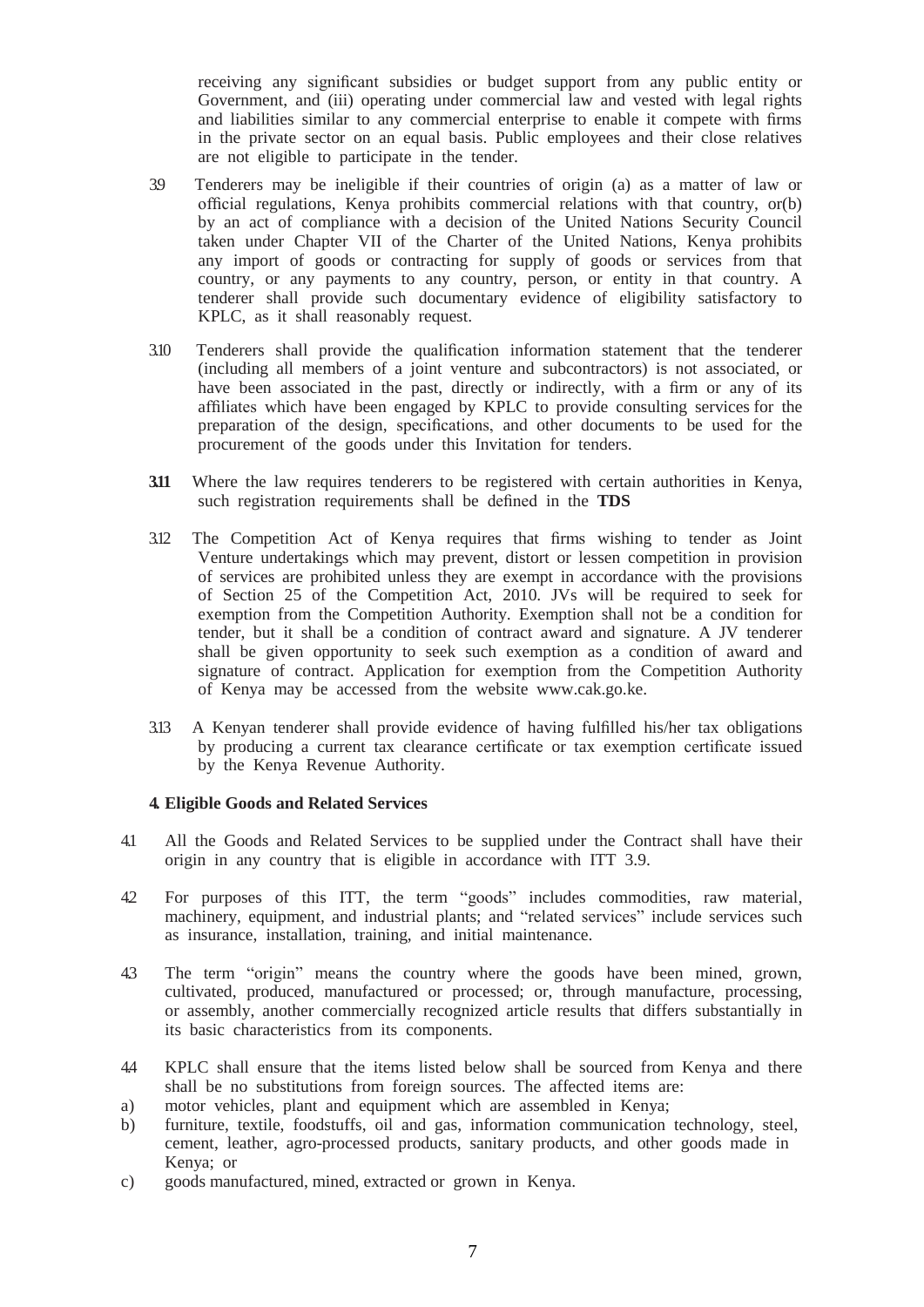4.5 Any goods, works and production processes with characteristics that have been declared by the relevant national environmental protection agency or by other competent authority as harmful to human beings and to the environment shall not be eligible for procurement.

## **5. Sections of Tendering Document**

5.1 The tendering document consist of Parts 1, 2, and 3, which include all the sections indicated below, and should be read in conjunction with any Addenda issued in accordance with ITT8.

# **PART 1: Tendering Procedures**

- i) Section I Instructions to Tenderers (ITT)
- ii) Section II Tendering Data Sheet (TDS)
- iii) Section III Evaluation and Qualification Criteria
- iv) Section IV Tendering Forms

# **PART 2: Supply Requirements**

v) Section V - Schedule of Requirements

# **PART 3: Contract**

- vi) Section VI General Conditions of Contract (GCC)
- vii) Section VII Special Conditions of Contract (SCC)
- viii) Section VIII- Contract Forms
- 5.2 The notice of Invitation to Tender or the notice to the prequalified Tenderers issued by the Procuring Entity is not part of the tendering document.
- 5.3 Unless obtained directly from KPLC, KPLC shall not responsible for the completeness of the document, responses to requests for clarification, the minutes of the pre-tender meeting (if any), or addenda to the tendering document in accordance with ITT7.
- 5.4 The Tenderer is expected to examine all instructions, forms, terms, and specifications in the tendering document and to furnish with its Tender all information or documentation as is required by the tendering document.

## **6. Clarification of Tendering Document**

- 6.1 A Tenderer requiring any clarification of the Tender Document shall contact KPLC in writing at the KPLC's address specified in the **TDS** or raise its enquiries during the pre-Tender meeting if provided for in accordance with ITT 6.4. KPLC will respond in writing to any request for clarification, provided that such request is received no later than the period specified in the **TDS** prior to the deadline for submission of tenders. KPLC shall forward copies of its response to all tenderers who have acquired the Tender documents in accordance with ITT 5.3, including a description of the inquiry but without identifying its source. If so specified in the **TDS,** KPLC shall also promptly publish its response at the web page identified in the **TDS.** Should the clarification result in changes to the essential elements of the Tender Documents, KPLC shall amend the Tender Documents following the procedure under ITT 7.
- 6.2 KPLC shall specify in the **TDS** if a pre-tender conference will be held, when and where. The Tenderer's designated representative is invited to attend a pre-Tender meeting. The purpose of the meeting will be to clarify issues and to answer questions on any matter that may be raised at that stage.
- 6.3 The Tenderer is requested to submit any questions in writing, to reach KPLC not later than the period specified in the **TDS** before the meeting.
- 6.4 Minutes of the pre-Tender meeting, if applicable, including the text of the questions asked by Tenderers and the responses given, together with any responses prepared after the meeting, will be transmitted promptly to all Tenderers who have acquired the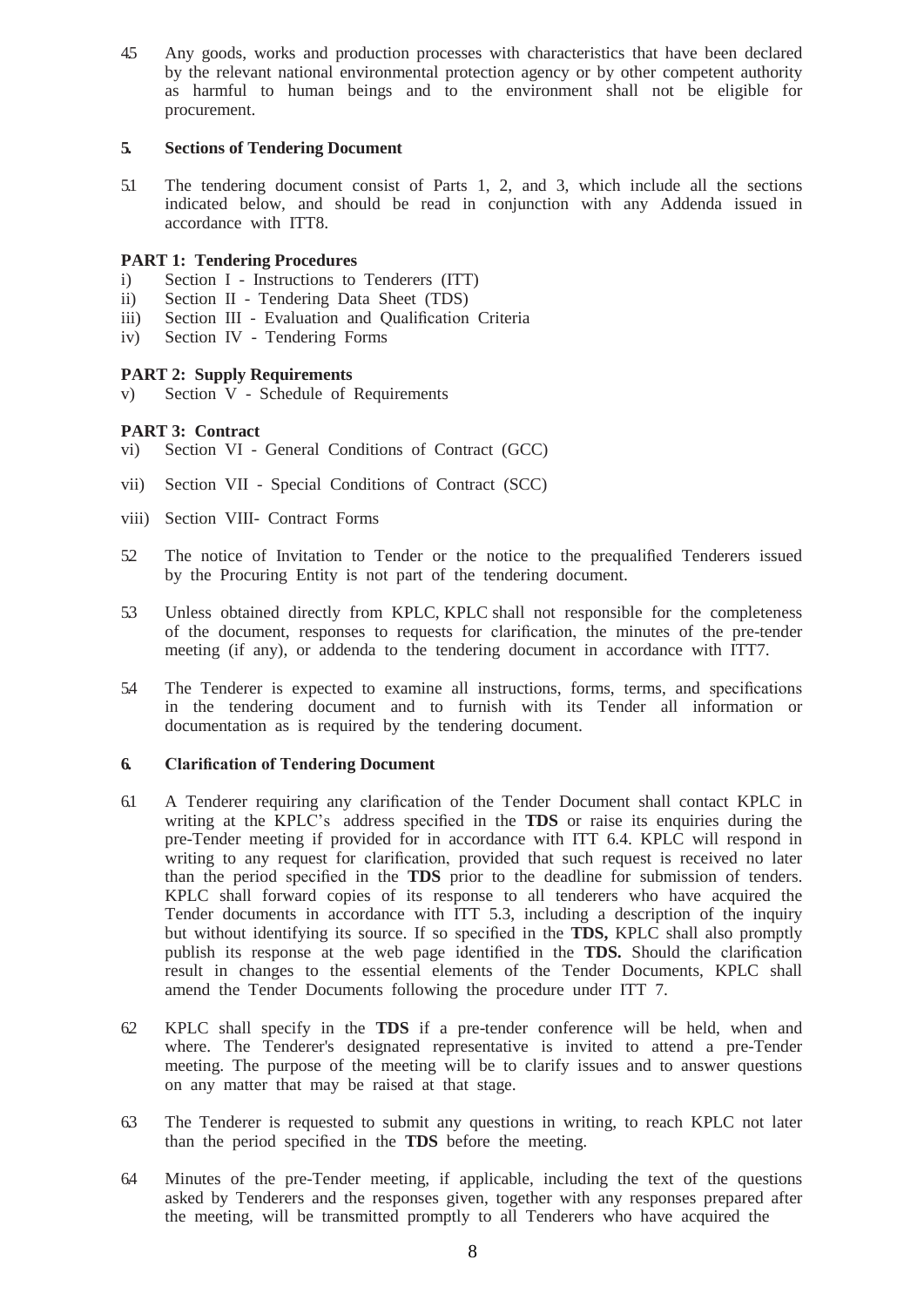Tender Documents in accordance with ITT 6.3. Minutes shall not identify the source of the questions asked.

6.5 KPLC shall also promptly publish anonymized (*no names*)Minutes of the pre-Tender meeting at the web page identified **in the TDS**. Any modification to the Tender Documents that may become necessary as a result of the pre-Tender meeting shall be made by the KPLC exclusively through the issue of an Addendum pursuant to ITT 7 and not through the minutes of the pre-Tender meeting. Nonattendance at the pre-Tender meeting will not be a cause for disqualification of a Tenderer.

#### **7. Amendment of Tendering Document**

- 7.1 At any time prior to the deadline for submission of Tenders, KPLC may amend the tendering document by issuing addenda.
	- 7.2 Any addendum issued shall be part of the tendering document and shall be communicated in writing to all who have obtained the tender document from KPLC in accordance with ITT 6.3. KPLC shall also promptly publish the addendum on the Procuring Entity's web page in accordance with ITT 7.1.
	- 7.3 To give prospective Tenderers reasonable time in which to take an addendum into account in preparing their Tenders, KPLC may, at its discretion, extend the deadline for the submission of Tenders, pursuant to ITT 21.2.

## **C. Preparation of Tenders**

#### **8. Cost of Tendering**

8.1 The Tenderer shall bear all costs associated with the preparation and submission of its Tender, and KPLC shall not be responsible or liable for those costs, regardless of the conduct or outcome of the Tendering process.

#### **9. Language of Tender**

9.1 The Tender, as well as all correspondence and documents relating to the Tender exchanged by the Tenderer and KPLC, shall be written in English Language**.** Supporting documents and printed literature that are part of the Tender may be in another language provided they are accompanied by an accurate translation of the relevant passages into the English Language**,** in which case, for purposes of interpretation of the Tender, such translation shall govern.

#### **10. Documents Comprising the Tender**

- 10.1 The Tender shall comprise the following:
- a) Form of Tender prepared in accordance with ITT11;
- b) Price Schedules: completed in accordance with ITT 11 and ITT 13;
- c) Tender Security or Tender-Securing Declaration, in accordance with ITT 18.1;
- d) Alternative Tender: if permissible, in accordance with ITT12;
- e) Authorization: written confirmation authorizing the signatory of the Tender to commit the Tenderer, in accordance with ITT19.3;
- f) Qualifications: documentary evidence in accordance with ITT 16.2 establishing the Tenderer qualifications to perform the Contract if its Tender is accepted;
- g) Tenderer Eligibility: documentary evidence in accordance with ITT16.1 establishing the Tenderer eligibility to tender;
- h) Eligibility of Goods and Related Services: documentary evidence in accordance with ITT 15, establishing the eligibility of the Goods and Related Services to be supplied by the Tenderer;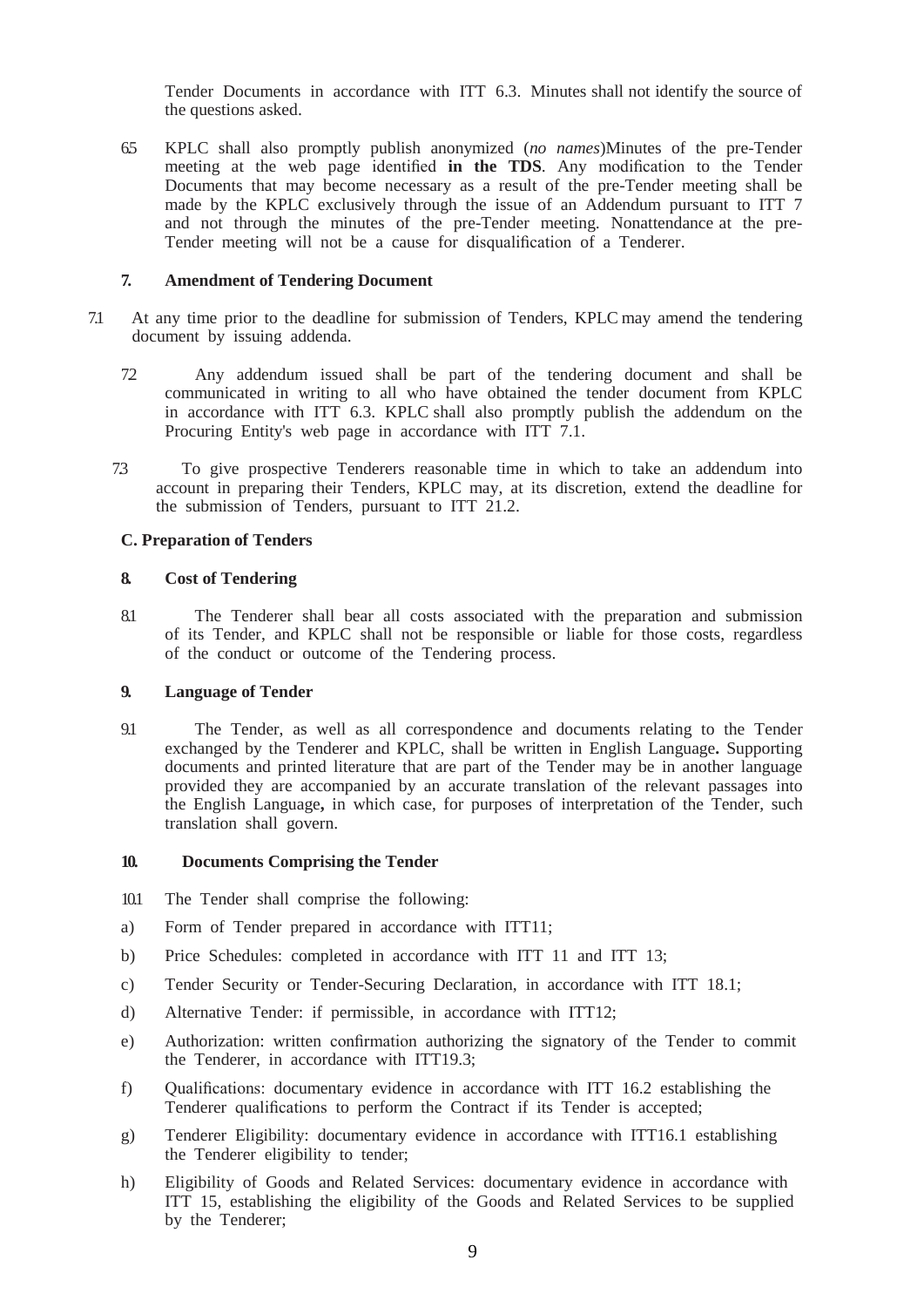- i) Conformity: documentary evidence in accordance with ITT15.2 that the Goods and Related Services conform to the tender document; and
- j) any other document required in the **TDS**.
- 10.2 In addition to the requirements under ITT 10.1, Tenders submitted by a JV shall include a copy of the Joint Venture Agreement entered into by all members. Alternatively, a letter of intent to execute a Joint Venture Agreement in the event of a successful Tender shall be signed by all members and submitted with the Tender, together with a copy of the proposed Agreement.
- 10.3 The Tenderer shall furnish in the Form of Tender information on commissions gratuities, and fees, if any, paid or to be paid to agents or any other party relating to this Tender.

#### **11. Form of Tender and Price Schedules**

11.1 The Form of Tender and Price Schedules shall be prepared using the relevant forms furnished in Section IV, Tendering Forms. The forms must be completed without any alterations to the text. All blank spaces shall be filled in with the information requested. The Tenderer shall chronologically serialize pages of all tender documents submitted.

#### **12. Alternative Tenders**

12.1 Unless otherwise specified **in the TDS,** alternative Tenders shall not be considered.

## **13. Tender Prices and discounts**

- 13.1 The prices quoted by the Tenderer in the Form of Tender and in the Price, Schedules shall conform to the requirements specified below.
- 13.2 All lots (contracts) and items must be listed and priced separately in the Price Schedules.
- 13.3 The price to be quoted in the Form of Tender in accordance with ITT10.1 shall be the total price of the Tender, including any discounts offered.
- 13.4 The Tenderer shall quote any discounts and indicate the methodology for their application in the form of tender. Conditional discounts will be rejected.
- 13.5 Prices quoted by the Tenderer shall be fixed during the performance of the Contract and not subject to variation on any account, unless otherwise specified **in the TDS.** A Tender submitted with an adjustable price quotation shall be treated as non-responsive and shall be rejected, pursuant to ITT 28. However, if in accordance with **the TDS**, prices quoted by the Tenderer shall be subject to adjustment during the performance of the Contract, a Tender submitted with a fixed price quotation shall not be rejected, but the price adjustment shall be treated as zero.
- 13.6 If specified in ITT 1.1, Tenders are being invited for individual lots (contracts) or for any combination of lots (packages). Unless otherwise specified **in the TDS,** prices quoted shall correspond to 100 % of the items specified for each lot and to 100% of the quantities specified for each item of a lot. Tenderers wishing to offer discounts for the award of more than one Contract shall specify in their Tender the price reductions applicable to each package, or alternatively, to individual Contracts within the package. Discounts shall be submitted in accordance with ITT 13.4 provided the Tenders for all lots (contracts) are opened at the same time.
- 13.7 The terms EXW, CIP, CIF, DDP and other similar terms shall be governed by the rules prescribed in the current edition of Incoterms, published by the International Chamber of Commerce.
- 13.8 Prices shall be quoted as specified in each Price Schedule included in Section IV, Tendering Forms. The disaggregation of price components is required solely for the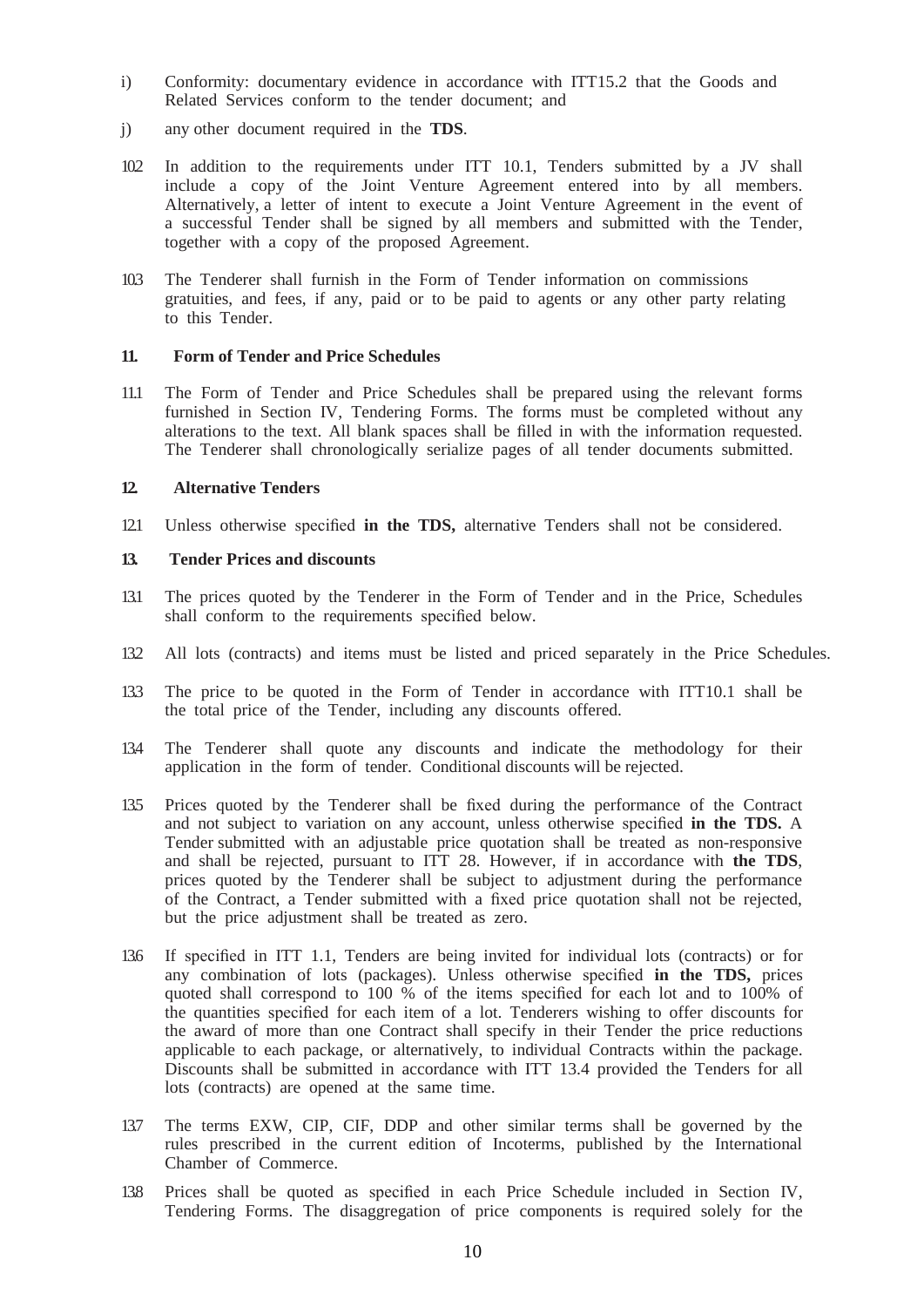This shall not in any way limit KPLC's right to contract on any of the terms offered. In quoting prices, the Tenderer shall be free to use transportation through carriers registered in any eligible country. Similarly, the Tenderer may obtain insurance services from any eligible country in accordance with ITT 3.6, Eligible Tenders.

Prices shall be entered in the following manner:

- a) For Goods manufactured in Kenya:
	- i) the price of the Goods quoted EXW (ex-works, ex-factory, ex warehouse, ex showroom, or off-the- shelf, as applicable) final destination point indicated in the **TDS**, including all customs duties and sales and other taxes already paid or payable on the components and raw material used in the manufacture or assembly of the Goods;
	- ii) any sales tax and other taxes which will be payable in Kenya on the Goods if the Contract is awarded to the Tenderer; and
	- **iii)** the price for inland transportation, insurance, and other local services required to convey the Goods to their final destination specified **in the TDS.**
- b) For Goods manufactured outside Kenya, to be imported:
	- **i)** The price of the Goods, quoted CIP named place of destination, in Kenya, as specified **in the TDS;**
	- **ii)** the price for inland transportation, insurance, and other local services required to convey the Goods from the named place of destination to their final destination specified **in the TDS;**
- c) For Goods manufactured outside Kenya, already imported:
	- i) the price of the Goods, including the original import value of the Goods; plus, any mark-up (or rebate); plus, any other related local cost, and custom duties and other import taxes already paid or to be paid on the Goods already imported;
	- ii) the custom duties and other import taxes already paid (need to be supported with documentary evidence) or to be paid on the Goods already imported;
	- iii) any sales and other taxes levied in Kenya which will be payable on the Goods if the Contract is awarded to the Tenderer; and
	- **iv)** the price for inland transportation, insurance, and other local services required to convey the Goods from the named place of destination to their final destination (Project Site) specified **in the TDS.**
- d) for Related Services, other than inland transportation and other services required to convey the Goods to their final destination, whenever such Related Services are specified in the Schedule of Requirements, the price of each item comprising the Related Services (inclusive of any applicable taxes).

## **14. Currencies of Tender and Payment**

- 141 The currency (ies) of the Tender, the currency (ies) of award and the currency (ies) of contract payments shall be the same**.**
- 14.2 The Tenderer shall quote in Kenya shillings. If allowed in the **TDS**, the Tenderer may express the Tender price in any currency, provided it shall use no more than two foreign currencies in addition to the Kenya Shilling.
- 14.3 The rates of exchange to be used by the Tenderer shall be based on the exchange rates provided by the Central Bank of Kenya on the date 30 days prior to the actual date of tender opening.

## **15. Documents Establishing the Eligibility and Conformity of the Goods and Related Services**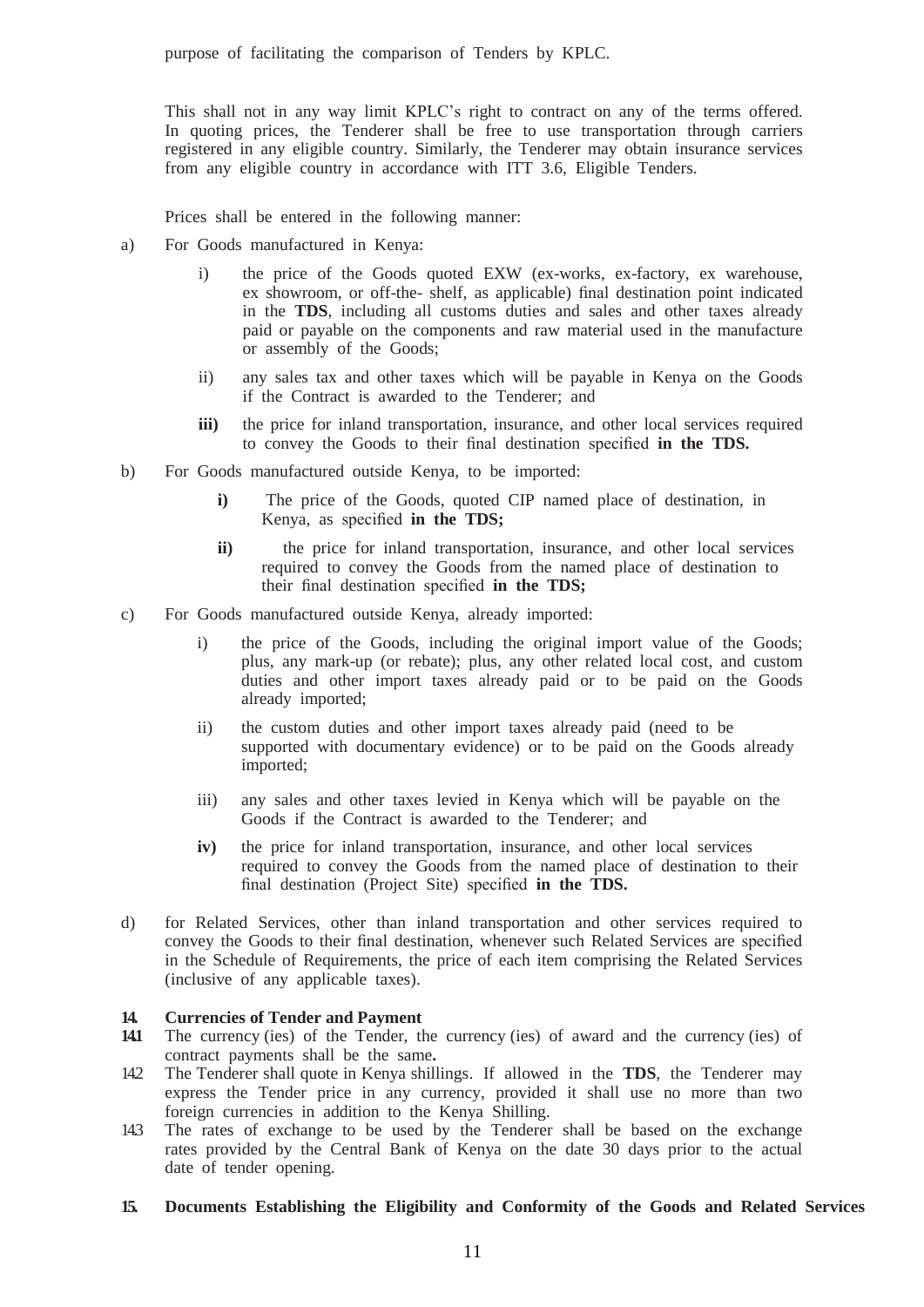- 15.1 To establish the eligibility of the Goods and Related Services in accordance with ITT 15, Tenderers shall complete the country of origin declarations in the Price Schedule Forms, included in Section IV, Tendering Forms.
- 15.2 To establish the conformity of the Goods and Related Services to the tendering document, the Tenderer shall furnish as part of its Tender the documentary evidence that the Goods conform to the technical specifications and standards specified in Section VII, Schedule of Requirements.
- 15.3 The documentary evidence may be in the form of literature, drawings or data, and shall consist of a detailed item by item description of the essential technical and performance characteristics of the Goods and Related Services, demonstrating substantial responsiveness of the Goods and Related Services to the technical specification, and if applicable, a statement of deviations and exceptions to the provisions of the Section VII, Schedule of Requirements.
- 15.4 The Tenderer shall also furnish a list giving full particulars, including available sources and current prices of spare parts, special tools, etc., necessary for the proper and continuing functioning of the Goods during the period **specified in the TDS** following commencement of the use of the goods by the KPLC.
- 15.5 Standards for workmanship, process, material, and equipment, as well as references to brand names or catalogue numbers specified by KPLC in the Schedule of Requirements, are intended to be descriptive only and not restrictive. The Tenderer may offer other standards of quality, brand names, and/or catalogue numbers, provided that it demonstrates, to KPLC's satisfaction, that the substitutions ensure substantial equivalence or are superior to those specified in the Section VII, Schedule of Requirements.

## **16. Documents Establishing the Eligibility and Qualifications of the Tenderer**

- 16.1 To establish Tenderer eligibility in accordance with ITT 4, Tenderers shall complete the Form of Tender, included in Section IV, Tendering Forms.
- 16.2 The documentary evidence of the Tenderer qualifications to perform the Contract if its Tender is accepted shall establish to KPLC's satisfaction:
- a) that, if required **in the TDS**, a Tenderer that does not manufacture or produce the Goods it offers to supply shall submit the Manufacturer's Authorization using the form included in Section IV, Tendering Forms to demonstrate that it has been duly authorized by the manufacturer or producer of the Goods to supply these Goods in Kenya;
- b) that, if required **in the TDS**, in case of a Tenderer not doing business within the Kenya, the Tenderer is or will be (if awarded the Contract) represented by an Agent in the country equipped and able to carry out the Supplier's maintenance, repair and spare parts-stocking obligations prescribed in the Conditions of Contract and/or Technical Specifications; and
- c) that the Tenderer meets each of the qualification criterion specified in Section III, Evaluation and Qualification Criteria.

## **17. Period of Validity of Tenders**

- 17.1 Tenders shall remain valid for the Tender Validity period specified **in the TDS**. The Tender Validity period starts from the date fixed for the Tender submission deadline (as prescribed KPLC in accordance with ITT 21.1). A Tender valid for a shorter period shall be rejected by KPLC as non-responsive.
- 17.2 In exceptional circumstances, prior to the expiration of the Tender validity period, KPLC may request Tenderers to extend the period of validity of their Tenders. The request and the responses shall be made in writing. If a Tender Security is requested in accordance with ITT 18, it shall also be extended for a corresponding period. A Tenderer may refuse the request without forfeiting its Tender Security. A Tenderer granting the request shall not be required or permitted to modify its Tender, except as provided in ITT 17.3.
- 17.3 If the award is delayed by a period exceeding the number of days to be specified in the **TDS** days beyond the expiry of the initial tender validity period,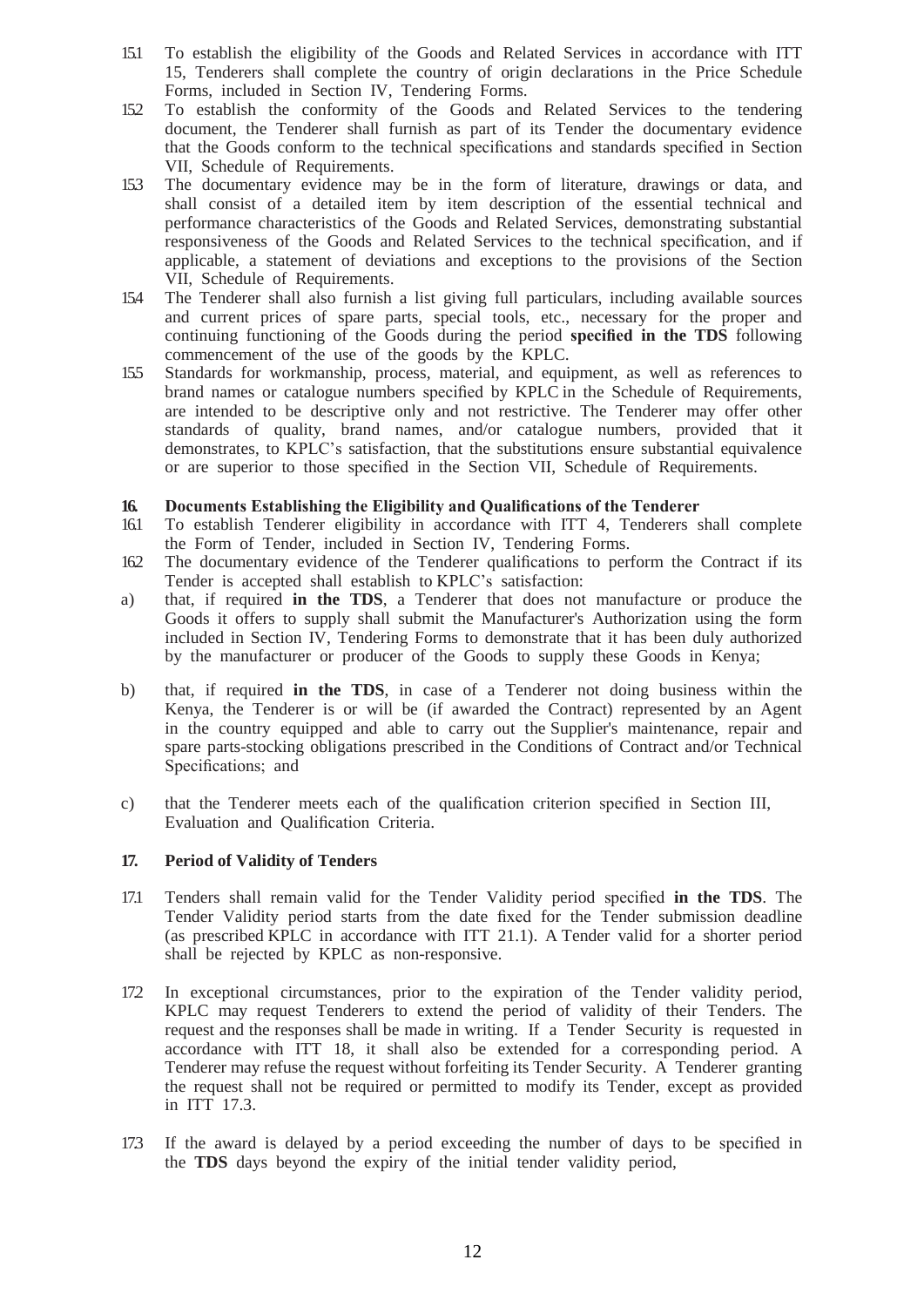the Contract price shall be determined as follows:

- a) in the case of **fixed price** contracts, the Contract price shall be the tender price adjusted by the factor specified **in the TDS**;
- b) in the case of **adjustable price** contracts, no adjustment shall be made; or in any case, tender evaluation shall be based on the tender price without taking into consideration the applicable correction from those indicated above.

#### **18. Tender Security**

- **18.1** The Tenderer shall furnish as part of its Tender, either a Tender-Securing Declaration or a Tender Security, as specified **in the TDS,** in original form and, in the case of a Tender Security**,** in the amount and currency specified **in the TDS.**
- 18.2 A Tender Securing Declaration shall use the form included in Section IV, Tendering Forms.
- 18.3 If a Tender Security is specified pursuant to ITT 18.1, the Tender Security shall be a demand guarantee in any of the following forms at the Tenderer option:
- i) cash;
- ii) a bank guarantee;
- iii) a guarantee by an insurance company registered and licensed by the Insurance Regulatory Authority listed by the Authority; or
- iv) a letter of credit; or
- v) guarantee by a deposit taking micro-finance institution, Sacco society, the Youth Enterprise Development Fund or the Women Enterprise Fund.
- 18.4 If an unconditional guarantee is issued by a non-Bank financial institution located outside Kenya, the issuing non-Bank financial institution shall have a correspondent financial institution located in Kenya to make it enforceable unless KPLC has agreed in writing, prior to Tender submission, that a correspondent financial institution is not required. In the case of a bank guarantee, the Tender Security shall be submitted either using the Tender Security Form included in Section IV, Tendering Forms, or in another substantially similar format approved by KPLC prior to Tender submission. The Tender Security shall be valid for thirty (30) days beyond the original validity period of the Tender, or beyond any period of extension if requested under ITT 17.2.
- 18.5 If a Tender Security is specified pursuant to ITT 18.1, any Tender not accompanied by a substantially responsive Tender Security shall be rejected by KPLC as nonresponsive.
- 18.6 If a Tender Security is specified pursuant to ITT 18.1, the Tender Security of unsuccessful Tenderers shall be returned as promptly as possible upon the successful Tenderer signing the Contract and furnishing the Performance Security pursuant to ITT 46.The Procuring Entity shall also promptly return the tender security to the tenderers where the procurement proceedings are terminated, all tenders were determined nonresponsive or a bidder declines to extend tender validity period.
- 187 The Tender Security of the successful Tenderer shall be returned as promptly as possible once the successful Tenderer has signed the Contract and furnished the required Performance Security.
- 18.8 The Tender Security may be forfeited or the Tender Securing Declaration executed:
- a) if a Tenderer withdraws its Tender during the period of Tender validity specified by the Tenderer in the Form of Tender, or any extension thereto provided by the Tenderer; or
- b) if the successful Tenderer fails to:
- i) sign the Contract in accordance with ITT 45; or
- ii) furnish a Performance Security in accordance with ITT 46.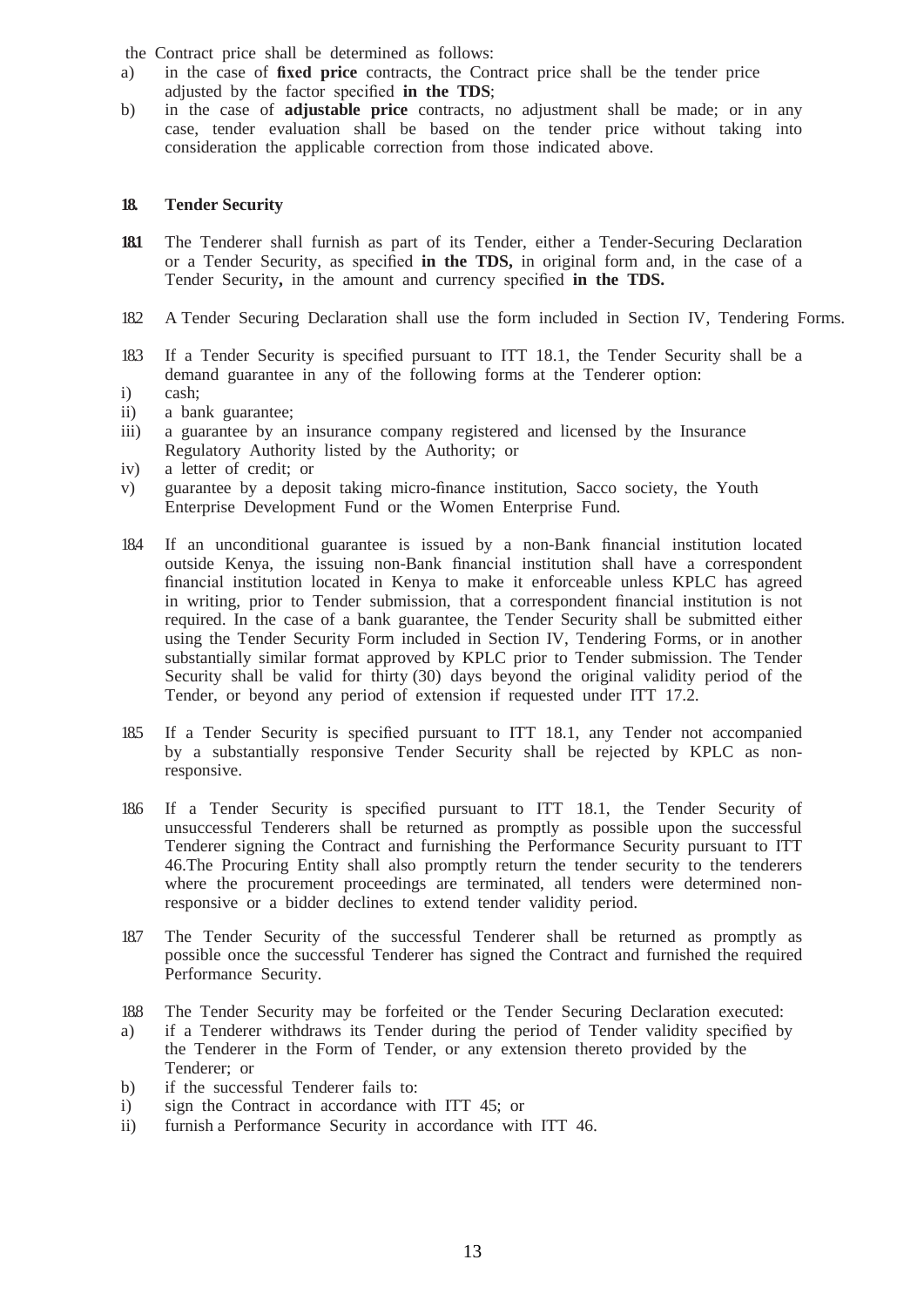- 18.9 Where tender securing declaration is executed, KPLC shall recommend to the PPRA that PPRA debars the Tenderer from participating in public procurement as provided in the law.
- 18.10 The Tender Security or Tender- Securing Declaration of a JV must be in the name of the JV that submits the Tender. If the JV has not been legally constituted into a legally enforceable JV at the time of Tendering, the Tender Security or Tender-Securing Declaration shall be in the names of all future members as named in the letter of intent referred to in ITT3.1 and ITT 10.2.
- 18.11 A tenderer shall not issue a tender security to guarantee itself.

## **19. Format and Signing of Tender**

- 19.1 The Tenderer shall prepare one original of the documents comprising the Tender as described in ITT 11 and clearly mark it "ORIGINAL." Alternative Tenders, if permitted in accordance with ITT 12, shall be clearly marked "ALTERNATIVE." In addition, the Tenderer shall submit copies of the Tender, in the number **specified in the TDS**  and clearly mark them "COPY." In the event of any discrepancy between the original and the copies, the original shall prevail.
- 19.2 Tenderers shall mark as "CONFIDENTIAL" information in their Tenders which is confidential to their business. This may include proprietary information, trade secrets, or commercial or financially sensitive information.
- 19.3 The original and all copies of the Tender shall be typed or written in indelible ink and shall be signed by a person duly authorized to sign on behalf of the Tenderer. This authorization shall consist of a written confirmation **as specified in the TDS** and shall be attached to the Tender. The name and position held by each person signing the authorization must be typed or printed below the signature. All pages of the Tender where entries or amendments have been made shall be signed or initialed by the person signing the Tender.
- 19.4 In case the Tenderer is a JV, the Tender shall be signed by an authorized representative of the JV on behalf of the JV, and so as to be legally binding on all the members as evidenced by a power of attorney signed by each members' legally authorized representatives.
- 19.5 Any inter-lineation, erasures, or overwriting shall be valid only if they are signed or initialed by the person signing the Tender.

# **D. Submission and Opening of Tenders**

## **20 Sealing and Marking of Tenders**

- 20.1 Depending on the sizes or quantities or weight of the tender documents, a tenderer may use an envelope, package or container. The Tenderer shall deliver the Tender in a single sealed envelope, or in a single sealed package, or in a single sealed container bearing the name and Reference number of the Tender, addressed to KPLC and a warning not to open before the time and date for Tender opening date. Within the single envelope, package or container, the Tenderer shall place the following separate, sealed envelopes:
- a) in an envelope or package or container marked "ORIGINAL", all documents comprising the Tender, as described in ITT 11; and
- b) in an envelope or package or container marked "COPIES", all required copies of the Tender; and
- c) if alternative Tenders are permitted in accordance with ITT 12, and if relevant:
- i) in an envelope or package or container marked "ORIGINAL –ALTERNATIVE TENDER", the alternative Tender; and
- ii) in the envelope or package or container marked "COPIES- ALTERNATIVE TENDER", all required copies of the alternative Tender.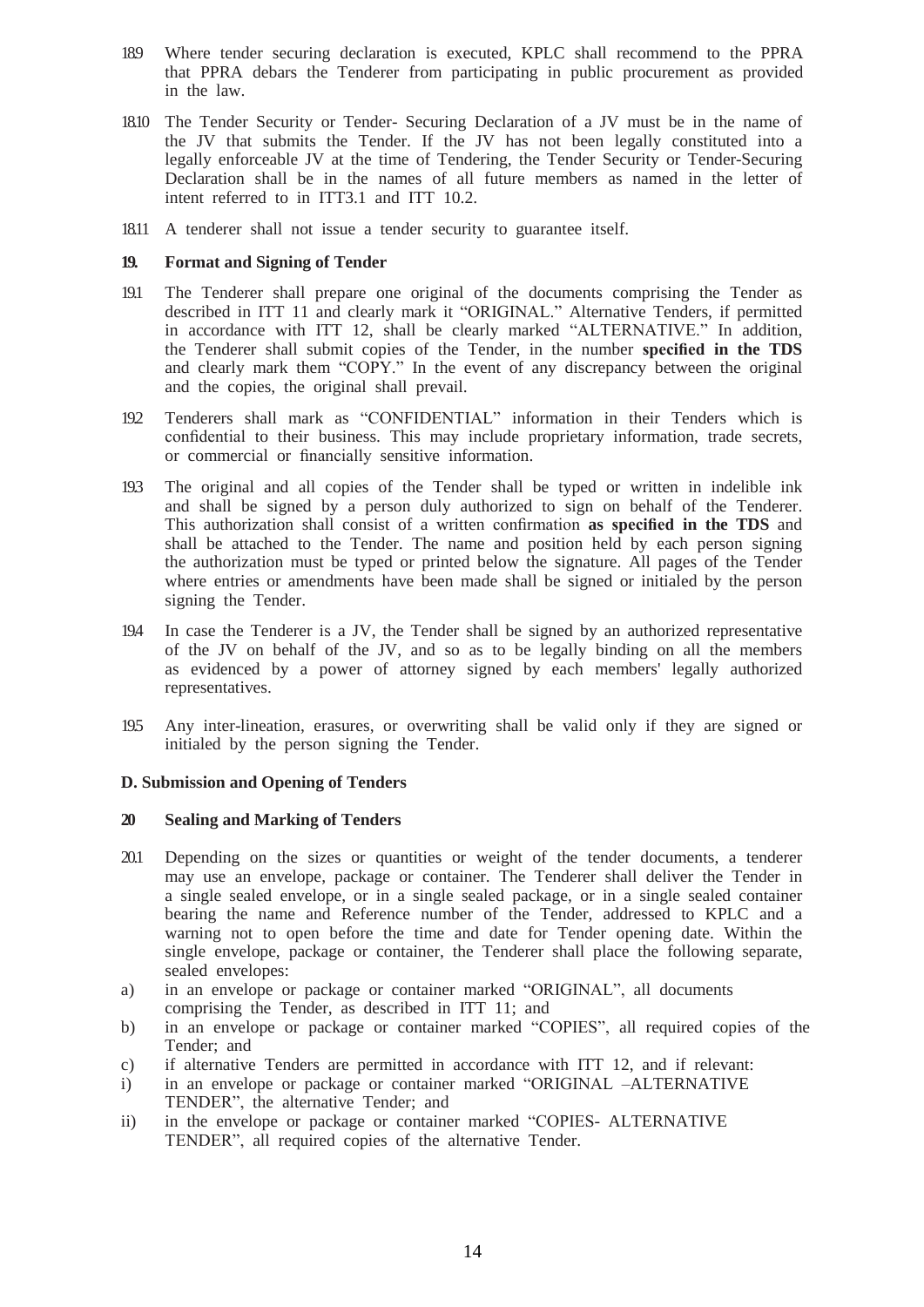- 20.2 The inner envelopes or packages or containers shall:
- a) bear the name and address of KPLC
- b) bear the name and address of the Tenderer; and
- c) bear the name and Reference number of the Tender.
- 20.3 Where a tender package or container cannot fit in the tender box, KPLC shall:
- a) Specify in the **TDS where** such documents should be received.
- b) maintain a record of tenders received and issue acknowledgement receipt note to each tenderer specifying time and date of receipt.
- c) Ensure all tenders received are handed over to the tender opening committee for opening at the specified opening place and time.
- 20.4 If an envelope or package or container is not sealed and marked as required KPLC will assume no responsibility for the misplacement or premature opening of the Tender. Tenders misplaced or opened prematurely will not be accepted.

#### **21. Deadline for Submission of Tenders**

- 21.1 Tenders must be received by KPLC at the address and no later than the date and time specified **in the TDS.** When so specified **in the TDS**, Tenderers shall have the option of submitting their Tenders electronically. Tenderers submitting Tenders electronically shall follow the electronic Tender submission procedures **specified in the TDS**.
- 21.2 KPLC may, at its discretion, extend the deadline for the submission of Tenders by amending the tendering document in accordance with ITT7, in which case all rights and obligations of KPLC and Tenderers previously subject to the deadline shall thereafter be subject to the deadline as extended.

#### **22. Late Tenders**

22.1 KPLC shall not consider any Tender that arrives after the deadline for submission of Tenders. Any Tender received by KPLC after the deadline for submission of Tenders shall be declared late, rejected, and returned unopened to the Tenderer.

#### **23. Withdrawal, Substitution, and Modification of Tenders**

- 23.1 A Tenderer may withdraw, substitute, or modify its Tender after it has been submitted by sending a written notice, duly signed by an authorized representative, and shall include a copy of the authorization (the power of attorney) in accordance with ITT19.3, (except that withdrawal notices do not require copies). The corresponding substitution or modification of the Tender must accompany the respective written notice. All notices must be:
- a) prepared and submitted in accordance with ITT 20 and 21 (except that withdrawal notices do not require copies), and in addition, the respective envelopes shall be clearly marked "WITHDRAWAL," "SUBSTITUTION," or "MODIFICATION;" and
- b) received by KPLC prior to the deadline prescribed for submission of Tenders, in accordance with ITT 22.
- 23.3 Tenders requested to be withdrawn in accordance with ITT 23.1 shall be returned unopened to the Tenderers.
- 23.4 No Tender may be withdrawn, substituted, or modified in the interval between the deadline for submission of Tenders and the expiration of the period of Tender validity specified by the Tenderer on the Form of Tender or any extension thereof.

#### **24. Tender Opening**

**24.1** Except as in the cases specified in ITT 23, KPLC shall, at the Tender opening, publicly open and read out all Tenders received by the deadline at the date, time and place specified **in the TDS** in the presence of Tenderers' designated representatives who choose to attend, including to attend any specific electronic tender opening procedures if electronic tendering is permitted in accordance with ITT 21.1, shall be as specified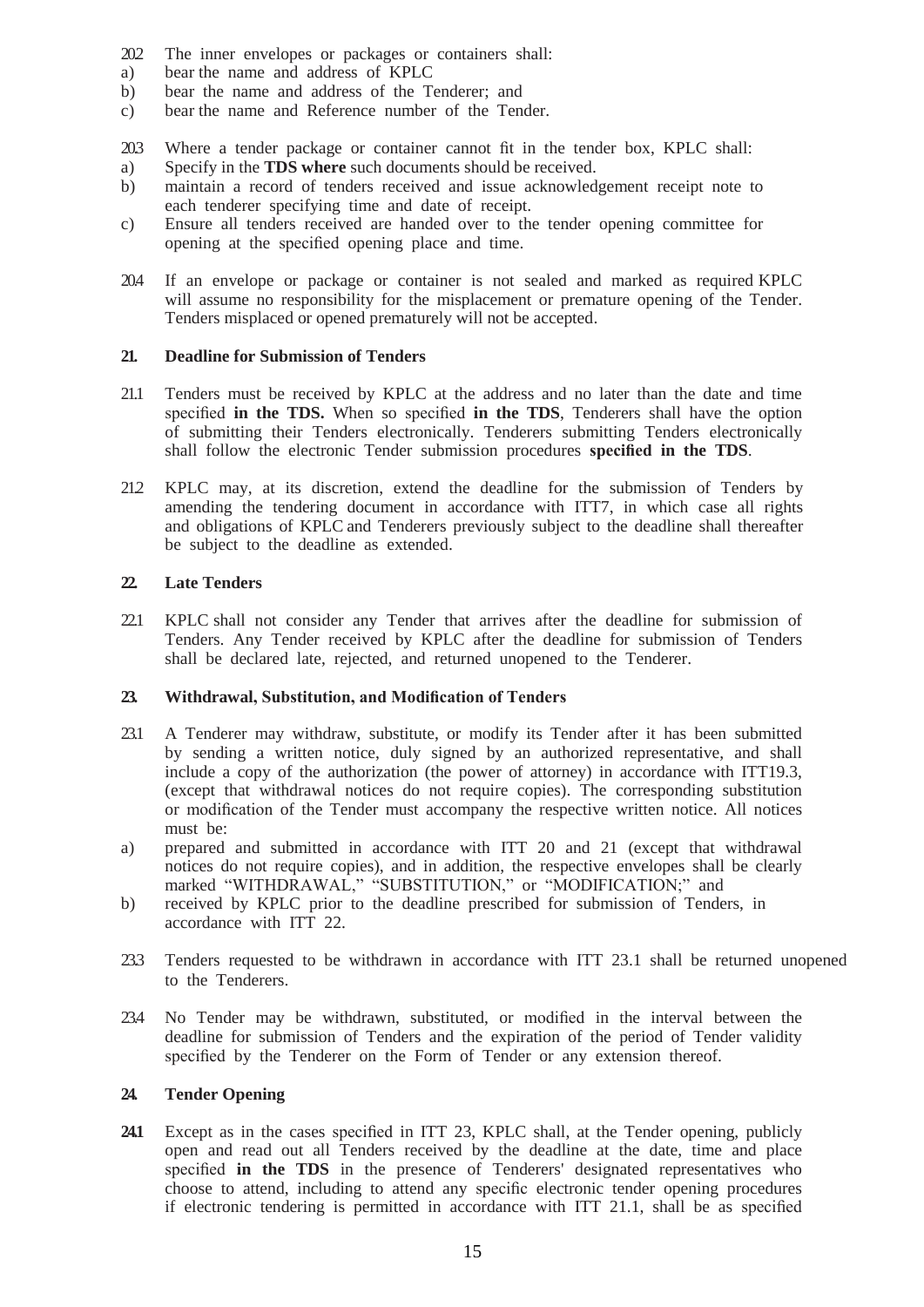#### **in the TDS.**

- 24.2 First, envelopes marked "WITHDRAWAL" shall be opened and read out and the envelope with the corresponding Tender shall not be opened, but returned to the Tenderer. If the withdrawal envelope does not contain a copy of the "power of attorney" confirming the signature as a person duly authorized to sign on behalf of the Tenderer, the corresponding Tender will be opened. No Tender withdrawal shall be permitted unless the corresponding withdrawal notice contains a valid authorization to request the withdrawal and is read out at Tender opening.
- 24.3 Next, envelopes marked "SUBSTITUTION" shall be opened and read out and exchanged with the corresponding Tender being substituted, and the substituted Tender shall not be opened, but returned to the Tenderer. No Tender substitution shall be permitted unless the corresponding substitution notice contains a valid authorization to request the substitution and is read out at Tender opening.
- 24.4 Next, envelopes marked "MODIFICATION" shall be opened and read out with the corresponding Tender. No Tender modification shall be permitted unless the corresponding modification notice contains a valid authorization to request the modification and is read out at Tender opening.
- 24.5 Next, all remaining envelopes shall be opened one at a time, reading out: the name of the Tenderer and whether there is a modification; the total Tender Prices, per lot (contract) if applicable, including any discounts and alternative Tenders; the presence or absence of a Tender Security, if required; and any other details as KPLC may consider appropriate.
- **24.6** Only Tenders, alternative Tenders and discounts that are opened and read out at Tender opening shall be considered further for evaluation. The Form of Tender and pages of the Bills of Quantities are to be initialed by the members of the tender opening committee attending the opening. The number of representatives of KPLC to sign shall be specified in the **TDS.**
- 24.7 KPLC shall neither discuss the merits of any Tender nor reject any Tender (except for late Tenders, in accordance with ITT 22.1).
- 24.8 KPLC shall prepare a record of the Tender opening that shall include, as a minimum:
- a) the name of the Tenderer and whether there is a withdrawal, substitution, or modification;
- b) the Tender Price, per lot (contract) if applicable, including any discounts;
- c) any alternative Tenders;
- d) the presence or absence of a Tender Security or Tender-Securing Declaration, if one was required;
- e) number of pages of each tender document submitted.
- 24.9 The Tenderers' representatives who are present shall be requested to sign the record. The omission of a Tenderer signature on the record shall not invalidate the contents and effect of the record. A copy of the tender opening register shall be issued to a Tenderer upon request.

# **E. Evaluation and Comparison of Tenders**

#### **25. Confidentiality**

- 25.1 Information relating to the evaluation of Tenders and recommendation of contract award, shall not be disclosed to Tenderers or any other persons not officially concerned with the tendering process until the information on Intention to Award the Contract is transmitted to all Tenderers in accordance with ITT 41.
- 25.2 Any effort by a Tenderer to influence KPLC in the evaluation or contract award decisions may result in the rejection of its Tender.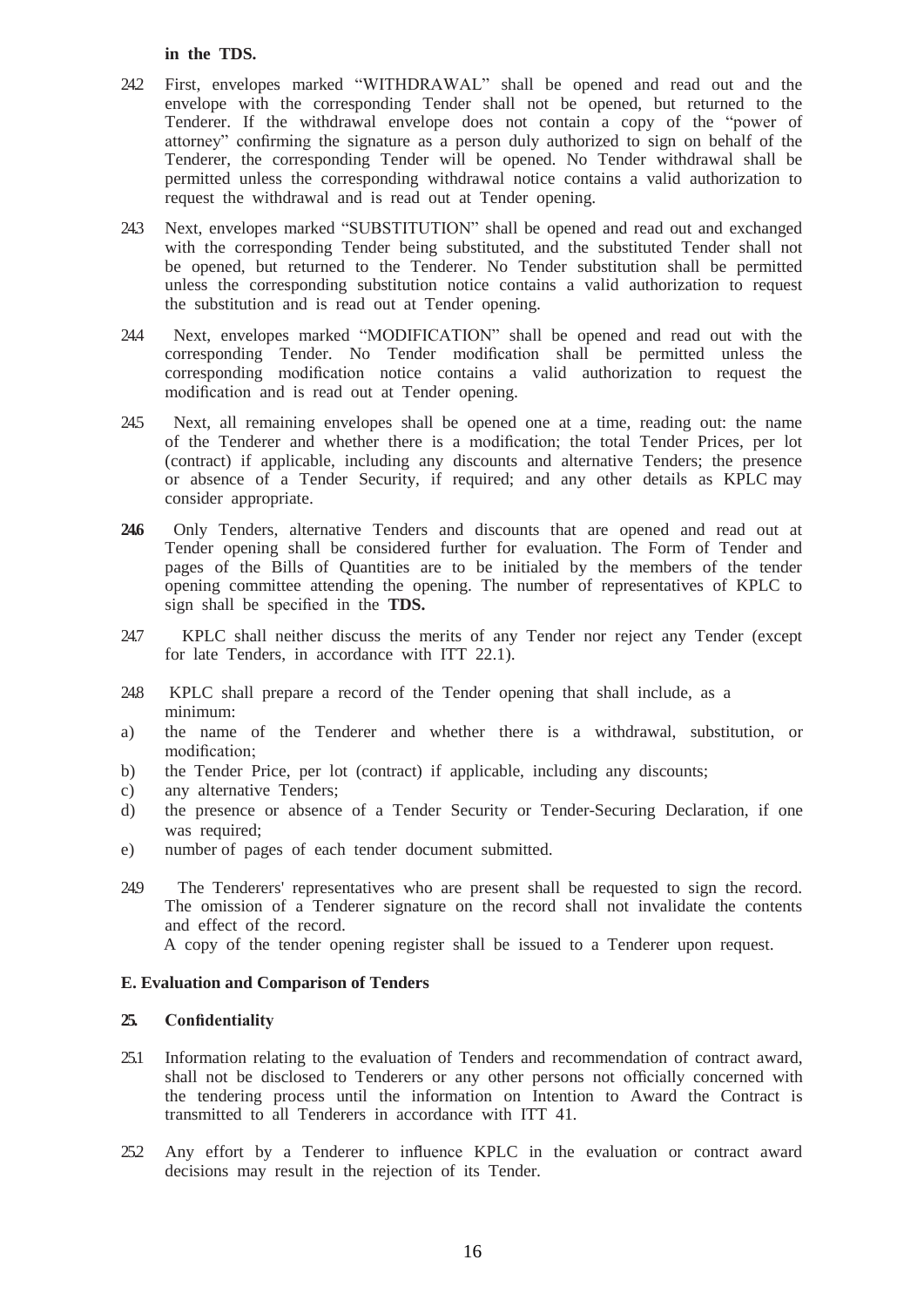25.3 Notwithstanding ITT 25.2, from the time of Tender opening to the time of Contract Award, if any Tenderer wishes to contact KPLC on any matter related to the Tendering process, it should do so in writing.

#### **26. Clarification of Tenders**

26.1 To assist in the examination, evaluation, comparison of the Tenders, and qualification of the Tenderers, KPLC may, at its discretion, ask any Tenderer for a clarification of its Tender. Any clarification submitted by a Tenderer in respect to its Tender and that is not in response to a request by KPLC shall not be considered.

KPLC's request for clarification and the response shall be in writing. No change, including any voluntary increase or decrease, in the prices or substance of the Tender shall be sought, offered, or permitted except to confirm the correction of arithmetic errors discovered by KPLC in the Evaluation of the Tenders, in accordance with ITT 30.

 If a Tenderer does not provide clarifications of its Tender by the date and time set in KPLC's request for clarification, its Tender may be rejected.

# **27. Deviations, Reservations, and Omissions**

- 27.1 During the evaluation of Tenders, the following definitions apply:
- a) "Deviation" is a departure from the requirements specified in the Tendering document;
- b) "Reservation" is the setting of limiting conditions or withholding from complete acceptance of the requirements specified in the tendering document; and
- c) "Omission" is the failure to submit part or all of the information or documentation required in the tendering document.

#### **28. Determination of Responsiveness**

 KPLC's determination of a Tender's responsiveness is to be based on the contents of the Tender itself, as defined in ITT28.2.

- 28. A substantially responsive Tender is one that meets the requirements of the tendering document without material deviation, reservation, or omission. A material deviation, reservation, or omission is one that:
- a) if accepted, would:
- i) affect in any substantial way the scope, quality, or performance of the Goods and Related Services specified in the Contract; or
- ii) limit in any substantial way, inconsistent with the tendering document, the Procuring Entity's rights or the Tenderer obligations under the Contract; or
- b) if rectified, would unfairly affect the competitive position of other Tenderers presenting substantially responsive Tenders.
- 28.1 KPLC shall examine the technical aspects of the Tender submitted in accordance with ITT 15 and ITT 16, in particular, to confirm that all requirements of Section VII, Schedule of Requirements have been met without any material deviation or reservation, or omission.
- 28.2 If a Tender is not substantially responsive to the requirements of tendering document, it shall be rejected by KPLC and may not subsequently be made responsive by correction of the material deviation, reservation, or omission.

#### **29. Non-conformities, Errors and Omissions**

29.1 Provided that a Tender is substantially responsive KPLC may waive any non-conformities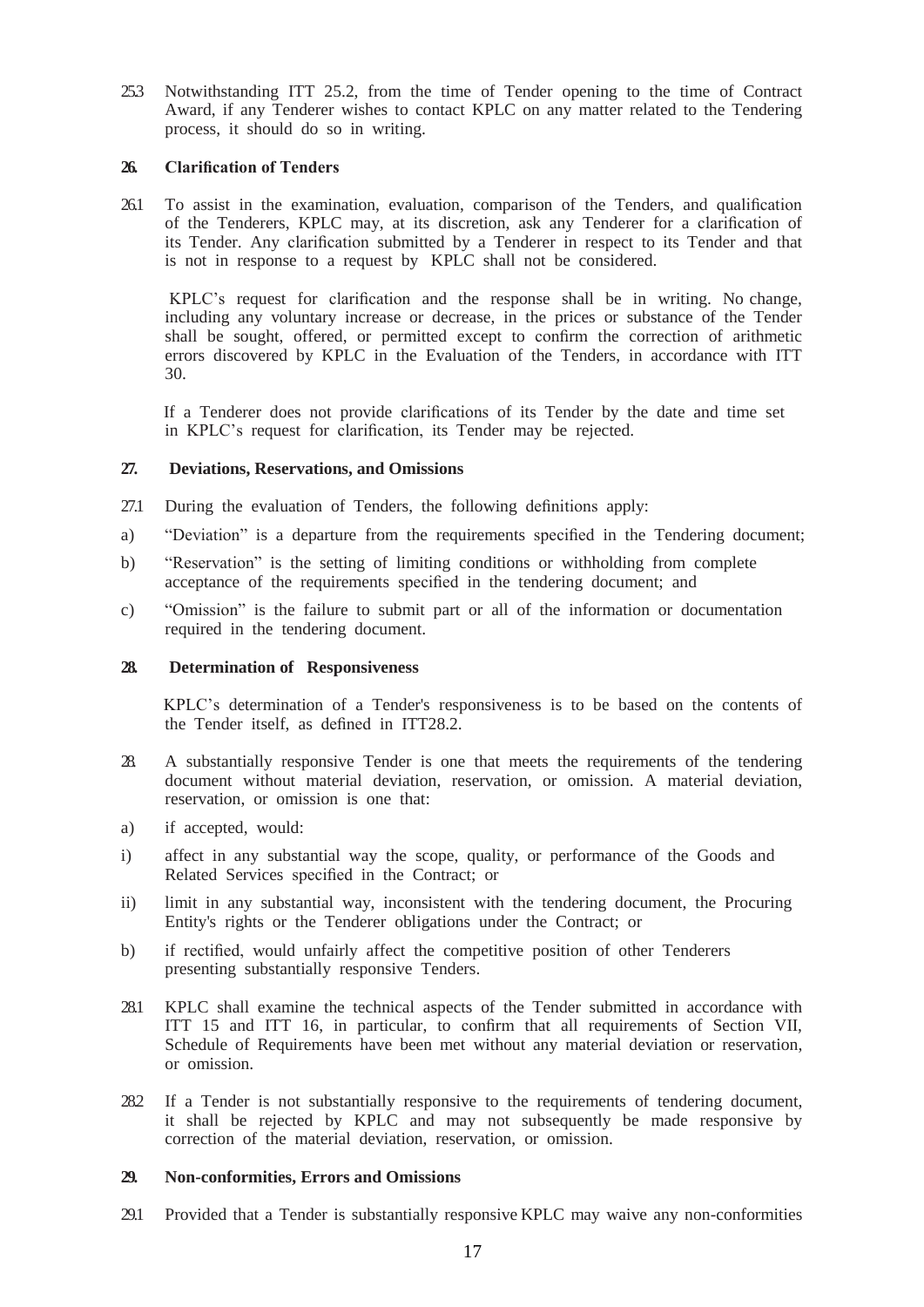- 29.2 Provided that a Tender is substantially responsive, KPLC may request that the Tenderer submit the necessary information or documentation, within a reasonable period of time, to rectify nonmaterial non- conformities or omissions in the Tender related to documentation requirements. Such omission shall not be related to any aspect of the price of the Tender. Failure of the Tenderer to comply with the request may result in the rejection of its Tender.
- 29.3 Provided that a Tender is substantially responsive, KPLC shall rectify quantifiable nonmaterial non-conformities related to the Tender Price. To this effect, the Tender Price shall be adjusted, for comparison purposes only, to reflect the price of a missing or non-conforming item or component in the manner specified **in the TDS**. The adjustment shall be based on the *average* price of the item or component as quoted in other substantially responsive Tenders. If the price of the item or component cannot be derived from the price of other substantially responsive Tenders, KPLC shall use its best estimate.

## **30. Arithmetical Errors**

- 30.1 The tender sum as submitted and read out during the tender opening shall be absolute and final and shall not be the subject of correction, adjustment or amendment in any way by any person or entity.
- 30.2 Provided that the Tender is substantially responsive, KPLC shall handle errors on the following basis:
- a) Any error detected if considered a major deviation that affects the substance of the tender, shall lead to disqualification of the tender as non-responsive .
- b) Any errors in the submitted tender arising from a miscalculation of unit price, quantity, subtotal and total bid price shall be considered as a major deviation that affects the substance of the tender and shall lead to disqualification of the tender as non-responsive. and
- c) if there is a discrepancy between words and figures, the amount in words shall prevail.
- 30.3 Tenderers shall be notified of any error detected in their bid during the notification of award.

# **31. Conversion to Single Currency**

**31.1** For evaluation and comparison purposes, the currency(ies) of the Tender shall be converted in a single currency as specified **in the TDS.**

## **32. Margin of Preference and Reservations**

- 32.1 A margin of preference may be allowed on locally manufactured goods only when the contract is open to international tendering, where the tender is likely to attract foreign goods and where the contract exceeds the threshold specified in the Regulations.
- 32.2 For purposes of granting a margin of preference on locally manufactured goods under international competitive tendering, KPLC shall not subject the items listed below to international tender and hence no margin of preference shall be allowed. The affected items are:
- a) motor vehicles, plant and equipment which are assembled in Kenya;
- b) furniture, textile, foodstuffs, oil and gas, information communication technology, steel, cement, leather agro-processing, sanitary products, and other goods made in Kenya; or
- c) goods manufactured, mined, extracted or grown in Kenya.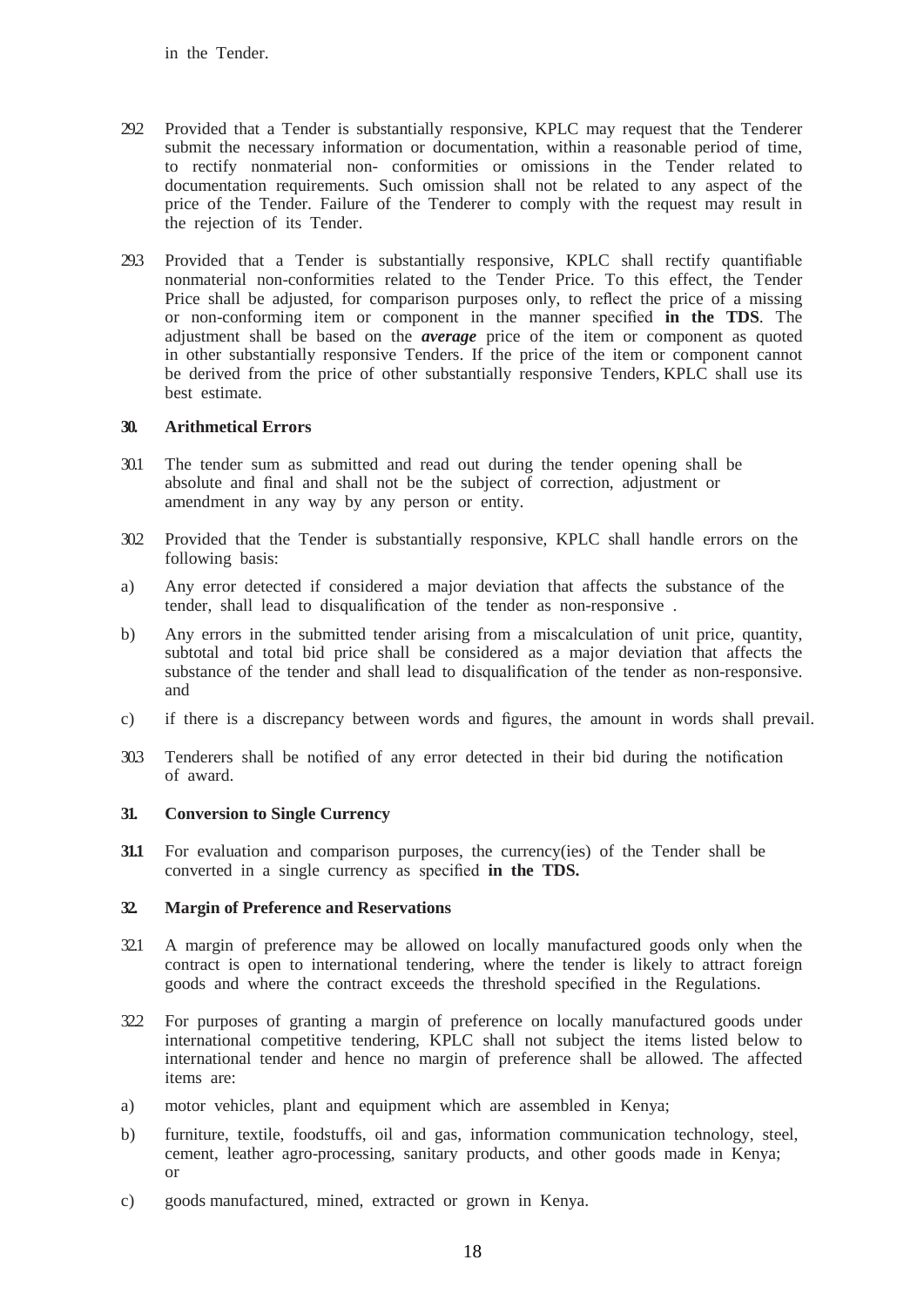- 32.4 Contracts procured on basis of international competitive tendering shall not be subject to reservations to specific groups as provided in ITT 32.5.
- 32.5 Where it is intended to reserve a contract to a specific group of businesses (these groups are Small and Medium Enterprises, Women Enterprises, Youth Enterprises and Enterprises of persons living with disability, as the case may be), and who are appropriately registered as such by the authority to be specified in the **TDS**, a procuring entity shall ensure that the invitation to tender specifically indicates that only businesses or firms belonging to the specified group are eligible to tender as specified in the **TDS**. No tender shall be reserved to more than one group. If not so stated in the Tender documents, the invitation to tender will be open to all interested tenderers.

## **33. Evaluation of Tenders**

- 33.1 KPLC shall use the criteria and methodologies listed in this ITT and Section III, Evaluation and Qualification criteria. No other evaluation criteria or methodologies shall be permitted. By applying the criteria and methodologies, KPLC shall determine the Lowest Evaluated Tender. This is the Tender of the Tenderer that meets the qualification criteria and whose Tender has been determined to be:
- a) substantially responsive to the tender documents; and
- b) the lowest evaluated price.
- 33.2 Price evaluation will be done for Items or Lots (contracts), as specified **in the TDS;**  and the Tender Price as quoted in accordance with ITT 14. To evaluate a Tender, KPLC shall consider the following:
- a) price adjustment due to unconditional discounts offered in accordance with ITT 13.4;
- b) converting the amount resulting from applying (a) and (b) above, if relevant, to a single currency in accordance with ITT 31;
- c) price adjustment due to quantifiable nonmaterial non-conformities in accordance with ITT 29.3; and
- d) any additional evaluation factors specified **in the TDS** and Section III, Evaluation and Qualification Criteria.
- 33.3 The estimated effect of the price adjustment provisions of the Conditions of Contract, applied over the period of execution of the Contract, shall not be considered in Tender evaluation.
- 33.4 Where the tender involves multiple lots or contracts, the tenderer will be allowed to tender for one or more lots (contracts). Each lot or contract will be evaluated in accordance with ITT 33.2. The methodology to determine the lowest evaluated tenderer or tenderers based one lot (contract) or based on a combination of lots (contracts), will be specified in Section III, Evaluation and Qualification Criteria. In the case of multiple lots or contracts, tenderer will be will be required to prepare the Eligibility and Qualification Criteria Form for each Lot.
- 33.5 KPLC's evaluation of a Tender will include and consider:
- a) in the case of Goods manufactured in Kenya, sales and other similar taxes, which will be payable on the goods if a contract is awarded to the Tenderer;
- b) in the case of Goods manufactured outside Kenya, already imported or to be imported, customs duties and other import taxes levied on the imported Good, sales and other similar taxes, which will be payable on the Goods if the contract is awarded to the Tenderer;
- 33.6 KPLC's evaluation of a Tender may require the consideration of other factors, in addition to the Tender Price quoted in accordance with ITT 14. These factors may be related to the characteristics, performance, and terms and conditions of purchase of the Goods and Related Services. The effect of the factors selected, if any, shall be expressed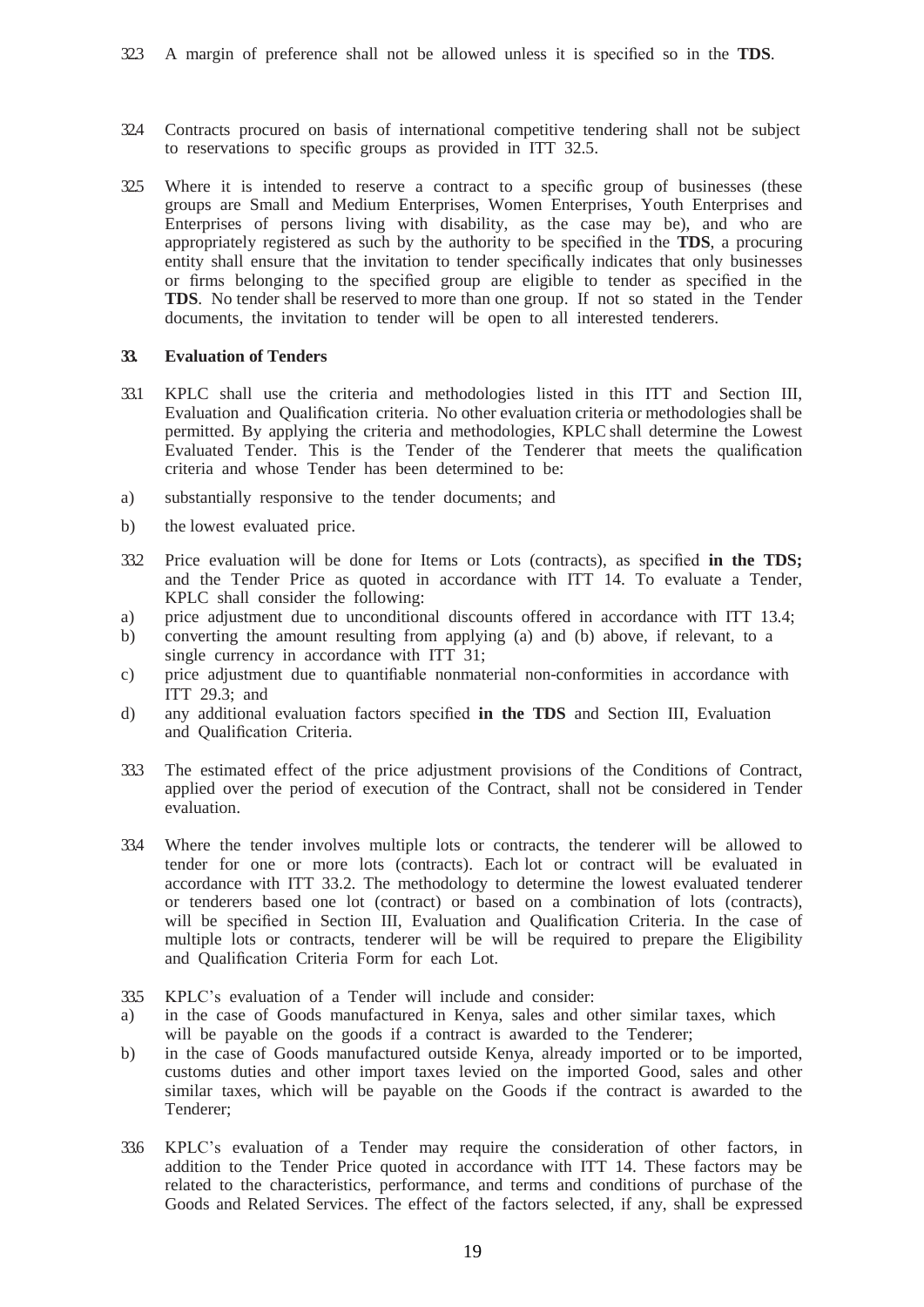in monetary terms to facilitate comparison of Tenders, unless otherwise specified in the **TDS** from amongst those set out in Section III, Evaluation and Qualification Criteria. The additional criteria and methodologies to be used shall be as specified in ITT 33.2(d).

## **34. Comparison of Tenders**

34.1 KPLC shall compare the evaluated costs of all substantially responsive Tenders established in accordance with ITT 33.2 to determine the Tender that has the lowest evaluated cost. The comparison shall be on the basis of total cost (place of final destination) prices for all goods and all prices, plus cost of inland transportation and insurance to place of destination, for goods manufactured within the Kenya, together with prices for any required installation, training, commissioning and other services.

#### **35. Abnormally Low Tenders**

- 35.1 An Abnormally Low Tender is one where the Tender price, in combination with other constituent elements of the Tender, appears unreasonably low to the extent that the Tender price raises material concerns with KPLC as to the capability of the Tenderer to perform the Contract for the offered Tender price.
- 35.2 In the event of identification of a potentially Abnormally Low Tender by the evaluation committee, KPLC shall seek written clarification from the Tenderer, including a detailed price analyses of its Tender price in relation to the subject matter of the contract, scope, delivery schedule, allocation of risks and responsibilities and any other requirements of the tendering document.
- 35.3 After evaluation of the price analysis, in the event that KPLC determines that the Tenderer has failed to demonstrate its capability to perform the contract for the offered Tender price, KPLC shall reject the Tender.

#### **36. Abnormally High Tenders**

- 36.4 An abnormally high price is one where the tender price, in combination with other constituent elements of the Tender, appears unreasonably too high to the extent that KPLC is concerned that it may not be getting value for money or it may be paying too high a price for the contract compared with market prices or that genuine competition between Tenderers is compromised.
- 36.5 In case of an abnormally high tender price, KPLC shall make a survey of the market prices, check if the estimated cost of the contract is correct and review the Tender Documents to check if the specifications, scope of work and conditions of contract are contributory to the abnormally high tenders. KPLC may also seek written clarification from the tenderer on the reason for the high tender price. KPLC shall proceed as follows:
- i) If the tender price is abnormally high based on wrong estimated cost of the contract, KPLC may accept or not accept the tender depending on it's budget considerations.
- ii) If specifications, scope of work and/or conditions of contract are contributory to the abnormally high tender prices, KPLC shall reject all tenders and may retender for the contract based on revised estimates, specifications, scope of work and conditions of contract, as the case may be.
- 36.6 If KPLC determines that the Tender Price is abnormally too high because genuine competition between tenderers is compromised (*often due to collusion, corruption or other manipulations*), KPLC shall reject all Tenders and shall institute or cause relevant Government Agencies to institute an investigation on the cause of the compromise, before retendering.

## **37. Post-Qualification of the Tenderer**

37.1 KPLC shall determine, to its satisfaction, whether the eligible Tenderer that is selected as having submitted the lowest evaluated cost and substantially responsive Tender, meets the qualifying criteria specified in Section III, Evaluation and Qualification Criteria.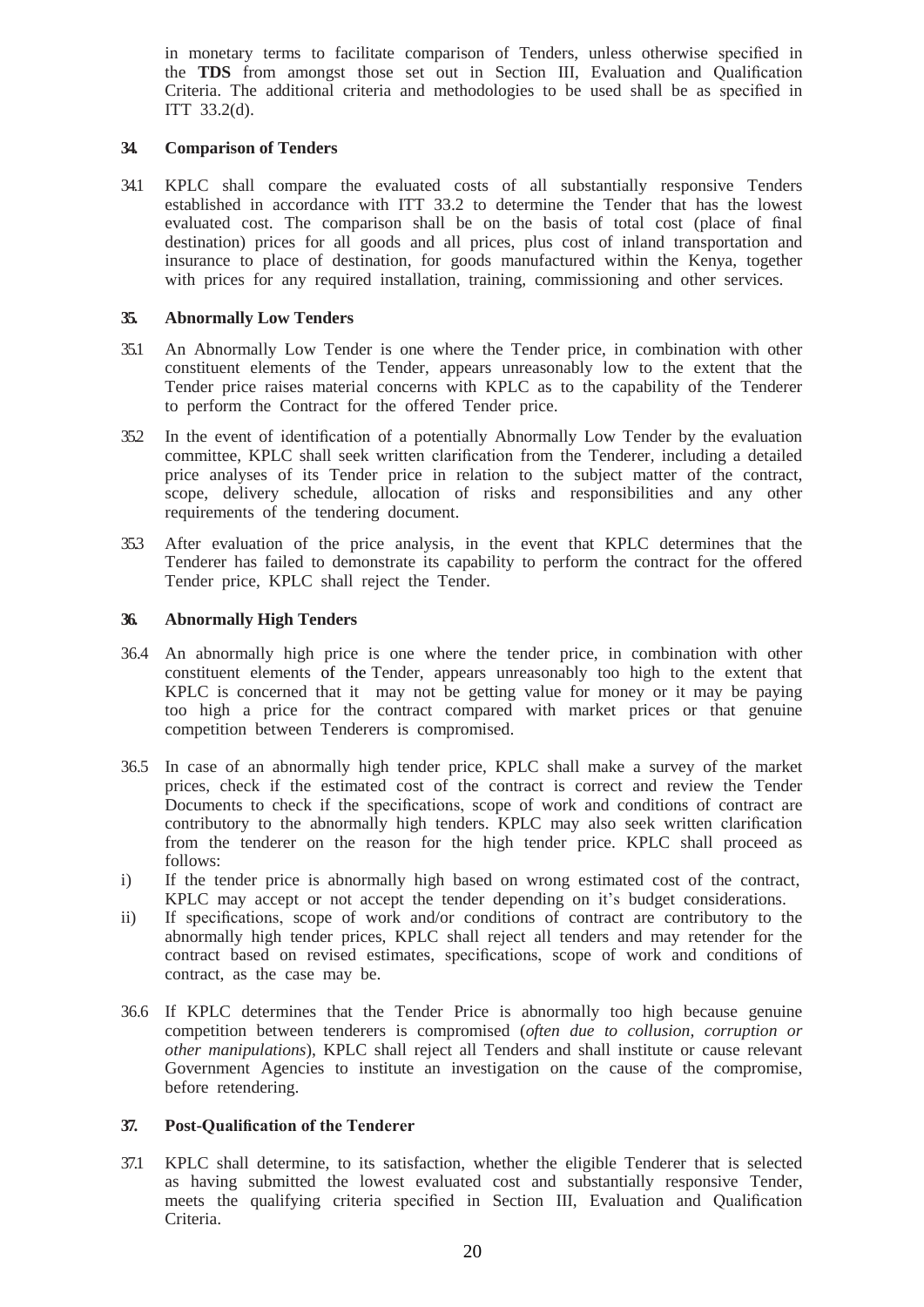- 37.2 The determination shall be based upon an examination of the documentary evidence of the Tenderer qualifications submitted by the Tenderer, pursuant to ITT 15 and 16. The determination shall not take into consideration the qualifications of other firms such as the Tenderer subsidiaries, parent entities, affiliates, subcontractors (other than specialized subcontractors if permitted in the tendering document), or any other firm(s) different from the Tenderer.
- 37.3 An affirmative determination shall be a prerequisite for award of the Contract to the Tenderer. A negative determination shall result in disqualification of the Tender, in which event KPLC shall proceed to the Tenderer who offers a substantially responsive Tender with the next lowest evaluated cost to make a similar determination of that Tenderer qualifications to perform satisfactorily.

## **38. Lowest Evaluated Tender**

- 38.1 Having compared the evaluated prices of Tenders, KPLC shall determine the Lowest Evaluated Tender. The Lowest Evaluated Tender is the Tender of the Tenderer that meets the Qualification Criteria and whose Tender has been determined to be:
- a) most responsive to the Tender document; and
- b) the lowest evaluated price.

#### **39. KPLC's Right to Accept Any Tender, and to Reject Any or All Tenders.**

39.1 KPLC reserves the right to accept or reject any Tender, and to annul the Tendering process and reject all Tenders at any time prior to notification Award, without thereby incurring any liability to Tenderers. In case of annulment, all Tenderers shall be notified with reasons and all Tenders submitted and specifically, tender securities, shall be promptly returned to the Tenderers.

#### **F. Award of Contract**

#### **40. Award Criteria**

40.1 KPLC shall award the Contract to the successful tenderer whose tender has been determined to be the Lowest Evaluated Tender in accordance with procedures in Section 3: Evaluation and Qualification Criteria.

#### **41. KPLC's Right to Vary Quantities at Time of Award**

**41.1** KPLC reserves the right at the time of Contract award to increase or decrease, by the percentage (s) for items as indicated **in the TDS.**

# **42. Notice of Intention to enter into a Contract**

 Upon award of the contract and Prior to the expiry of the Tender Validity Period KPLC shall issue a Notification of Intention to Enter into a Contract / Notification of award to all tenderers which shall contain, at a minimum, the following information:

- a) the name and address of the Tenderer submitting the successful tender;
- b) the Contract price of the successful tender;
- c) a statement of the reason(s) the tender of the unsuccessful tenderer to whom the letter is addressed was unsuccessful, unless the price information in (c) above already reveals the reason;
- d) the expiry date of the Standstill Period; and
- e) instructions on how to request a debriefing and/or submit a complaint during the standstill period;

#### **43. Standstill Period**

43.1 The Contract shall not be awarded earlier than the expiry of a Standstill Period of 14 days to allow any dissatisfied candidate to launch a complaint. Where only one Tender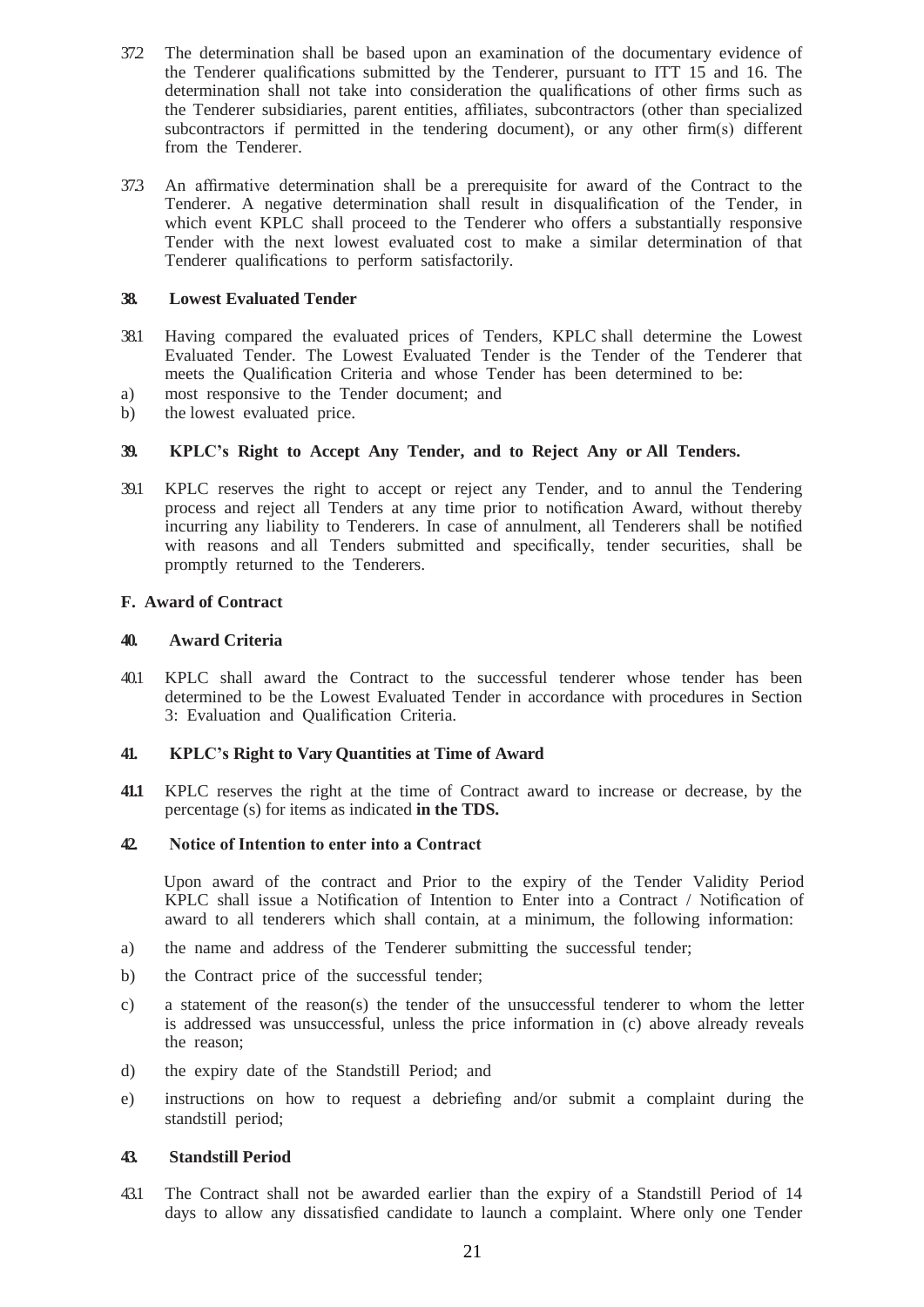is submitted, the Standstill Period shall not apply.

43.2 Where standstill period applies, it shall commence when the Procuring Entity has transmitted to each Tenderer the Notification of Intention to Enter into a Contract to the successful Tenderer.

## **44. Debriefing by KPLC**

- 44.1 On receipt of KPLC's Notification of Intention to Enter into a Contract referred to in ITT 41, an unsuccessful tenderer may make a written request to KPLC for a debriefing on specific issues or concerns regarding their tender. KPLC shall provide the debriefing within five days of receipt of the request.
- 44.2 Debriefings of unsuccessful Tenderers may be done in writing or verbally. The Tenderer shall bear its own costs of attending such a debriefing meeting.

# **45. Letter of Award**

 Prior to the expiry of the Tender Validity Period and upon expiry of the Standstill Period specified in ITT 42, upon addressing a complaint that has been filed within the Standstill eriod, KPLC shall transmit the Letter of Award to the successful Tenderer. The letter of award shall request the successful tenderer to furnish the Performance Security within 21days of the date of the letter.

# **46. Signing of Contract**

- 46.1 Upon the expiry of the fourteen days of the Notification of Intention to enter into contract and upon the parties meeting their respective statutory requirements, KPLC shall send the successful Tenderer the Contract Agreement.
- 46.2 Within fourteen (14) days of receipt of the Contract Agreement, the successful Tenderer shall sign, date, and return it to KPLC.
- 46.3 The written contract shall be entered into within the period specified in the notification of award and before expiry of the tender validity period.

# **47. Performance Security**

- 47.1 Within twenty-one (21) days of the receipt of Letter of Acceptance by KPLC, the successful Tenderer, if required, shall furnish the Performance Security in accordance with the GCC 18, using for that purpose the Performance Security Form included in Section X, Contract Forms. If the Performance Security furnished by the successful Tenderer is in the form of a bond, it shall be issued by a bonding or insurance company that has been determined by the successful Tenderer to be acceptable to KPLC. A foreign institution providing a bond shall have a correspondent financial institution located in Kenya, unless KPLC has agreed in writing that a correspondent financial institution is not required.
- 47.2 Failure of the successful Tenderer to submit the above-mentioned Performance Security or sign the Contract shall constitute sufficient grounds for the annulment of the award and forfeiture of the Tender Security. In that event KPLC may award the Contract to the Tenderer offering the next lowest Evaluated Tender.
- 47.3 Performance security shall not be required for a contract, if so specified in the **TDS**.

# **48. Publication of Procurement Contract**

- 48.1 Within fourteen days after signing the contract, KPLC shall publish and publicize the awarded contract at its notice boards, entity website; and on the Website of the Authority in manner and format prescribed by the Authority. At the minimum, the notice shall contain the following information:
- a) name and address of KPLC
- b) name and reference number of the contract being awarded, a summary of its scope and the selection method used;
- c) the name of the successful Tenderer, the final total contract price, the contract duration.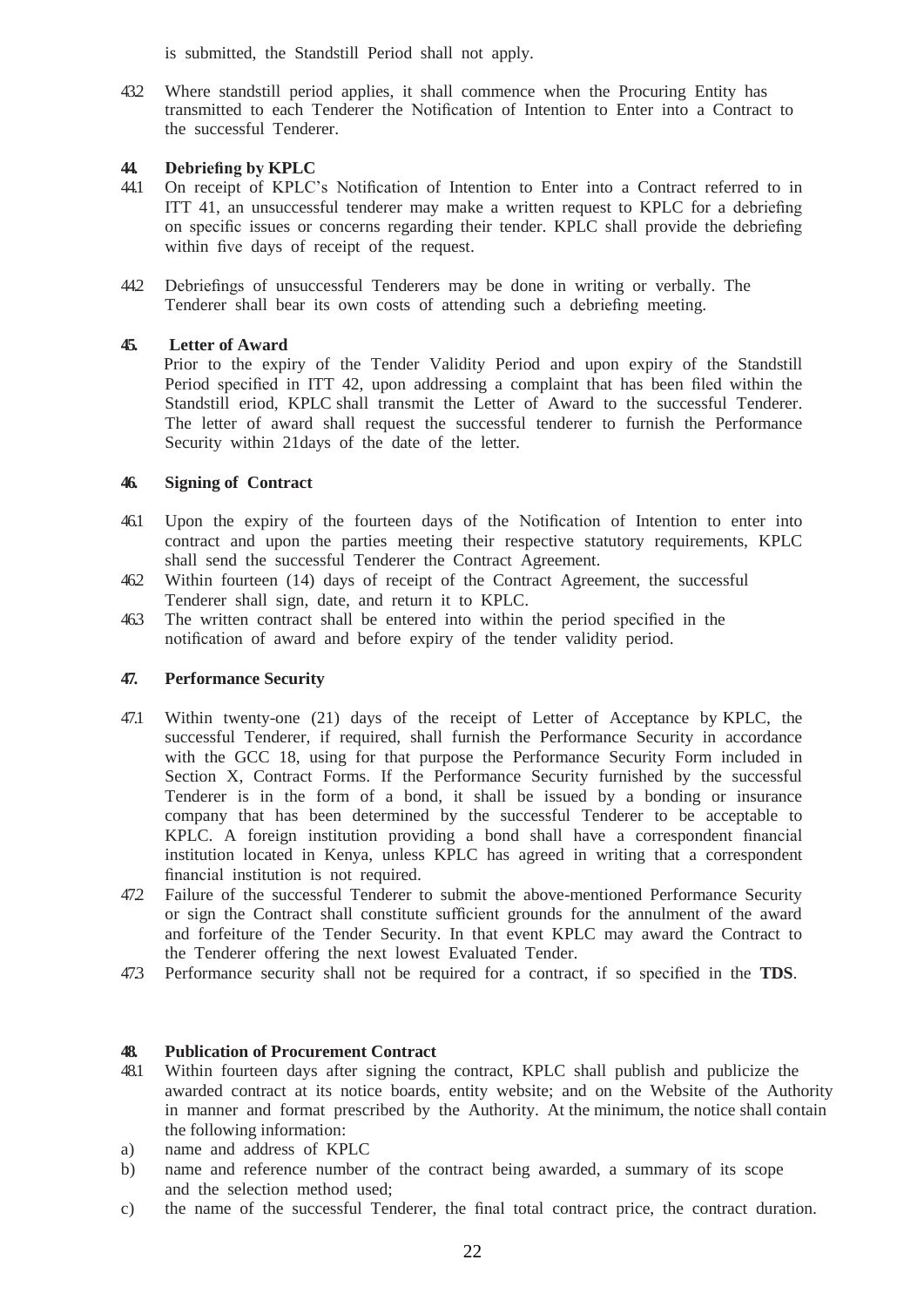- d) dates of signature, commencement and completion of contract;
- e) names of all Tenderers that submitted Tenders, and their Tender prices as read out at Tender opening;

# **49. Procurement Related Complaints and Administrative Review**

- 49.1 The procedures for making a Procurement-related Complaint are as specified in the **TDS**.
- 49.2 A request for administrative review shall be made in the form provided under contract forms.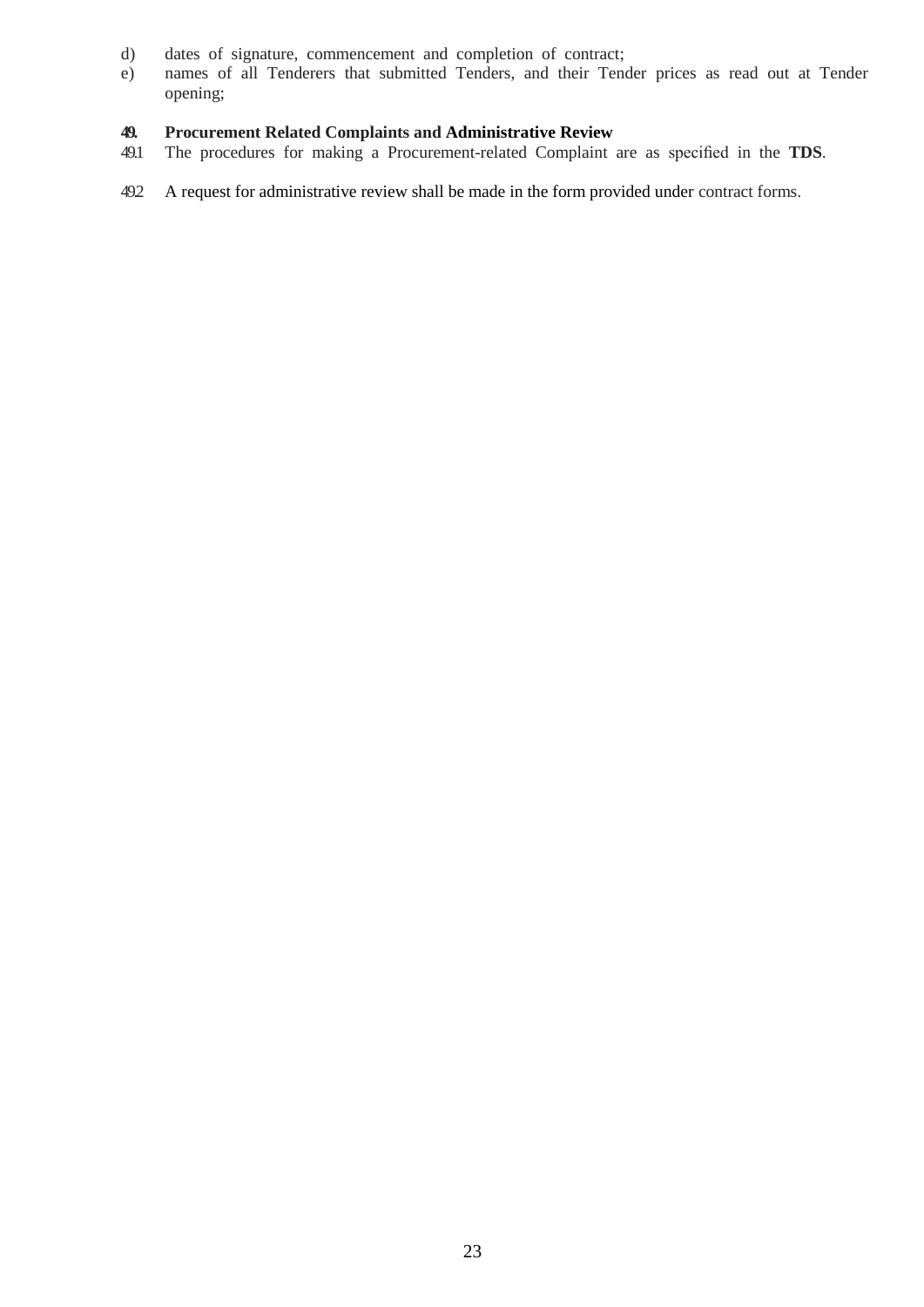# **SECTION II – TENDER DATA SHEET (TDS)**

<span id="page-24-0"></span>The following specific data shall complement, supplement, or amend the provisions in the Instructions to Tenderers (ITT). Whenever there is a conflict, the provisions herein shall prevail over those in ITT.

| <b>ITT</b>     | <b>Particulars Of Appendix To Instructions To Tenders</b>                                                                                                                                                                                                                                                                                                                                                                                                                                                                                                        |                            |                                   |                  |  |
|----------------|------------------------------------------------------------------------------------------------------------------------------------------------------------------------------------------------------------------------------------------------------------------------------------------------------------------------------------------------------------------------------------------------------------------------------------------------------------------------------------------------------------------------------------------------------------------|----------------------------|-----------------------------------|------------------|--|
| Reference      |                                                                                                                                                                                                                                                                                                                                                                                                                                                                                                                                                                  |                            |                                   |                  |  |
| A. General     |                                                                                                                                                                                                                                                                                                                                                                                                                                                                                                                                                                  |                            |                                   |                  |  |
| <b>ITT 1.1</b> | The reference number of the Invitation for Tenders:<br><b>TENDER NO KP1/9A.3/OT/33/21-22</b><br>The Procuring Entity is: The Kenya Power and Lighting Co. PLC<br>The name of the Contract is: SUPPLY & DELIVERY OF TOOL LESS SEALS, SEALING<br><b>WIRE &amp; SEALING PLIERS</b><br>The number and identification of this Invitation for Tenders is: $RFx$ No. 1000001955<br>Details of the Goods being procured are as tabulated below;                                                                                                                          |                            |                                   |                  |  |
|                | N <sub>O</sub>                                                                                                                                                                                                                                                                                                                                                                                                                                                                                                                                                   | <b>KPLC</b><br><b>CODE</b> | <b>ITEM</b><br><b>DESCRIPTION</b> | <b>QUANTITY</b>  |  |
|                | 1                                                                                                                                                                                                                                                                                                                                                                                                                                                                                                                                                                | various                    | <b>Tool Less Seal</b>             | 1,400,000 pc     |  |
|                | $\overline{2}$                                                                                                                                                                                                                                                                                                                                                                                                                                                                                                                                                   | 152734                     | <b>Sealing Pliers</b>             | 30 <sub>pc</sub> |  |
|                | 3                                                                                                                                                                                                                                                                                                                                                                                                                                                                                                                                                                | 157348                     | Sealing wire                      | 200 rolls        |  |
|                | KPLC shall use the following electronic-procurement system to manage this tendering process:<br>SAP Tendering Portal on www.kplc.co.ke (NB: Bidders are required to log on and register<br>via this link to be able to participate in this tender)<br>The electronic-procurement system shall be used to manage the following aspects of the tendering<br>process:<br>(Issuing Tendering document, submission of Tenders, opening of Tenders)<br>Proof of receipt will be done via the bidder's <b>Submitted Response Number</b> for the $RFx$ No.<br>1000001955 |                            |                                   |                  |  |
| <b>ITT 3.7</b> | 1) A list of debarred firms and individuals is available on the PPRA's website: www.ppra.go.ke<br>2) Tenderers with any record of <b>unethical practice</b> or <b>unsatisfactory</b> or <b>default in performance</b><br>shall NOT be considered for evaluation, award or otherwise. For avoidance of doubt, this shall<br>include any tenderer with unresolved case(s) in its conduct or performance obligations for more than<br>two (2) months in any contract.                                                                                               |                            |                                   |                  |  |
|                | <b>B. Contents of Tendering Document</b>                                                                                                                                                                                                                                                                                                                                                                                                                                                                                                                         |                            |                                   |                  |  |
| <b>ITT 6.1</b> | (a) For Clarification of Tender purposes only, KPLC's address is:<br>General Manager, Supply Chain & Logistics,<br>The Kenya Power and Lighting Company PLC,<br>Stima Plaza, 3rd Floor<br>Kolobot Road, Parklands<br>P.O Box 30099 - 00100<br>Nairobi, Kenya<br>Telephone: +254-20-3201821<br>Electronic mail address Electronic mail address: <i>Jkithaka@kplc.co.ke and copy to pmuchori</i><br>$@kplc.coke$ ; <i>VSimiyu</i> $@kplc.coke$ to reach the KPLC not later than seven (7) days before tender<br>closing date).                                     |                            |                                   |                  |  |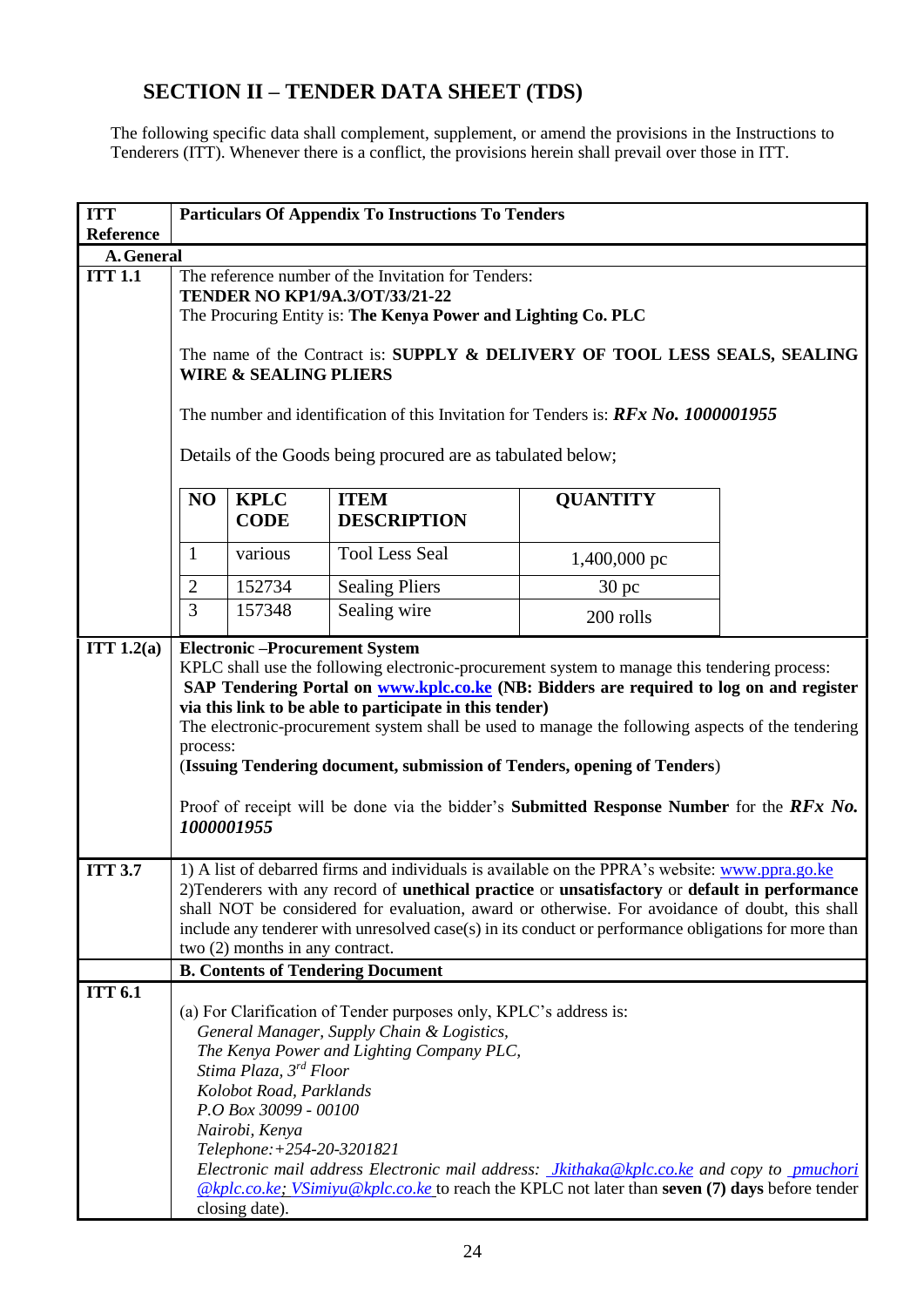| <b>ITT</b><br>Reference               | <b>Particulars Of Appendix To Instructions To Tenders</b>                                                                                                                                                                                                                                                                                                                                                                                                                                                                                                                                                                                                                                                                                                                                                                                                                                                                                                                                                                                                            |
|---------------------------------------|----------------------------------------------------------------------------------------------------------------------------------------------------------------------------------------------------------------------------------------------------------------------------------------------------------------------------------------------------------------------------------------------------------------------------------------------------------------------------------------------------------------------------------------------------------------------------------------------------------------------------------------------------------------------------------------------------------------------------------------------------------------------------------------------------------------------------------------------------------------------------------------------------------------------------------------------------------------------------------------------------------------------------------------------------------------------|
|                                       | (b) KPLC will publish its response at the website www.kplc.co.ke                                                                                                                                                                                                                                                                                                                                                                                                                                                                                                                                                                                                                                                                                                                                                                                                                                                                                                                                                                                                     |
| ITT 6.2                               | A pre-bid meeting is not required.                                                                                                                                                                                                                                                                                                                                                                                                                                                                                                                                                                                                                                                                                                                                                                                                                                                                                                                                                                                                                                   |
| <b>ITT 6.3</b>                        | The questions to reach KPLC not later than seven (7) days before tender closing date.                                                                                                                                                                                                                                                                                                                                                                                                                                                                                                                                                                                                                                                                                                                                                                                                                                                                                                                                                                                |
|                                       | <b>C. Preparation of Tenders</b>                                                                                                                                                                                                                                                                                                                                                                                                                                                                                                                                                                                                                                                                                                                                                                                                                                                                                                                                                                                                                                     |
| <b>ITT 11.1</b>                       | The bidder must ensure serialization of bid document submitted as per Section $74(1)(i)$ of                                                                                                                                                                                                                                                                                                                                                                                                                                                                                                                                                                                                                                                                                                                                                                                                                                                                                                                                                                          |
|                                       | PPADA, 2015 before uploading in the portal.                                                                                                                                                                                                                                                                                                                                                                                                                                                                                                                                                                                                                                                                                                                                                                                                                                                                                                                                                                                                                          |
| <b>ITT 12.1</b>                       | Alternative Tenders <b>SHALL</b> not be considered.                                                                                                                                                                                                                                                                                                                                                                                                                                                                                                                                                                                                                                                                                                                                                                                                                                                                                                                                                                                                                  |
|                                       | [If alternatives shall be considered, the methodology shall be defined in Section III - Evaluation                                                                                                                                                                                                                                                                                                                                                                                                                                                                                                                                                                                                                                                                                                                                                                                                                                                                                                                                                                   |
|                                       | and Qualification Criteria. See Section III for further details]                                                                                                                                                                                                                                                                                                                                                                                                                                                                                                                                                                                                                                                                                                                                                                                                                                                                                                                                                                                                     |
| <b>ITT 13.5</b>                       | The prices quoted by the Tenderer shall not be subject to adjustment during the performance of the<br>Contract.                                                                                                                                                                                                                                                                                                                                                                                                                                                                                                                                                                                                                                                                                                                                                                                                                                                                                                                                                      |
| <b>ITT 13.6</b>                       | Prices quoted shall correspond at least to 100% of the items specified for each (contract).<br>Prices quoted shall correspond at least to 100% of the quantities specified for this item.                                                                                                                                                                                                                                                                                                                                                                                                                                                                                                                                                                                                                                                                                                                                                                                                                                                                            |
| <b>ITT 13.7</b>                       | Tenderers shall quote on Delivered Duty Paid (DDP).                                                                                                                                                                                                                                                                                                                                                                                                                                                                                                                                                                                                                                                                                                                                                                                                                                                                                                                                                                                                                  |
| ITT 13.8                              | Place of final destination shall be Meter stores Ruaraka as specified under Section V – Schedule of                                                                                                                                                                                                                                                                                                                                                                                                                                                                                                                                                                                                                                                                                                                                                                                                                                                                                                                                                                  |
| $(a)$ (i) and<br>(iii)                | Requirements                                                                                                                                                                                                                                                                                                                                                                                                                                                                                                                                                                                                                                                                                                                                                                                                                                                                                                                                                                                                                                                         |
| <b>ITT 14.2</b>                       | The price offered by local bidders shall be in Kenya Shillings.                                                                                                                                                                                                                                                                                                                                                                                                                                                                                                                                                                                                                                                                                                                                                                                                                                                                                                                                                                                                      |
|                                       |                                                                                                                                                                                                                                                                                                                                                                                                                                                                                                                                                                                                                                                                                                                                                                                                                                                                                                                                                                                                                                                                      |
| <b>ITT 15</b>                         | To establish the conformity of the Goods and Related Services to the tendering document,<br>the Tenderer shall furnish as part of its Tender the documentary evidence that the Goods<br>conform to the technical specifications and standards specified in Section VII, Schedule of<br>Requirements.<br>1) The documentary evidence may be in the form of literature, drawings or data, and shall<br>consist of a detailed item by item description including;                                                                                                                                                                                                                                                                                                                                                                                                                                                                                                                                                                                                       |
|                                       | a. Guaranteed Technical Particulars (GTP) as per Technical Specifications (Section VI).<br>b. Pursuant to ITT 16.2 and 38.3 successful tenderers shall be required to submit GTPs including<br>a technical drawing for approval as post-qualification criteria.<br>2) The documentary evidence of the eligibility of the Goods shall consist of a statement in the Price<br>Schedule of the country of origin of the Goods and services offered which shall be confirmed by<br>a certificate of origin issued at the time of shipment.<br>3) The Goods to be supplied under the intended contract are new, unused, of the most recent or<br>current specification and incorporate all recent improvements in design and materials unless<br>provided otherwise in the Tender.<br>4) The Warranty shall also warrant that the Goods in the Tenderer's bid have no defect arising from<br>manufacture, materials or workmanship or from any act or omission of the Tenderer that may<br>develop under normal use of the Goods under the conditions obtaining in Kenya. |
| <b>ITT 15.4</b>                       | The Warranty will remain valid for one year - twelve (12) Months after the Goods, or any portion<br>thereof as the case may be, have been delivered to the final destination indicated in the contract.                                                                                                                                                                                                                                                                                                                                                                                                                                                                                                                                                                                                                                                                                                                                                                                                                                                              |
| <b>ITT 15.5</b><br>16.2<br><b>ITT</b> | Samples "shall be" required for .This shall be retained until full delivery is done for quality<br>assurance for the lowest evaluated bidder.<br>1. Tool Less Seals-3 pcs<br>2. Sealing Pliers-1pc<br>3. Sealing wire-1 meter length<br>Samples shall be delivered at Stima Plaza 3rd floor on or before Tender closing date. Bidders to have<br>a delivery notes for the samples.<br>Manufacturer's authorization is Required where Applicable                                                                                                                                                                                                                                                                                                                                                                                                                                                                                                                                                                                                                      |
| (a)                                   |                                                                                                                                                                                                                                                                                                                                                                                                                                                                                                                                                                                                                                                                                                                                                                                                                                                                                                                                                                                                                                                                      |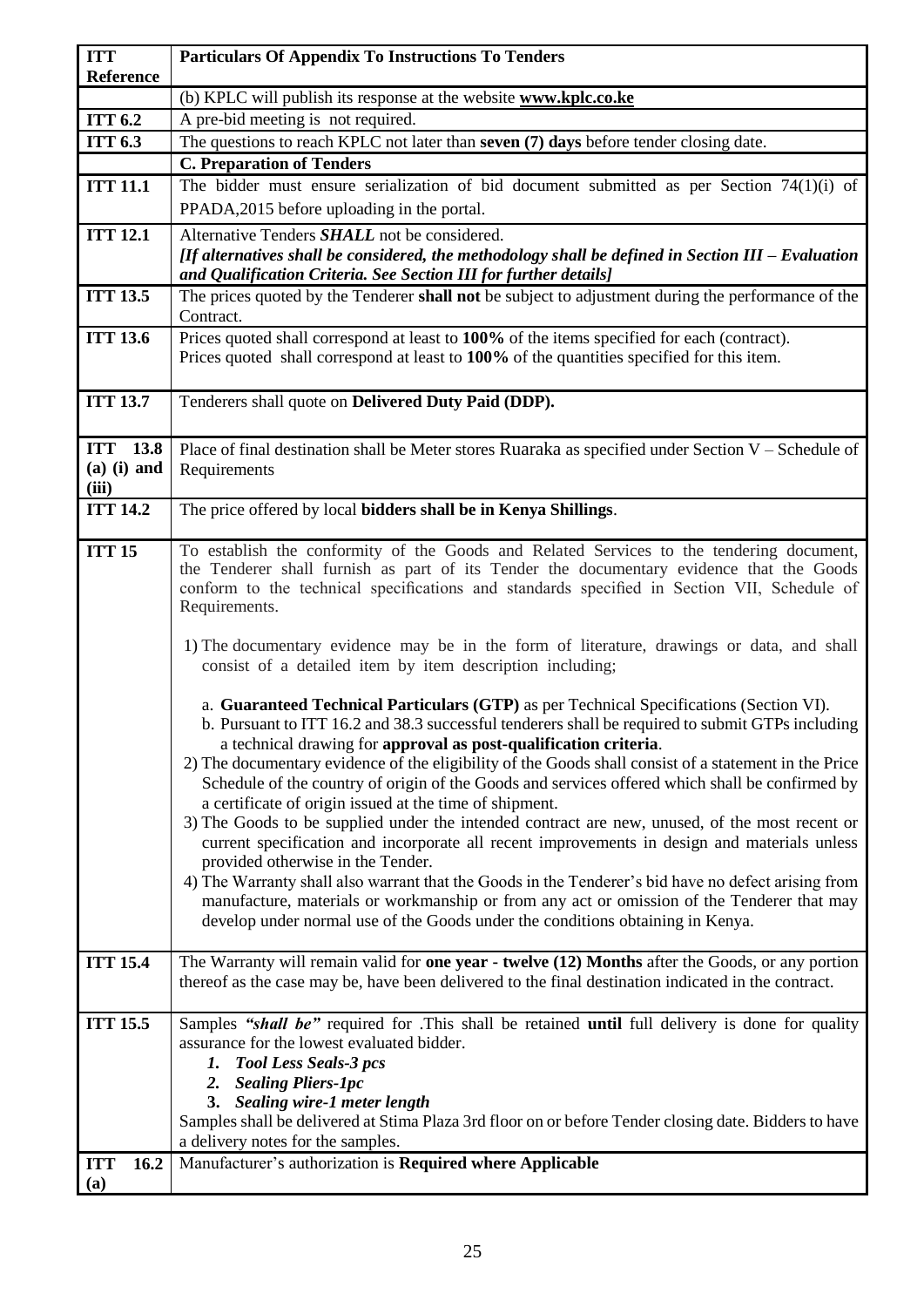| <b>ITT</b><br>Reference | <b>Particulars Of Appendix To Instructions To Tenders</b>                                                                                                                                                                                                                                                                                                                                                                                                                                                                       |
|-------------------------|---------------------------------------------------------------------------------------------------------------------------------------------------------------------------------------------------------------------------------------------------------------------------------------------------------------------------------------------------------------------------------------------------------------------------------------------------------------------------------------------------------------------------------|
| <b>ITT 17.1</b>         | The Tender validity period shall be one hundred and eighty (180) days after date of tender opening.                                                                                                                                                                                                                                                                                                                                                                                                                             |
|                         | A Tender valid for shorter period shall be rejected                                                                                                                                                                                                                                                                                                                                                                                                                                                                             |
| <b>ITT 18.1</b>         | [If a Tender Security shall be required, a Tender-Securing Declaration shall not be required, and                                                                                                                                                                                                                                                                                                                                                                                                                               |
|                         | vice versa.]                                                                                                                                                                                                                                                                                                                                                                                                                                                                                                                    |
|                         | A Tender Security "shall be" required.                                                                                                                                                                                                                                                                                                                                                                                                                                                                                          |
|                         | A Tender-Securing Declaration "shall not be" required.<br>A Tender Security valid for 210 days after the date of bid submission shall be required in form of                                                                                                                                                                                                                                                                                                                                                                    |
|                         | bank guarantee only and in the given amounts as stated below.                                                                                                                                                                                                                                                                                                                                                                                                                                                                   |
|                         | The amount and currency of the Tender Security shall be Kshs. 150,000 (Kenya Shillings)                                                                                                                                                                                                                                                                                                                                                                                                                                         |
|                         |                                                                                                                                                                                                                                                                                                                                                                                                                                                                                                                                 |
|                         | The Original Tender Security should be kept in an envelope clearly labelled with the Tender number<br>& name, and shall be deposited in the Tender Security Box ON 3RD FLOOR SUPPLY CHAIN<br>RECEPTION AT STIMA PLAZA, KOLOBOT ROAD, on or before the opening date and time.                                                                                                                                                                                                                                                    |
| <b>ITT 19.1</b>         | The tendering documents are to be submitted in electronic format on the KPLC (Central Office)                                                                                                                                                                                                                                                                                                                                                                                                                                   |
|                         | SAP tendering portal on www.kplc.co.ke                                                                                                                                                                                                                                                                                                                                                                                                                                                                                          |
| <b>ITT 19.3</b>         | The written confirmation of authorization to sign on behalf of the Tenderer shall consist of:                                                                                                                                                                                                                                                                                                                                                                                                                                   |
|                         | a) A company resolution in case of a Director/Partner signing (not applicable for sole                                                                                                                                                                                                                                                                                                                                                                                                                                          |
|                         | proprietorship or where the company has got only one director, or where all Directors have                                                                                                                                                                                                                                                                                                                                                                                                                                      |
|                         | signed) or;<br>(b) <b>Power of Attorney</b> where a person other than the director / Partner/ Owner is signing.                                                                                                                                                                                                                                                                                                                                                                                                                 |
|                         |                                                                                                                                                                                                                                                                                                                                                                                                                                                                                                                                 |
|                         | D. Submission and Opening of Tenders                                                                                                                                                                                                                                                                                                                                                                                                                                                                                            |
| <b>ITT 20.3</b>         | Mode of submission will be electronic through the KPLC (Central Office) SAP tendering portal                                                                                                                                                                                                                                                                                                                                                                                                                                    |
| <b>ITT 21.1</b>         | Tenders must be received by KPLC by the date and time specified in KPLC's tendering portal in<br>PDF form.                                                                                                                                                                                                                                                                                                                                                                                                                      |
| <b>ITT 23</b>           | Withdrawals, substitution or modifications can be done through the KPLC tendering portal before<br>the tender closing time.                                                                                                                                                                                                                                                                                                                                                                                                     |
| <b>ITT 24</b>           | Public opening will be done through the KPLC tendering portal at Stima Plaza, Auditorium as<br>specified in the KPLC Tendering Portal for SUBMITTED tenders only.                                                                                                                                                                                                                                                                                                                                                               |
| <b>ITT 24.6</b>         | The number of representatives of the Procuring Entity to sign is a minimum of three.                                                                                                                                                                                                                                                                                                                                                                                                                                            |
|                         | <b>E. Evaluation and Comparison of Tenders</b>                                                                                                                                                                                                                                                                                                                                                                                                                                                                                  |
| <b>ITT 27.1</b>         | Deviations, reservations or omissions shall not apply.                                                                                                                                                                                                                                                                                                                                                                                                                                                                          |
| <b>ITT 28.1</b>         | a. Prior to the detailed Technical and Financial evaluation, KPLC will determine the substantial<br>responsiveness of each Tender. For purposes of this tender, a substantially responsive Tender is<br>one that conforms to the requirements of Preliminary Evaluation. KPLC's determination of a<br>Tender's responsiveness is to be based on the contents of the Tender itself without recourse to<br>extrinsic evidence.<br>b.KPLC will examine the Tenders to determine whether they conform to the Preliminary Evaluation |
|                         | Criteria set out in the Section III - Evaluation Criteria.<br>c. Notwithstanding the contents of the foregoing sub-paragraphs, if a Tender is not substantially<br>responsive, it will be rejected at the earliest stage of evaluation by KPLC and cannot subsequently<br>be made responsive by the Tenderer by correction of any non-conformity.                                                                                                                                                                               |
| <b>ITT 29.3</b>         | The manner to rectify quantifiable nonmaterial nonconformities shall be addressed under Section III<br>Evaluation and Qualification Criteria.                                                                                                                                                                                                                                                                                                                                                                                   |
| <b>ITT 30</b>           | Arithmetical errors shall not be corrected. The tender sum as submitted and read out during the<br>tender opening shall be absolute and final and shall not be the subject of correction, adjustment or<br>amendment in any way by any person or entity                                                                                                                                                                                                                                                                         |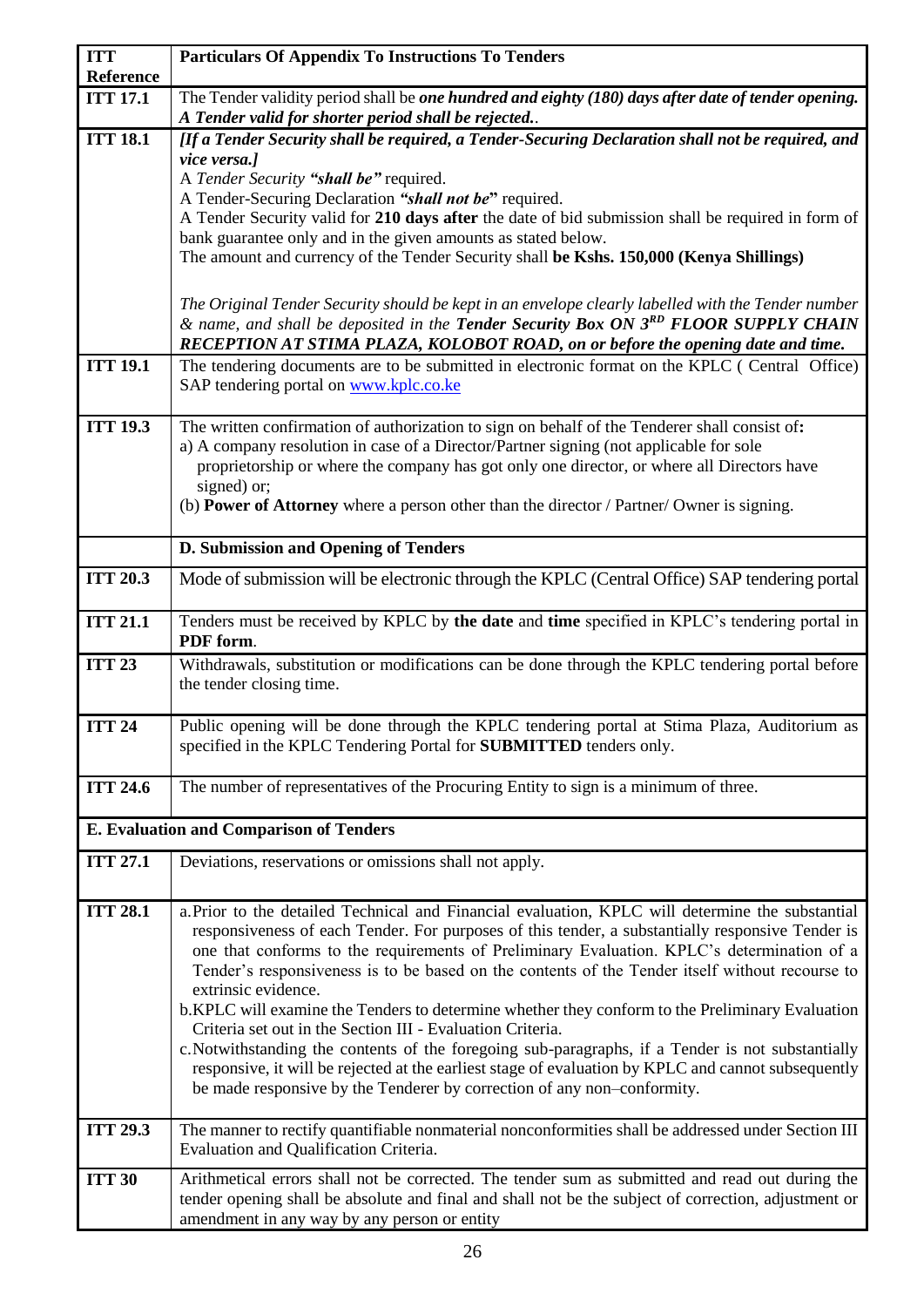| <b>ITT</b>                   | <b>Particulars Of Appendix To Instructions To Tenders</b>                                                                                                                                                                                                                                                                                                                                                                                                                                                                                                                     |
|------------------------------|-------------------------------------------------------------------------------------------------------------------------------------------------------------------------------------------------------------------------------------------------------------------------------------------------------------------------------------------------------------------------------------------------------------------------------------------------------------------------------------------------------------------------------------------------------------------------------|
| Reference<br><b>ITT 31.1</b> | The currency that shall be used for tender evaluation and comparison purposes is Kenya Shillings.                                                                                                                                                                                                                                                                                                                                                                                                                                                                             |
|                              |                                                                                                                                                                                                                                                                                                                                                                                                                                                                                                                                                                               |
| <b>ITT 32.3</b>              | A margin of preference "shall Not" apply for this tender                                                                                                                                                                                                                                                                                                                                                                                                                                                                                                                      |
| <b>ITT 32.5</b>              | This tender is <b>Open</b> to all tenderers                                                                                                                                                                                                                                                                                                                                                                                                                                                                                                                                   |
| <b>ITT 33.2</b>              | 1. Evaluation of tenders shall be done on item basis. There shall be no price adjustments.                                                                                                                                                                                                                                                                                                                                                                                                                                                                                    |
| <b>ITT</b><br>33.2           | Additional evaluation factors are:                                                                                                                                                                                                                                                                                                                                                                                                                                                                                                                                            |
| (d)                          | that the Supplier's offered Delivery Schedule meets KPLC's requirements<br>$\left(a\right)$                                                                                                                                                                                                                                                                                                                                                                                                                                                                                   |
|                              | that the Supplier's offered Terms of Payment meets KPLC's requirements<br>(b)                                                                                                                                                                                                                                                                                                                                                                                                                                                                                                 |
| <b>ITT 37.3</b>              | The eligible Tenderer selected <b>Must</b> submit the lowest evaluated cost and substantially<br>responsive Tender, meet the qualifying criteria specified in Section III, Evaluation and<br>Qualification Criteria.                                                                                                                                                                                                                                                                                                                                                          |
|                              | <b>F. Award of Contract</b>                                                                                                                                                                                                                                                                                                                                                                                                                                                                                                                                                   |
| <b>ITT 40</b>                | Mode of award shall be in accordance with the following:                                                                                                                                                                                                                                                                                                                                                                                                                                                                                                                      |
|                              | 1. Award shall be on item to item basis to the bidder with the lowest evaluated price per item.<br>2. Only the bidder who meets the Delivery period will qualify for award.<br>3. Notwithstanding (1) above if the price of the lowest bidder exceeds the market price, the item<br>shall not be awarded but recommended for re-tendering.<br>4. In case of tie, the award will be split amongst the bidders<br>5. The outcome of the due diligence visit will be considered.<br>6. Timely delivery as per the delivery schedule and satisfactory performance of at least 50% |
| <b>ITT42</b>                 | delivery of previous orders except where the delays are attributed to KPLC.<br>a) Simultaneously, and without prejudice to the contents of clause 41, on issuance of Notification to<br>Conclude award of contract to the successful Tenderer, KPLC shall notify each unsuccessful                                                                                                                                                                                                                                                                                            |
|                              | Tenderer.                                                                                                                                                                                                                                                                                                                                                                                                                                                                                                                                                                     |
|                              | A notification of the tender outcome does not reduce the validity period for any tender security<br>whether the Tenderer is successful or not, except where such tender security is officially released to<br>the Bank and/or the Tenderer and such Bank discharged of all its obligations by KPLC prior to the<br>expiry of its stated validity period                                                                                                                                                                                                                       |
| <b>ITT 47.3</b>              | Performance security if so required shall be 10% of the contract sum.                                                                                                                                                                                                                                                                                                                                                                                                                                                                                                         |
| <b>ITT 49.1</b>              | The procedures for making a Procurement-related Complaint are detailed in the "Notice of Intention"<br>to Award the Contract" herein and are also available from the PPRA Website www.ppra.go.ke.                                                                                                                                                                                                                                                                                                                                                                             |
|                              | If a Tenderer wishes to make a Procurement-related Complaint, the Tenderer should submit its<br>complaint following these procedures, in writing (by the quickest means available, that is either by<br>email or fax), to:                                                                                                                                                                                                                                                                                                                                                    |
|                              | For the attention: [Public Procurement Administrative Review Board]<br>Title/position: [The Secretary]                                                                                                                                                                                                                                                                                                                                                                                                                                                                        |
|                              | Procuring Entity: [The Kenya Power and Lighting Co. PLC]                                                                                                                                                                                                                                                                                                                                                                                                                                                                                                                      |
|                              | Email address: [Jkithaka@kplc.co.ke, VSimiyu@kplc.co.ke, PMuchori@kplc.co.ke]                                                                                                                                                                                                                                                                                                                                                                                                                                                                                                 |
|                              | In summary, a Procurement-related Complaint may challenge any of the following:                                                                                                                                                                                                                                                                                                                                                                                                                                                                                               |
|                              | 1. the terms of the Tendering Documents; and<br>2. the Procuring Entity's decision to award the contract.                                                                                                                                                                                                                                                                                                                                                                                                                                                                     |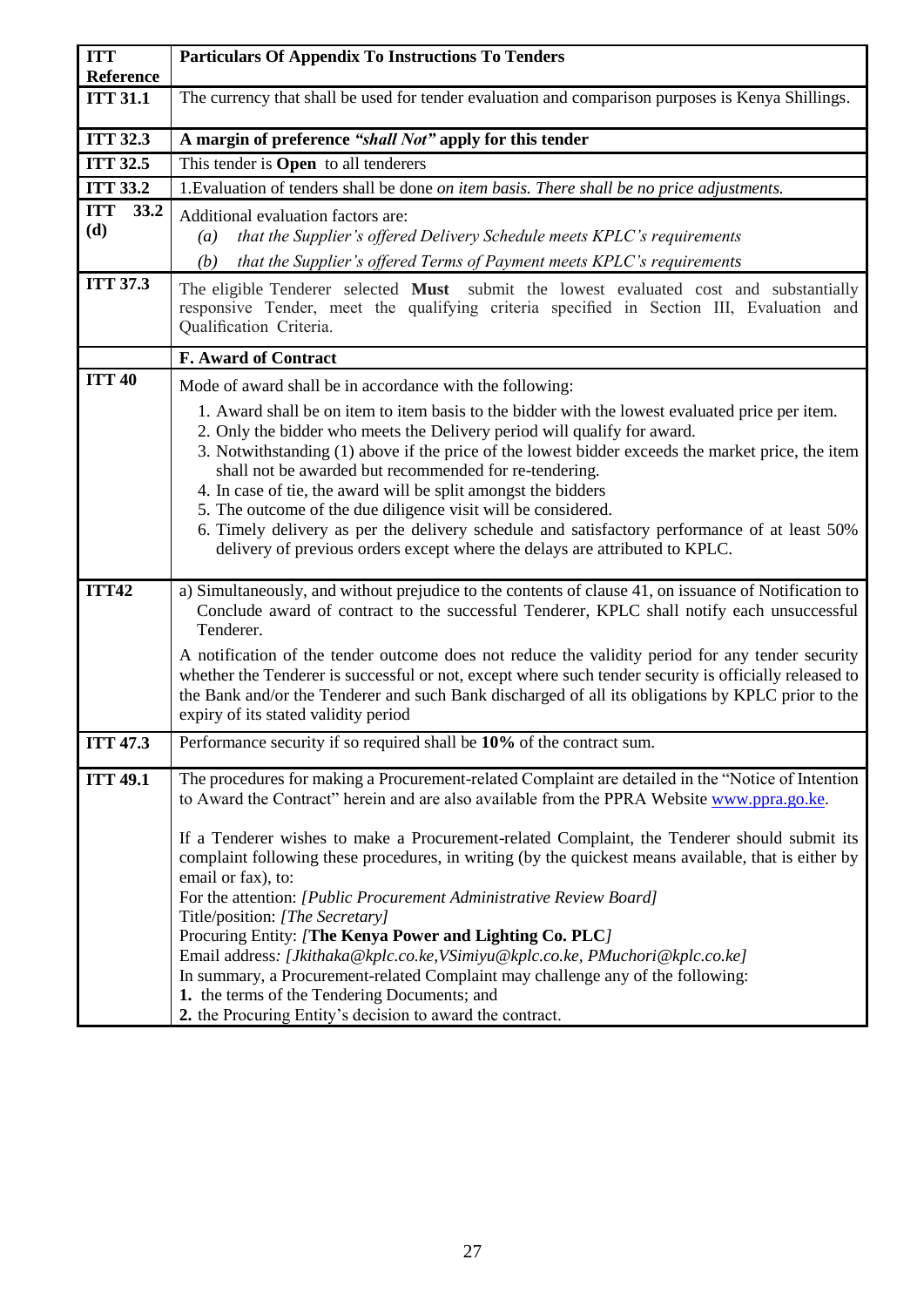# <span id="page-28-0"></span>**SECTION III - EVALUATION AND QUALIFICATION CRITERIA**

#### **1. General Provisions**

**1.1** Wherever a Tenderer is required to state a monetary amount, Tenderers should indicate the Kenya Shilling equivalent using the rate of exchange determined as follows:

**a)** For business turnover or financial data required for each year - Exchange rate prevailing on the last day of the respective calendar year (in which the amounts for that year is to be converted) was originally established.

**b)** Value of single contract - Exchange rate prevailing on the date of the contract signature.

**c)** Exchange rates shall be taken from the publicly available source identified in **the ITT 14.3.** Any error in determining the exchange rates in the Tender may be corrected by the Procuring Entity.

**1.2** This section contains the criteria that the Procuring Entity Procuring Entity shall use to evaluate tender and qualify tenderers. No other factors, methods or criteria shall be used other than those specified in this tender document. The Tenderer shall provide all the information requested in the forms included in Section IV, Tendering Forms. The Procuring Entity should use the Standard Tender Evaluation Report for Goods and Works for evaluating Tenders.

#### **2. Evaluation of Tenders (ITT 33)**

#### **2.1 Successful Tender or Tenders**

The Procuring Entity shall use the criteria and methodologies listed in this Section to evaluate Tenders. By applying these criteria and methodologies, the Procuring Entity shall determine the successful Tender or Tenders which has/have been determined to:

**a)** be substantially responsive to the tender documents;

**b)** offer the lowest evaluated cost to the Procuring Entity for all items of Goods to be procured based on either a single Contract or all multiple Contracts combined, as the case may be, in accordance with the ITT 13.6 inviting Tender prices and discounts, and provisions made of the Tender Document for evaluation of tenders and award of contract (s); and

**c)** be offered by Tenderer or Tenderers that substantially meet the qualification criteria applicable for Contract or combined Contracts for which they are selected.

#### **2.2 Evaluation of Tenders**

#### **Preliminary examination for Determination of Responsiveness**

The Procuring Entity will start by examining all tenders to ensure they meet in all respects the eligibility criteria and other mandatory requirements in the ITT, and that the tender is complete in all aspects in meeting the requirements provided for in the preliminary evaluation criteria outlined below. The Standard Tender Evaluation Report Document for Goods and Works for evaluating Tenders provides very clear guide on how to deal with review of these requirements. Tenders that do not pass the Preliminary Examination will be considered non-responsive and will not be considered further.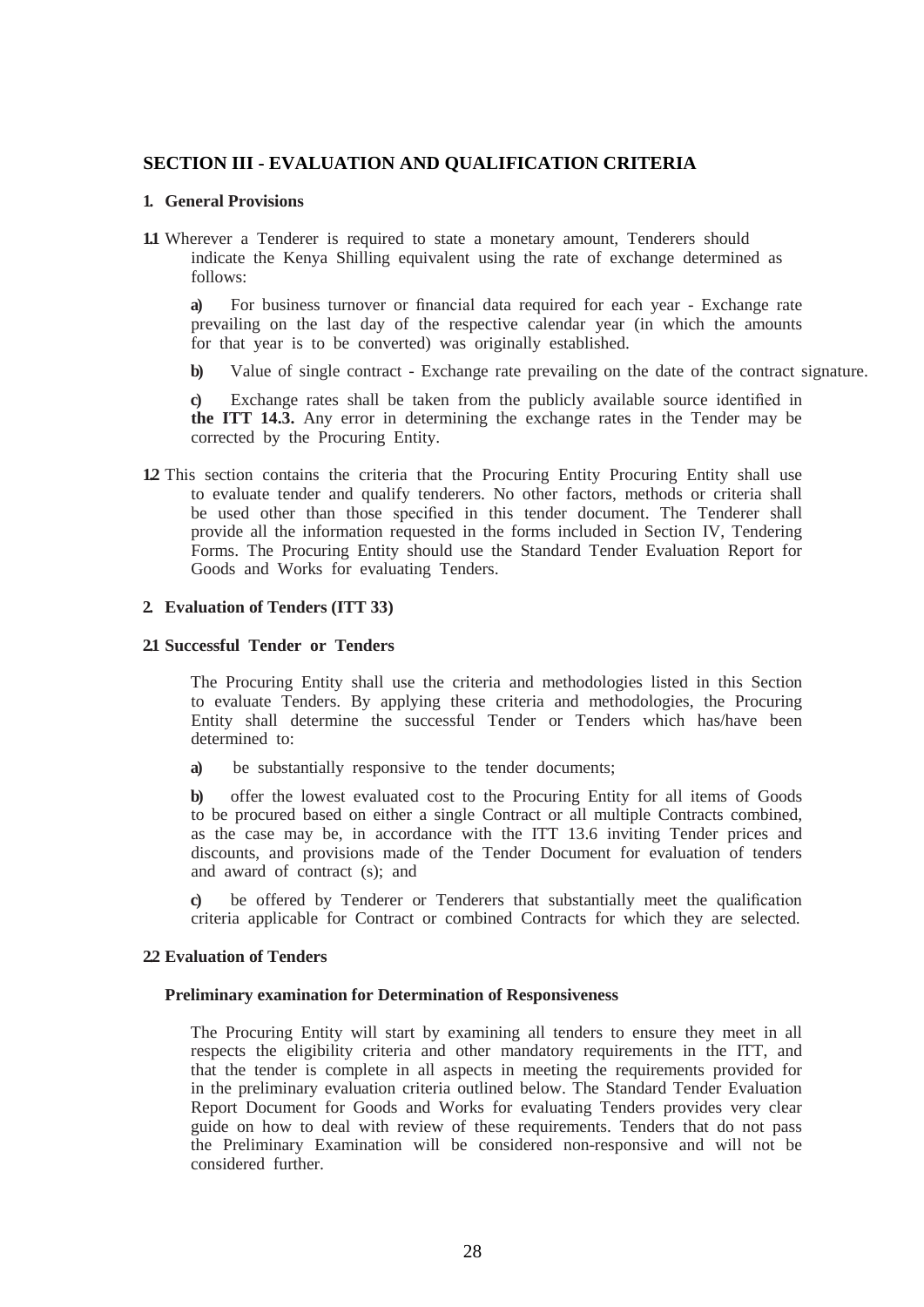**Part 1 - Preliminary Evaluation Criteria Under clause 28.2 of the ITT. These are mandatory requirements.** This shall include confirmation of submission of the following: -

| S/No | <b>Item Description</b>                                                                         |  |  |  |
|------|-------------------------------------------------------------------------------------------------|--|--|--|
| 1.   | Tender Security – Valid and in the format specified.                                            |  |  |  |
| 2.   | Duly completed, signed and stamped Form of Tender                                               |  |  |  |
| 3.   | <b>Duly completed Tender Forms</b>                                                              |  |  |  |
| 4.   | Duly completed Certificate of Independent Tender determination                                  |  |  |  |
| 5.   | Duly completed Self-Declaration forms (Form SD1&SD2)                                            |  |  |  |
| 6.   | Duly completed Declaration and Commitment to the code of Ethics                                 |  |  |  |
| 7.   | Duly completed Tenderer information Form                                                        |  |  |  |
| 8.   | Copy of Firm's Business Registration Certificate/ Certificate of Incorporation                  |  |  |  |
| 9.   | Copy of PIN Certificate                                                                         |  |  |  |
| 10.  | Copy of Valid Tax Compliance Certificate                                                        |  |  |  |
| 11.  | Duly completed, signed and stamped Confidential Business Questionnaire (CBQ)                    |  |  |  |
| 12.  | Certificate of Confirmation of Directors and Shareholding (CR.12) for Incorporated              |  |  |  |
|      | companies or Registration Certificate for a business name for a sole proprietor or a            |  |  |  |
|      | partnership.                                                                                    |  |  |  |
| 13.  | Fully filled Beneficial Ownership Disclosure Form. Form No. 9 which is a mandatory              |  |  |  |
|      | document to be filled/completed by all bidders. Failure to disclose ownership as                |  |  |  |
|      | required will lead to disqualification. For the foreign bidders who are not registered          |  |  |  |
|      | in Kenya under the Companies Act, they should provide the Beneficial Ownerships                 |  |  |  |
|      | in accordance with both their countries of origin and registration. Where there are             |  |  |  |
|      | exemptions or laws barring such disclosures in their countries of origin and                    |  |  |  |
|      | registration, they provide certified proof by a Notary Public or his/her equivalent of          |  |  |  |
|      | such exemption/law barring such disclosure. The timeline for this should be not more            |  |  |  |
|      | than 3 months old from Date of Tender Document.                                                 |  |  |  |
| 14.  | Serialization/Numbering of all pages of the bid document submitted.                             |  |  |  |
| 15.  | Audited Financial Statements. The audited financial statements required must be those that      |  |  |  |
|      | are reported within eighteen (18) calendar months of the date of the tender document            |  |  |  |
|      | accompanied by valid Auditors / Audit Firm ICPAK practicing license. (For companies or          |  |  |  |
|      | firms that are registered or incorporated within the last one calendar year of the Date of the  |  |  |  |
|      | Tender Document, they should submit certified copies of bank statements covering a period       |  |  |  |
|      | of at least six months prior to the date of the tender document. The copies should be certified |  |  |  |
|      | by the Bank issuing the statements. The certification should be original).                      |  |  |  |
| 16.  | Power of Attorney for Tenderer's authorized representative                                      |  |  |  |

# **2.2.1 Evaluation of Technical aspects of the Tender**

The Procuring Entity shall evaluate the Technical aspects of the Tender to determine compliance with the Procuring Entity's requirements under Section V 'Schedule of Requirement' and whether the Tenders are substantially responsive to the Technical Specifications and other Requirements.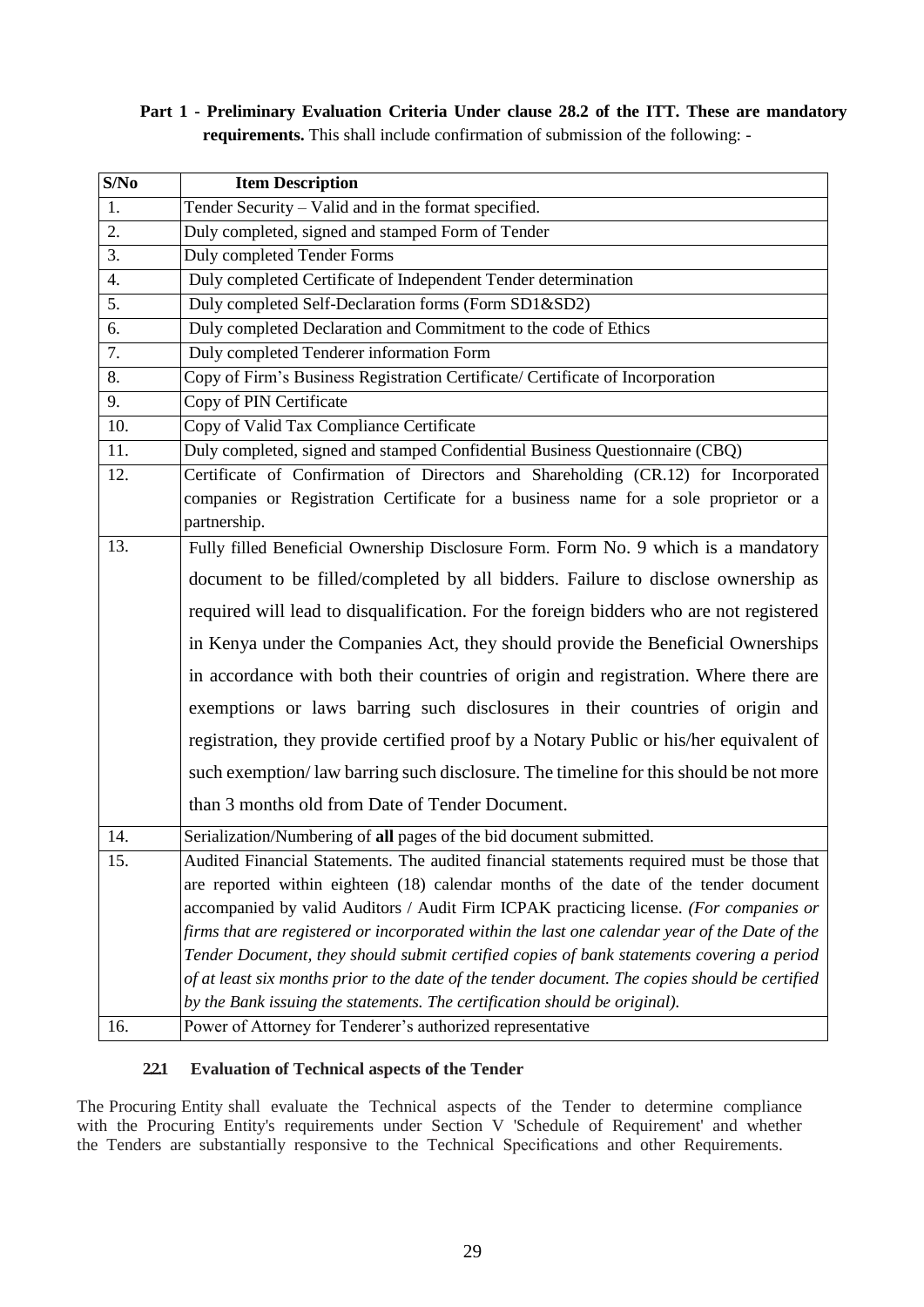| S/No | <b>Item Description</b>                                                                         |
|------|-------------------------------------------------------------------------------------------------|
| 1.   | Type Test Certificates and their Reports and or Test Certificates and their Reports where       |
|      | applicable                                                                                      |
| 2.   | Submission of a copy of accreditation certificate for the testing body to ISO/ IEC 17025        |
|      | (Applicable for firms without KEBS certification).                                              |
| 3.   | Valid and current ISO 9001 Certificates or for locally manufactured or produced Goods, valid    |
|      | Diamond Mark of Quality Certificate or Standardization Mark Certificates from the Kenya         |
|      | Bureau of Standards (KEBS).                                                                     |
| 4.   | Copy of the Manufacturer's valid quality management system certification i.e. ISO 9001:2015     |
|      | for goods and/or valid KEBS Diamond Mark of Quality and/or Standardization Mark Certificate     |
|      | for goods manufactured in Kenya.                                                                |
| 5.   | Technical Drawings and Catalogues and/or Brochures                                              |
| 6.   | Duly completed Schedule of Guaranteed Technical Particulars (GTPs) as per tender                |
|      | specifications                                                                                  |
| 7.   | Manufacturer's Authorization (Applicable to tenderers who are not manufacturers)                |
| 8.   | Names with full contact as well as physical addresses of previous customers of similar Goods    |
|      | and Reference Letters or Completion Certificates from KPLC and/or at least four (4) previous    |
|      | customers confirming satisfactory performance.                                                  |
| 9.   | Price Schedule(s)                                                                               |
| 10.  | Schedule of requirements duly filled indicating items offered                                   |
| 11.  | Fully Filled Capacity Declaration Form (Form 1.1,) and all attachments.                         |
| 12.  | Submission of duly completed and signed Guaranteed Lead Time (GLT) Form                         |
| 13.  | Manufacturer's Warranty duly filled, signed/stamped.                                            |
| 14.  | Samples shall be required. Sample testing will be carried out to samples provided by the tender |
|      | to confirm that they meet specifications given.                                                 |
| 15.  | Any other document or item required by the Tender Document (The Tenderer shall specify such     |
|      | other documents or items it has submitted)                                                      |

# **TABLE 1: CAPACITY DECLARATION FORM**

# **Form 1.1 Manufacturer's Capacity Declaration Form**

| No.            |                                                      | <b>Capacity Detail / Requirement</b> | <b>KPLC Requirement</b>                    | <b>Manufacturer to</b><br>indicate | <b>Meets</b><br>capacity<br>(Yes / No) |
|----------------|------------------------------------------------------|--------------------------------------|--------------------------------------------|------------------------------------|----------------------------------------|
| 1              | <b>Monthly Production</b><br>capacity                | <b>Tool Less Seal</b>                | 1,400,000, Minimum<br>$\ldots \ldots$ .pcs |                                    |                                        |
|                |                                                      | <b>Sealing Pliers</b>                | 30 Minimum pcs                             |                                    |                                        |
|                |                                                      | <b>Sealing wire</b>                  | 200 Minimum pcs                            |                                    |                                        |
| $\overline{2}$ | <b>Delivery Period after</b><br>issuance of Purchase | <b>Tool Less Seal</b>                | 3 Months                                   |                                    |                                        |
|                | Order                                                | <b>Sealing Pliers</b>                | 3 Months                                   |                                    |                                        |
|                |                                                      | <b>Sealing wire</b>                  | 3 Months                                   |                                    |                                        |
| 3              | <b>No. of Ready Stocks</b>                           | <b>Tool Less Seal</b>                | State                                      |                                    |                                        |
|                |                                                      | <b>Sealing Pliers</b>                | State                                      |                                    |                                        |
|                |                                                      | <b>Sealing wire</b>                  | <b>State</b>                               |                                    |                                        |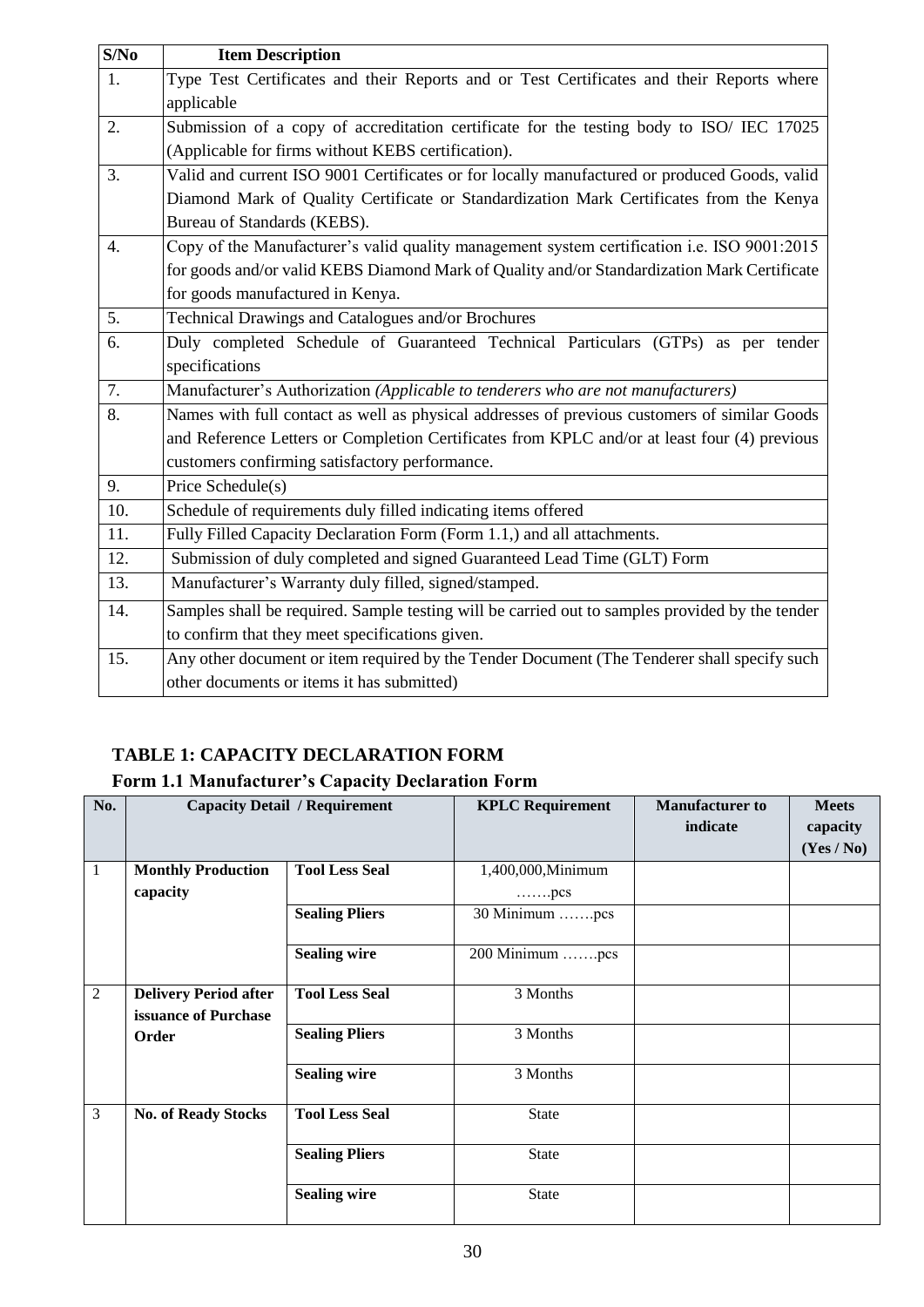| No.    | <b>Capacity Detail / Requirement</b>                       |                                     |                   |                                    |                                   | <b>KPLC Requirement</b> |  | <b>Manufacturer</b> to<br>indicate | <b>Meets</b><br>capacity<br>(Yes / No) |
|--------|------------------------------------------------------------|-------------------------------------|-------------------|------------------------------------|-----------------------------------|-------------------------|--|------------------------------------|----------------------------------------|
| 4      |                                                            | <b>Valid Quality Certifications</b> |                   |                                    |                                   | Valid ISO 9001:2015,    |  |                                    |                                        |
|        |                                                            |                                     |                   |                                    |                                   | KEBS SM/DM, Type        |  |                                    |                                        |
|        |                                                            |                                     |                   |                                    |                                   | <b>Test Reports</b>     |  |                                    |                                        |
| 5      | <b>Relevant Testing</b><br>a)                              |                                     |                   |                                    |                                   | Valid Certificate       |  |                                    |                                        |
|        |                                                            | Instruments /                       |                   |                                    |                                   | Valid Certificate       |  |                                    |                                        |
|        |                                                            | <b>Equipment</b> with               |                   |                                    |                                   | Valid Certificate       |  |                                    |                                        |
|        |                                                            | valid Calibration                   |                   |                                    |                                   | Valid Certificate       |  |                                    |                                        |
|        |                                                            | <b>Certificates</b>                 |                   |                                    | Valid Certificate                 |                         |  |                                    |                                        |
| 6      | <b>Manufacturing Experience (From date plant</b>           |                                     |                   | Minimum                            |                                   |                         |  |                                    |                                        |
|        |                                                            | was established)                    |                   |                                    | 3 years                           |                         |  |                                    |                                        |
| $\tau$ | <b>Quality Assurance Plan (QAP)</b>                        |                                     |                   |                                    | Attach QAP                        |                         |  |                                    |                                        |
| 8      | Previous Four (4) Completed contracts in the               |                                     |                   | <b>Attach Evidence</b>             |                                   |                         |  |                                    |                                        |
|        | last four years                                            |                                     |                   |                                    |                                   |                         |  |                                    |                                        |
|        | <b>Contract Name</b><br>Value (Kshs)<br><b>Date</b><br>No. |                                     | Order<br>Quantity | Quantity<br><b>Delivered</b>       | $\frac{0}{0}$<br><b>Delivered</b> | Country                 |  |                                    |                                        |
|        |                                                            |                                     |                   |                                    |                                   |                         |  |                                    |                                        |
|        |                                                            |                                     |                   |                                    |                                   |                         |  |                                    |                                        |
|        |                                                            |                                     |                   |                                    |                                   |                         |  |                                    |                                        |
|        | <b>Country(ies) of Export</b>                              |                                     |                   | $\overline{\text{Minimum}}$ no. of |                                   |                         |  |                                    |                                        |
|        |                                                            |                                     |                   |                                    |                                   | continent(s) is/are     |  |                                    |                                        |
|        |                                                            |                                     |                   |                                    |                                   | $$ [Specify]            |  |                                    |                                        |
|        | <b>Overall Criteria Score</b>                              |                                     |                   |                                    |                                   |                         |  |                                    | Pass / Fail                            |

# **2.2.2 Evaluation of Commercial (Financial Evaluation) Terms and Conditions of the Tender (ITT 33.1(a)):**

KPLC shall determine whether the Tenders are substantially responsive to the Commercial and Contractual Terms and Conditions (e.g. Performance securities, Payment and delivery schedules).

These are mandatory requirements and shall include the following;

| S/No | <b>Item Description</b>                                                                     |  |  |  |  |  |
|------|---------------------------------------------------------------------------------------------|--|--|--|--|--|
| 1.   | Confirmation of and considering Price Schedule is duly completed, correctly computed,       |  |  |  |  |  |
|      | and signed. (Note: In case of a price discrepancy between those entered in the SRM          |  |  |  |  |  |
|      | portal and those on the price schedule uploaded as an attachment, the latter shall          |  |  |  |  |  |
|      | prevail)                                                                                    |  |  |  |  |  |
|      |                                                                                             |  |  |  |  |  |
| 2.   | Considering information submitted in the Confidential Business Questionnaire against        |  |  |  |  |  |
|      | other information in the bid including: -                                                   |  |  |  |  |  |
|      | Declared maximum value of business<br>a.                                                    |  |  |  |  |  |
|      | Shareholding and citizenship for preferences (where applicable)<br>$\mathbf{b}$ .           |  |  |  |  |  |
|      | Confirmation of and considering Price Schedule duly completed, accurately<br>$\mathbf{c}$ . |  |  |  |  |  |
|      | computed and signed.                                                                        |  |  |  |  |  |
|      |                                                                                             |  |  |  |  |  |
| 3.   | Checking that the Tenderer has quoted prices based on Delivery Duty Paid (DDP) terms.       |  |  |  |  |  |
|      |                                                                                             |  |  |  |  |  |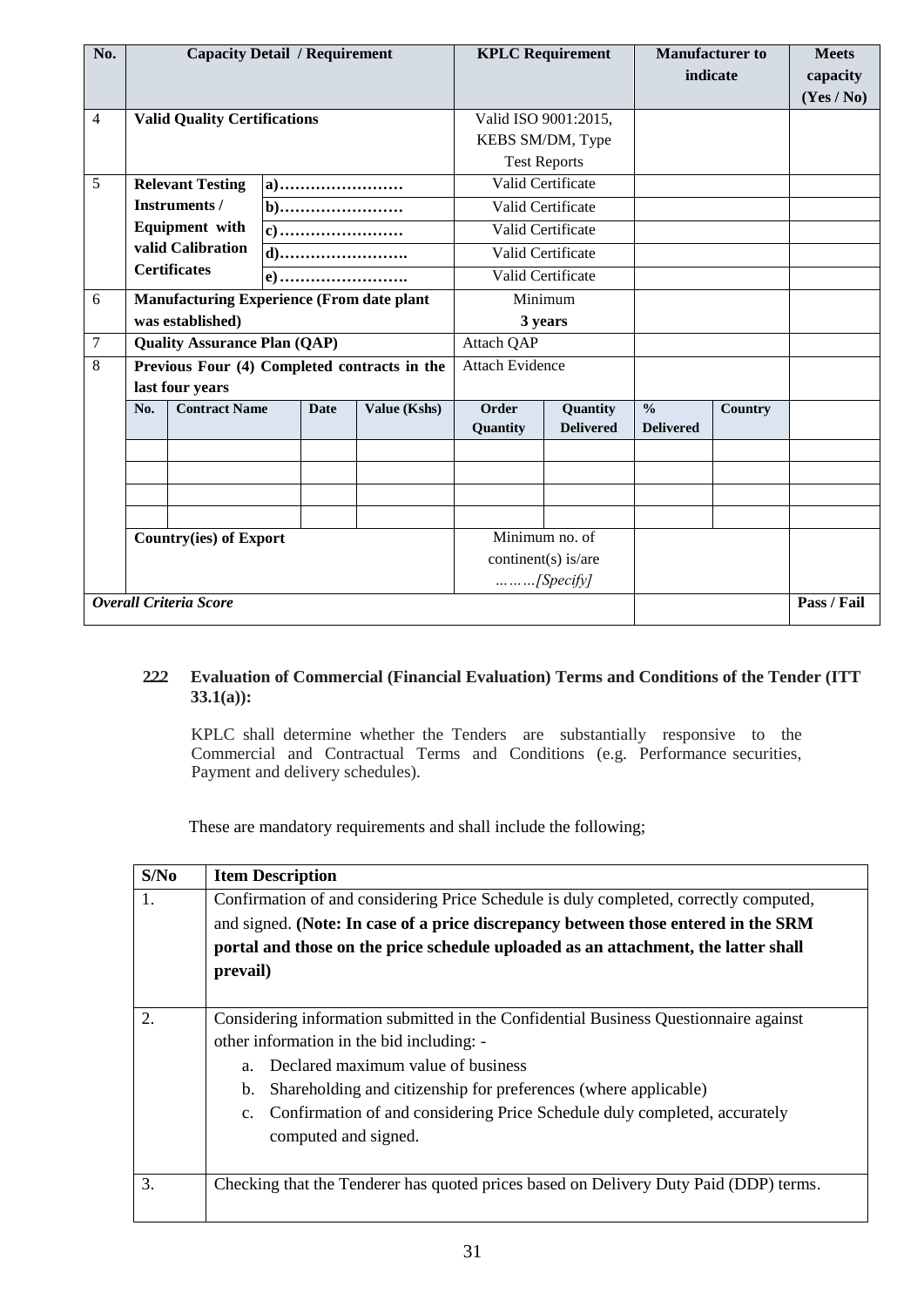## **2.2.3 Evaluation Criteria (Other Factors) (ITT 33.6)**

The Procuring Entity's evaluation of a Tender may take into account, in addition to the Tender Price quoted in accordance with ITT 13.8, one or more of the following factors as specified in ITT 33.2(d) and in TDS ITT 33.6**,** using the following criteria and methodologies.

## **a) Delivery schedule**.

The Goods specified in the List of Goods are required to be delivered within the acceptable time range (after the earliest and before the final date, (both dates inclusive) specified in Section V, Schedule of Requirements. No credit will be given to deliveries before the earliest date, and Tenders offering delivery after the final date shall be treated as non-responsive. Within this acceptable period, an adjustment of (0%) will be added, for evaluation purposes only, to the Tender price of Tenders offering deliveries later than the "Earliest Delivery Date" specified in Section V, Schedule of Requirements.

# **- That the Supplier's offered Delivery Schedule meets KPLC's requirements**

# *b)* **Deviation in payment schedule**.

i. The SCC stipulates the payment schedule specified by the Procuring Entity. If a Tender deviate from the schedule and if such deviation is considered acceptable to the Procuring Entity, the Tender will be evaluated by calculating interest earned for any earlier payments involved in the terms outlined in the Tender as compared with those stipulated in the SCC, at the rate per annum (0%).

**-That the Supplier's offered Terms of Payment meets KPLC's requirements.**

## *c)* **Cost of major replacement components**, mandatory spare parts, and service.

*[insert one of the followings]-Not Applicable*

The list of items and quantities of major assemblies, components, and selected spare parts, likely to be required during the initial period of operation specified in the TDS 15.4, is in the List of Goods. An adjustment equal to the total cost of these items, at the unit prices quoted in each Tender, shall be added to the Tender price, for evaluation purposes only.

## **or**

The Procuring Entity will draw up a list of high-usage and high-value items of components and spare parts, along with estimated quantities of usage in the initial period of operation specified in the TDS 15.4. The total cost of these items and quantities will be computed from spare parts unit prices submitted by the tenderer and added to the Tender price, for evaluation purposes only.

#### **or**

Tenderer shall provide along with its Tender, the list of recommended spare parts for Goods offered indicating for each item of spare part the recommended quantity and unit, and total CIP final destination prices required during the initial period of operation specified in the TDS 15.4. The prices offered shall not exceed the prevailing prices charged to other parties by the Tenderer. The cost of such spare parts will not be taken into account for tender evaluation. The Procuring Entity may award the contract for spare parts to the Tenderer that is successful for the supply of Goods, by selecting at its option, from the Tender's list of recommended spare parts, such items and quantities against each as the Procuring Entity may deem appropriate at the unit prices indicated by the Tenderer but not exceeding ----% (present) of the cost of Goods [normally not more than 10% or 15%.]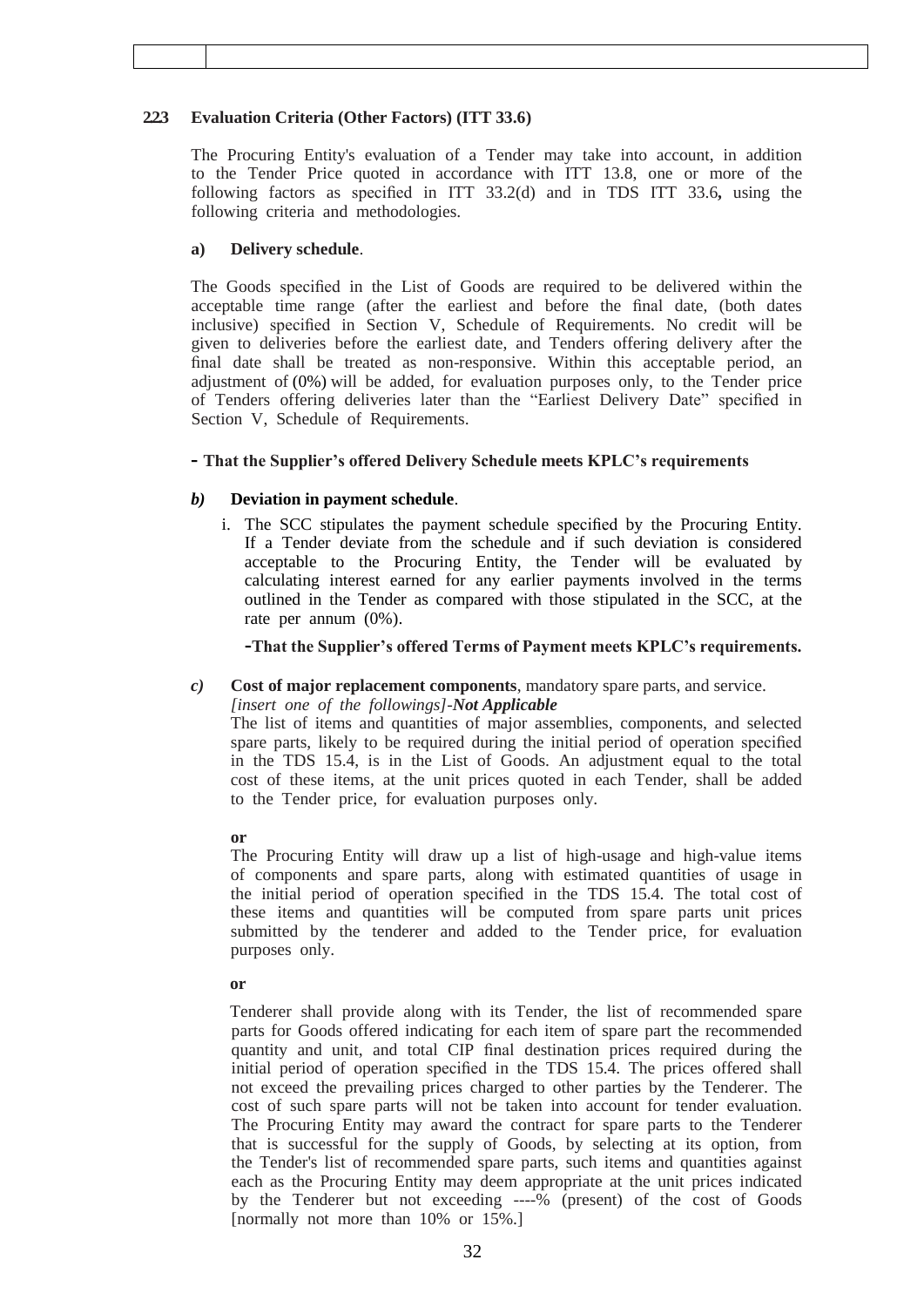## *d)* **Availability in Kenya** of spare parts and after sales services for equipment offered in the Tender *( Not Applicable)*

An adjustment equal to the cost to the Procuring Entity of establishing the minimum service facilities and parts inventories if quoted separately, shall be added to the Tender price, for evaluation purposes only*.*

## **e) Life Cycle Costs**

If specified in TDS 33.6, an adjustment to consider the additional life cycle costs for the period specified below, such as the operating and maintenance costs of the Goods, will be added to the Tender price, for evaluation purposes only. The adjustment will be evaluated in accordance with the methodology specified below and the following information **(Not Applicable**)

# *f)* **Performance and productivity of the equipment**: *(Not Applicable)*

i) Performance and productivity of the equipment. An adjustment representing the capitalized cost of additional operating costs over the life of the goods will be added to the Tender price, for evaluation purposes if specified in the TDS 33.6. The adjustment will be evaluated based on the drop in the guaranteed performance or efficiency offered in the Tender below the norm of 100, using the methodology specified below.

**or**

ii) An adjustment to consider the productivity of the goods offered in the Tender will be added to the Tender price, for evaluation purposes only, if specified in ITT 33.6. The adjustment will be evaluated based on the cost per unit of the actual productivity of goods offered in the Tender with respect to minimum required values, using the methodology specified below.

#### **g) Specific additional criteria-***]- (Not Applicable)*

[Other specific additional criteria to be considered in the evaluation, and the evaluation method shall be detailed in TDS 34.6][If specific **sustainable procurement technical requirements** have been specified in Section VII-Specification, **either** state that (i) those requirements will be evaluated on a pass/fail (compliance basis) **or** otherwise (ii) in addition to evaluating those requirements on a pass/fail (compliance basis), if applicable, specify the monetary adjustments to be applied to Tender Prices for comparison purposes on account of Tenders that exceed the specified minimum sustainable procurement technical requirements.]

*2.2.4.* Multiple Contracts (ITT 33.4)

Multiple contracts will be permitted in accordance with ITT 33.4. Tenderers are evaluated on basis of Lots and the lowest evaluated tenderer identified for each Lot. The Procuring Entity will select one Option of the two Options listed below for award of Contracts.

## **OPTION 1- (Not Applicable)**

- i) If a tenderer wins only one Lot, the tenderer will be awarded a contract for that Lot, provided the tenderer meets the Eligibility and Qualification Criteria for that Lot.
- ii) If a tenderer wins more than one Lot, the tender will be awarded contracts for all won Lots, provided the tenderer meets the aggregate Eligibility and Qualification Criteria for all the Lots. The tenderer will be awarded the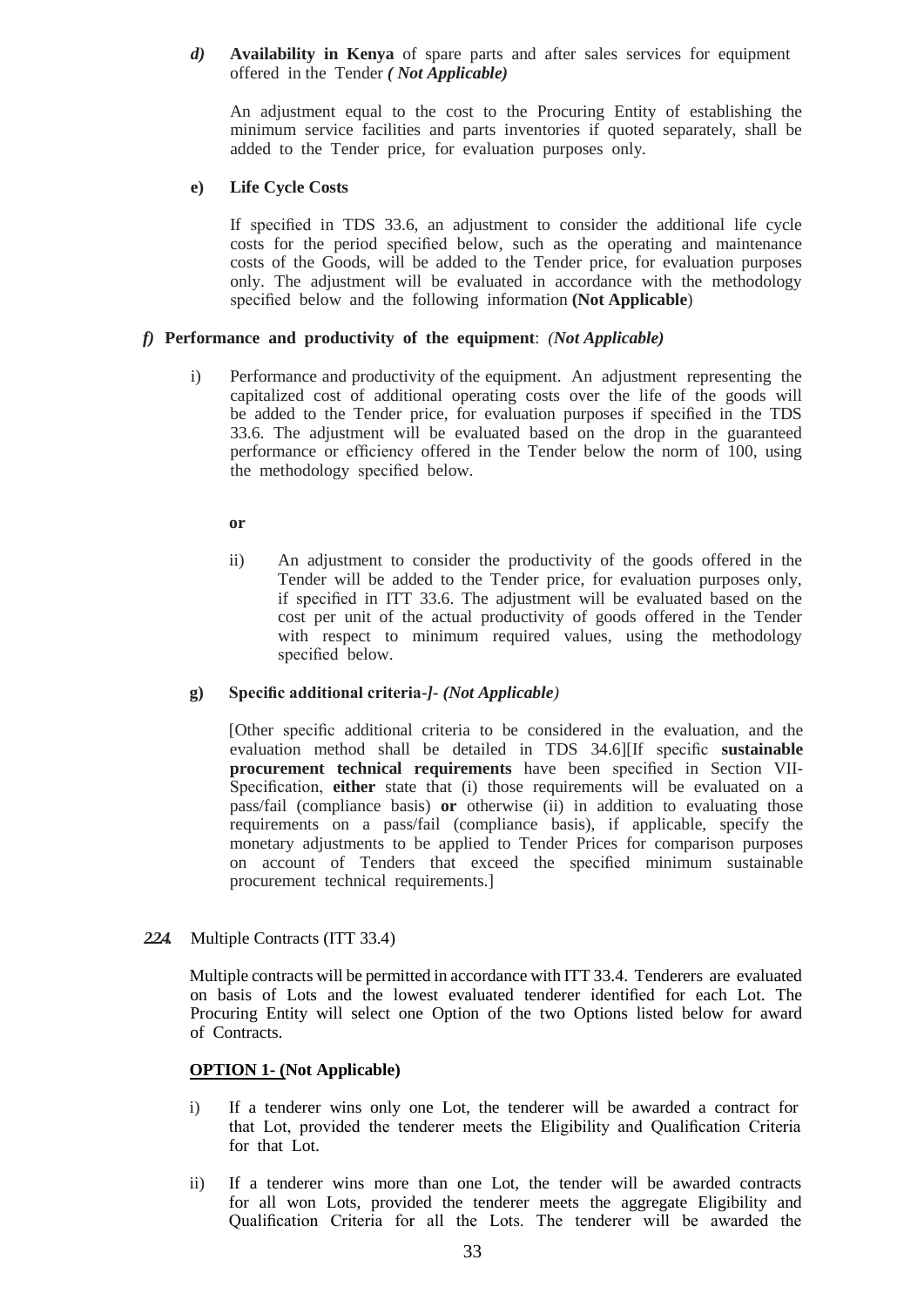combination of Lots for which the tenderer qualifies and the others will be considered for award to second lowest the tenderers.

#### **OPTION 2- (Applicable)**

The Procuring Entity will consider all possible combinations of won items[contract(s)]and determine the combinations with the lowest evaluated price. Tenders will then be awarded to the Tenderer or Tenderers in the combinations provided the tenderer meets the aggregate Eligibility and Qualification Criteria for all the won items.

#### *2.2.5.* **Alternative Tenders - (***Not permitted)*

**(ITT 12.1)** *An alternative if permitted under* 

*ITT 12.1, will be evaluated as follows:* 

*[insert one of the following]*

"A Tenderer may submit an alternative Tender only with a Tender for the base case. The Procuring Entity shall only consider the alternative Tenders offered by the Tenderer whose Tender for the base case was determined to be the Lowest Evaluated Tender."

**or**

"A Tenderer may submit an alternative Tender with or without a Tender for the base case. The Procuring Entity shall consider Tenders offered for alternatives as specified in the Technical Specifications of Section V, Schedule of Requirements. All Tenders received, for the base case, as well as alternative Tenders meeting the specified requirements, shall be evaluated on their own merits in accordance with the same procedures, as specified in the ITT 33."

#### **3. MARGIN OF PREFERENCE - (***Not Applicable)*

- **3.1** If the TDS so specifies, the Procuring Entity will grant a margin of preference of 15% (fifteen percent) to Tenderers offering goods manufactured, mined, extracted, grown, assembled or semi-processed in Kenya. Goods assembled or semi-processed in Kenya shall have a local content of not less than 40%.
- **3.2** The margin of preference will be applied in accordance with, and subject to, the following provisions:
	- **a)** Tenderers applying for such preference on goods offered shall provide, as part of the data for qualification, such information, including details of the goods produced in Kenya, so as to determine whether, according to the classification established by the Procuring Entity, a particular category of goods or group of goods qualifies for a margin of preference.
	- **b)** After Tenders have been received and reviewed by the Procuring Entity, goods offered in the responsive Tenders shall be assessed to ascertain they are manufactured, mined, extracted, grown, assembled or semi- processed in Kenya. Responsive tenders shall be classified into the following groups:
		- i) **Group A:** Tenders offering goods manufactured in Kenya, for which (a) labour, raw materials, and components from within Kenya account for more than forty (40) percent of the Ex-Works price; and (b) the production facility in which they will be manufactured or assembled has been engaged in manufacturing or assembling such goods at least since the date of Tender Submission date;
		- ii) **Group B:** All other Tenders offering Goods manufactured in Kenya;
		- *iii*) **Group C:** Tenders offering Goods manufactured outside Kenya that have been already imported or that will be imported*.*
	- **c)** To facilitate this classification by the Procuring Entity, the Tenderer shall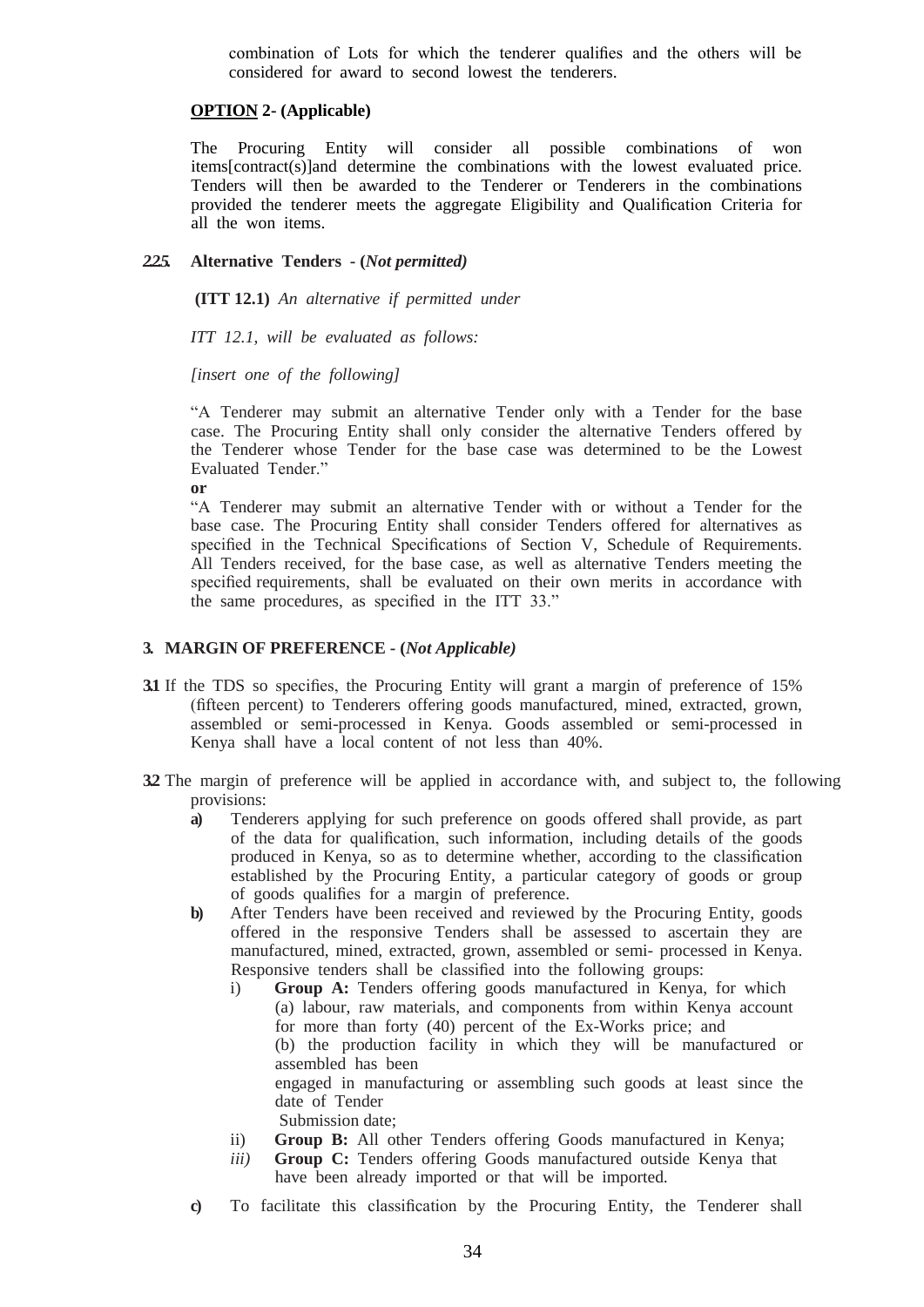complete whichever version of the Price Schedule furnished in the Tender Documents is appropriate. Incorrect classification may render the Tender nonresponsive as no reclassification will be permitted after Tender opening. Tenderers shall provide correct information especially with respect to duties, taxes etc. paid on previously imported Goods and percentage of local labour, materials and components for Goods manufactured in Kenya as any false information which cannot be supported by documentation may render the Tender non-responsive besides other sanctions for providing falsified information.

- **d)** The Procuring Entity will first review the Tenders to confirm the appropriateness of the Tender group classification to which Tenderers assigned their Tenders in preparing their Tender Forms and Price Schedules.
- **e)** All evaluated Tenders in each group will then be compared to determine the lowest evaluated Tender of each group. Such lowest evaluated Tenders shall be compared with each other and if as a result of this comparison a Tender from Group A or Group B is the lowest, it shall be selected for the award.
- **f)** If as a result of the preceding comparison, the lowest evaluated Tender is a Tender from Group C, all Tenders from Group C shall be further compared with the lowest evaluated Tender from Group A after adding to the evaluated price of goods offered in each Tender from Group C, for the purpose of this further comparison only, an amount equal to 15% (fifteen percent) of the respective CIP Tender price for goods to be imported and already imported goods. Both prices shall include unconditional discounts and be corrected for arithmetical errors. If the Tender from Group A is the lowest, it shall be selected for award. If not, the lowest evaluated Tender from Group C shall be selected as per paragraph (e) above."

# **4. Post-Qualification of Tenderers (ITT 37) ( Applicable)**

#### **4.1 Post-Qualification Criteria (ITT 37.1) - Due Diligence**

The Procuring Entity shall carry out the post- qualification of the Tenderer in accordance with ITT 37, using only the requirements specified herein. Requirements not included in the text below shall not be used in the evaluation of the Tenderer's qualifications. The minimum qualification requirements for multiple contracts will be the sum of the minimum requirements for respective individual contracts, unless otherwise specified.

Due diligence will be carried out to;

- **a)** To Determine to KPLC's satisfaction, whether the eligible tenderer has met the qualifying criteria specified in Section III, Evaluation and Qualification Criteria.
- **b)** To examine the documentary evidence provided by the tenderer pursuant to ITT 15 and 16
- **c)** To verify information indicated in the CBQ
- **d)** Due diligence to determine the ability to abide by the delivery schedule as stipulated

#### **4.2 If the Tenderer is a manufacturer (Where Applicable)**

#### **a) Financial Capability**

i) The Tenderer shall demonstrate that it has access to, or has available, liquid assets, unencumbered real assets, lines of credit, and other financial means (independent of any contractual advance payment) sufficient to meet the supply cash flow of Kenya Shillings [or cash flow of Kenya Shillings] equivalent].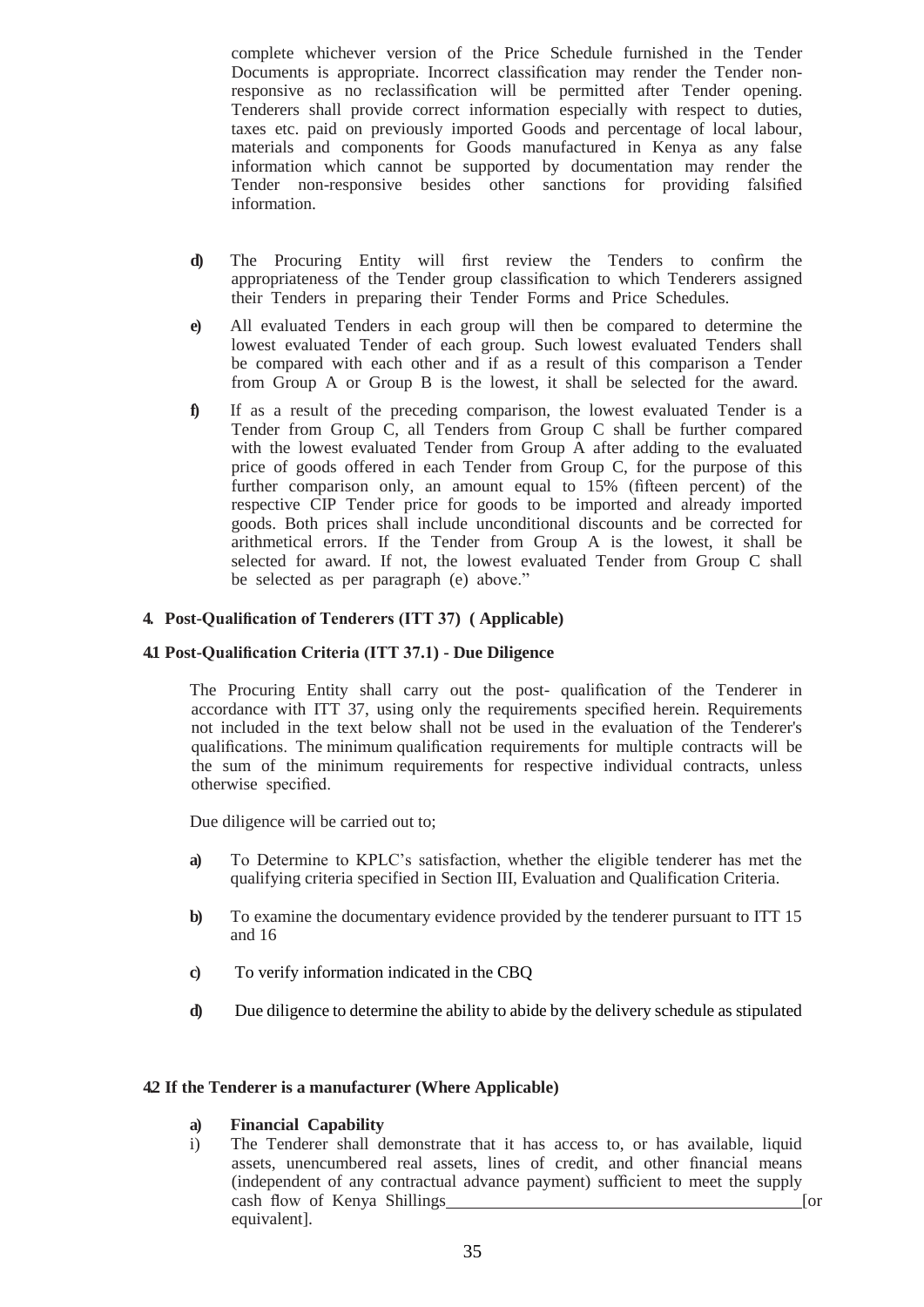#### ii) Minimum average annual supply turnover of Kenya Shillings

*[inse rt amount, specify a figure about 2.5 times the total Tender price)] or*  equivalent calculated as total certified payments received for contracts of goods manufactured and supplied within the last *number of years*). In case of multiple contracts, limitation will be placed on the number of item(s) that will be awarded to the Tenderer.

### **b) Experience and Technical Capacity (Where Applicable)**

The Tenderer shall furnish documentary evidence to demonstrate that it meets the following experience requirement(s) using the form provided in Section IV. In case the Tenderer is a JV, experience and demonstrated technical capacity of only the JV shall be taken into account and not of individual members nor their individual experience/capacity will be aggregated unless all members of the JV have been manufacturing and supplying Goods offered in the Tender to the same technology, processing, design, materials, specifications, model number, etc. in all respects such that Goods manufactured have the same functional characteristics, performance parameters, outputs and other guarantees and fully interchangeable which shall be documented along with other required documents demonstrating capacity to the satisfaction of the Procuring Entity in case individual members claim experience. Otherwise, documents evidencing experience and technical capacity shall be in the name of the JV that submitted the Tender. Wherever the Words "Similar Goods" have been used it includes upgrades, latest and improved versions or models of similar specifications and technology. Refer to Form Exp-1 to provide the required information.

*[list the requirement(s), including experience in successfully implementing sustainable procurement requirements, if specified in the tender document.] Samples of Experience Requirements:*

i) The Tenderer shall be manufacturing similar Goods for the last (*s*

*pecify the number of years to cover a sufficiently long period ranging from 2 to 5 years depending upon the Goods to be procured*).

ii) The Tenderer shall furnish documentary evidence to demonstrate successful<br>
completion of at least<br>
(*Insert number*) of contracts of similar Goods in the last<br>
(*specifi*) with an (*specifi*) and completion of at least

 (*specify number*) each contract costing at least Kenya shillings equivalent and involving a supply of at least percentage of required quantity (*usually the percentage is about 70-80%*) *in some cases where Procuring Entity requires deliveries in a scheduled manner over a specified time, include item (iii) below.*

iii) (**Optional**) The installed capacity to manufacture number of items (*specify the relevant item number*) shall not be less than units per (*specify* 

*week or month*).

**c) (Optional) Documentary Evidence of Usage of Goods (When appropriate**) The Tenderer shall furnish documentary evidence satisfactory to the Procuring Entity to demonstrate that similar Goods as offered in the Tender have been in successful use or operation for the last----------years. If the Tenderer is a JV, the evidence of demonstrated usage of Goods supplied in the past shall be in the name of the JV.

#### **4.3 If Tenderer is a Supplier:**

If a Tenderer is a Supplier offering the Goods on behalf of or from a Manufacturer under Manufacturer's Authorization Form (Section IV, Tendering Forms), the Manufacturer shall demonstrate the above qualifications 4.2 (b) (i), (ii), and (iii) and the Tenderer shall demonstrate it meets the following criteria.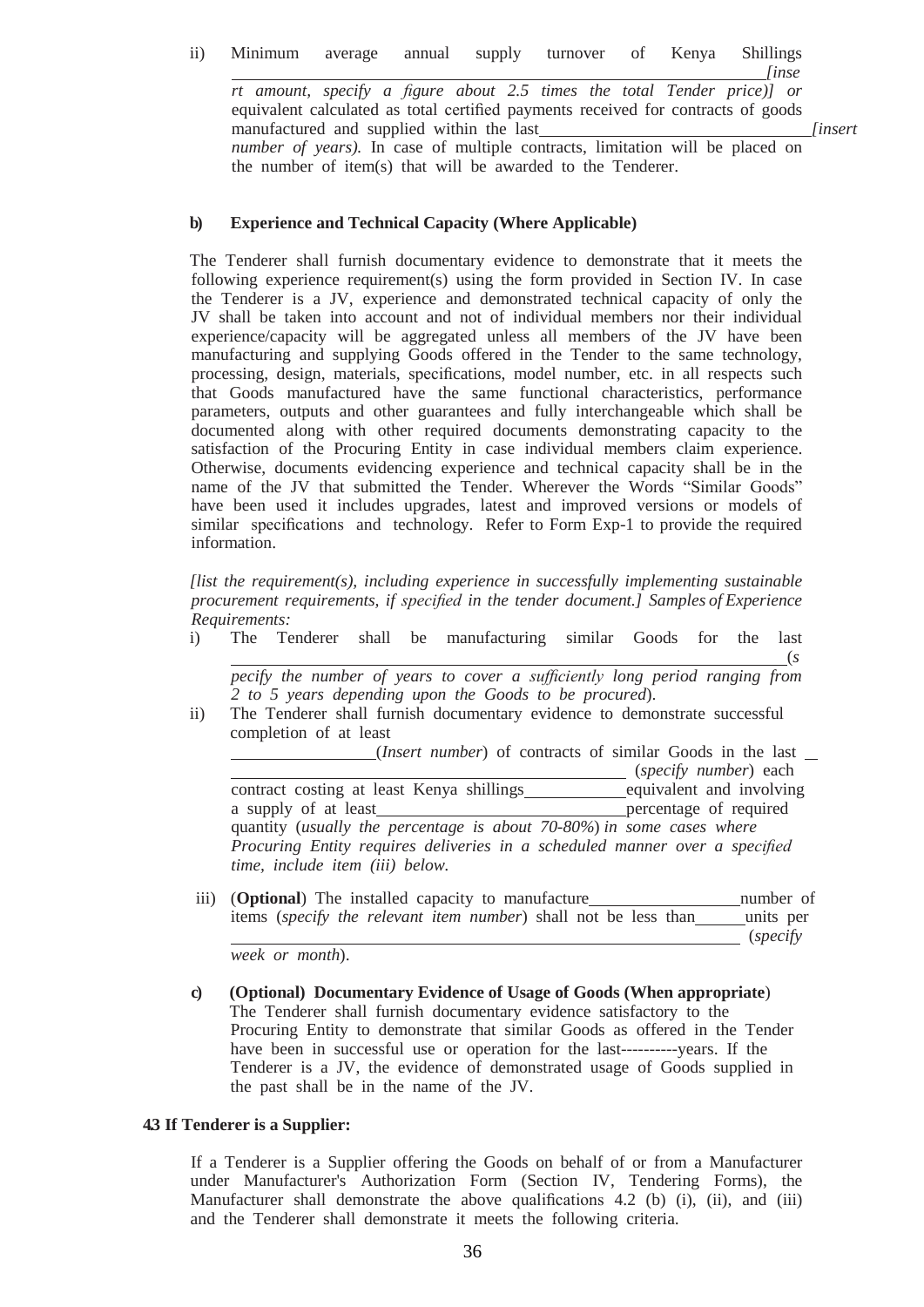- i) The Tenderer shall demonstrate that it has access to, or has available, liquid assets, unencumbered real assets, lines of credit, and other financial means (independent of any contractual advance payment) sufficient to meet the supply cash flow of Kenya Shillings (independent of any contractual advance payment) sufficient to meet the supply cash flow of Kenya Shillings
- **ii)** Minimum average annual supply turnover of Kenya Shillings *[insert amount]* or equivalent calculated as total certified payments received for contracts in progress and/or completed within the last *[insert of year]*  years, divided by *[insert number of years]* years**.**
- iii) Has satisfactorily and substantially completed at least \_\_\_(*specify number*) contract(s) of a similar nature either within Kenya, the East African Community or abroad, as a prime supplier or a joint venture member, each of a minimum value in Kenya shillings equivalent.

#### **4.4 History of non-performing contracts**:

Tenderer (Supplier or/and manufacturer, and each member of JV in case the Tenderer is a JV, shall demonstrate that Non-performance of a contract did not occur as a result of the default of the Tenderer, manufacturer or the member of JV as the case may be, in the last two (2) *years*). The required information shall be furnished as per form CON-2].

#### **4.5 Pending Litigation**

Financial position and prospective long-term profitability of the Single Tenderer, and in the case the Tenderer is a JV, of each member of the JV, shall remain sound according to criteria established with respect to Financial Capability under paragraph I (i) above assuming that all pending litigation will be resolved against the Tenderer. Tenderer shall provide information on pending litigations as per Form CON-2.

#### 4.6**. Litigation History**

There shall be no consistent history of court/arbitral award decisions against the Tenderer, in the last two (2) *year*)*.* All parties to the contract shall furnish the information on the related Form (CON-2) about any litigation or arbitration resulting from contracts completed or ongoing under its execution over the years specified. A consistent history of awards against the Tenderer or any member of a JV may result in rejection of the tender.

## **SECTION IV - TENDERING FORMS**

Form of Tender Tenderer Information Form Tenderer JV Members Information Form

Price Schedule: Goods Manufactured Outside Kenya, to be Imported Price Schedule: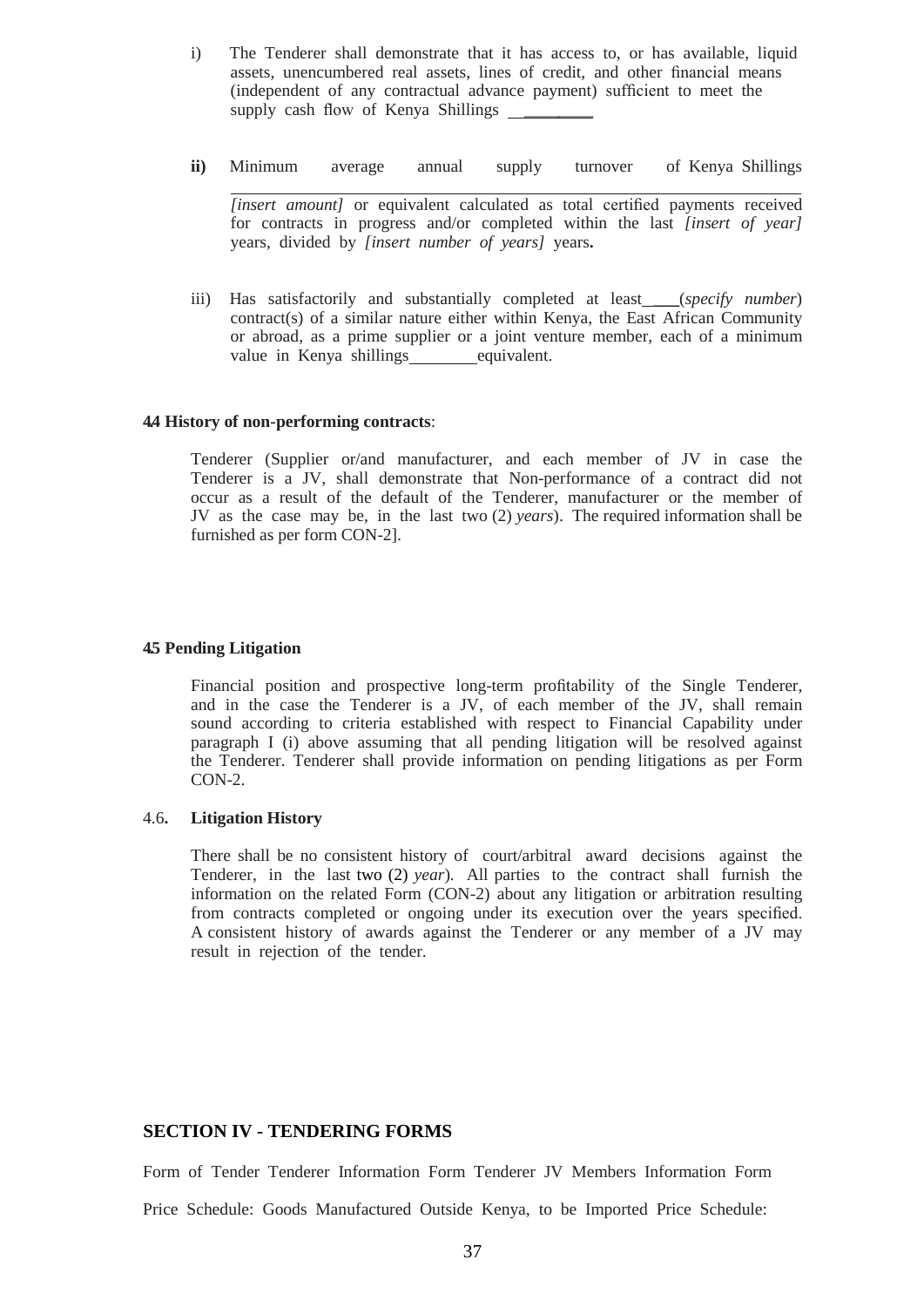Goods Manufactured Outside Kenya, already imported Price Schedule: Goods Manufactured

in Kenya Price and Completion Schedule – Related Services Form of Tender Security –

Demand Guarantee Form of Tender Security (Tender Bond)

Form of Tender-Securing Declaration Manufacturer's Authorization Form

## **FORM OF TENDER**

**Date of this Tender submission**:.............*[insert date (as day, month and year) of Tender* 

Invitation for Tender No.: \_\_\_\_\_\_\_\_\_\_\_\_\_\_\_\_\_\_\_\_\_\_\_\_\_\_\_\_\_\_\_\_\_*[insert identification]*<br>Tender Name: *[insert Tender Name]* Tender Name: \_\_\_\_\_\_\_\_\_\_\_\_\_\_\_\_\_\_\_\_\_\_\_\_\_\_\_\_\_\_\_\_\_\_\_\_\_ *[insert Tender Name]*

To: The Kenya Power & Lighting Company Plc, Stima Plaza, Kolobot Road, Parklands, P.O Box 30099 – 00100, Nairobi, Kenya.

- a) **No reservations:** We have examined and have no reservations to the Tendering document, including Addenda issued in accordance with Instructions to tenderers (ITT 7);
- b) **Eligibility**: We meet the eligibility requirements and have no conflict of interest in accordance with ITT 3;
- c) **Tender/Proposal-Securing Declaration**: We have not been suspended nor declared ineligible by the Procuring Entity based on execution of a Tender-Securing Declaration. Or Proposal-Securing Declaration in Kenya in accordance with ITT 3.6;
- d) **Conformity:** We offer to supply in conformity with the Tendering document and in accordance with the Delivery Schedules specified in the Schedule of Requirements the following Goods: [*insert a brief description of the Goods and Related Services*];
- e) **Tender Price**: The total price of our Tender, excluding any discounts offered in item (f) below is:
- Option 1, in case of one lot: Total price is: *[insert the total price of the Tender in words and figures, indicating the various amounts and the respective currencies];*

or

- Option 2, in case of multiple lots: (a) Total price of each lot [*insert the total price of each lot in words and figures, indicating the various amounts and the respective currencies*]; and (b) Total price of all lots (sum of all lots) [*insert the total price of all lots in words and figures, indicating the various amounts and the respective currencies*];
- f) **Discounts**: The discounts offered and the methodology for their application are:

i) The discounts offered are: [*Specify in detail each discount offered.*]

ii) The exact method of calculations to determine the net price after application of discounts are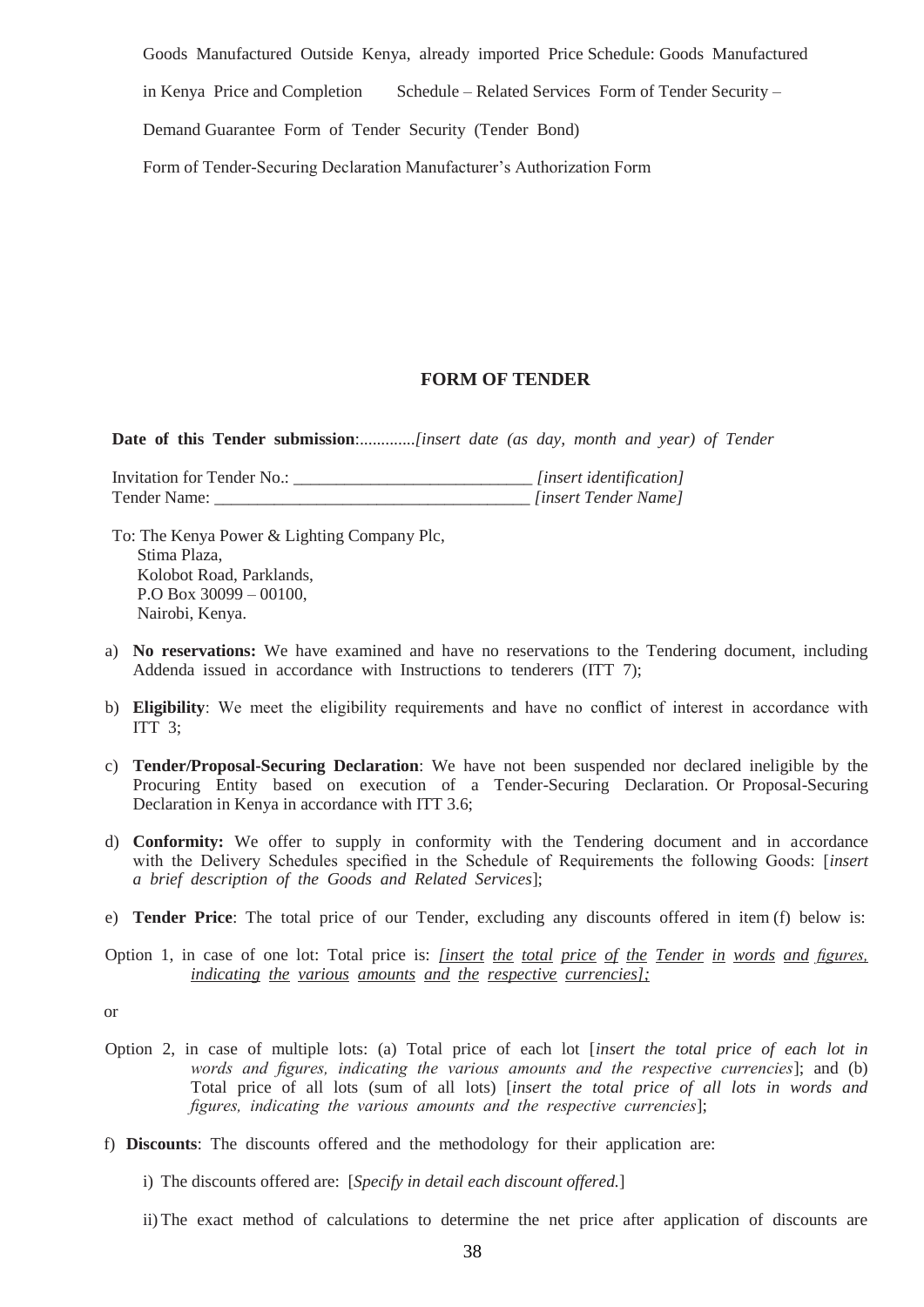shown below: [*Specify in detail the method that shall be used to apply the discounts*];

- g) **Tender Validity Period**: Our Tender shall be valid for the period specified in TDS 17.1 (as amended, if applicable) from the date fixed for the Tender submission deadline specified in TDS 21.1 (as amended, if applicable), and it shall remain binding upon us and may be accepted at any time before the expiration of that period;
- h) **Performance Security**: If our Tender is accepted, we commit to obtain a performance security in accordance with the Tendering document;
- i) **One Tender per tenderer**: We are not submitting any other Tender(s) as an individual tenderer, and we are not participating in any other Tender(s) as a Joint Venture member, or as a subcontractor, and meet the requirements of ITT 3.9, other than alternative Tenders submitted in accordance with ITT 12;
- j) **Suspension and Debarment**: We, along with any of our subcontractors, suppliers, consultants, manufacturers, or service providers for any part of the contract, are not subject to, and not controlled by any entity or individual that is subject to, a temporary suspension or a debarment imposed by the Procuring Entity. Further, we are not ineligible under the Kenya laws or official regulations or pursuant to a decision of the United Nations Security Council;
- k) **State-owned enterprise or institution**: *[select the appropriate* **option** *and delete the other] [We are not a state- owned enterprise or institution] / [We are a state-owned enterprise or institution but meet the requirements of ITT 3.7];*
- l) **Commissions, gratuities, fees:** We have paid, or will pay the following commissions, gratuities, or fees with respect to the Tendering process or execution of the Contract: *[insert complete name of*  each Recipient, its full address, the reason for which each commission or gratuity was paid and the *amount and currency of each such commission or gratuity]*

| Name of Recipient | <b>Address</b> | <b>Reason</b> | Amount |
|-------------------|----------------|---------------|--------|
|                   |                |               |        |
|                   |                |               |        |
|                   |                |               |        |
|                   |                |               |        |

- (If none has been paid or is to be paid, indicate "none.")
	- m) **Binding Contract**: We understand that this Tender, together with your written acceptance thereof included in your Letter of Acceptance, shall constitute a binding contract between us, until a formal contract is prepared and executed;
	- n) **Procuring Entity Not Bound to Accept**: We understand that you are not bound to accept the lowest evaluated cost Tender, the Best Evaluated Tender or any other Tender that you may receive; and
	- o) **Fraud and Corruption**: We hereby certify that we have taken steps to ensure that no person acting for us or on our behalf engages in any type of Fraud and Corruption.
	- p) **Code of Ethical Conduct**: We undertake to adhere by the Code of Ethics for Persons Participating in Public Procurement and Asset Disposal, copy available from\_\_\_\_\_\_\_\_\_\_\_\_\_\_(*specify website*) during the procurement process and the execution of any resulting contract.
	- q) **Collusive practices**: We hereby certify and confirm that the tender is genuine, non-collusive and made with the intention of accepting the contract if awarded. To this effect we have signed the "Certificate of Independent tender Determination" attached below.
	- r) **Beneficial Ownership Information:** We commit to provide to the procuring entity the Beneficial Ownership Information in conformity with the Beneficial Ownership Disclosure Form upon receipt of notification of intention to enter into a contract in the event we are the successful tenderer in this subject procurement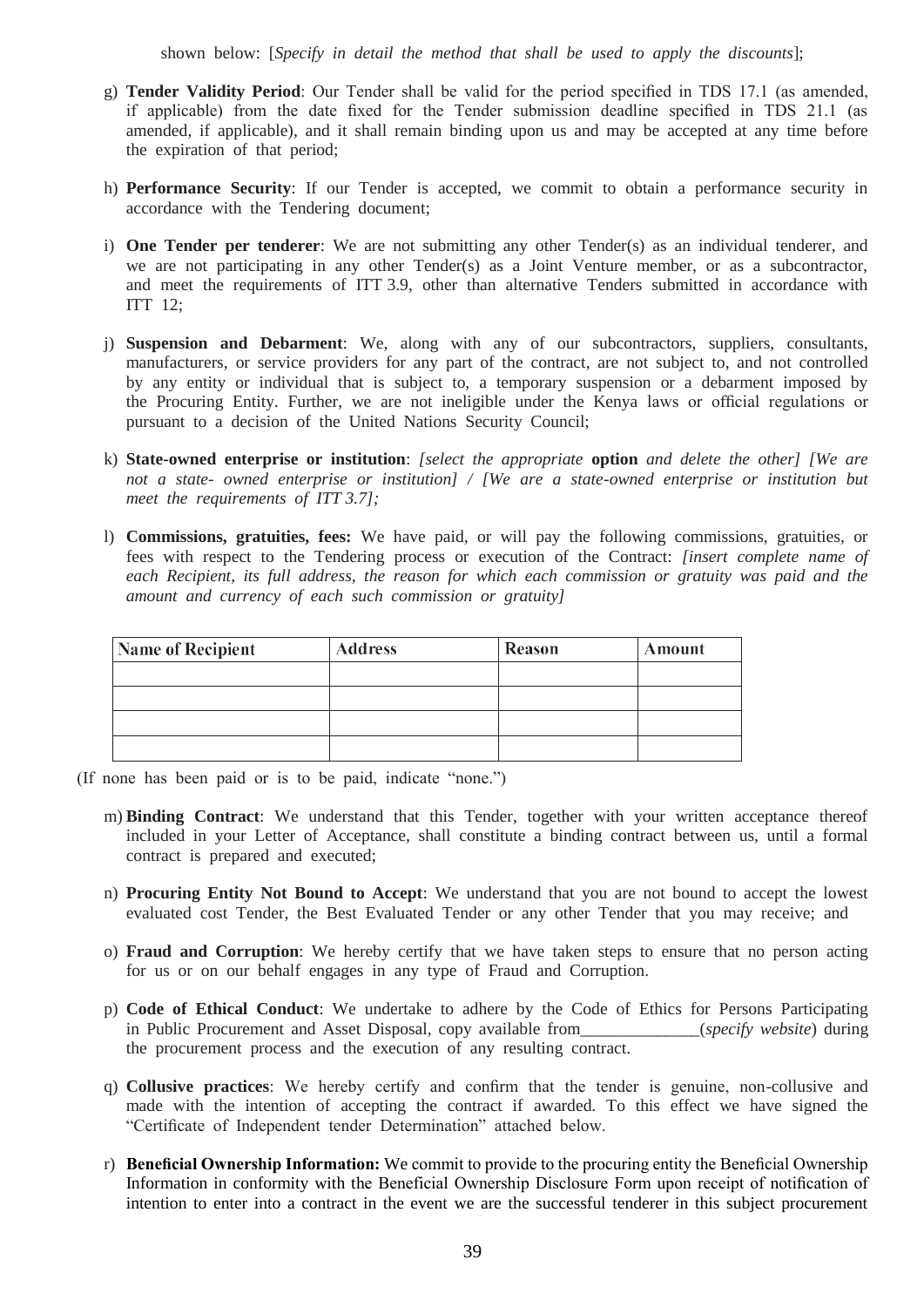proceeding.

- s) We, the Tenderer, have duly completed, signed and stamped the following Forms as part of our Tender:
	- a) Tenderer's Eligibility; Confidential Business Questionnaire to establish we are not in any conflict to interest;
	- b) Certificate of Independent Tender Determination to declare that we completed the tender without colluding with other tenderers;
	- c) Self-Declaration of the Tenderer to declare that we will, if awarded a contract, not engage in any form of fraud and corruption; and
	- d) Declaration and Commitment to the Code of Ethics for Persons Participating in Public Procurement and Asset Disposal.

Further, we confirm that we have read and understood the full content and scope of fraud and corruption as informed in **"Appendix 1- Fraud and Corruption**" attached to the Form of Tender.

**Name of the tenderer**: \*[*insert complete name of the tenderer*]

**Name of the person duly authorized to sign the Tender on behalf of the tenderer**: \*\*[*insert complete name of person duly authorized to sign the Tender*]

**Title of the person signing the Tender**: [*insert complete title of the person signing the Tender*] **Signature** 

**of the person named above**: [*insert signature of person whose name and capacity are shown above*] **Date** 

**signed** [*insert date of signing*] **day of** [*insert month*], [*insert year*]

**\***: In the case of the Tender submitted by a Joint Venture specify the name of the Joint Venture as tenderer.

\*\*: Person signing the Tender shall have the power of attorney given by the tenderer. The power of attorney shall be attached with the Tender Schedules.

### *INSTRUCTIONS TO TENDERERS*

- *i. All italicized text is to help the Tenderer in preparing this form.*
- *ii. The Tenderer must prepare this Form of Tender on stationery with its letterhead clearly showing the Tenderer's complete name and business address. Tenderers are reminded that this is a mandatory requirement.*
- *iii. Tenderer must complete and sign CERTIFICATE OF INDEPENDENT TENDER DETERMINATION and the SELF DECLARATION FORMS OF THE TENDERER as listed under (s) below.*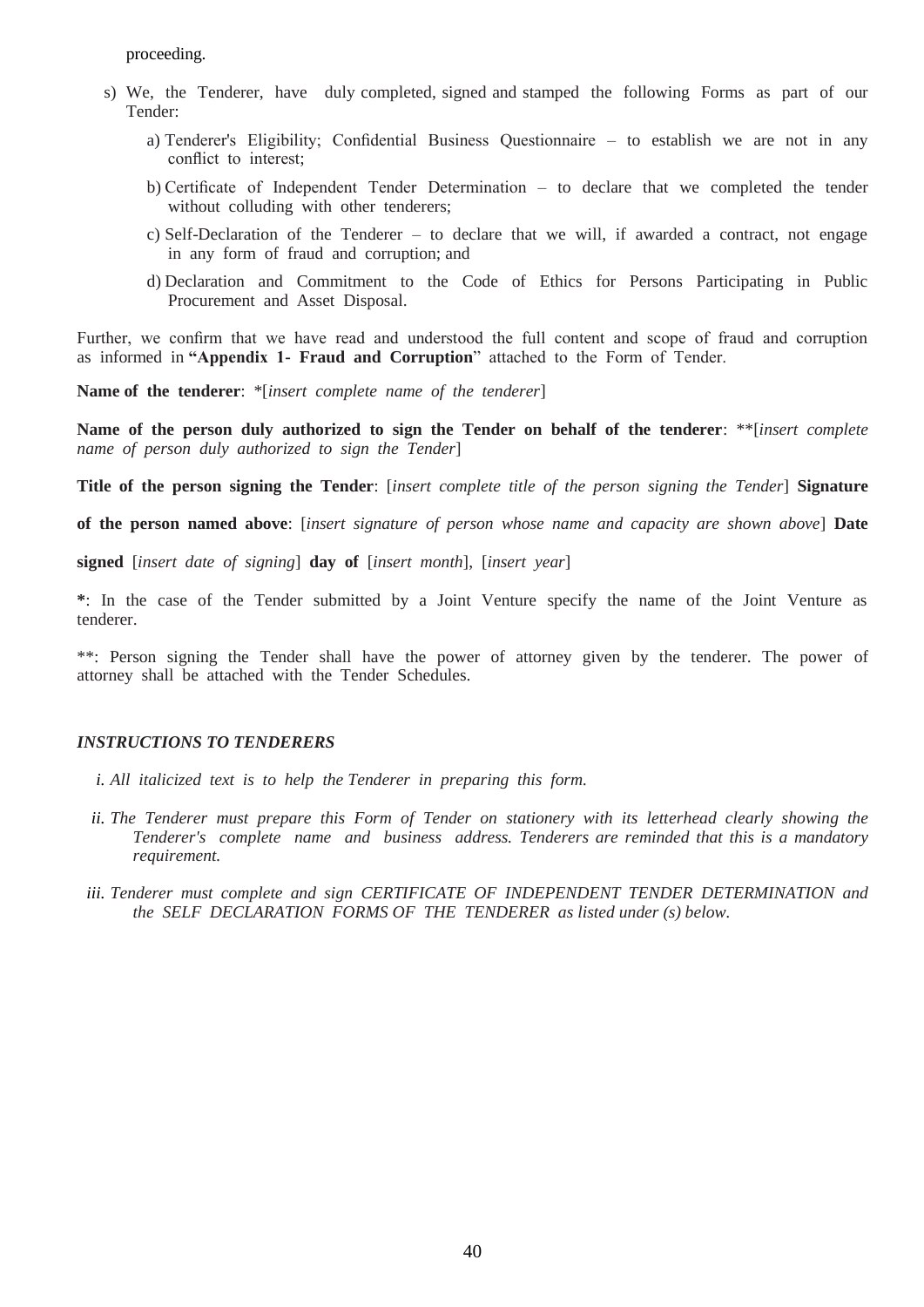## **CERTIFICATE OF INDEPENDENT TENDER DETERMINATION**

I, the undersigned, in submitting the accompanying Letter of Tender to the  $\overline{\phantom{a}}$ 

*[Name of Procuring Entity]* for: *[Name and number of tender]* in response to the request for tenders made by: *[Name of Tenderer]* do hereby make the following statements that I certify to be true and complete in every respect:

I certify, on behalf of *[Name of* 

*Tenderer]* that:

1. I have read and I understand the contents of this Certificate;

2. I understand that the Tender will be disqualified if this Certificate is found not to be true and complete in every respect;

3. I am the authorized representative of the Tenderer with authority to sign this Certificate, and to submit the Tender on behalf of the Tenderer;

4. For the purposes of this Certificate and the Tender, I understand that the word "competitor" shall include any individual or organization, other than the Tenderer, whether or not affiliated with the Tenderer, who:

a) has been requested to submit a Tender in response to this request for tenders;

b) could potentially submit a tender in response to this request for tenders, based on their qualifications, abilities or experience;

5. The Tenderer discloses that [check one of the following, as applicable]:

a) The Tenderer has arrived at the Tender independently from, and without consultation, communication, agreement or arrangement with, any competitor;

b) the Tenderer has entered into consultations, communications, agreements or arrangements with one or more competitors regarding this request for tenders, and the Tenderer discloses, in the attached document(s), complete details thereof, including the names of the competitors and the nature of, and reasons for, such consultations, communications, agreements or arrangements;

6. In particular, without limiting the generality of paragraphs  $(5)(a)$  or  $(5)(b)$  above, there has been no consultation, communication, agreement or arrangement with any competitor regarding:

a) prices;

b) methods, factors or formulas used to calculate prices;

c) the intention or decision to submit, or not to submit, a tender; or

d) the submission of a tender which does not meet the specifications of the request for Tenders; except as specifically disclosed pursuant to paragraph (5)(b) above;

7. In addition, there has been no consultation, communication, agreement or arrangement with any competitor regarding the quality, quantity, specifications or delivery particulars of the works or services to which this request for tenders relates, except as specifically authorized by the procuring authority or as specifically disclosed pursuant to paragraph (5)(b) above;

8. the terms of the Tender have not been, and will not be, knowingly disclosed by the Tenderer, directly or indirectly, to any competitor, prior to the date and time of the official tender opening, or of the awarding of the Contract, whichever comes first, unless otherwise required by law or as specifically disclosed pursuant to paragraph (5)(b) above.

Name: when the contract of the contract of the contract of the contract of the contract of the contract of the contract of the contract of the contract of the contract of the contract of the contract of the contract of the

Title; ; in the set of the set of the set of the set of the set of the set of the set of the set of the set of the set of the set of the set of the set of the set of the set of the set of the set of the set of the set of t

Date;

*[Name, title and signature of authorized agent of Tenderer and Date]*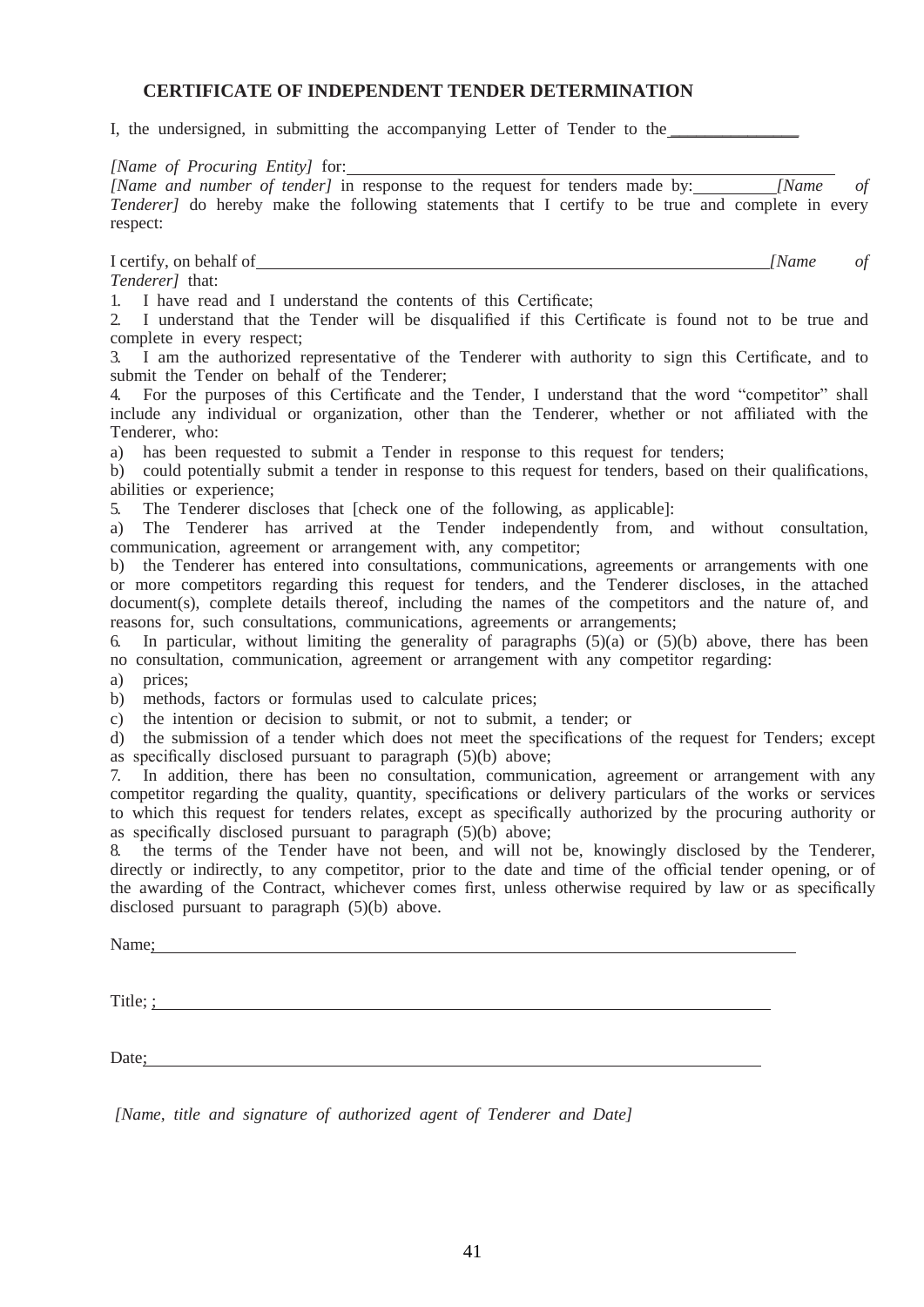## **SELF-DECLARATION FORMS**

### **FORM SD1**

## **SELF DECLARATION THAT THE PERSON/TENDERER IS NOT DEBARRED IN THE MATTER OF THE PUBLIC PROCUREMENT AND ASSET DISPOSAL ACT 2015.**

I ......................................................................... of Post Office Box..............................................being a resident of ............................................. in the Republic of..............................................do hereby make a statement as follows:-

- 1. THAT I am the Company Secretary/ Chief Executive/Managing Director/Principal Officer/Director of ................................................... *(insert name of the Company)* who is a Bidder in respect of **Tender No.** ........................................ for................................................................................................... *(insert tender title/description)*  for...........................................*(insert name of the Procuring entity)* and duly authorized and competent to make this statement.
- 2. THAT the aforesaid Bidder, its Directors and subcontractors have not been debarred from participating in procurement proceeding under Part IV of the Act.
- 3. THAT what is deponed to herein above is true to the best of my knowledge, information and belief.

(Title)

(Signature) (Date)

…………………………. …………………..…. ………………………

Bidder Official Stamp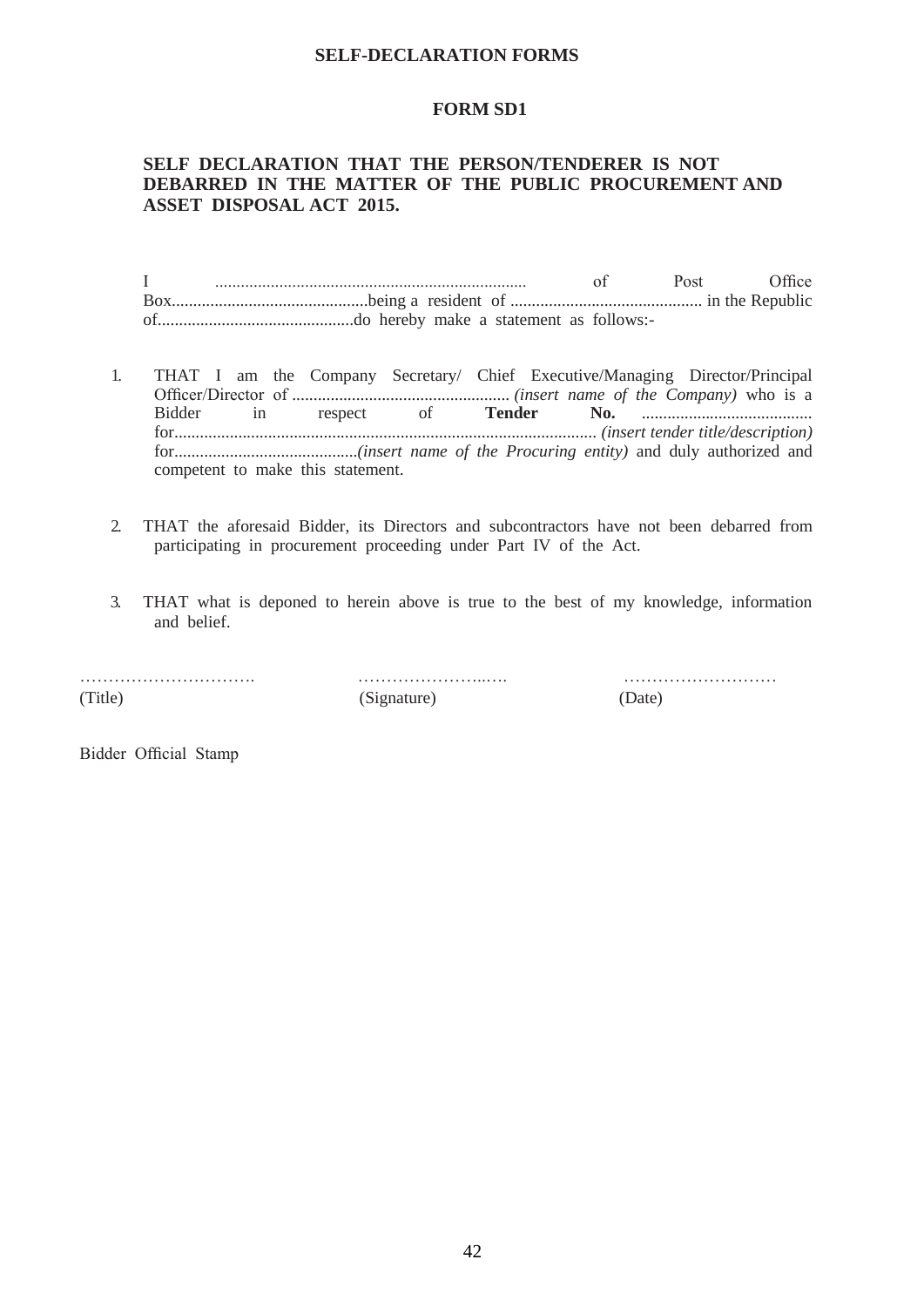## **FORM SD2**

## **SELF DECLARATION THAT THE PERSON/TENDERER WILL NOT ENGAGE IN ANY CORRUPT OR FRAUDULENT PRACTICE**

I, ………………………………….... of P.O. Box..............................................being a resident of....................................................................... in the Republic of ................................... do hereby make a statement as follows:-

- 1. THAT I am the Chief Executive/Managing Director/Principal Officer/Director of..............................................................……....…………………… *(insert name of the Company)* who is a Bidder in respect of **Tender No**. .............................................................. for.................................... *(Insert tender title/description) f*or.................................................... *(insert name of the Procuring entity)* and duly authorized and competent to make this statement.
- 2. THAT the aforesaid Bidder, its servants and/or agents /subcontractors will not engage in any corrupt or fraudulent practice and has not been requested to pay any inducement to any member of the Board, Management, Staff and/or employees and/or agents of ……………………..*(insert name of the Procuring entity)* which is the procuring entity.
- *3.* THAT the aforesaid Bidder, its servants and/or agents /subcontractors have not offered any inducement to any member of the Board, Management, Staff and/or employees and/or agents of ……………………..*(name of the procuring entity).*
- 4. THAT the aforesaid Bidder will not engage/has not engaged in any corrosive practice with other bidders participating in the subject tender.
- 5. THAT what is deponed to herein above is true to the best of my knowledge information and belief.

…………………………… ………………...… ……………………… (Title) (Signature) (Date)

Bidder's Official Stamp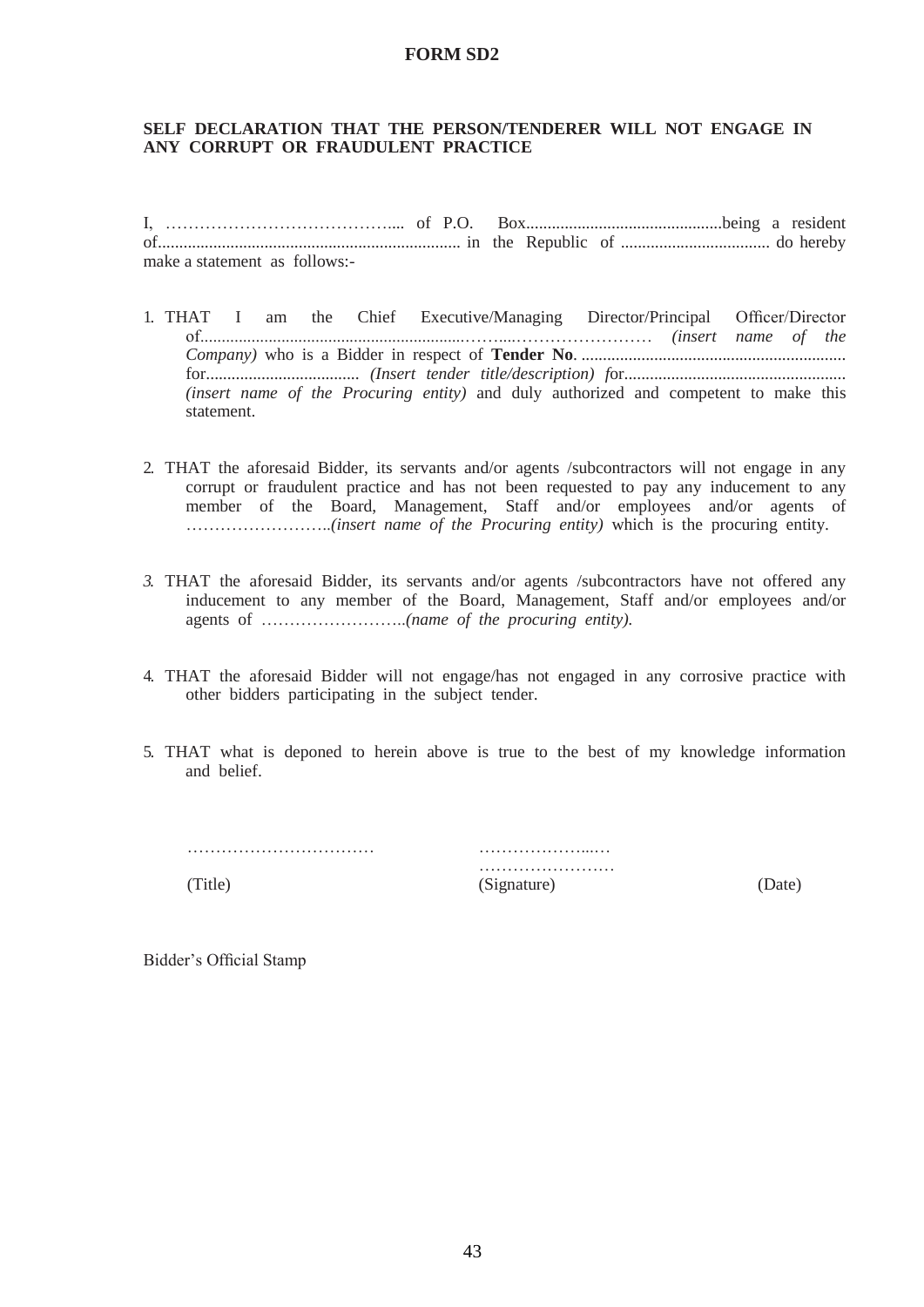# **DECLARATION AND COMMITMENT TO THE CODE OF ETHICS**

| Asset Disposal and my responsibilities under the Code. | have read and fully understood the contents of the Public Procurement & Asset Disposal Act,<br>2015, Regulations and the Code of Ethics for persons participating in Public Procurement and |            |
|--------------------------------------------------------|---------------------------------------------------------------------------------------------------------------------------------------------------------------------------------------------|------------|
| in Public Procurement and Asset Disposal.              | I do hereby commit to abide by the provisions of the Code of Ethics for persons participating                                                                                               |            |
| Name                                                   | of                                                                                                                                                                                          | Authorized |
|                                                        |                                                                                                                                                                                             |            |
|                                                        |                                                                                                                                                                                             |            |
| Office                                                 |                                                                                                                                                                                             |            |
|                                                        |                                                                                                                                                                                             |            |
| $E-$                                                   |                                                                                                                                                                                             |            |
|                                                        |                                                                                                                                                                                             |            |
|                                                        |                                                                                                                                                                                             |            |
| Name                                                   | of                                                                                                                                                                                          | the        |
|                                                        |                                                                                                                                                                                             |            |
| (Company Seal/ Rubber Stamp where applicable)          |                                                                                                                                                                                             |            |
| Witness                                                |                                                                                                                                                                                             |            |
| Name                                                   |                                                                                                                                                                                             |            |
|                                                        |                                                                                                                                                                                             |            |
|                                                        |                                                                                                                                                                                             |            |
|                                                        |                                                                                                                                                                                             |            |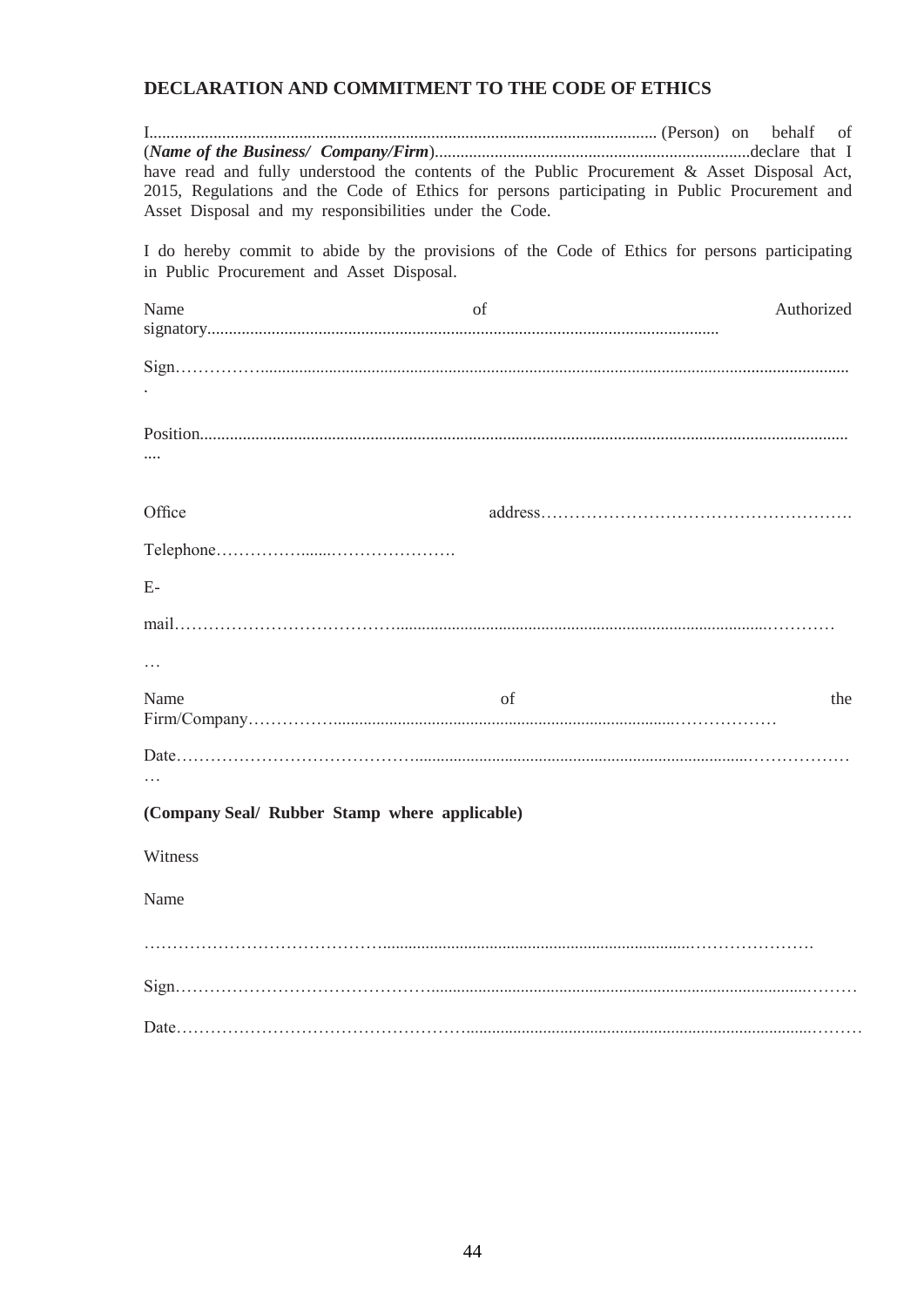## **APPENDIX 1- FRAUD AND CORRUPTION**

*(Appendix 1 shall not be modified)*

## **1. Purpose**

1.1 The Government of Kenya's Anti-Corruption and Economic Crime laws and their sanction's policies and procedures, Public Procurement and Asset Disposal Act *(no. 33 of 2015)* and its Regulation, and any other Kenya's Acts or Regulations related to Fraud and Corruption, and similar offences, shall apply with respect to Public Procurement Processes and Contracts that are governed by the laws of Kenya.

## **2. Requirements**

- 2.1 The Government of Kenya requires that all parties including Procuring Entities, Tenderers, (applicants/proposers), Consultants, Contractors and Suppliers; any Subcontractors, Sub-consultants, Service providers or Suppliers; any Agents (whether declared or not); and any of their Personnel, involved and engaged in procurement under Kenya's Laws and Regulation, observe the highest standard of ethics during the procurement process, selection and contract execution of all contracts, and refrain from Fraud and Corruption and fully comply with Kenya's laws and Regulations as per paragraphs 1.1 above.
- 2.2 Kenya's public procurement and asset disposal act *(no. 33 of 2015)* under Section 66 describes rules to be followed and actions to be taken in dealing with Corrupt, Coercive, Obstructive, Collusive or Fraudulent practices, and Conflicts of Interest in procurement including consequences for offences committed. A few of the provisions noted below highlight Kenya's policy of no tolerance for such practices and behavior:

1) a person to whom this Act applies shall not be involved in any corrupt, coercive, obstructive, collusive or fraudulent practice; or conflicts of interest in any procurement or asset disposal proceeding;

- 2) A person referred to under subsection (1) who contravenes the provisions of that sub-section commits an offence;
- 3) Without limiting the generality of the subsection (1) and (2), the person shall be
	- a) disqualified from entering into a contract for a procurement or asset disposal proceeding; or
	- b) if a contract has already been entered into with the person, the contract shall be voidable;
- 4) The voiding of a contract by the procuring entity under subsection (7) does not limit any legal remedy the procuring entity may have;
- 5) An employee or agent of the procuring entity or a member of the Board or committee of the procuring entity who has a conflict of interest with respect to a procurement:
	- a) shall not take part in the procurement proceedings;
	- b) shall not, after a procurement contract has been entered into, take part in any decision relating to the procurement or contract; and
	- c) shall not be a subcontractor for the bidder to whom was awarded contract, or a member of the group of bidders to whom the contract was awarded, but the subcontractor appointed shall meet all the requirements of this Act.
- 6) An employee, agent or member described in subsection (1) who refrains from doing anything prohibited under that subsection, but for that subsection, would have been within his or her duties shall disclose the conflict of interest to the procuring entity;
- 7) If a person contravenes subsection (1) with respect to a conflict of interest described in subsection  $(5)(a)$  and the contract is awarded to the person or his relative or to another person in whom one of them had a direct or indirect pecuniary interest, the contract shall be terminated and all costs incurred by the public entity shall be made good by the awarding officer. Etc.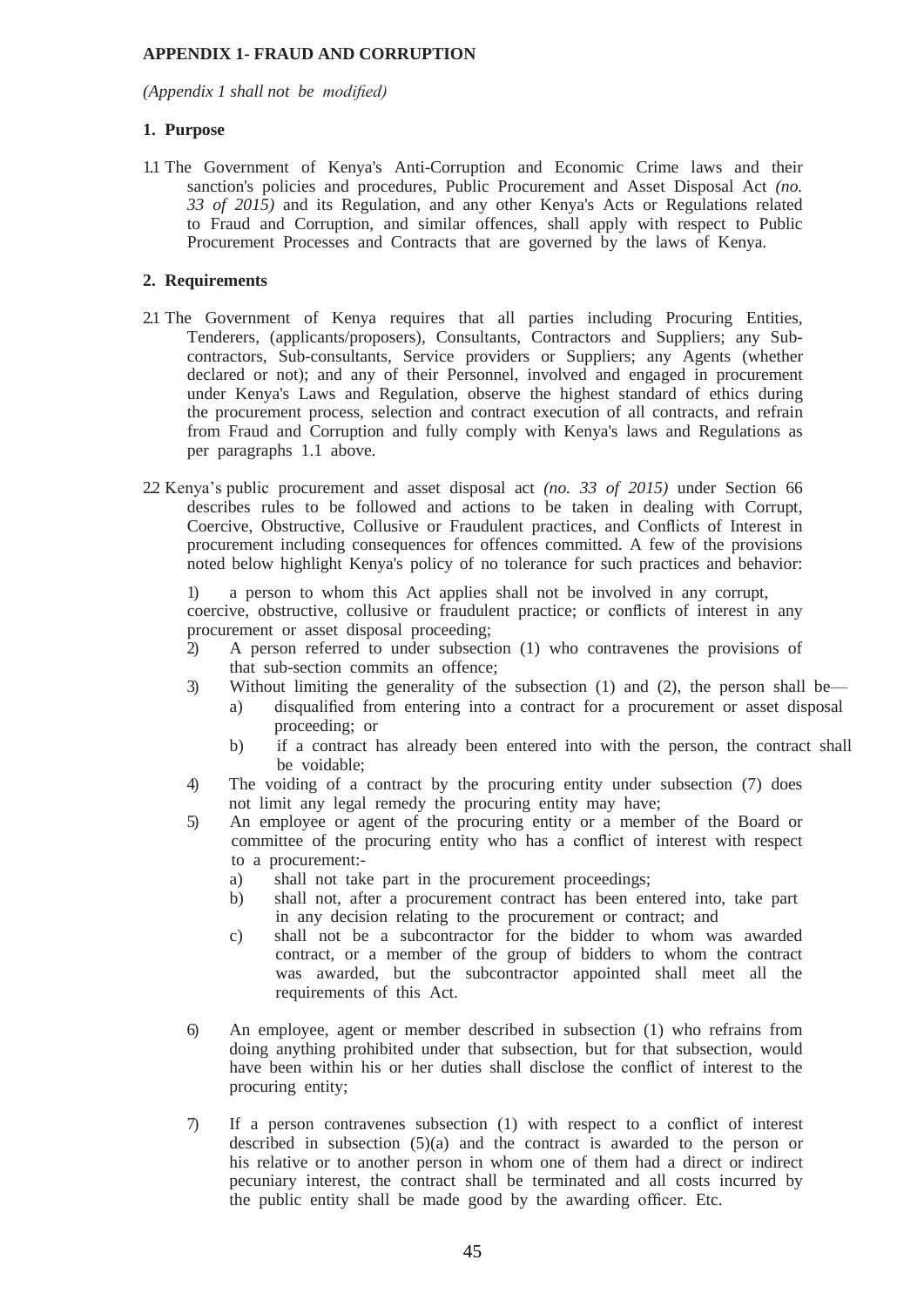- 2.3 In compliance with Kenya's laws, regulations and policies mentioned above, the Procuring Entity:
	- a) Defines broadly, for the purposes of the above provisions, the terms set forth below as follows:
		- i) "corrupt practice" is the offering, giving, receiving, or soliciting, directly or indirectly, of anything of value to influence improperly the actions of another party;
		- ii) "fraudulent practice" is any act or omission, including misrepresentation, that knowingly or recklessly misleads, or attempts to mislead, a party to obtain financial or other benefit or to avoid an obligation;
		- iii) "collusive practice" is an arrangement between two or more parties designed to achieve an improper purpose, including to influence improperly the actions of another party;
		- iv) "coercive practice" is impairing or harming, or threatening to impair or harm, directly or indirectly, any party or the property of the party to influence improperly the actions of a party;
		- v) "obstructive practice" is:
			- deliberately destroying, falsifying, altering, or concealing of evidence material to the investigation or making false statements to investigators in order to materially impede investigation by Public Procurement Regulatory Authority (PPRA) or any other appropriate authority appointed by Government of Kenya into allegations of a corrupt, fraudulent, coercive, or collusive practice; and/or threatening, harassing, or intimidating any party to prevent it from disclosing its knowledge of matters relevant to the investigation or from pursuing the investigation; or
			- acts intended to materially impede the exercise of the PPRA's or the appointed authority's inspection and audit rights provided for under paragraph 2.3 e. below.
	- b) Defines more specifically, in accordance with the above procurement Act provisions set forth for fraudulent and collusive practices as follows:

"fraudulent practice" includes a misrepresentation of fact in order to influence a procurement or disposal process or the exercise of a contract to the detriment of the procuring entity or the tenderer or the contractor, and includes collusive practices amongst tenderers prior to or after tender submission designed to establish tender prices at artificial non-competitive levels and to deprive the procuring entity of the benefits of free and open competition.

- c) Rejects a proposal for award of a contract if PPRA determines that the firm or individual recommended for award, any of its personnel, or its agents, or its sub-consultants, sub-contractors, service providers, suppliers and/ or their employees, has, directly or indirectly, engaged in corrupt, fraudulent, collusive, coercive, or obstructive practices in competing for the contract in question;
- d) Pursuant to the Kenya's above stated Acts and Regulations, may sanction or debar or recommend to appropriate authority (ies) for sanctioning and debarment of a firm or individual, as applicable under the Acts and Regulations;
- e) Requires that a clause be included in Tender documents and Request for Proposal documents requiring (i) Tenderers (applicants/proposers), Consultants, Contractors, and Suppliers, and their Sub-contractors, Sub-consultants, Service providers, Suppliers, Agents personnel, permit the PPRA or any other appropriate authority appointed by Government of Kenya to inspect<sup>2</sup> all accounts, records and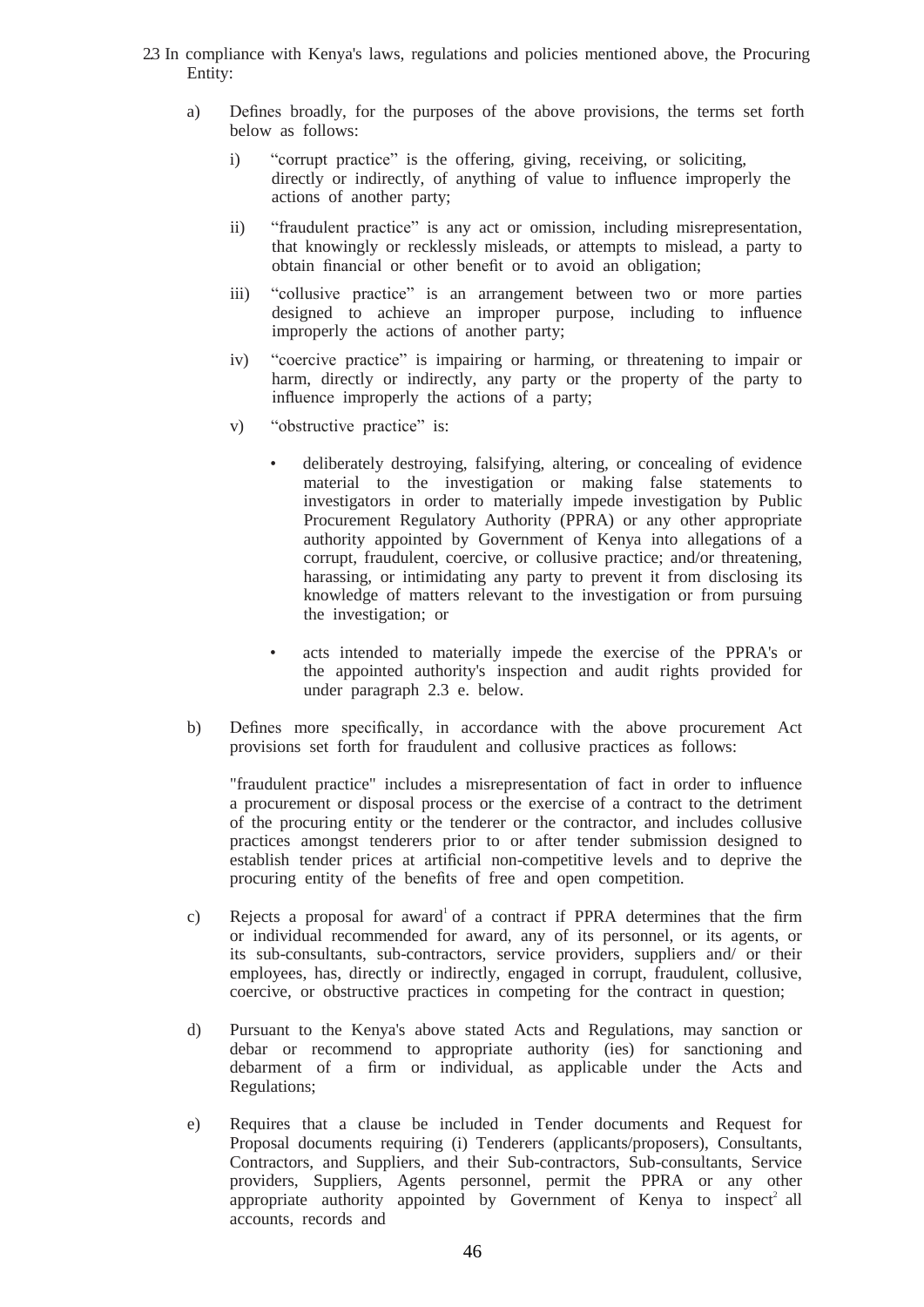other documents relating to the procurement process, selection and/or contract execution, and to have them audited by auditors appointed by the PPRA or any other appropriate authority appointed by Government of Kenya; and

f) Pursuant to Section 62 of the above Act, requires Applicants/Tenderers to submit along with their Applications/Tenders/Proposals a "Self-Declaration" Form" as included in the procurement document declaring that they and all parties involved in the procurement process and contract execution have not engaged/will not engage in any corrupt or fraudulent practices.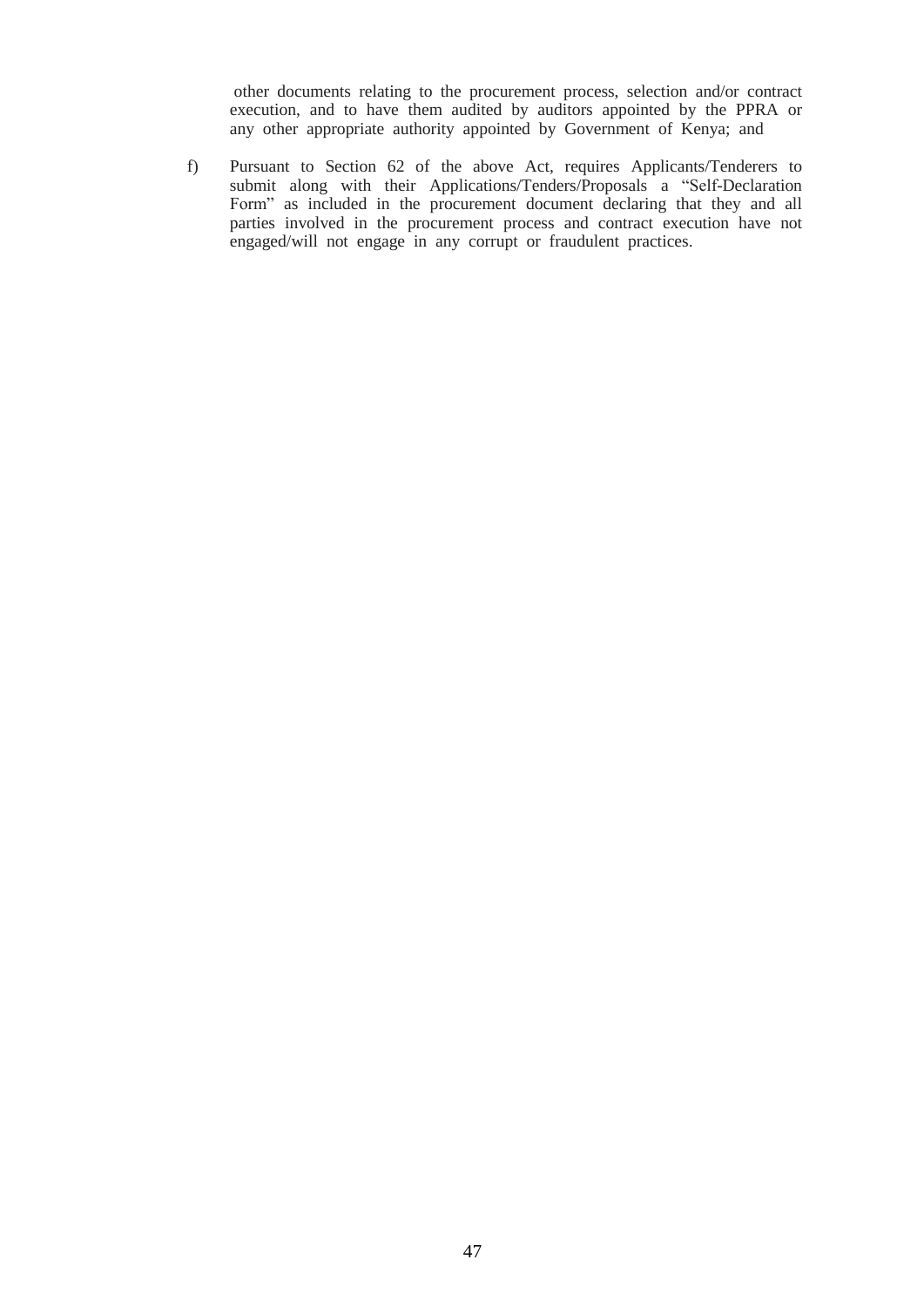## **TENDERER INFORMATION FORM**

*[The tenderer shall fill in this Form in accordance with the instructions indicated below. No alterations to its format shall be permitted and no substitutions shall be accepted.]*

Date: ………………………………………… *[insert date (as day, month and year) of Tender submission*]

**Tender Name and Identification**:................................. [*Insert identification*

Alternative No.: ................................. *[insert identification No if this is a Tender for an alternative]* 

Page of pages

1. Tenderer's Name *[insert Tenderer's legal name]*

2. In case of JV, legal name of each member: *[insert legal name of each member in JV]*

3. Tenderer's actual or intended country of registration: *[insert actual or intended country of registration]*

4. Tenderer's year of registration: *[insert Tenderer's year of registration]*

5. Tenderer's Address in country of registration: *[insert Tenderer's legal address in country of registration]*

6. Tenderer's Authorized Representative Information

Name: *[insert Authorized Representative's name]*

Address: *[insert Authorized Representative's Address]*

Telephone/Fax numbers: *[insert Authorized Representative's telephone/fax numbers]*

Email Address: *[insert Authorized Representative's email address]*

7. Attached are copies of original documents of *[check the box(es) of the attached original documents]*

 $\Box$  For Kenyan Tenderers a current tax clearance certificate or tax exemption certificate issued by the Kenya Revenue Authority in accordance with ITT 3.14.

Articles of Incorporation (or equivalent documents of constitution or association), and/or documents of registration of the legal entity named above, in accordance with ITT 3.4.

 $\Box$  In case of JV, letter of intent to form JV or JV agreement, in accordance with ITT 3.1.

 $\Box$  In case of state-owned enterprise or institution, in accordance with ITT 4.6 documents establishing:

(i) Legal and financial autonomy

(ii) Operation under commercial law

(iii) Establishing that the tenderer is not under the supervision of the Procuring Entity

2. Included are the organizational chart and a list of Board of Directors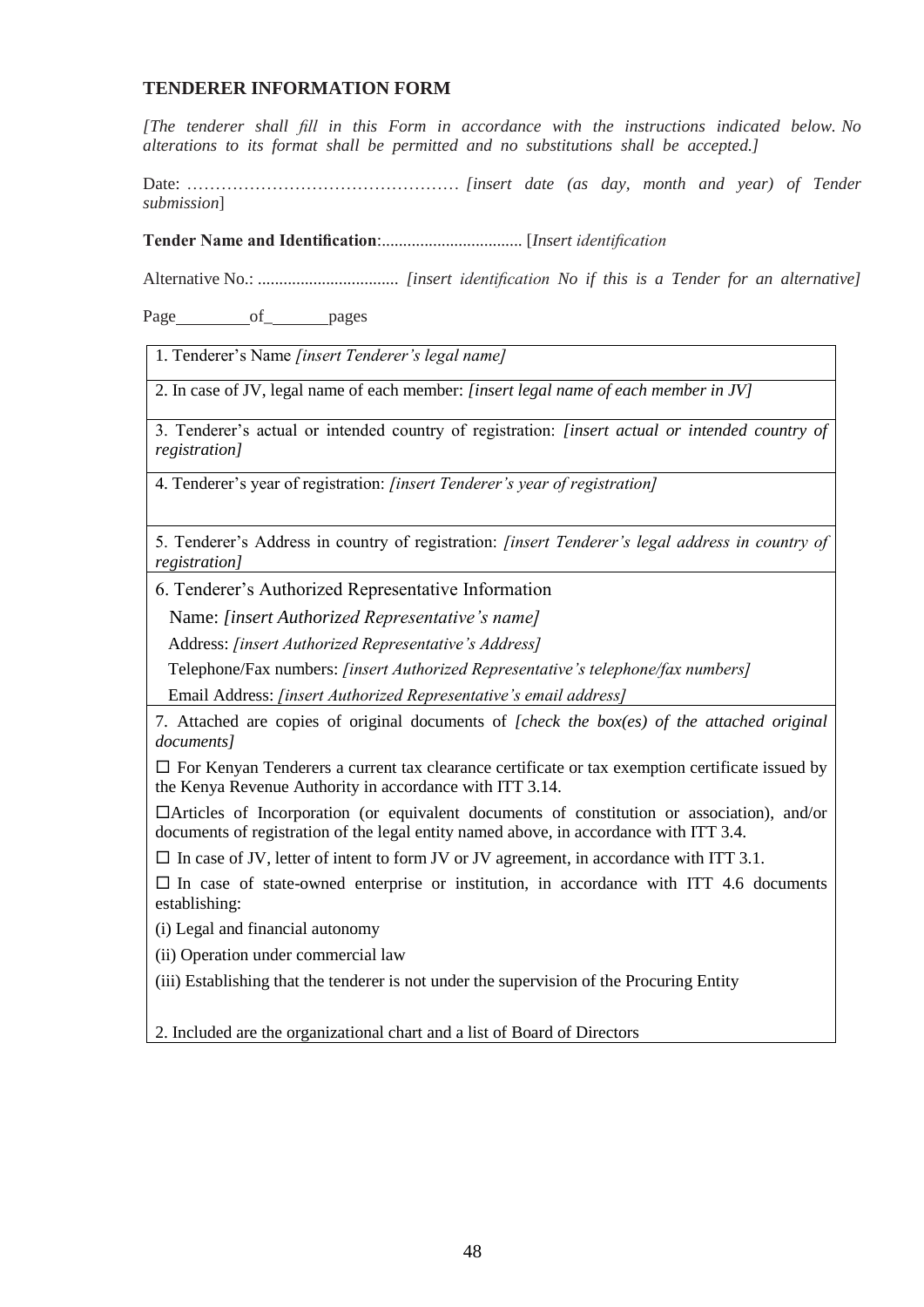## **TENDERER'S ELIGIBILITY- CONFIDENTIAL BUSINESS QUESTIONNAIRE FORM**

## a) Instruction to Tenderer

Tender is instructed to complete the particulars required in this Form, *one form for each entity if Tender is a JV.* Tenderer is further reminded that it is an offence to give false information on this Form.

|    | A. Tenderer s details                                                              |                                                                                                                         |
|----|------------------------------------------------------------------------------------|-------------------------------------------------------------------------------------------------------------------------|
|    | <b>ITEM</b>                                                                        | <b>DESCRIPTION</b> [Insert Details here below]                                                                          |
| 1  | Name of Procuring Entity                                                           | Kenya Power & Lighting Company Plc                                                                                      |
| 2  | Reference Number of the Tender                                                     |                                                                                                                         |
| 3  | Name of Tender                                                                     |                                                                                                                         |
| 4  | Name of the Tenderer                                                               |                                                                                                                         |
| 5  | Full Address and Contact Details of the<br>Tenderer.                               | 1.<br>2.<br>3.<br>4.<br>5.<br>Plot No.  Street / Road<br>6.<br>7.<br>Building (if applicable)  Floor<br>8.<br>9.<br>10. |
| 6  | <b>Current Business Permit Registration</b><br>Number and Expiring date            |                                                                                                                         |
| 7  | Description of Nature of Business                                                  |                                                                                                                         |
| 8  | Registration Certificate No.                                                       |                                                                                                                         |
| 9  | Name of Banker                                                                     |                                                                                                                         |
| 10 | Name of Tenderer's contact person(s) and<br>contacts (Email, and telephone number) |                                                                                                                         |
|    |                                                                                    |                                                                                                                         |
| 11 | Maximum value of business which the<br>Tenderer handles at any time.               | Kshs                                                                                                                    |
|    |                                                                                    |                                                                                                                         |

# **A. Tenderer's details**

## **PART 2 - General and Specific Details**

**(a) Sole Proprietor**, provide the following details.

Name in full \_\_\_\_\_\_\_\_\_\_\_\_\_\_\_\_\_\_\_\_\_\_\_\_\_\_\_\_\_\_\_\_\_\_ ID / Passport No. \_\_\_\_\_\_\_\_\_\_\_\_\_\_\_\_\_\_\_\_\_\_\_

Business name *(If applicable)* \_\_\_\_\_\_\_\_\_\_\_\_\_\_\_\_\_\_\_\_\_\_\_\_\_\_\_\_\_ Reg. No. \_\_\_\_\_\_\_\_\_\_\_\_\_\_\_\_\_\_\_\_\_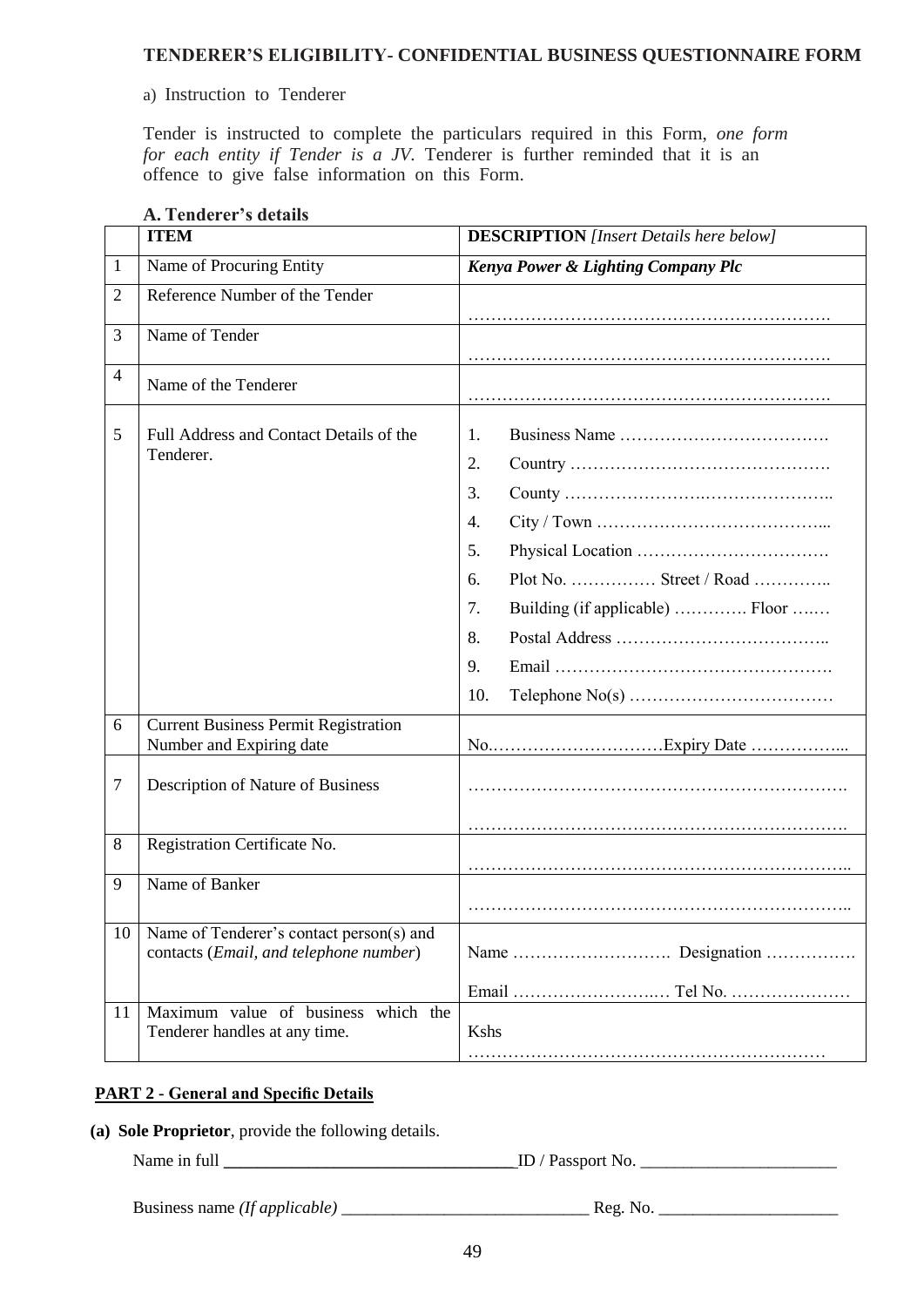| Nationality | Country of Origin |
|-------------|-------------------|
|             |                   |

Citizenship

**(b) Partnership,** provide the following details.

|           | <b>Names of Partners</b> | <b>Nationality</b> | <b>Citizenship</b> | % Shares owned |
|-----------|--------------------------|--------------------|--------------------|----------------|
|           |                          |                    |                    |                |
|           |                          |                    |                    |                |
| $\bigcap$ |                          |                    |                    |                |

Business name *(If applicable)* \_\_\_\_\_\_\_\_\_\_\_\_\_\_\_\_\_\_\_\_\_\_\_\_\_\_\_\_\_\_\_\_\_\_\_\_\_\_\_\_\_\_\_\_\_\_\_\_\_\_\_\_\_\_

Date of Registration of Partnership Deed \_\_\_\_\_\_\_\_\_\_\_\_\_\_\_\_\_\_\_\_\_\_\_\_\_\_\_\_\_\_\_\_\_\_\_\_\_\_\_\_\_\_\_\_\_

- **(c) Registered Company**, provide the following details. If director is a company is a company, give details of human directors until human directors are disclosed:
	- a. Private or Public Company \_\_\_\_\_\_\_\_\_\_\_\_\_\_\_\_\_\_\_\_\_\_\_\_\_\_\_\_\_\_\_\_\_\_\_\_\_\_\_\_\_\_\_\_\_\_\_\_\_\_\_\_\_\_\_\_\_\_

b. State the nominal and issued capital of the Company: -

- Nominal in Kenya Shillings (Equivalent) \_\_\_\_\_\_\_\_\_\_\_\_\_\_\_\_\_\_\_\_\_\_\_\_\_\_\_\_\_\_\_\_\_\_\_\_\_\_\_\_\_\_\_\_
- Issued Kenya Shillings (Equivalent) \_\_\_\_\_\_\_\_\_\_\_\_\_\_\_\_\_\_\_\_\_\_\_\_\_\_\_\_\_\_\_\_\_\_\_\_\_\_\_\_\_\_\_\_\_\_\_\_
- c. Give details of Directors as follows. (If director is a company, give details of human directors of the company director)

| <b>Names of Director</b> | <b>Nationality</b> | <b>Citizenship</b> | % Shares owned |
|--------------------------|--------------------|--------------------|----------------|
|                          |                    |                    |                |
|                          |                    |                    |                |
|                          |                    |                    |                |

- (d) DISCLOSURE OF INTEREST- Interest of the Firm in the Procuring Entity.
	- (i) Are there any person/persons in …………… (*Name of Procuring Entity)* who has an interest or relationship in this firm? Yes/No………………………

If yes, provide details as follows.

| Names of Person | Designation in the<br><b>Procuring Entity</b> | Interest or Relationship<br>with Tenderer |
|-----------------|-----------------------------------------------|-------------------------------------------|
|                 |                                               |                                           |
|                 |                                               |                                           |
|                 |                                               |                                           |

(ii) Conflict of interest disclosure

| <b>Type of Conflict</b>            | <b>Disclosure</b><br><b>YES OR</b><br>NO. | If YES provide details of the<br>relationship with Tenderer |
|------------------------------------|-------------------------------------------|-------------------------------------------------------------|
| Tenderer is directly or indirectly |                                           |                                                             |
| controlled by or is under common   |                                           |                                                             |
| control with another tenderer.     |                                           |                                                             |
| Tenderer receives or has received  |                                           |                                                             |
| direct or indirect subsidy<br>any  |                                           |                                                             |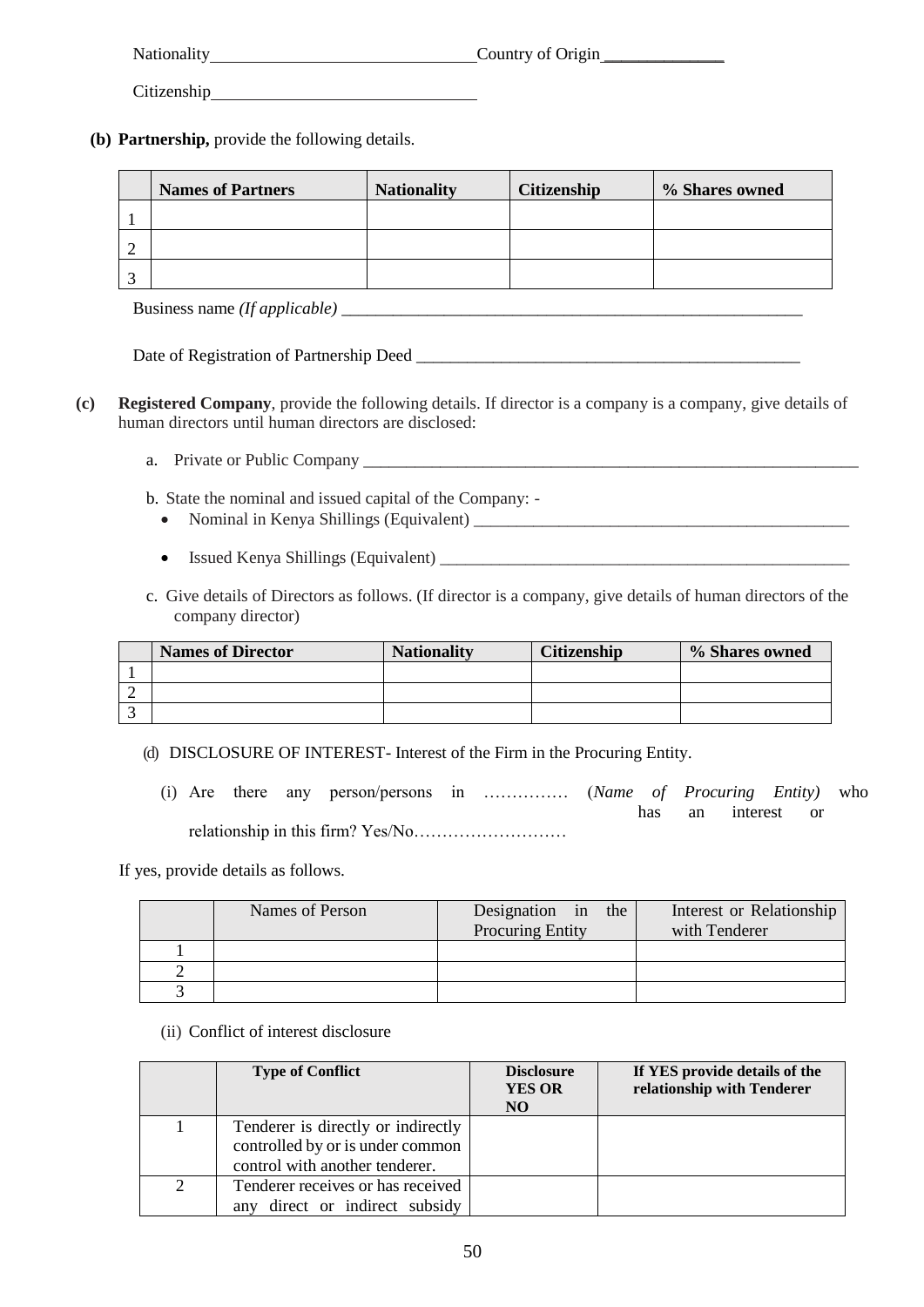|                | <b>Type of Conflict</b>                       | <b>Disclosure</b><br><b>YES OR</b><br>NO | If YES provide details of the<br>relationship with Tenderer |
|----------------|-----------------------------------------------|------------------------------------------|-------------------------------------------------------------|
|                | from another tenderer.                        |                                          |                                                             |
| 3              | Tenderer has the same legal                   |                                          |                                                             |
|                | representative as another tenderer            |                                          |                                                             |
| $\overline{4}$ | Tender has a relationship with                |                                          |                                                             |
|                | another tenderer, directly or                 |                                          |                                                             |
|                | through common third parties                  |                                          |                                                             |
|                | that puts it in a position to                 |                                          |                                                             |
|                | influence the tender of another               |                                          |                                                             |
|                | tenderer,<br>influence<br>the<br><b>or</b>    |                                          |                                                             |
|                | decisions of the Procuring Entity             |                                          |                                                             |
|                | regarding this tendering process.             |                                          |                                                             |
| 5              | Any of the Tenderer's affiliates              |                                          |                                                             |
|                | participated as a consultant in the           |                                          |                                                             |
|                | preparation of the design or                  |                                          |                                                             |
|                | technical specifications of the               |                                          |                                                             |
|                | works that are the subject of the             |                                          |                                                             |
|                | tender.                                       |                                          |                                                             |
| 6              | Tenderer would be providing                   |                                          |                                                             |
|                | goods, works, non-consulting                  |                                          |                                                             |
|                | services or consulting services               |                                          |                                                             |
|                | during implementation of the                  |                                          |                                                             |
|                | contract specified in this Tender             |                                          |                                                             |
|                | Document.                                     |                                          |                                                             |
| $\tau$         | Tenderer has a close business or              |                                          |                                                             |
|                | family<br>relationship<br>with<br>a           |                                          |                                                             |
|                | professional<br>staff<br>of<br>the            |                                          |                                                             |
|                | Procuring Entity who are directly             |                                          |                                                             |
|                | or indirectly involved in the                 |                                          |                                                             |
|                | preparation<br>of the<br>Tender               |                                          |                                                             |
|                | document or specifications of the             |                                          |                                                             |
|                | and/or the Tender<br>Contract,                |                                          |                                                             |
|                | evaluation process of<br>such                 |                                          |                                                             |
| 8              | contract.<br>Tenderer has a close business or |                                          |                                                             |
|                | family<br>relationship<br>with<br>a           |                                          |                                                             |
|                | professional<br>of<br>staff<br>the            |                                          |                                                             |
|                | Procuring Entity who would be                 |                                          |                                                             |
|                | involved in the implementation or             |                                          |                                                             |
|                | supervision of the Contract.                  |                                          |                                                             |
| 9              | Has the conflict stemming from                |                                          |                                                             |
|                | such relationship stated in item 7            |                                          |                                                             |
|                | and 8 above been resolved in a                |                                          |                                                             |
|                | acceptable<br>the<br>manner<br>to             |                                          |                                                             |
|                | Procuring Entity throughout the               |                                          |                                                             |
|                | tendering process and execution               |                                          |                                                             |
|                | of the Contract?                              |                                          |                                                             |

## (f) Certification

On behalf of the Tenderer, I certify that the information given above is correct.

Full Name\_\_\_\_\_\_\_\_\_\_\_\_\_\_\_\_\_\_\_\_\_\_\_\_\_\_\_\_\_\_\_\_\_\_\_\_\_\_\_\_\_\_\_\_\_\_\_\_

Title or Designation\_\_\_\_\_\_\_\_\_\_\_\_\_\_\_\_\_\_\_\_\_\_\_\_\_\_\_\_\_\_\_\_\_\_\_\_\_\_\_\_

*(Signature) (Date)*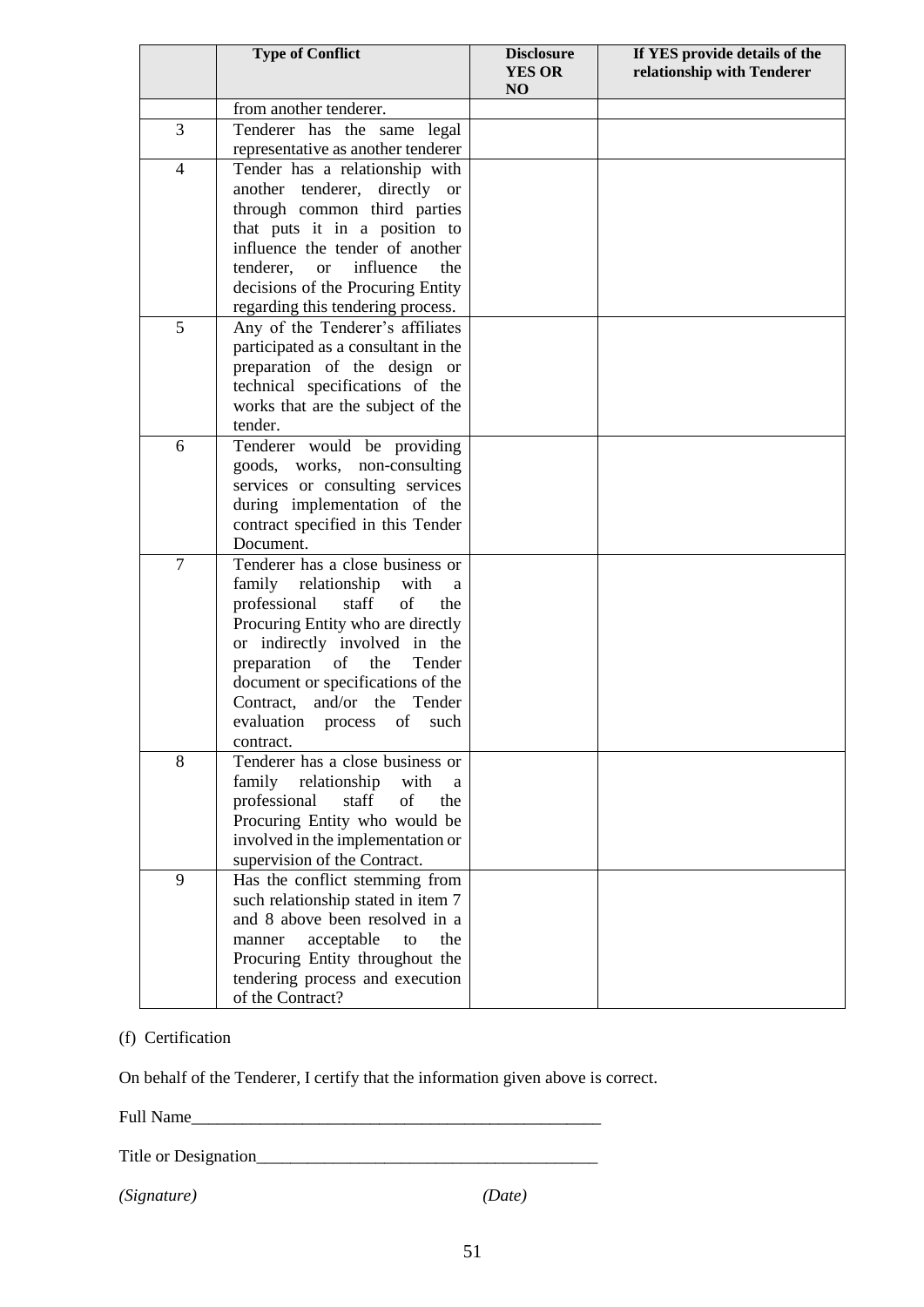*[The tenderer shall fill in this Form in accordance with the instructions indicated below. The following table shall be filled in for the tenderer and for each member of a Joint Venture]].*

Date:.................................*[insert date (as day, month and year) of Tender submission].*

**Tender Name and Identification**:.................................*[insert identification* Alternative No.:....................*[insert identification No if this is a Tender for an alternative].*

Page of pages

1. Tenderer's Name: *[insert Tenderer's legal name]*

2. Tenderer's JV Member's name: *[insert JV's Member legal name]*

3. Tenderer's JV Member's country of registration: *[insert JV's Member country of registration]*

4. Tenderer's JV Member's year of registration: *[insert JV's Member year of registration]*

5. Tenderer's JV Member's legal address in country of registration: *[insert JV's Member legal address in country of registration]*

6. Tenderer's JV Member's authorized representative information

Name: *[insert name of JV's Member authorized representative]*

Address: *[insert address of JV's Member authorized representative]*

Telephone/Fax numbers: *[insert telephone/fax numbers of JV's Member authorized representative]*

Email Address: *[insert email address of JV's Member authorized representative]*

7. Attached are copies of original documents of *[check the box(es) of the attached original documents]*

 $\Box$  Articles of Incorporation (or equivalent documents of constitution or association), and/or registration documents of the legal entity named above, in accordance with ITT 4.4.

 $\Box$  In case of a state-owned enterprise or institution, documents establishing legal and financial autonomy, operation in accordance with commercial law, and that they are not under the supervision of the Procuring Entity, in accordance with ITT 4.6.

8. Included are the organizational chart and a list of Board of Directors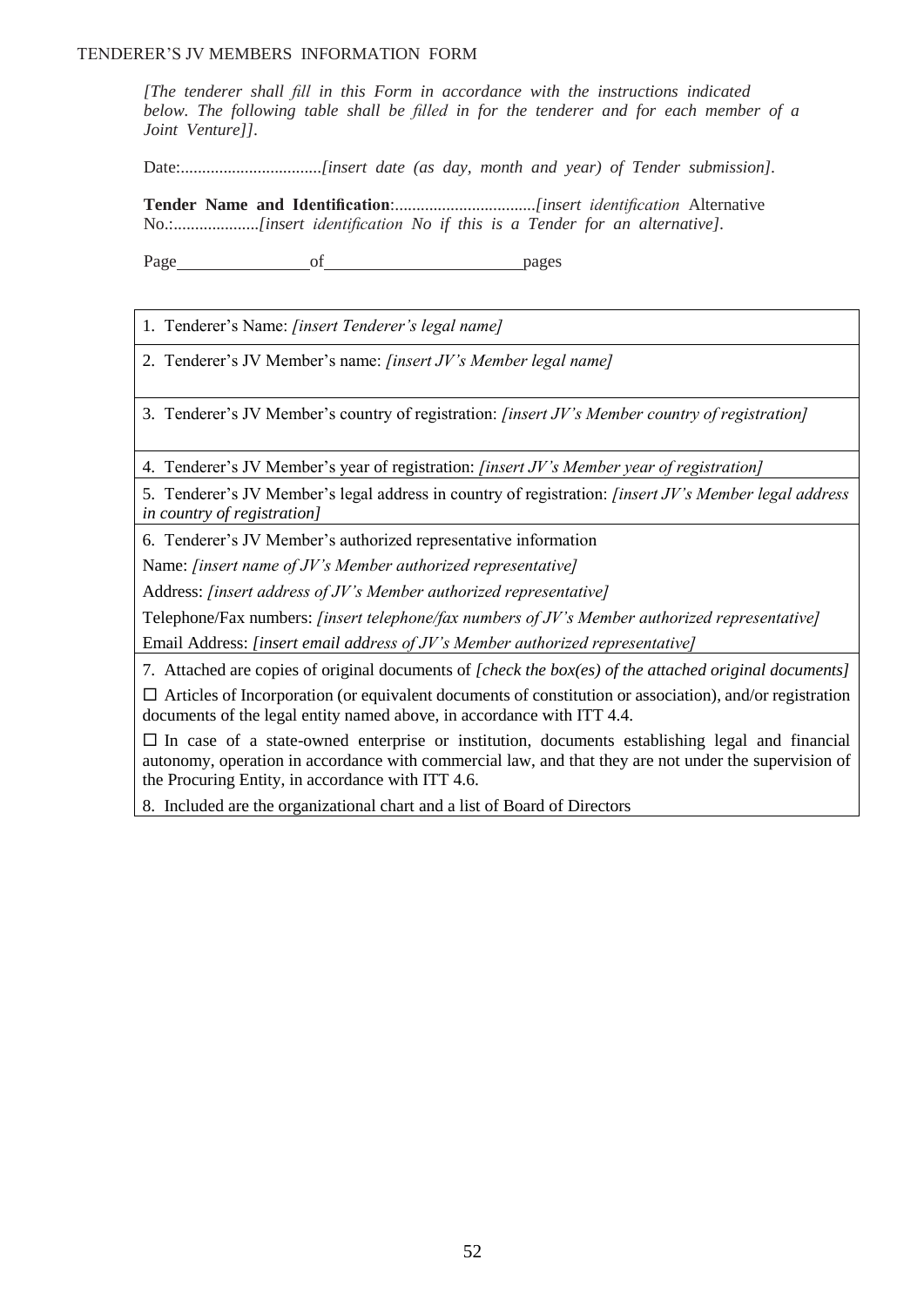## **PRICE SCHEDULE**

# **KP1.9A.3/OT/33/21-22 SUPPLY OF TOOL LESS SEALS, SEALING WIRE AND SEALING PLIERS.**

| Code    | <b>Brief Description</b> | Quantity<br>(Pc) | <b>Unit Price DDP</b><br>VAT Excl. | <b>Total Price DDP</b><br>VAT Excl. |
|---------|--------------------------|------------------|------------------------------------|-------------------------------------|
| Various | <b>Tool Less Seal</b>    | $1,400,000$ pc   |                                    |                                     |
| 152734  | <b>Sealing Pliers</b>    | 30 <sub>pc</sub> |                                    |                                     |
| 157348  | Sealing wire             | 200 rolls        |                                    |                                     |
|         |                          |                  | Total Price Delivered VAT excl.    |                                     |
|         |                          |                  | Add 16% VAT                        |                                     |
|         |                          |                  | Total Price Delivered VAT Incl.    |                                     |

Name of tenderer [*insert complete name of tenderer*] Signature of tenderer [*signature of person signing the Tender*] Date [*insert date*]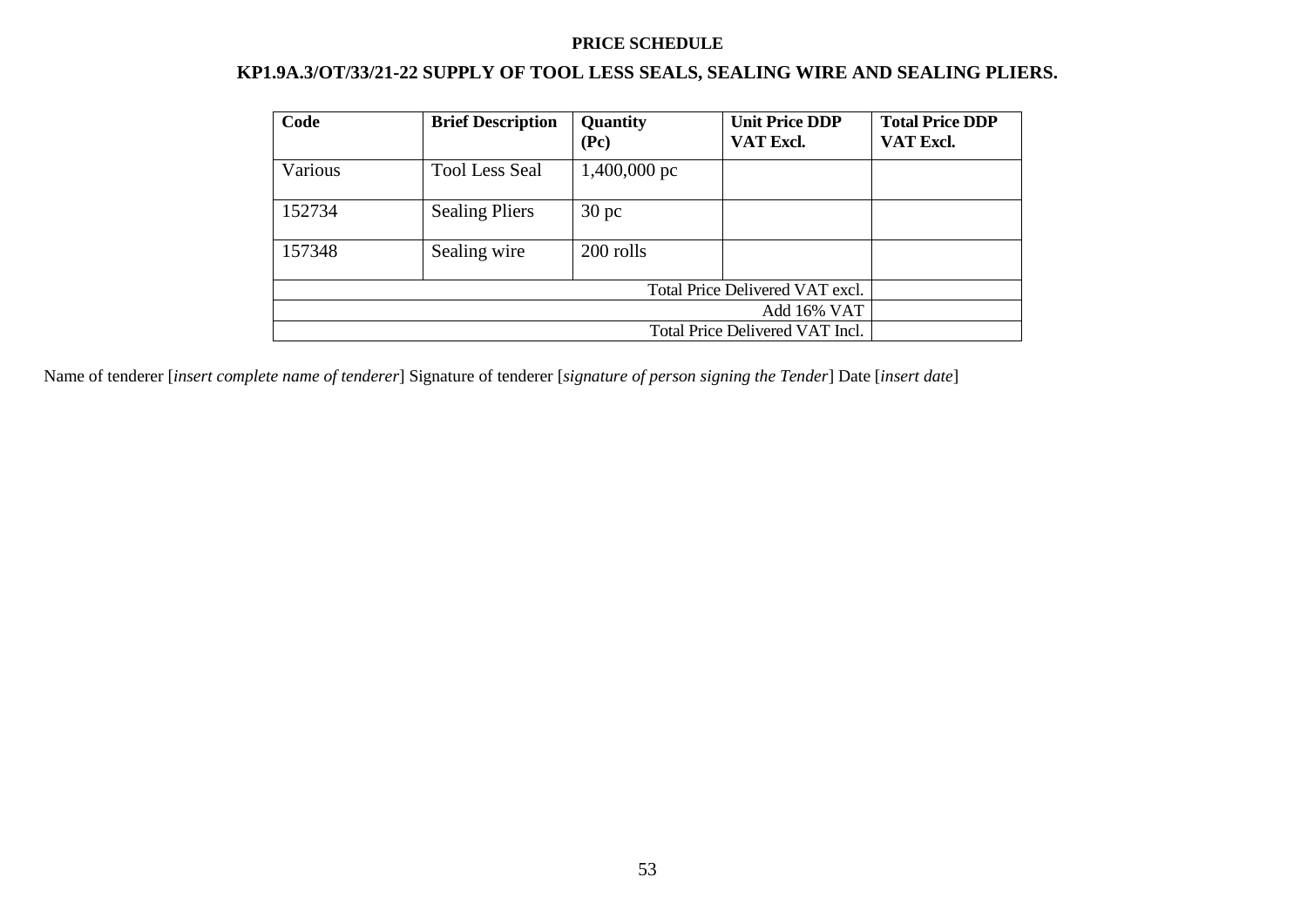## **FORM OF TENDER SECURITY-[Option 1–Demand Bank Guarantee]- (Applicable)**

| Beneficiary:      | <b>Request for Tenders</b> |
|-------------------|----------------------------|
| No:<br>Date:      | <b>TENDER GUARANTEE</b>    |
| <b>No.:</b>       |                            |
| <b>Guarantor:</b> |                            |

- 1. We have been informed that (here inafter called "the Applicant") has submitted or will submit to the Beneficiary its Tender (here inafter called" the Tender") for the execution of under Request for Tenders No. ("the ITT").
- 2. Furthermore, we understand that, according to the Beneficiary's conditions, Tenders must be supported by a Tender guarantee.
- 3. At the request of the Applicant, we, as Guarantor, hereby irrevocably undertake to pay the Beneficiary any sum or sums not exceeding in total an amount of  $\qquad \qquad$  ( $\qquad \qquad$  upon receipt by us of the Beneficiary's complying demand, supported by the Beneficiary's statement, whether in the demand itself or a separate signed document accompanying or identifying the demand, stating that either the Applicant:
- (a) has withdrawn its Tender during the period of Tender validity set forth in the Applicant's Letter of Tender ("the Tender Validity Period"), or any extension thereto provided by the Applicant; or
- b) having been notified of the acceptance of its Tender by the Beneficiary during the Tender Validity Period or any extension there to provided by the Applicant, (i) has failed to execute the contract agreement, or (ii) has failed to furnish the Performance.
- 4. This guarantee will expire: (a) if the Applicant is the successful Tenderer, upon our receipt of copies of the contract agreement signed by the Applicant and the Performance Security and, or (b) if the Applicant is not the successful Tenderer, upon the earlier of (i) our receipt of a copy of the Beneficiary's notification to the Applicant of the results of the Tendering process; or (ii) thirty days after the end of the Tender Validity Period.
- 5. Consequently, any demand for payment under this guarantee must be received by us at the office indicated above on or before that date.

This guarantee is valid until the …..…day of………………………20……

**EITHER** 

| <b>SEALED</b> with the  |                  |
|-------------------------|------------------|
| <b>COMMON SEAL</b>      |                  |
| of the said <b>BANK</b> |                  |
|                         | <b>BANK SEAL</b> |
|                         |                  |
|                         |                  |
| in the presence of: -   |                  |
|                         |                  |
|                         |                  |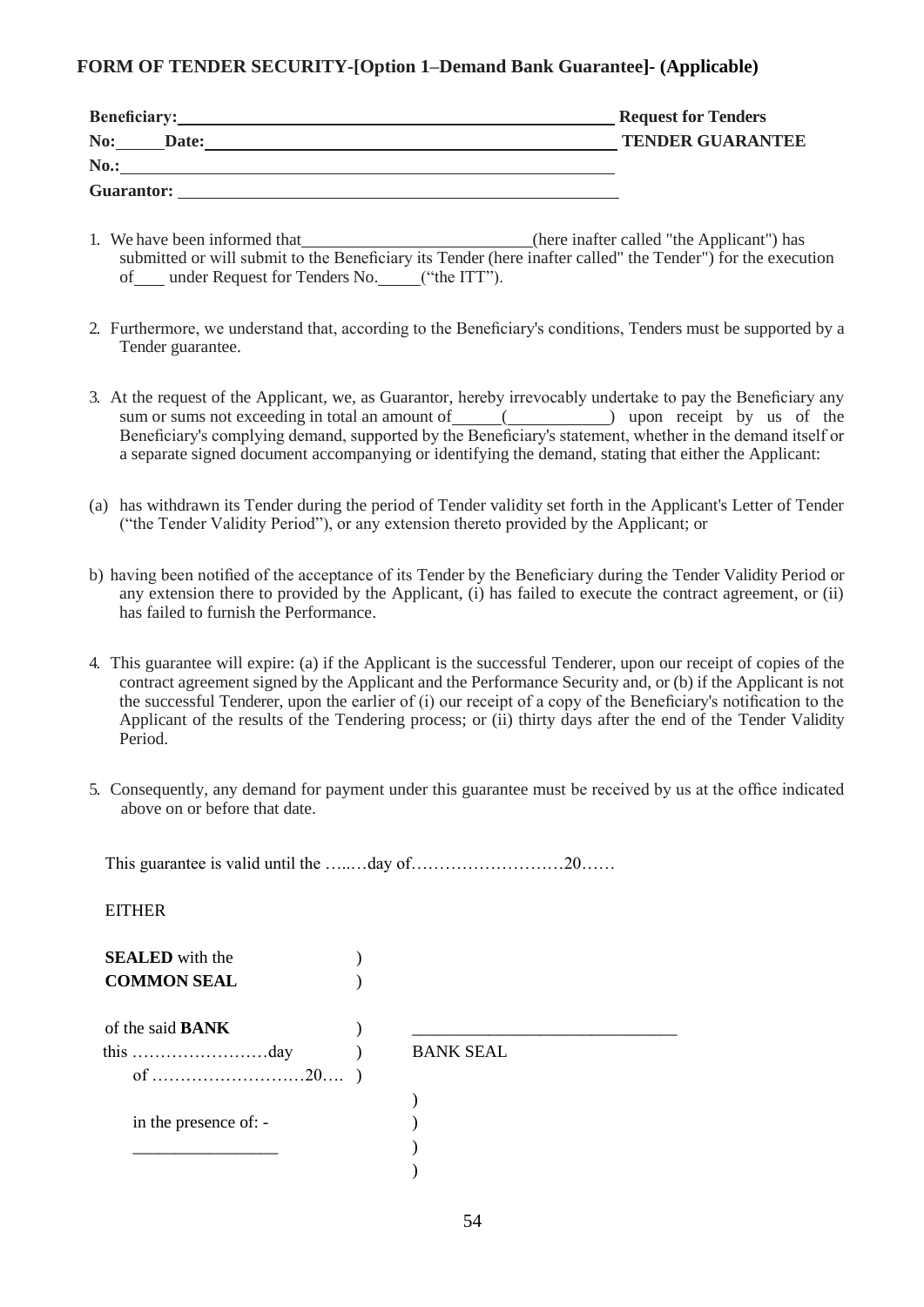and in the presence of: -

\_\_\_\_\_\_\_\_\_\_\_\_\_\_\_\_\_\_\_\_\_

 $\overline{\phantom{a}}$  )

OR

## **SIGNED** by the **DULY AUTHORISED REPRESENTATIVE(S)/ ATTORNEY(S)** of the **BANK**

Name(s) and Designation of duly authorised representative(s)/ attorney(s) of the Bank

\_\_\_\_\_\_\_\_\_\_\_\_\_\_\_\_\_\_\_\_\_\_\_\_\_\_\_\_\_\_\_\_\_\_\_ Signature(s) of the duly authorised person(s)

## **NOTES TO TENDERERS AND BANKS**

- *1. Please note that no material additions, deletions or alterations regarding the contents of this Form shall be made to the Tender Security to be furnished by the Tenderer. If any are made, the Tender Security shall not be accepted and shall be rejected by KPLC. For the avoidance of doubt, such rejection will be treated as nonsubmission of the Tender Security where such Security is required in the tender.*
- *2. KPLC at its discretion will be able to establish the authencity of the Tender Security with the issuing Organization.*
- *3. The issuing bank should address its response or communication regarding the bond to KPLC at the following e-mail address – "guarantees@ kplc.co.ke"*
- *2. The Tender validity period is one eighty (180) days as set out in the Invitation to Tender (at Section I of the Tender document) or as otherwise may be extended by KPLC. Therefore, the Tender Security must at all times be valid for at least 30 days beyond the tender validity period.*

*[signature(s)]*

*Note: All italicized text is for use in preparing this form and shall be deleted from the final product.*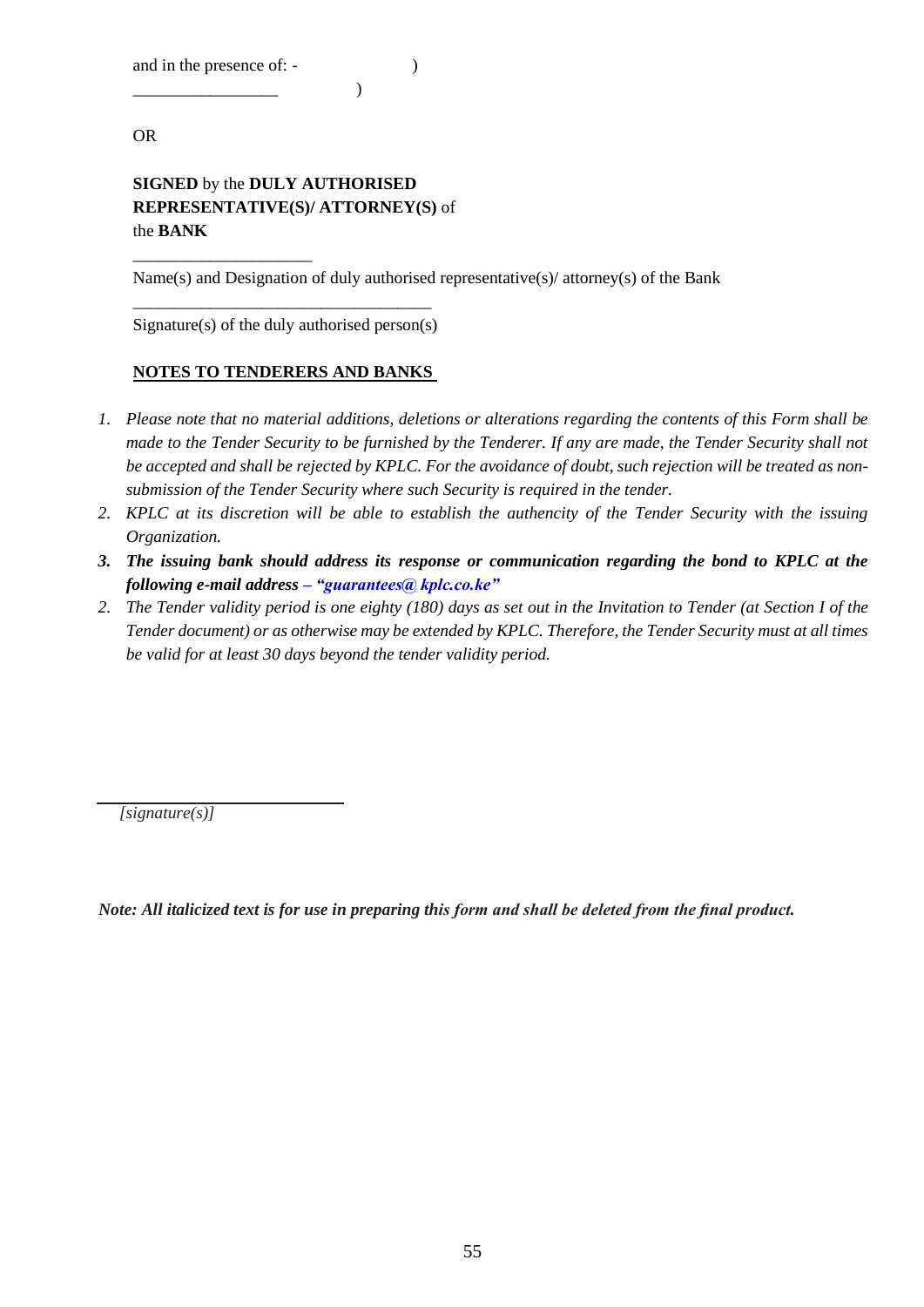## **FORMAT OF TENDER SECURITY [Option 2–Insurance Guarantee] –Not Applicable**

## **TENDER GUARANTEE No.:**

- 1. Whereas ………… [*Name of the tenderer]* (hereinafter called "the tenderer") has submitted its tender dated ……… [*Date of submission of tender]* for the …………… *[Name and/or description of the tender]* (hereinafter called "the Tender") for the execution of under Request for Tenders No. ("the ITT").
- 2. KNOW ALL PEOPLE by these presents that WE ………………… of ………… [**Name of Insurance Company**] having our registered office at …………… (hereinafter called "the Guarantor"), are bound unto …………….. [*Name of Procuring Entity*] (hereinafter called "the Procuring Entity") in the sum of ………………… (Currency and guarantee amount) for which payment well and truly to be made to the said Procuring Entity, the Guarantor binds itself, its successors and assigns, jointly and severally, firmly by these presents.

Sealed with the Common Seal of the said Guarantor this \_\_\_day of \_\_\_\_\_ 20 \_\_.

- 3. NOW, THEREFORE, THE CONDITION OF THIS OBLIGATION is such that if the Applicant:
	- a) has withdrawn its Tender during the period of Tender validity set forth in the Principal's Letter of Tender ("the Tender Validity Period"), or any extension thereto provided by the Principal; or
	- b) having been notified of the acceptance of its Tender by the Procuring Entity during the Tender Validity Period or any extension thereto provided by the Principal; (i) failed to execute the Contract agreement; or (ii) has failed to furnish the Performance Security, in accordance with the Instructions to tenderers ("ITT") of the Procuring Entity's Tendering document.

then the guarantee undertakes to immediately pay to the Procuring Entity up to the above amount upon receipt of the Procuring Entity's first written demand, without the Procuring Entity having to substantiate its demand, provided that in its demand the Procuring Entity shall state that the demand arises from the occurrence of any of the above events, specifying which event(s) has occurred.

- 4. This guarantee will expire: (a) if the Applicant is the successful Tenderer, upon our receipt of copies of the contract agreement signed by the Applicant and the Performance Security and, or (b) if the Applicant is not the successful Tenderer, upon the earlier of (i) our receipt of a copy of the Beneficiary's notification to the Applicant of the results of the Tendering process; or (ii)twenty-eight days after the end of the Tender Validity Period.
- 5. Consequently, any demand for payment under this guarantee must be received by us at the office indicated above on or before that date.

*[Date ]*

*[Signature of the Guarantor] \_\_\_\_\_\_\_\_\_\_\_\_\_\_\_\_\_\_\_\_\_\_\_\_\_*

*\_\_\_\_\_\_\_\_\_\_\_\_\_\_\_\_\_\_\_\_\_\_\_\_\_\_\_\_\_\_*

\_\_\_\_\_\_\_\_\_\_\_\_\_\_\_\_\_\_\_\_\_\_\_\_\_ \_\_\_\_\_\_\_\_\_\_\_\_\_\_\_\_\_\_\_\_\_\_\_\_\_\_\_\_\_\_

*[Witness]*

 *[Seal]*

*Note: All italicized text is for use in preparing this form and shall be deleted from the final product.*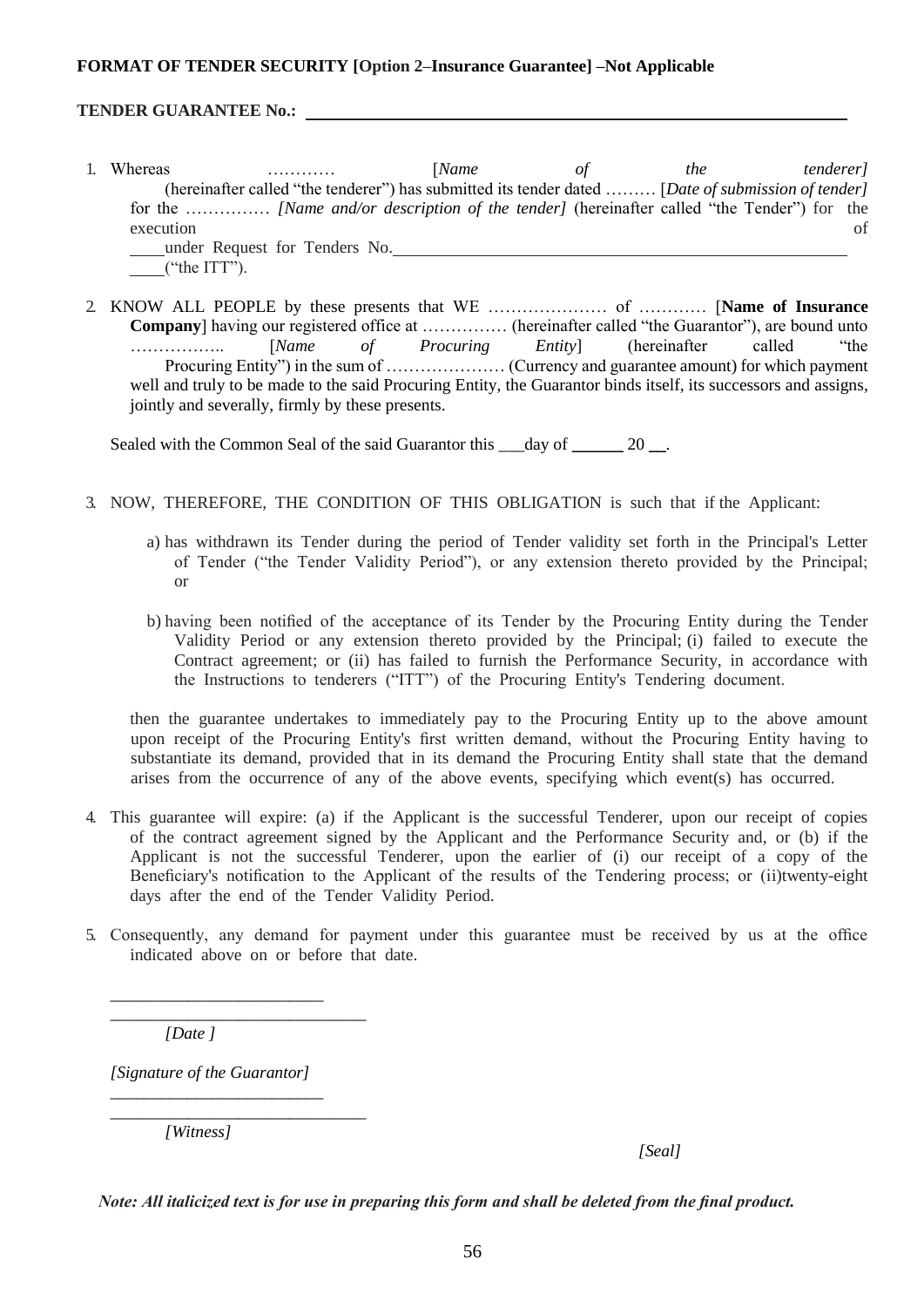## **FORM OF TENDER-SECURING DECLARATION**

*[The Bidder shall complete this Form in accordance with the instructions indicated]*

Date:..............................*[insert date (as day, month and year) of Tender Submission]*

Tender No.:........................................... *[Insert number of tendering process]*

To:.................................................*[insert complete name of* 

*Purchaser]* I/We, the undersigned, declare that:

- 1. I/We understand that, according to your conditions, bids must be supported by a Tender-Securing Declaration.
- 2. I/We accept that I/we will automatically be suspended from being eligible for tendering in any contract with the Purchaser for the period of time of *.........[insert number of months or years]*  starting on *.........[insert date]*, if we are in breach of our obligation(s) under the bid conditions, because we  $-$  (a) have withdrawn our tender during the period of tender validity specified by us in the Tendering Data Sheet; or (b) having been notified of the acceptance of our Bid by the Purchaser during the period of bid validity, (i) fail or refuse to execute the Contract, if required, or (ii) fail or refuse to furnish the Performance Security, in accordance with the instructions to tenders.
- 3. I/We understand that this Tender Securing Declaration shall expire if we are not the successful Tenderer(s), upon the earlier of:
	- a) our receipt of a copy of your notification of the name of the successful Tenderer; or
	- b) thirty days after the expiration of our Tender.
- 4. I/We understand that if I am/we are/in a Joint Venture, the Tender Securing Declaration must be in the name of the Joint Venture that submits the bid, and the Joint Venture has not been legally constituted at the time of bidding, the Tender Securing Declaration shall be in the names of all future partners as named in the letter of intent.

Signed:……………………………………………………………………..……….....................................................

Capacity / title (director or partner or sole proprietor, etc.) ………………………………………… …....................................................

Name:

.

…………………………………………………………………………………..................................................

Duly authorized to sign the bid for and on behalf of: .................................................*[insert complete name* 

*of Tenderer].* Dated on ....................................................... day of....................................................... *[Insert* 

*date of signing].*

Seal or stamp.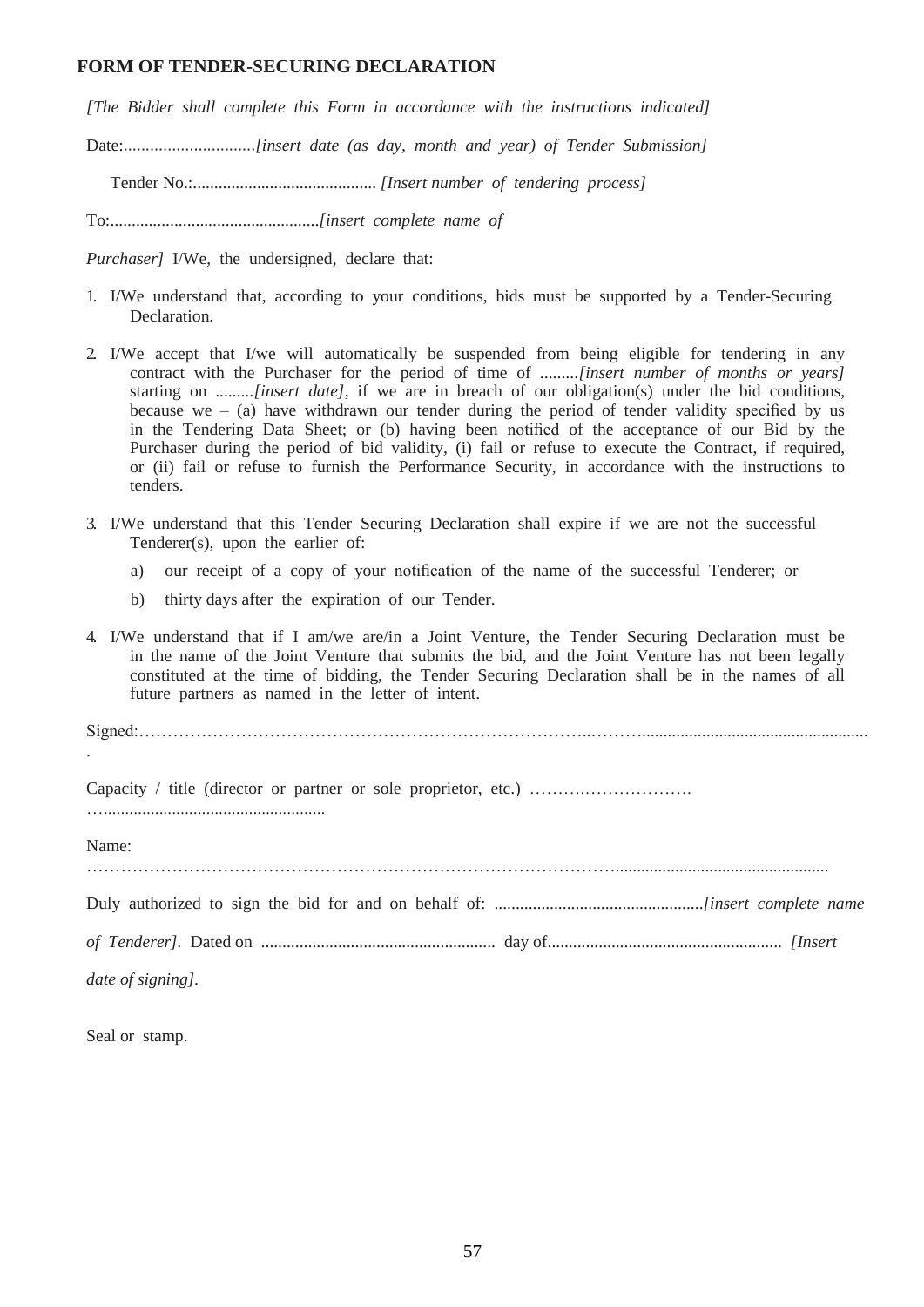## **MANUFACTURER'S AUTHORIZATION FORM (Applicable)**

## **(To Be Submitted On Manufacturer's Letterhead)**

**To:** The Kenya Power & Lighting Company Plc, Stima Plaza, Kolobot Road, Parklands, P.O Box 30099 – 00100, Nairobi, Kenya.

\_\_\_\_\_\_\_\_\_\_\_\_\_\_\_\_\_\_\_\_\_\_\_\_\_\_\_\_\_\_\_\_\_\_\_

\_\_\_\_\_\_\_\_\_\_\_\_\_\_\_\_\_\_\_\_\_\_\_\_\_\_\_\_\_\_\_\_\_\_

manufactured by us.

**WHEREAS WE** ……………………………(*name of the manufacturer*) who are established and reputable manufacturers of …………………………(*name and description of the Goods*) having factories at *……………(full address and physical location of factory(ies) where Goods to be supplied are manufactured)* do hereby confirm that

……………………………………… (*name and address of Supplier*) is authorized by us to transact in the Goods required against your Tender ……………………………… (*insert reference number and name of the Tender*) in respect of the above Goods

DATED THIS…………….. DAY OF……………………………….20……

Signature of duly authorised person for and on behalf of the Manufacturer.

Name and Designation of duly authorised person signing on behalf of the Manufacturer

## **NOTES TO TENDERERS AND MANUFACTURERS**

- *1. Only a competent person in the service of the Manufacturer should sign this letter of authority.*
- *2. \*This form is not applicable for this tender*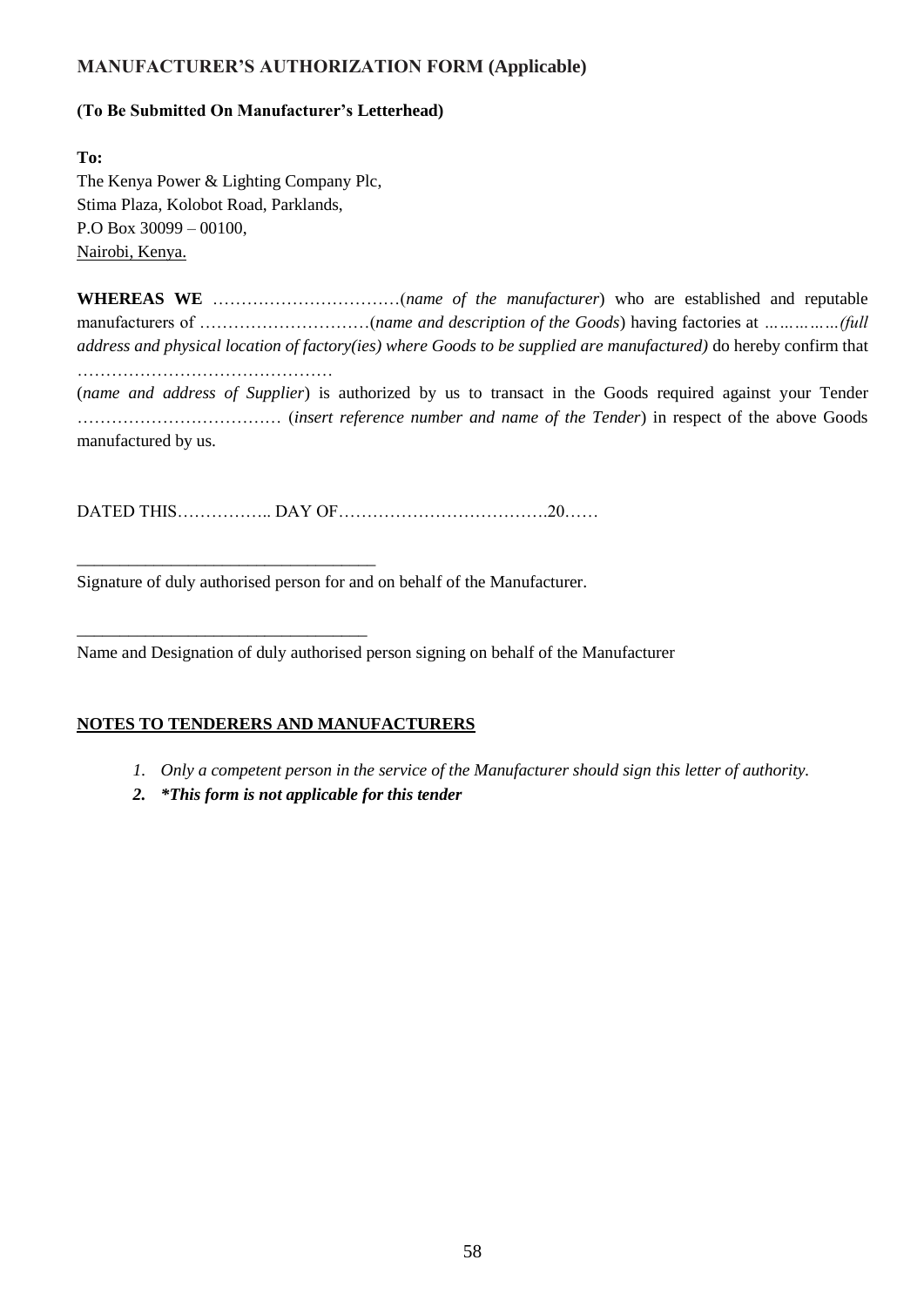## **MANUFACTURER'S WARRANTY FORM**

## **To Be Submitted On Manufacturer's Letterhead)**

**To:**

The Kenya Power & Lighting Company Plc, Stima Plaza, Kolobot Road, Parklands, P.O Box 30099 – 00100, Nairobi, Kenya.

## **RE: MANUFACTURER'S WARRANTY FOR GOODS REQUIRED UNDER TENDER NO**

**……………………….. TO BE SUPPLIED BY ……………………………….(***indicate your name or the supplier you have authorized)*

## **WE HEREBY WARRANT THAT:**

\_\_\_\_\_\_\_\_\_\_\_\_\_\_\_\_\_\_\_\_\_\_\_\_\_\_\_\_\_\_\_\_\_

\_\_\_\_\_\_\_\_\_\_\_\_\_\_\_\_\_\_\_\_\_\_\_\_\_\_\_\_\_\_\_\_\_\_

- a) The Goods to be supplied under the contract are new, unused, of the most recent or current specification and incorporate all recent improvements in design and materials unless provided otherwise in the Tender.
- b) The Goods in the Tenderer's bid have no defect arising from manufacture, materials or workmanship or from any act or omission of the Tenderer that may develop under normal use of the Goods under the conditions obtaining in Kenya.

The Warranty will remain valid for *\_\_\_\_\_\_\_\_\_\_\_\_\_\_\_* after the Goods, or any portion thereof as the case may be, have been delivered and accepted to the final destination indicated in the contract.

DATED THIS…………….. DAY OF……………………………….20……

Signature of duly authorised person for and on behalf of the Manufacturer.

Name and Capacity of duly authorised person signing on behalf of the Manufacturer.

## **NOTES TO TENDERERS AND MANUFACTURERS**

- *1. Only a competent person in the service of the Manufacturer should sign this letter of authority.*
- *2. Provide full contact details including physical address, e-mail, telephone numbers and the website on the Warranty.*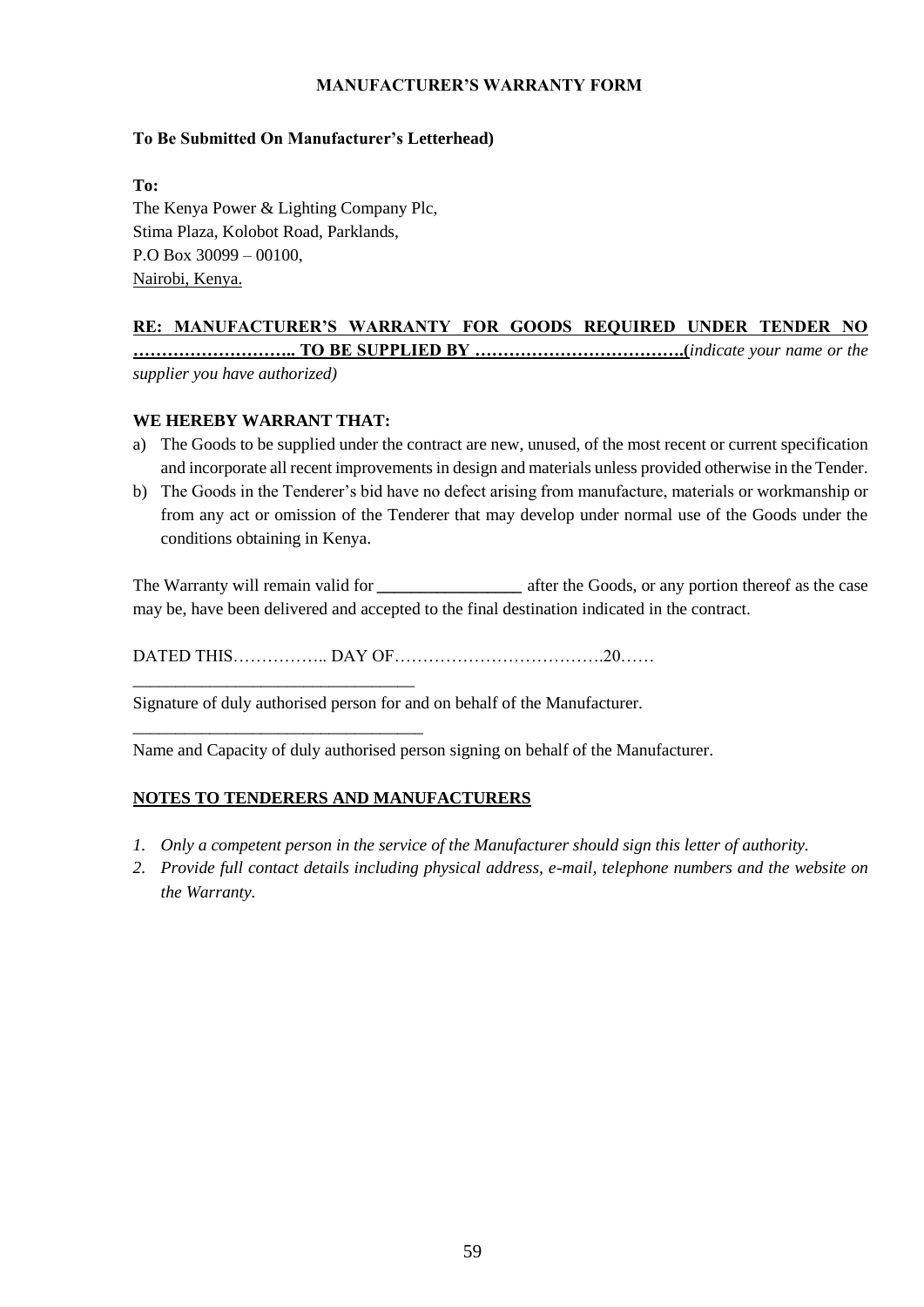# **PART 2: SUPPLY REQUIREMENTS**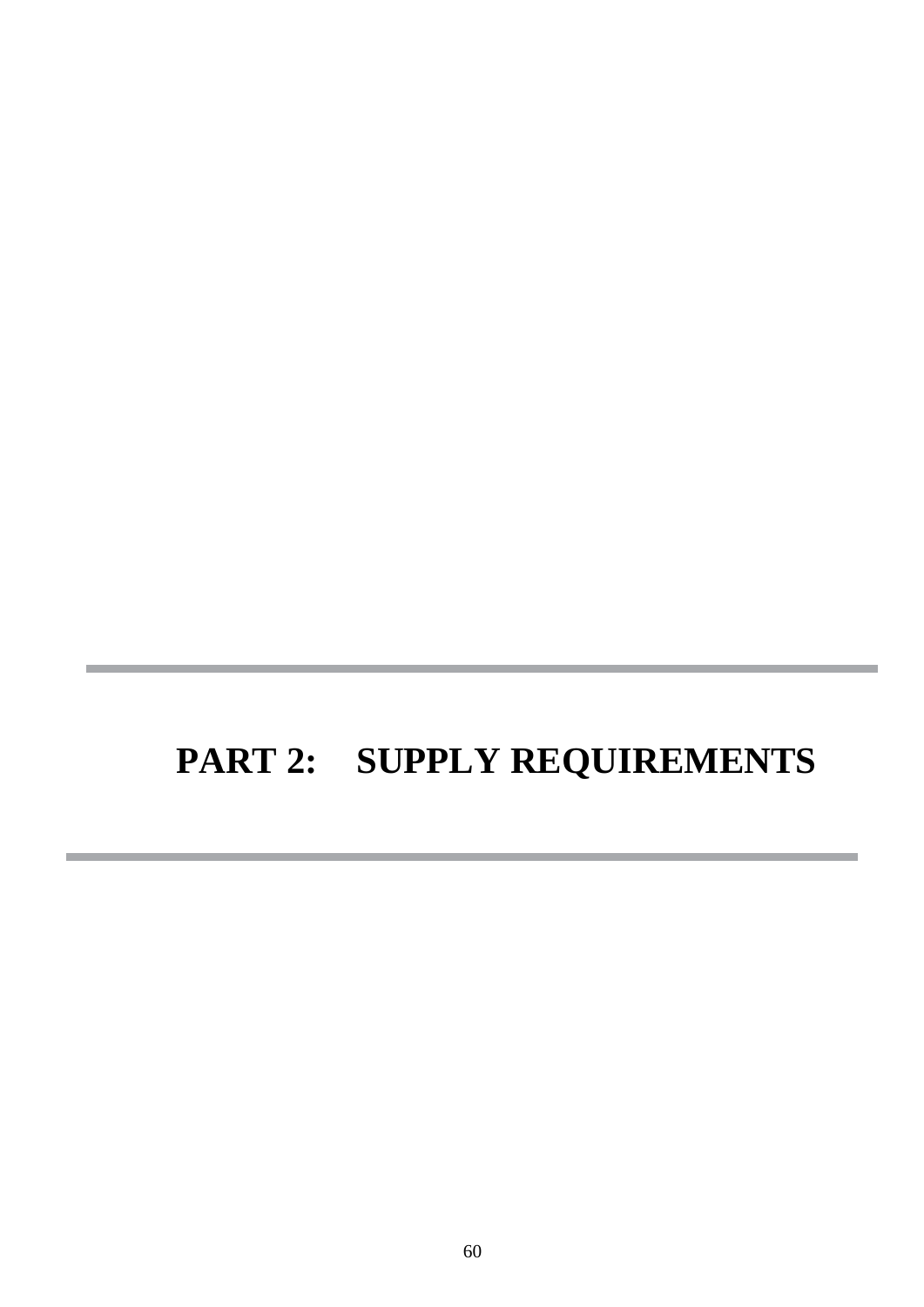# **SECTION V - SCHEDULE OF REQUIREMENTS**

## **Notes for Preparing the Schedule of Requirements**

The Schedule of Requirements shall be included in the Tendering document by the Procuring Entity, and shall cover, at a minimum, a description of the goods and services to be supplied and the delivery schedule.

The objective of the Schedule of Requirements is to provide sufficient information to enable tenderers to prepare their Tenders efficiently and accurately, in particular, the Price Schedule, for which a form is provided in Section IV. In addition, the Schedule of Requirements, together with the Price Schedule, should serve as a basis in the event of quantity variation at the time of award of contract pursuant to ITT 42.1.

The date or period for delivery should be carefully specified, taking into account (a) the implications of delivery terms stipulated in the Instructions to tenderers pursuant to the *Incoterms* rules that "delivery" takes place when goods are delivered **to the final place of delivery**, and (b) the date prescribed herein from which the Procuring Entity's delivery obligations start (i.e., notice of award, contract signature, opening or confirmation of the letter of credit).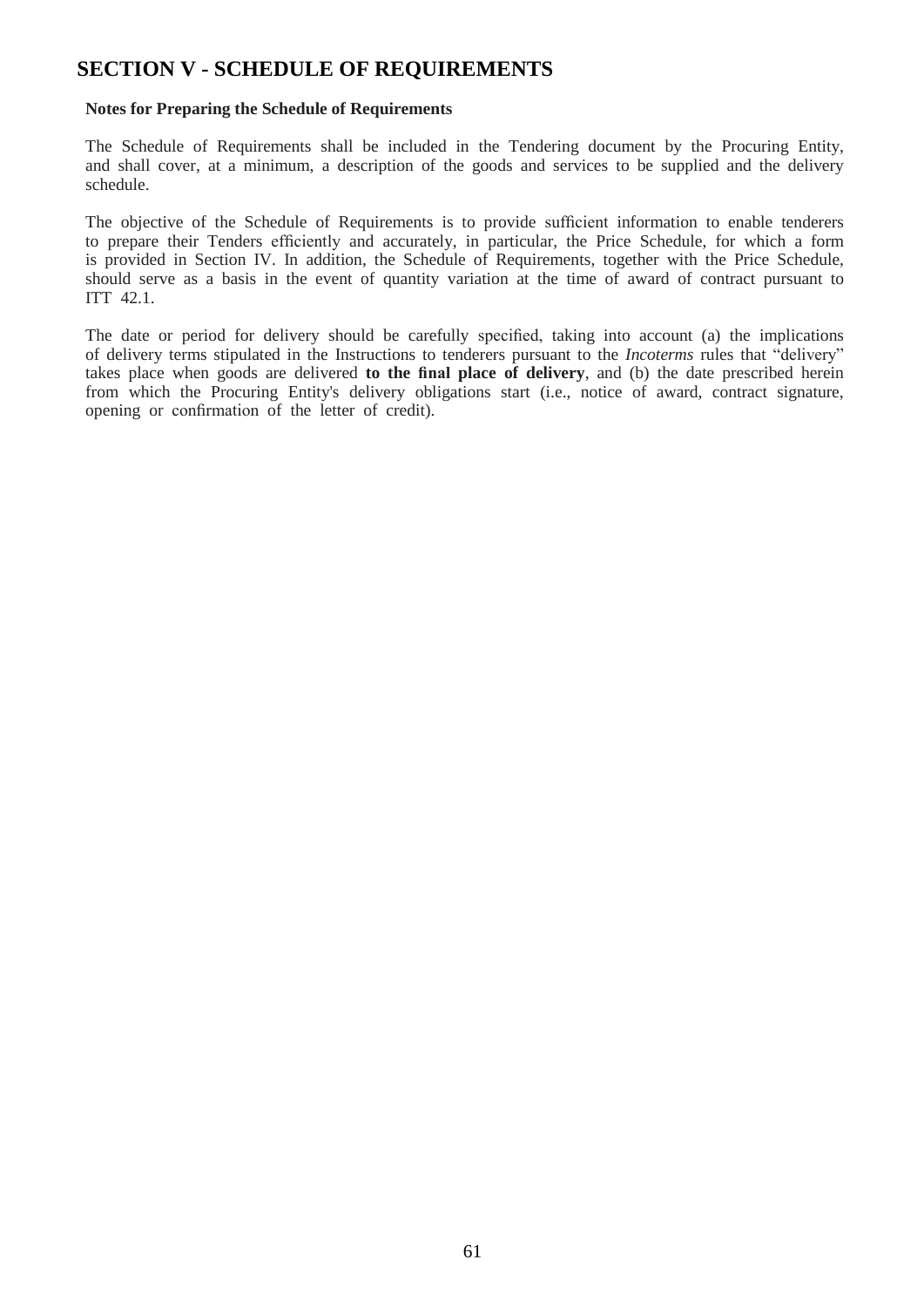62

## **1. List of Goods and Delivery Schedule**

*[KPLC shall fill in this table, with the exception of the column "Tenderer's offered Delivery date" to be filled by the tenderer]*

**Tender No: KP1/9A.3/OT/33/21-22**

## **Tender Name: SUPPLY OF TOOL LESS SEALS, SEALING WIRE AND SEALING PLIERS.**

| Line                       | <b>Item</b> | <b>Description of Goods</b> | <b>Quantity</b> | <b>Physical</b> | Final                                               |                                | <b>Delivery Period</b>                   |                                                |
|----------------------------|-------------|-----------------------------|-----------------|-----------------|-----------------------------------------------------|--------------------------------|------------------------------------------|------------------------------------------------|
| <b>Item</b><br>$N^{\circ}$ | Code        |                             |                 | unit            | <b>Destination</b><br>as specified in<br><b>TDS</b> | <b>Incoterms</b><br><b>DDP</b> | <b>Earliest Delivery Date</b><br>/Period | <b>Latest Delivery Date /</b><br><b>Period</b> |
|                            | Various     | <b>Tool Less Seal</b>       | 1,400,000       | PC              | <b>KPLC</b> Meter<br>Store -<br>Ruaraka             | <b>DDP</b>                     | 2 months                                 | 3 <i>months</i>                                |
| 2                          | 152734      | <b>Sealing Pliers</b>       | 30              | PC              | <b>KPLC</b> Meter<br>Store -<br>Ruaraka             | <b>DDP</b>                     | 2 months                                 | 3months                                        |
| 3                          | 157348      | Sealing wire                | 200             | PC              | <b>KPLC</b> Meter<br><i>Store</i><br>Ruaraka        | <b>DDP</b>                     | 2 months                                 | 3 months                                       |

## **2. Guaranteed Lead Time (GLT)**

*[This table shall be filled in by KPLC. The Required Completion Dates should be realistic, and consistent with the required Goods Delivery Dates (as per Incoterms)].*

| Line                       | Item<br>Code | <b>Description of Goods</b> | Quantity  | <b>Physical</b><br>unit | <b>Final Destination</b><br>as specified in<br><b>TDS</b> |                           | <b>Guaranteed Lead Time (GLT)</b>                                                                                             |                                                                                               |  |
|----------------------------|--------------|-----------------------------|-----------|-------------------------|-----------------------------------------------------------|---------------------------|-------------------------------------------------------------------------------------------------------------------------------|-----------------------------------------------------------------------------------------------|--|
| <b>Item</b><br>$N^{\circ}$ |              |                             |           |                         |                                                           | <b>Incoterms</b><br>(DDP) | <b>KPLC</b> Projected total<br><b>Delivery Period</b>                                                                         | <b>Tenderer's offered Total</b><br><b>Delivery Period</b> [to be<br>provided by the tenderer] |  |
|                            |              |                             |           |                         |                                                           |                           | <i>linsert the total number of days</i><br>required to deliver following the<br>date of effectiveness the<br><i>Contract1</i> | <i>linsert the number of days following</i><br>the date of effectiveness the Contract]        |  |
|                            | Various      | <b>Tool Less Seal</b>       | 1,400,000 | PC                      | <b>KPLC</b> Meter<br>Store - Ruaraka                      | <b>DDP</b>                | 3 months                                                                                                                      |                                                                                               |  |
| 2.                         | 152734       | <b>Sealing Pliers</b>       | 30        | PC                      | <b>KPLC</b> Meter<br>Store - Ruaraka                      | <b>DDP</b>                | 3 months                                                                                                                      |                                                                                               |  |
| 3.                         | 157348       | Sealing wire                | 200       | Rolls                   | <b>KPLC</b> Meter<br>Store - Ruaraka                      | <b>DDP</b>                | 3 months                                                                                                                      |                                                                                               |  |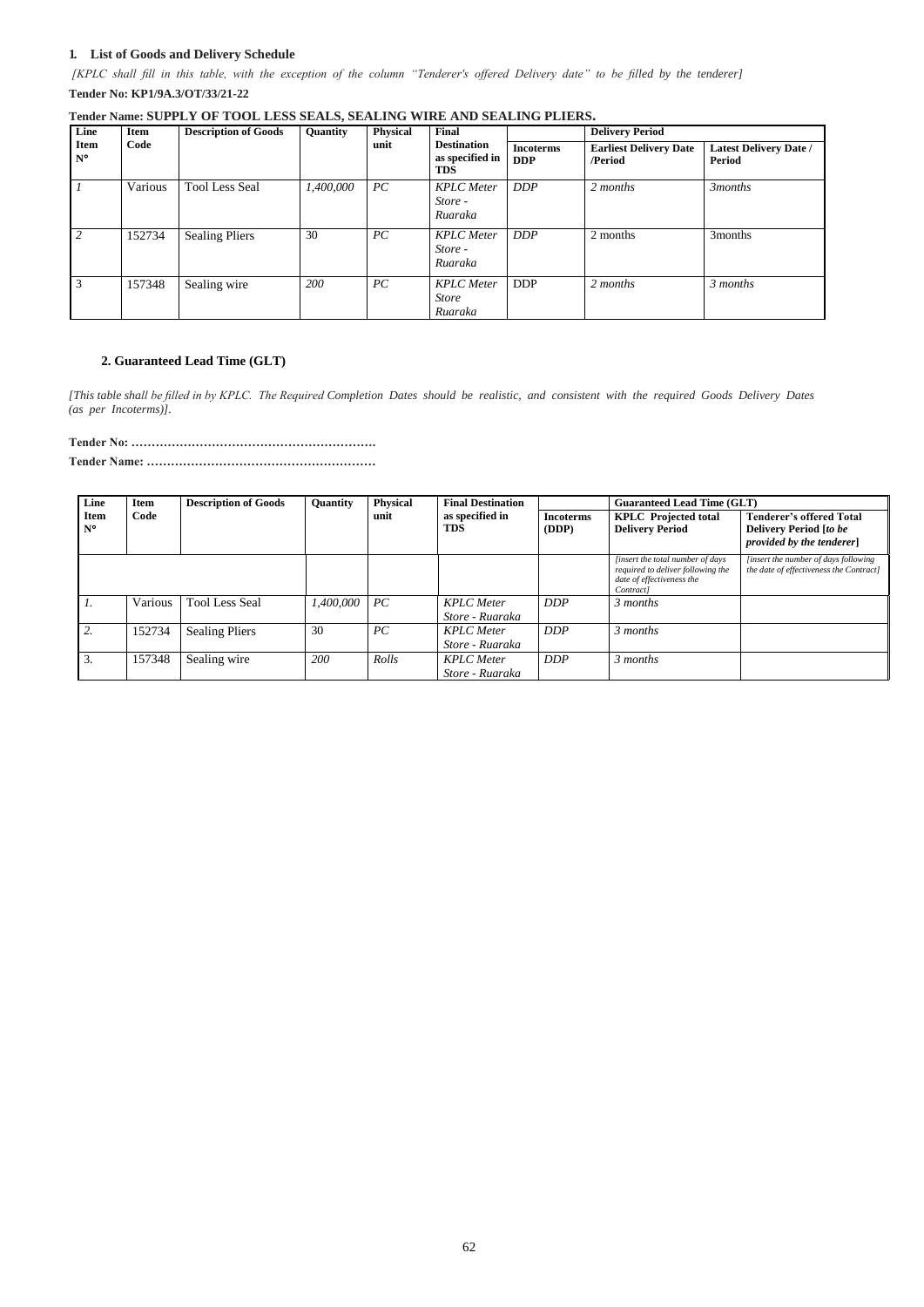## **Technical Specifications**

- 1.1 The purpose of the Technical Specifications (TS), is to define the technical characteristics of the Goods and Related Services required by the Procuring Entity. The Procuring Entity shall prepare the detailed TS consider that:
	- i) The TS constitute the benchmarks against which the Procuring Entity will verify the technical responsiveness of Tenders and subsequently evaluate the Tenders. Therefore, well-defined TS will facilitate preparation of responsive Tenders by tenderers, as well as examination, evaluation, and comparison of the Tenders by the Procuring Entity.
	- ii) The TS shall require that all goods and materials to be incorporated in the goods be new, unused, and of the most recent or current models, and that they incorporate all recent improvements in design and materials, unless provided for otherwise in the contract.
	- iii) The TS shall make use of best practices. Samples of specifications from successful similar procurements in the same country or sector may provide a sound basis for drafting the TS.
	- iv) The PPRA encourages the use of metric units.
	- v) Standardizing technical specifications may be advantageous, depending on the complexity of the goods and the repetitiveness of the type of procurement. Technical Specifications should be broad enough to avoid restrictions on workmanship, materials, and equipment commonly used in manufacturing similar kinds of goods.
	- vi) Standards for equipment, materials, and workmanship specified in the Tendering document shall not be restrictive. Recognized international standards should be specified as much as possible. Reference to brand names, catalogue numbers, or other details that limit any materials or items to a specific manufacturer should be avoided as far as possible. Where unavoidable, such item description should always be followed by the words "or substantially equivalent." When other particular standards or codes of practice are referred to in the TS, whether from the Procuring Entity's or from other eligible countries, a statement should follow other authoritative standards that ensure at least a substantially equal quality, then the standards mentioned in the TS will also be acceptable.
	- vii) Reference to brand names and catalogue numbers should be avoided as far as possible; where unavoidable the words "or at least equivalent" shall always follow such references.
	- viii) Technical Specifications shall be fully descriptive of the requirements in respect of, but not limited to, the following:
		- a) Standards of materials and workmanship required for the production and manufacturing of the Goods.
		- b) Any sustainable procurement technical requirements shall be clearly specified.
- 1.2 To encourage tenderers' innovation in addressing sustainable procurement requirements, as long as the Tender evaluation criteria specify the mechanism for monetary adjustments for the purpose of Tender comparisons, tenderers may be invited to offer Goods that exceeds the specified minimum sustainable procurement requirements.
	- i) Detailed tests required (type and number).
	- ii) Other additional work and/or Related Services required to achieve full delivery/completion.
	- iii) Detailed activities to be performed by the Supplier, and participation of the Procuring Entity thereon.
	- iv) List of detailed functional guarantees covered by the Warranty and the specification of the liquidated damages to be applied in the event that such guarantees are not met.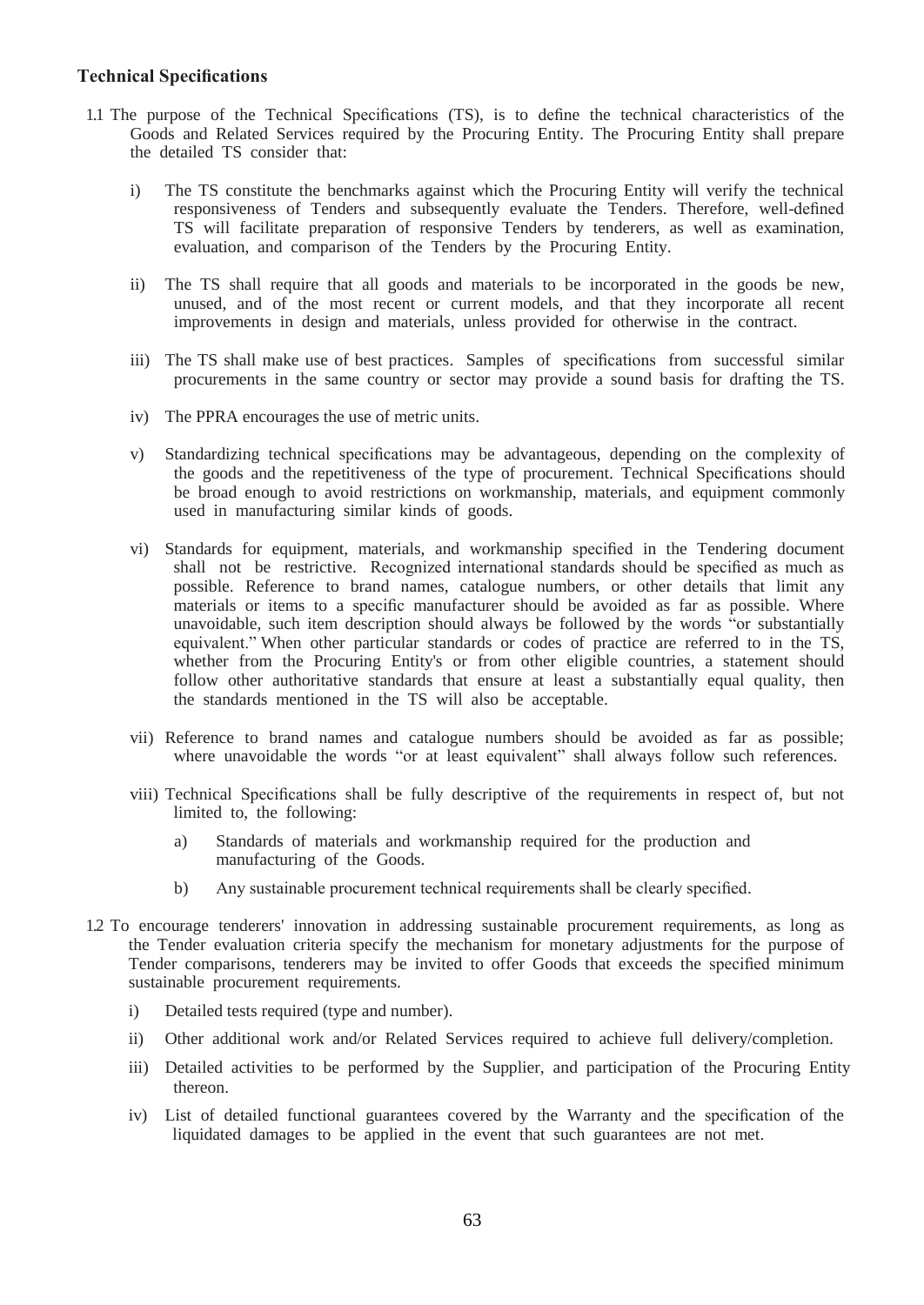The TS shall specify all essential technical and performance characteristics and requirements, including guaranteed or acceptable maximum or minimum values, as appropriate. Whenever necessary, the Procuring Entity shall include an additional ad-hoc Tendering form (to be an Attachment to the Letter of Tender), where the tenderer shall provide detailed information on such technical performance characteristics in respect to the corresponding acceptable or guaranteed values.

- 1.3 When the Procuring Entity requests that the tenderer provides in its Tender a part or all of the Technical Specifications, technical schedules, or other technical information, the Procuring Entity shall specify in detail the nature and extent of the required information and the manner in which it has to be presented by the tenderer in its Tender.
- 1.4 If a summary of the Technical Specifications(TS) has to be provided, the Procuring Entity shall insert information in the table below. The tenderer shall prepare a similar table to justify compliance with the requirements.

**Summary of Technical Specifications:** The Goods and Related Services shall comply with following Technical Specifications and Standards:

| <b>Item No</b> | <b>Name of Goods or Related Service</b>                                   | <b>Technical Specifications and Standards</b> |  |  |
|----------------|---------------------------------------------------------------------------|-----------------------------------------------|--|--|
| [insert item]  | [insert name]                                                             | [insert TS and Standards]                     |  |  |
| No]            |                                                                           |                                               |  |  |
|                | Specifications for Meter Sealing Tool (Pliers   KP1-3CB-TSP-14-001-1)     |                                               |  |  |
|                | Specifications for Meter Seal Plate and Seal   KP1-3CB-TSP-14-002<br>Wire |                                               |  |  |
|                | <b>Tool Less Meter Security Seals</b>                                     | KP1/6C/4/1/TSP/14/016                         |  |  |

## **Detailed Technical Specifications and Standards (Uploaded as attachments to the Tender Document**

## **2. Drawings**

This Tendering document includes................................................................ *[Insert "the following" or "no"]* 

*drawings*. *[If documents shall be included, insert the following List of Drawings].*

| <b>List of Drawings</b> |                     |                |  |  |  |  |
|-------------------------|---------------------|----------------|--|--|--|--|
| Drawing No.             | <b>Drawing Name</b> | <b>Purpose</b> |  |  |  |  |
|                         |                     |                |  |  |  |  |
|                         |                     |                |  |  |  |  |
|                         |                     |                |  |  |  |  |
|                         |                     |                |  |  |  |  |
|                         |                     |                |  |  |  |  |

## **3. Inspections and Tests**

The following inspections and tests shall be performed:.......................................... *[Insert list of inspections and tests]*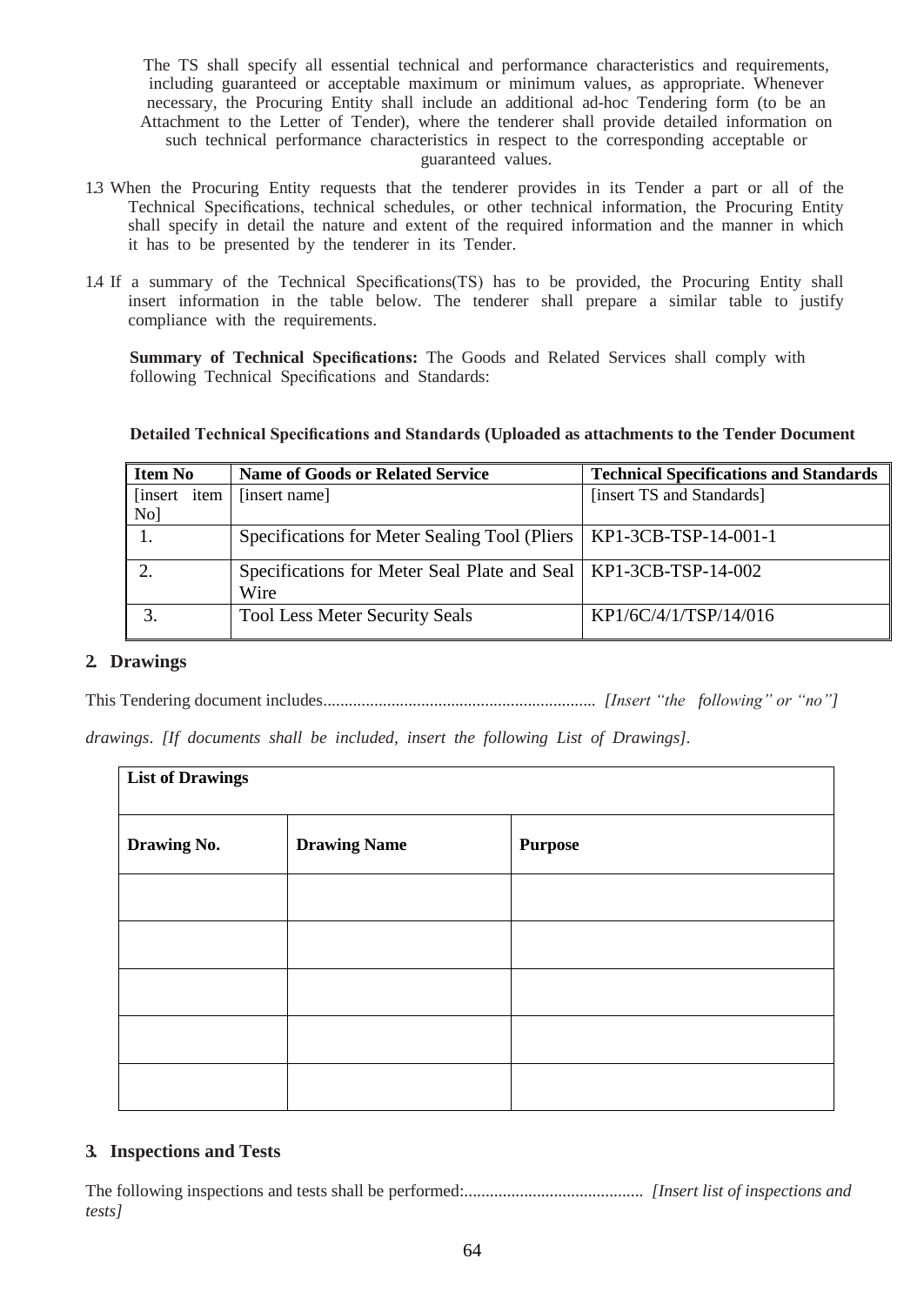# **PART 3 - CONDITIONS OF CONTRACT AND CONTRACT FORMS**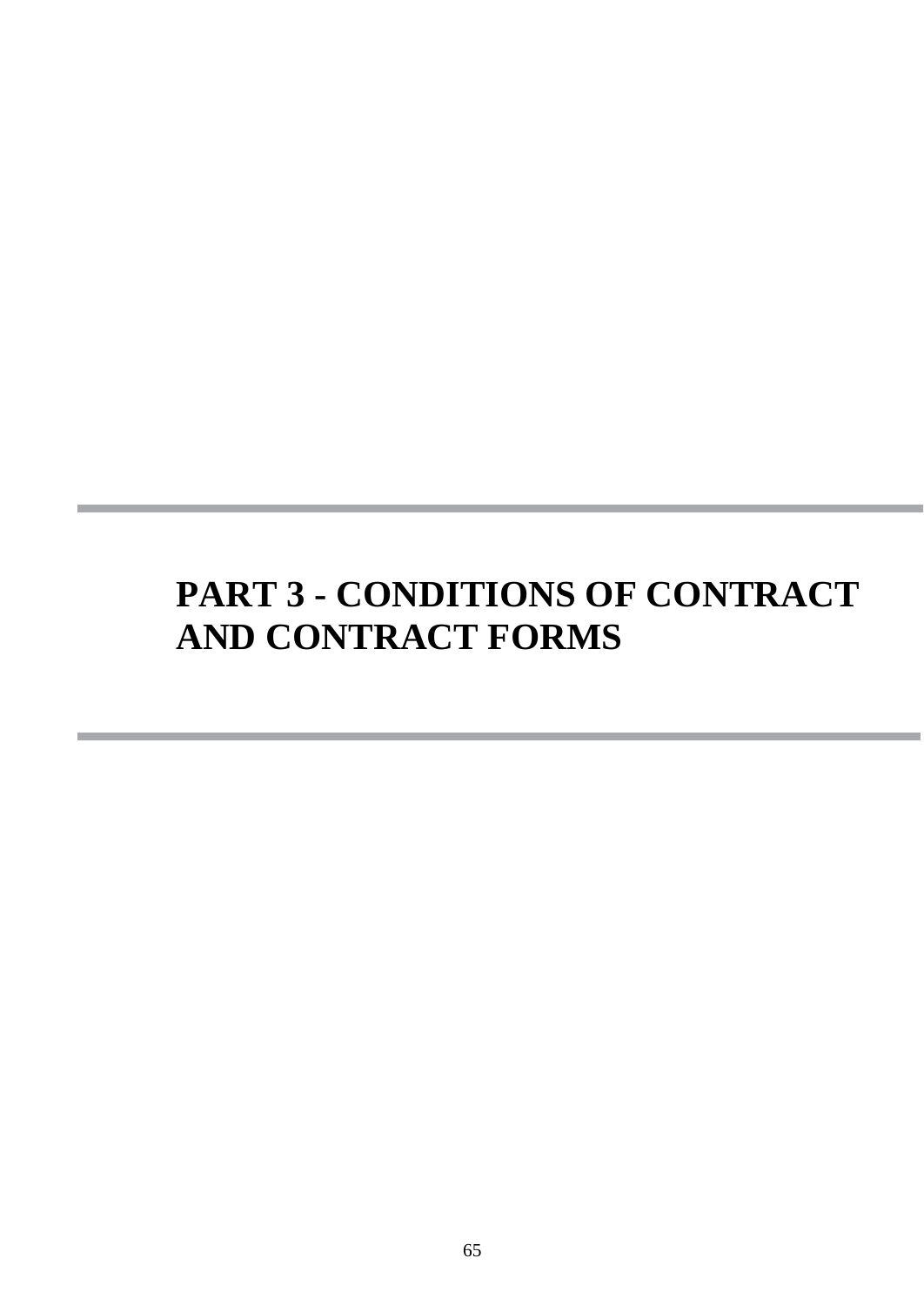# **SECTION VI - GENERAL CONDITIONS OF CONTRACT**

## **1. Definitions**

In the Conditions of Contract ("these Conditions"), which include Special Conditions, Parts A and B, and these General Conditions, the following words and expressions shall have the meanings stated. Words indicating persons or parties include corporations and other legal entities, except where the context requires otherwise.

- a) "Contract" means the Contract Agreement entered into between the Procuring Entity and the Supplier, together with the Contract Documents referred to therein, including all attachments, appendices, and all documents incorporated by reference therein.
- b) "Contract Documents" means the documents listed in the Contract Agreement, including any amendments thereto.
- c) "Contract Price" means the price payable to the Supplier as specified in the Contract Agreement, subject to such additions and adjustments thereto or deductions therefrom, as may be made pursuant to the Contract.
- d) "Day" means calendar day.
- e) "Completion" means the fulfilment of the Related Services by the Supplier in accordance with the terms and conditions set forth in the Contract.
- f) "GCC" means the General Conditions of Contract.
- g) "Goods" means all of the commodities, raw material, machinery and equipment, and/or other materials that the Supplier is required to supply to the Procuring Entity under the Contract.
- **h)** "Procuring Entity" means the Procuring Entity purchasing the Goods and Related Services, as **specified in the SCC.**
- i) "Related Services" means the services incidental to the supply of the goods, such as insurance, delivery, installation, commissioning, training and initial maintenance and other such obligations of the Supplier under the Contract.
- j) "SCC" means the Special Conditions of Contract.
- k) "Subcontractor" means any person, private or government entity, or a combination of the above, to whom any part of the Goods to be supplied or execution of any part of the Related Services is subcontracted by the Supplier.
- l) "Supplier" means the person, private or government entity, or a combination of the above, whose Tender to perform the Contract has been accepted by the Procuring Entity and is named as such in the Contract Agreement.
- m) **"Base Date"** means a date 30 day prior to the submission of tenders.
- n) **"Laws"** means all national legislation, statutes, ordinances, and regulations and by-laws of any legally constituted public authority.
- o) **"Letter of Acceptance"** means the letter of formal acceptance, signed by the contractor. Procuring Entity, including any annexed memoranda comprising agreements between and signed by both Parties.
- p) **"Procuring Entity"** means the Entity named in the Special Conditions of Contract.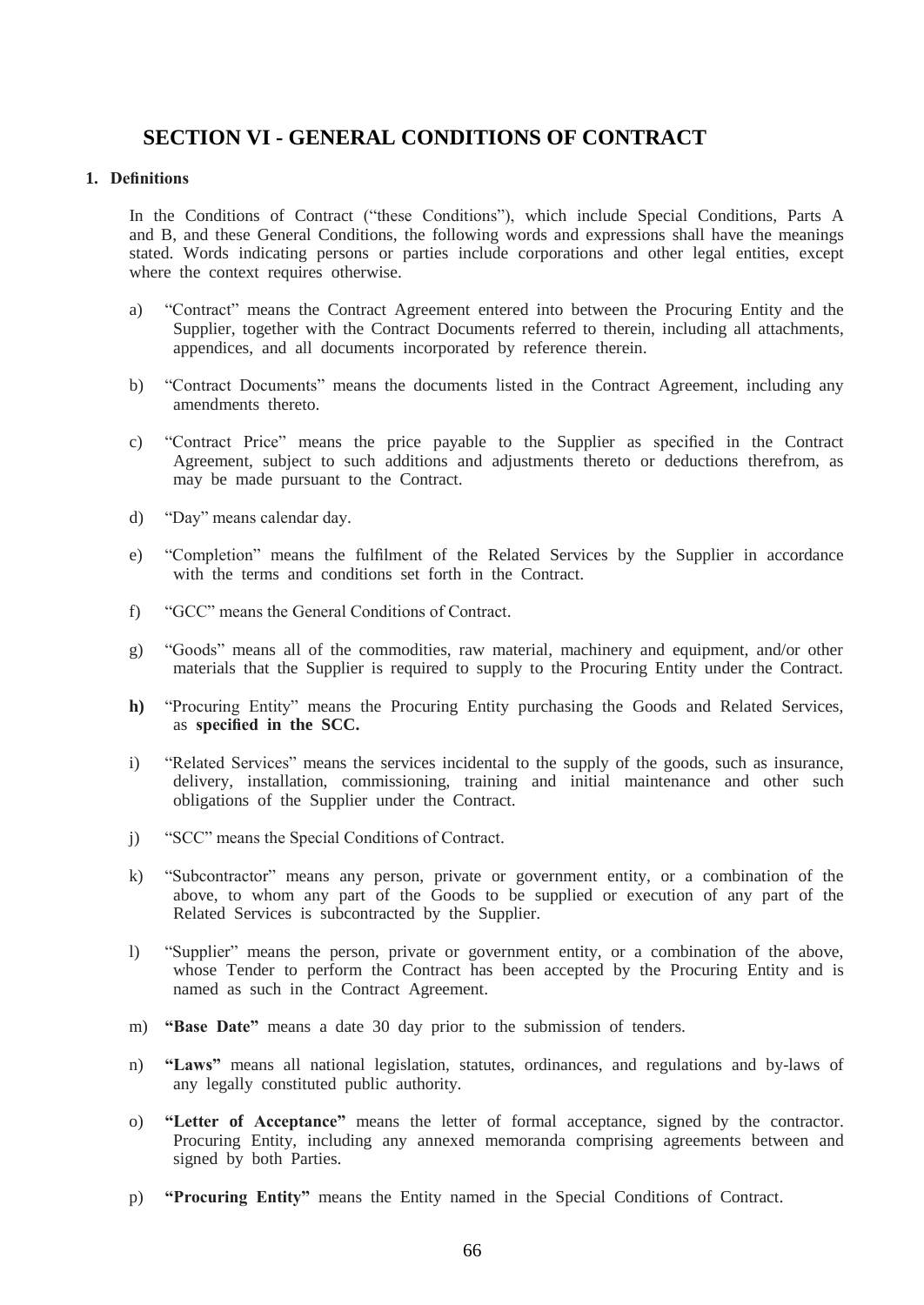## **2. Interpretation**

2.1. If the context so requires it, singular means plural and vice versa.

2.2. Incoterms

- a) Unless inconsistent with any provision of the Contract**,** the meaning of any trade term and the rights and obligations of parties thereunder shall be as prescribed by Incoterms **specified in the SCC**.
- b) The terms EXW and CIP and other similar terms, when used, shall be governed by the rules prescribed in the current edition of Incoterms specified in the **SCC** and published by the International Chamber of Commerce in Paris, France.

#### **3. Contract Documents**

Subject to the order of precedence set forth in the Contract Agreement, all documents forming the Contract (and all parts thereof) are intended to be correlative, complementary, and mutually explanatory. The Contract Agreement shall be read as a whole. The documents forming the Contract shall be interpreted in the following order of priority:

- a) the Contract Agreement,
- b) the Letter of Acceptance,
- c) the General Conditions of Contract
- d) Special Conditions of Contract
- e) the Form of Tender,
- f) the Specifications and Schedules of the Drawings (if any), and
- g) the Schedules of Requirements, Price Schedule and any other documents forming part of the Contract.

## **4. Fraud and Corruption**

- 3.1 The supplier shall comply with anti-corruption laws and guidelines and the prevailing sanctions, policies and procedures as set forth in the Laws of Kenya.
- 3.2 The Supplier shall disclose any commissions, gratuity or fees that may have been paid or are to be paid to agents or any other person with respect to the Tendering process or execution of the Contract. The information disclosed must include at least the name and address of the agent or other party, the amount and currency, and the purpose of the commission, gratuity or fee.

#### **4.1 Entire Agreement**

4.3.1 The Contract constitutes the entire agreement between the Procuring Entity and the Supplier and supersedes all communications, negotiations and agreements (whether written or oral) of the parties with respect thereto made prior to the date of Contract.

## **4.2 Amendment**

No amendment or other variation of the Contract shall be valid unless it is in writing, is dated, expressly refers to the Contract, and is signed by a duly authorized representative of each party thereto.

## **4.3 Non-waiver**

a) Subject to GCC Sub-Clause 4.5(b) below, no relaxation, forbearance, delay, or indulgence by either party in enforcing any of the terms and conditions of the Contract or the granting of time by either party to the other shall prejudice, affect, or restrict the rights of that party under the Contract, neither shall any waiver by either party of any breach of Contract operate as waiver of any subsequent or continuing breach of Contract.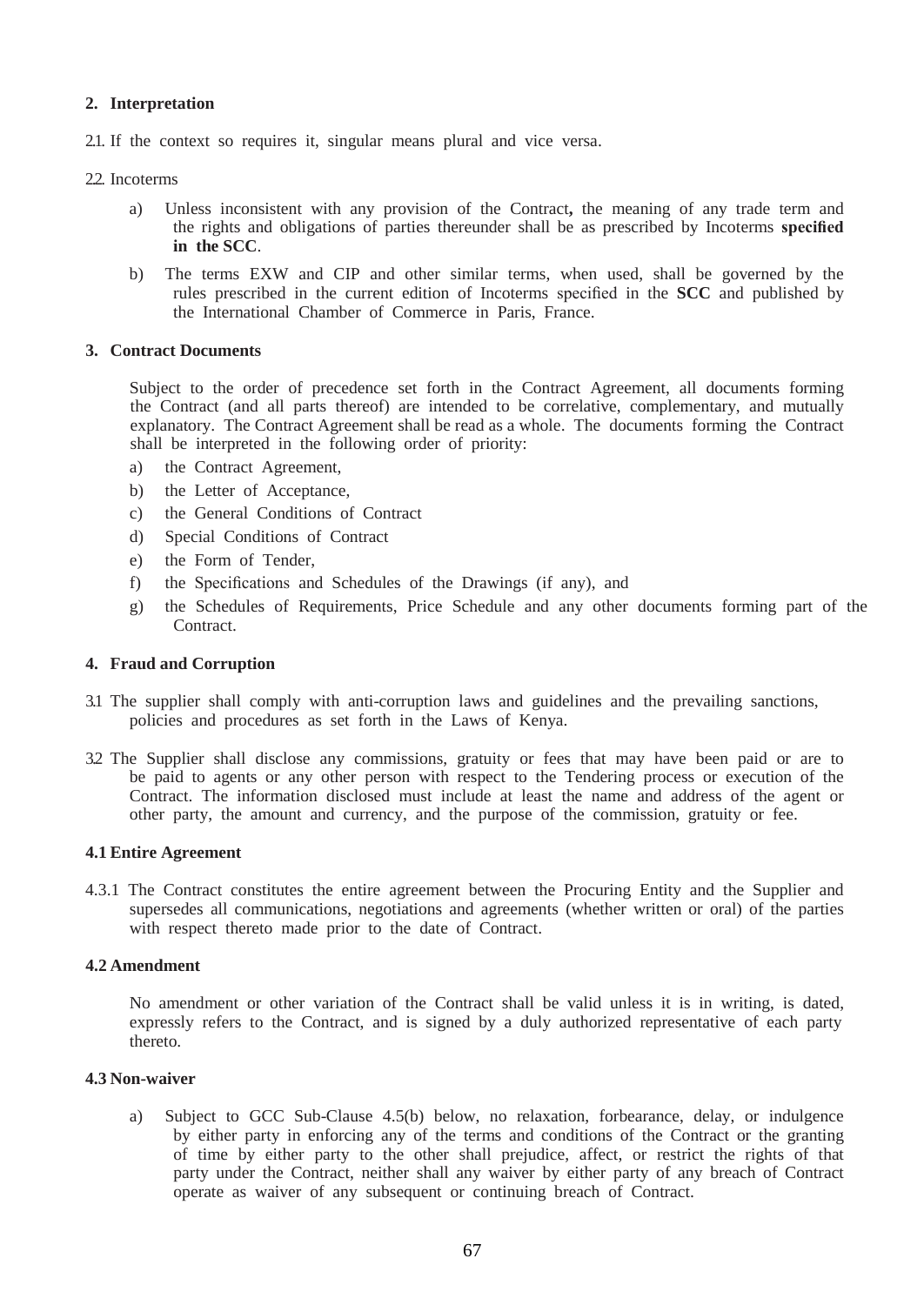b) Any waiver of a party's rights, powers, or remedies under the Contract must be in writing, dated, and signed by an authorized representative of the party granting such waiver, and must specify the right and the extent to which it is being waived.

## **4.4 Severability**

If any provision or condition of the Contract is prohibited or rendered invalid or unenforceable, such prohibition, invalidity or unenforceability shall not affect the validity or enforceability of any other provisions and conditions of the Contract.

## **5. Language**

- 5.1 The Contract as well as all correspondence and documents relating to the Contract exchanged by the Supplier and the Procuring Entity, shall be written in the **English Language.** Supporting documents and printed literature that are part of the Contract may be in another language provided they are accompanied by an accurate and certified translation of the relevant passages in the **English Language,** in which case, for purposes of interpretation of the Contract, the English language is translation shall govern.
- 5.2 The Supplier shall bear all costs of translation to the governing language and all risks of the accuracy of such translation, for documents provided by the Supplier.

## **6. Joint Venture, Consortium or Association**

6.1 If the Supplier is a joint venture, consortium, or association, all of the parties shall be jointly and severally liable to the Procuring Entity for the fulfilment of the provisions of the Contract and shall designate one member of the joint venture, consortium, or association to act as a leader with authority to bind the joint venture, consortium, or association. The composition or the constitution of the joint venture, consortium, or association shall not be altered without the prior written consent of the Procuring Entity.

#### **7. Eligibility**

- 7.1 The Supplier and its Subcontractors shall have the nationality of an eligible country. A Supplier or Sub- contractor shall be deemed to have the nationality of a country if it is a citizen or constituted, incorporated, or registered, and operates in conformity with the provisions of the laws of that country.
- 7.2 All Goods and Related Services to be supplied under the Contract shall have their origin in Eligible Countries. For the purpose of this Clause, origin means the country where the goods have been grown, mined, cultivated, produced, manufactured, or processed; or through manufacture, processing, or assembly, another commercially recognized article results that differs substantially in its basic characteristics from its components.
- 7.3 The Tenderer, if a Kenyan firm, must submit with its tender a valid tax compliance certificate from the Kenya Revenue Authority.

## **8. Notices**

- 8.1 Any notice given by one party to the other pursuant to the Contract shall be in writing to the address specified in the **SCC.** The term "in writing" means communicated in written form with proof of receipt.
- 8.2 A notice shall be effective when delivered or on the notice's effective date, whichever is later.

## **9. Governing Law**

- 9.1 The Contract shall be governed by and interpreted in accordance with the laws of Kenya.
- 9.2 Throughout the execution of the Contract, the Supplier shall comply with the import of goods and services prohibitions in Kenya:
	- a) where, as a matter of law, compliance or official regulations, Kenya prohibits commercial relations with that country or any import of goods from that country or any payments to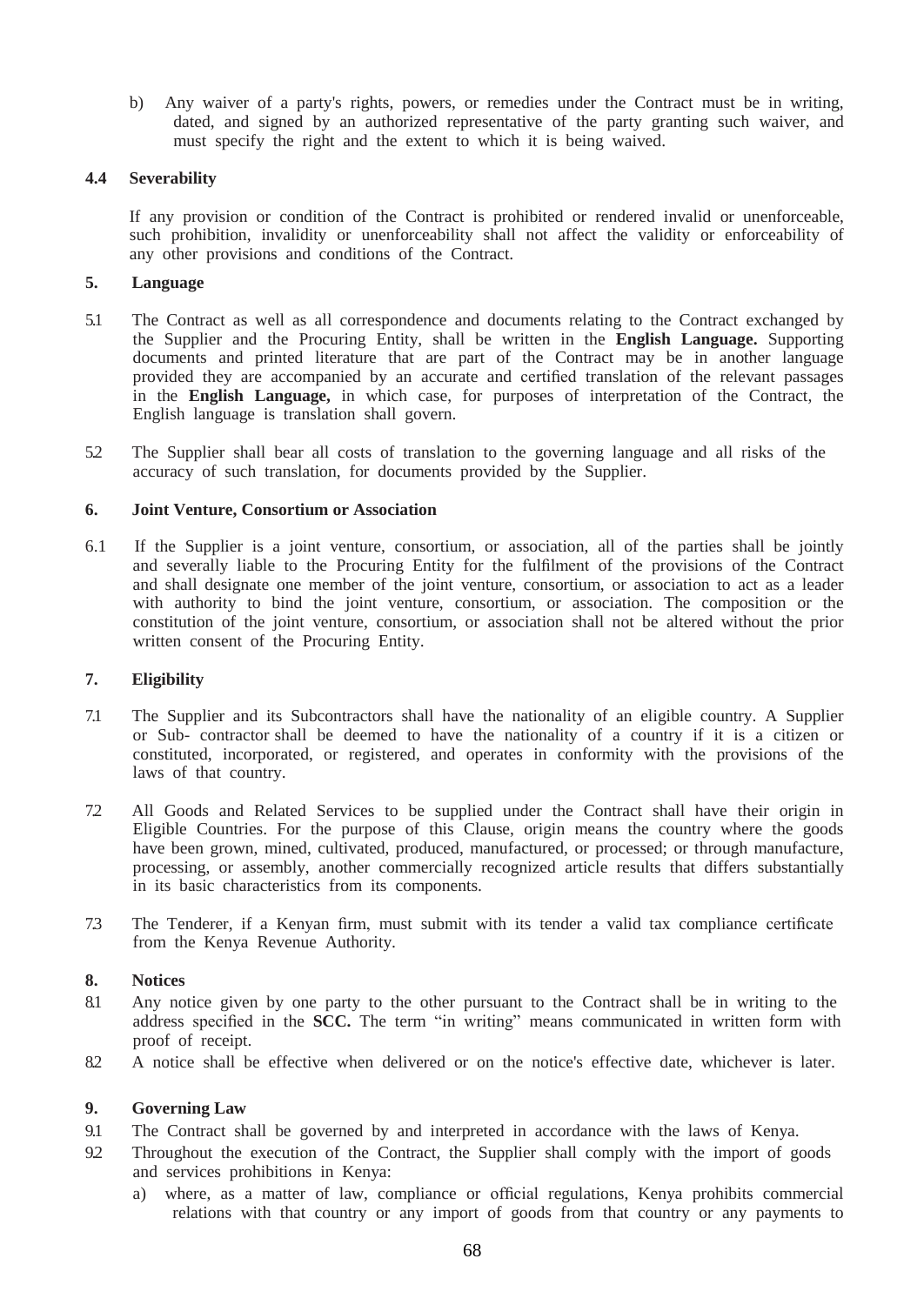any country, person, or entity in that country ; or

b) by an act of compliance with a decision of the United Nations Security Council taken under Chapter VII of the Charter of the United Nations, Kenya prohibits any import of goods from that country or any payments to any country, person, or entity.

#### **10. Settlement of Disputes**

- 10.1 The Procuring Entity and the Supplier shall make every effort to resolve amicably by direct negotiation any disagreement or dispute arising between them under or in connection with the **Contract**
- 10.2 If, after thirty (30) days, the parties have failed to resolve their dispute or difference by such mutual consultation, then either the Procuring Entity or the Supplier may give notice to the other party of its intention to commence arbitration, as hereinafter provided, as to the matter in dispute, and no arbitration in respect of this matter may be commenced unless such notice is given. Any dispute or difference in respect of which a notice of intention to commence arbitration has been given in accordance with this Clause shall be finally settled by arbitration. Arbitration may be commenced prior to or after delivery of the Goods under the Contract.

#### **10.2 Arbitration proceedings shall be conducted as follows:**

- 10.2.1 Any claim or dispute between the Parties arising out of or in connection with the Contract not settled amicably in accordance with Sub-Clause 10.1 shall be finally settled by arbitration.
- 10.2.2 No arbitration proceedings shall be commenced on any claim or dispute where notice of a claim or dispute has not been given by the applying party within thirty days of the occurrence or discovery of the matter or issue giving rise to the dispute.
- 10.2.3 Notwithstanding the issue of a notice as stated above, the arbitration of such a claim or dispute shall not commence unless an attempt has in the first instance been made by the parties to settle such claim or dispute amicably with or without the assistance of third parties. Proof of such attempt shall be required.
- 10.2.4 The Arbitrator shall, without prejudice to the generality of his powers, have powers to direct such measurements, computations, or valuations as may in his opinion be desirable in order to determine the rights of the parties and assess and award any sums which ought to have been the subject of or included in any due payments.
- 10.2.5 Neither Party shall be limited in the proceedings before the arbitrators to the evidence, or to the reasons for the dispute given in its notice of a claim or dispute.
- 10.2.6 Arbitration may be commenced prior to or after delivery of the goods. The obligations of the Parties shall not be altered by reason of any arbitration being conducted during the progress of the delivery of goods.
- 1027 The terms of the remuneration of each or all the members of Arbitration shall be mutually agreed upon by the Parties when agreeing the terms of appointment. Each Party shall be responsible for paying one-half of this remuneration.

#### **10.3 Arbitration Proceedings**

- 10.3.1 Arbitration proceedings with national suppliers will be conducted in accordance with the Arbitration Laws of Kenya. In case of any claim or dispute, such claim or dispute shall be notified in writing by either party to the other with a request to submit it to arbitration and to concur in the appointment of an Arbitrator within thirty days of the notice. The dispute shall be referred to the arbitration and final decision of a person or persons to be agreed between the parties. Failing agreement to concur in the appointment of an Arbitrator, the Arbitrator shall be appointed, on the request of the applying party, by the Chairman or Vice Chairman of any of the following professional institutions;
	- i) Kenya National Chamber of Commerce
	- ii) Chartered Institute of Arbitrators (Kenya Branch)
	- iii) The Law Society of Kenya
- 10.3.2 The institution written to first by the aggrieved party shall take precedence over all other institutions.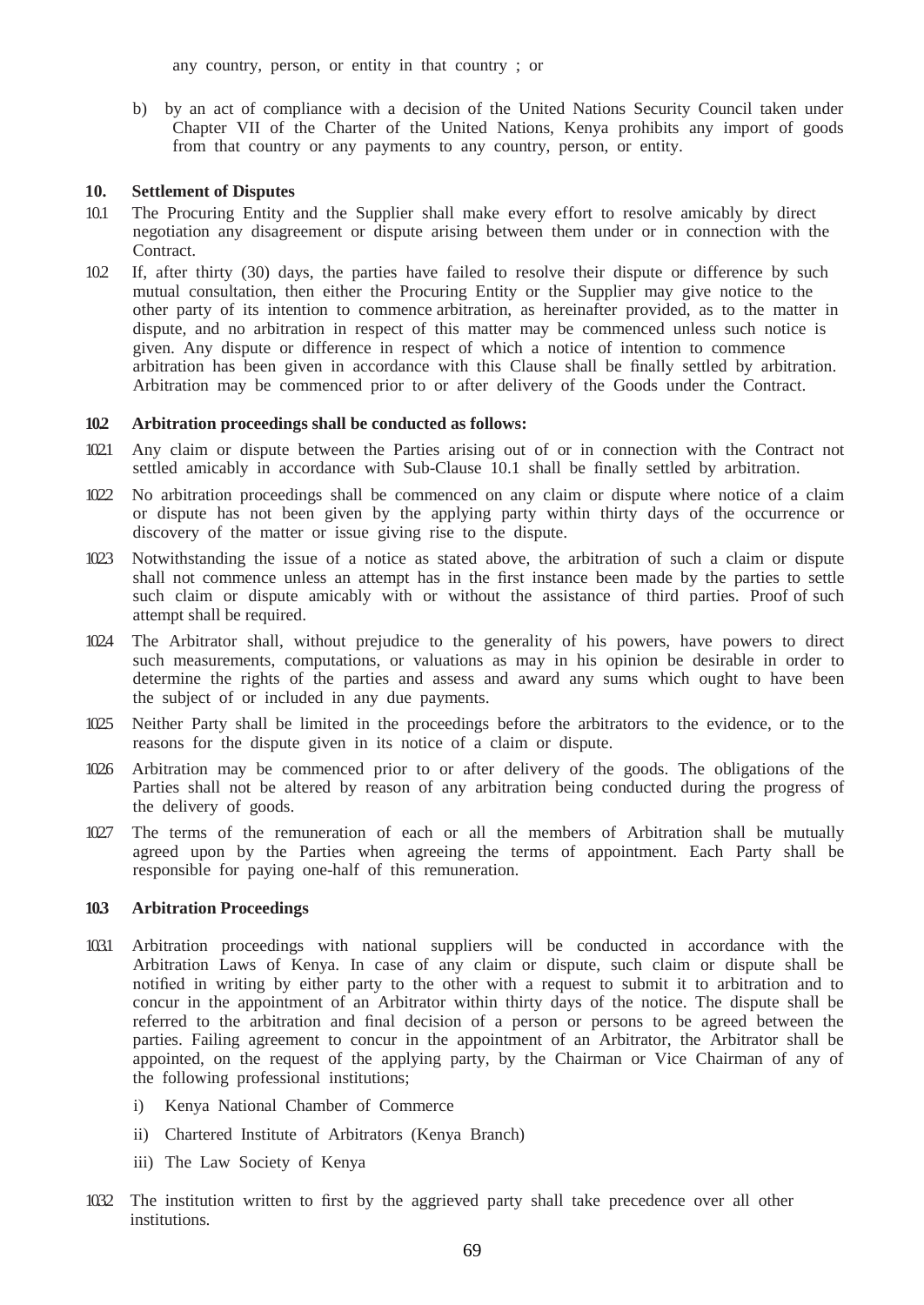## **10.3.3 Alternative Arbitration Proceedings**

Alternatively, the Parties may refer the matter to the Nairobi Centre for International Arbitration (NCIA) which offers a neutral venue for the conduct of national and international arbitration with commitment to providing institutional support to the arbitral process.

#### **10.4 Arbitration with Foreign Suppliers**

- 10.4.1 Arbitration with foreign suppliers shall be conducted in accordance with the arbitration rules of the United Nations Commission on International Trade Law (UNCITRAL); or with proceedings administered by the International Chamber of Commerce (ICC) and conducted under the ICC Rules of Arbitration; by one or more arbitrators appointed in accordance with said arbitration rules.
- 10.4.2 The place of arbitration shall be a location specified in the **SCC;** and the arbitration shall be conducted in the language for communications defined in Sub-Clause 1.4 [Law and Language].

#### **10.5 Alternative Arbitration Proceedings**

Alternatively, the Parties may refer the matter to the Nairobi Centre for International Arbitration (NCIA) which offers a neutral venue for the conduct of national and international arbitration with commitment to providing institutional support to the arbitral process.

#### **10.6 Failure to Comply with Arbitrator's Decision**

10.6.1 The award of such Arbitrator shall be final and binding upon the parties.

10.6.1 In the event that a Party fails to comply with a final and binding Arbitrator's decision, then the other Party may, without prejudice to any other rights it may have, refer the matter to a competent court of law.

#### **10.7 Contract operations continue**

Notwithstanding any reference to arbitration herein,

- a) the parties shall continue to perform their respective obligations under the Contract unless they otherwise agree; and
- b) the Procuring Entity shall pay the Supplier any monies due the Supplier.

#### **11. Inspections and Audit by the Procuring Entity**

- 11.1 The Supplier shall keep, and shall cause its Subcontractors to keep, accurate and systematic accounts and records in respect of the Goods in such form and details as will clearly identify relevant time, changes and costs.
- 11.2 Pursuant to paragraph 2.2 of Instruction to Tenderers, the Supplier shall permit and shall cause its subcontractors to permit, the Procuring Entity and/or persons appointed by the Procuring Entity or by other statutory bodies of the Government to inspect the Site and/or the accounts and records relating to the procurement process, selection and/or contract execution, and to have such accounts and records audited by auditors appointed by the Procuring Entity. The Supplier's and its Subcontractors' attention is drawn to Sub- Clause 3.1 which provides, inter alia, that acts intended to materially impede the exercise of the Procuring Entity's inspection and audit rights constitute a prohibited practice subject to contract termination, as well as to a determination of ineligibility.

#### **12. Scope of Supply**

12.1 The Goods and Related Services to be supplied shall be as specified in the Schedule of Requirements.

#### **13. Delivery and Documents**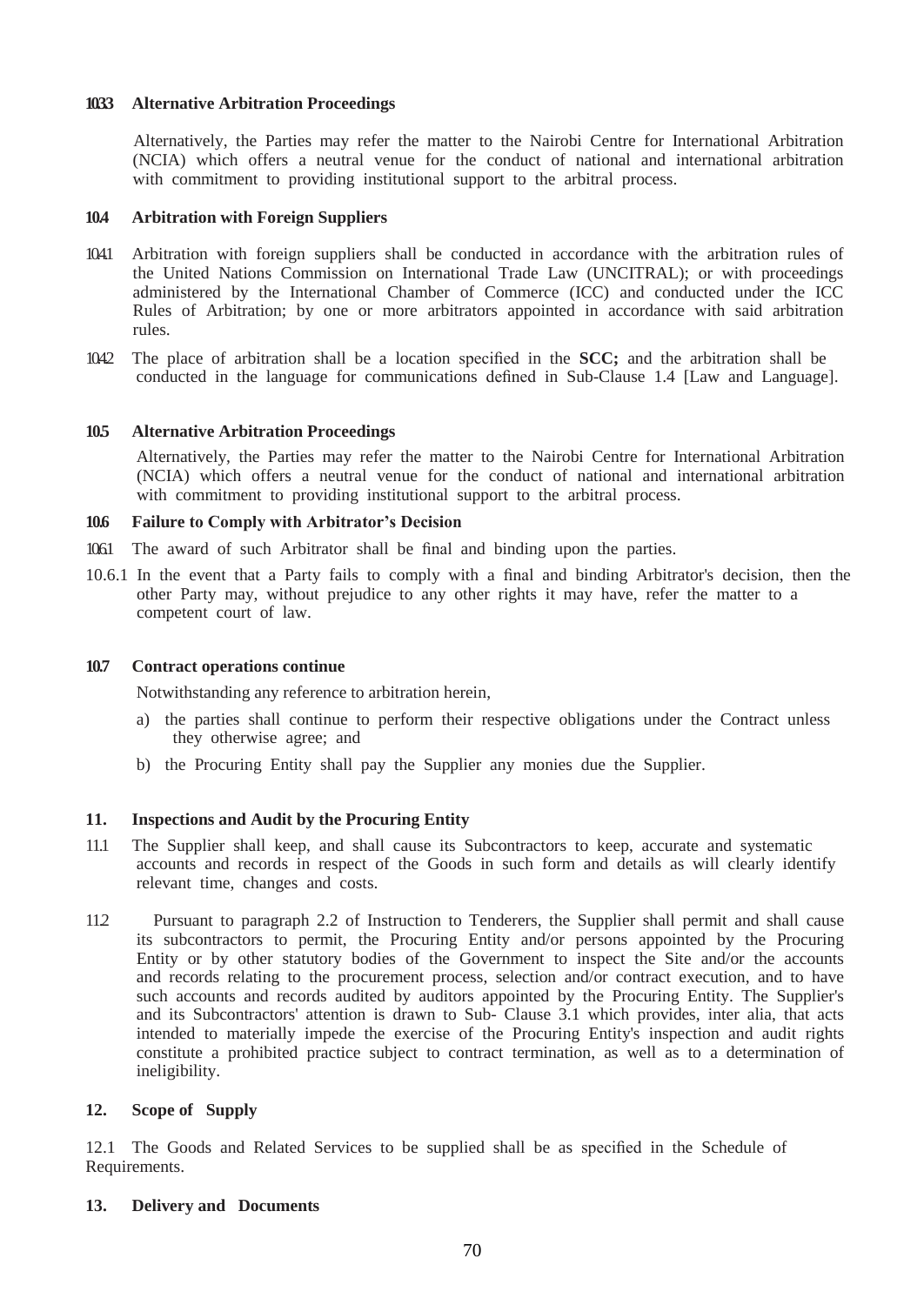13.1 Subject to GCC Sub-Clause 33.1, the delivery of the Goods and completion of the Related Services shall be in accordance with the List of Goods and Delivery Schedule specified in the Supply Requirements. The details of shipping and other documents to be furnished by the Supplier are specified in the **SCC.**

## **14. Supplier's Responsibilities**

14.1 The Supplier shall supply all the Goods and Related Services included in the Scope of Supply in accordance with GCC Clause 12, and the Delivery and Completion Schedule, as per GCC Clause 13.

## **15. Contract Price**

- **15.1** Prices charged by the Supplier for the Goods supplied and the Related Services performed under the Contract shall not vary from the prices quoted by the Supplier in its Tender, with the exception of any price adjustments authorized in the **SCC.**
- 15.2 Where the contract price is different from the corrected tender price, in order to ensure the supplier is not paid less or more relative to the contract price (*which would be the tender price*), any partial payment valuation based on rates in the schedule of prices in the Tender, will be adjusted by a plus or minus percentage. The percentage already worked out during tender evaluation is worked out as follows: *(corrected tender price – tender price)/tender price X 100*.

#### **16. Terms of Payment**

- 16.1 The Supplier shall request for payment by submitting invoice(s), delivery note(s) and any other relevant documents as specified in the **SCC** to the Procuring Entity.
- 16.2 Payments shall be made promptly by the Procuring Entity, but not later than thirty (30) days after submission of an invoice by the Supplier, and after the Procuring Entity has accepted it.
- 16.3 Where a Procuring Entity rejects Goods and Related Services, in part or wholly, the procuring Entity shall promptly inform the Supplier to collect, replace or rectify as appropriate and give reasons for rejection. The Supplier shall submit a fresh invoice, delivery note and any other relevant documents as specified in the **SCC**.
- 16.4 The currencies in which payments shall be made to the Supplier under this Contract shall be those in which the Tender price is expressed.
- 16.5 In the event that the Procuring Entity fails to pay the Supplier any payment by its due date or within the period set forth in the **SCC,** the Procuring Entity may pay to the Supplier interest on the amount of such delayed payment at the rate shown in the **SCC,** for the period of delay until payment has been made in full, whether before or after judgment or arbitrage award.

## **17. Taxes and Duties**

- 17.1 The Supplier shall be entirely responsible for all taxes, duties, license fees, and other such levies incurred to deliver the Goods and Related Services to the Procuring Entity at the final delivery point.
- 17.3 If any tax exemptions, reductions, allowances or privileges may be available to the Supplier in Kenya, the Supplier shall inform the Procuring Entity and the Procuring Entity shall use its best efforts to enable the Supplier to benefit from any such tax savings to the maximum allowable extent.

#### **18. Performance Security**

- **18.1** If required as specified in the **SCC**, the Supplier shall, within twenty-eight (28) days of the notification of contract award, provide a performance security for the performance of the Contract in the amount specified in the **SCC.**
- 18.2 The proceeds of the Performance Security shall be payable to the Procuring Entity as compensation for any loss resulting from the Supplier's failure to complete its obligations under the Contract.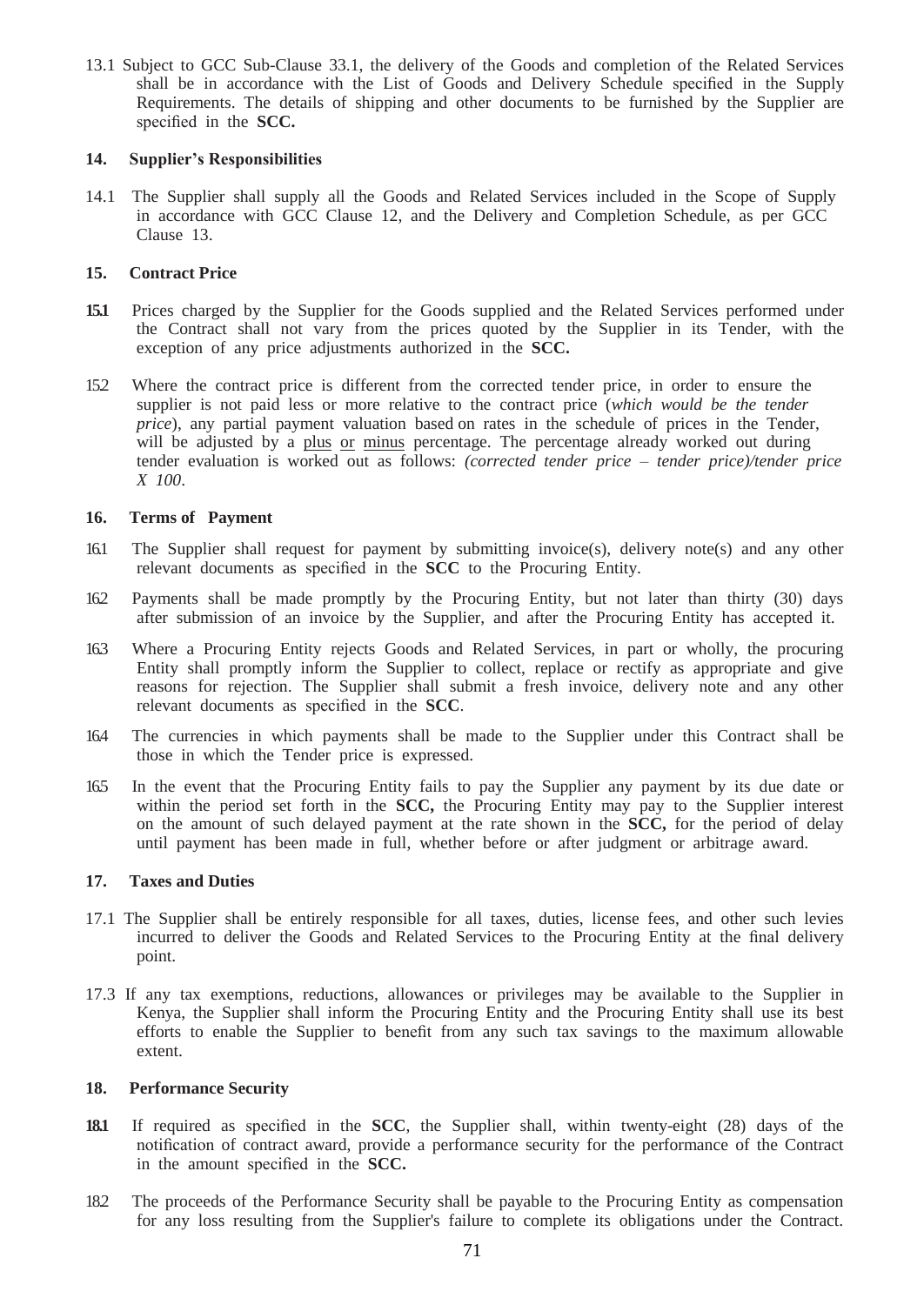- 18.3 As specified in **the SCC**, the Performance Security, if required, shall be denominated in the currency(ies) of the Contract, or in a freely convertible currency acceptable to the Procuring Entity; and shall be in one of the formats stipulated by the Procuring Entity in **the SCC**, or in another format acceptable to the Procuring Entity.
- **18.4** The Performance Security shall be discharged by the Procuring Entity and returned to the Supplier not later than thirty (30) days following the date of Completion of the Supplier's performance obligations under the Contract, including any warranty obligations, unless specified otherwise in the **SCC.**

## **19. Copyright**

19.1 The copyright in all drawings, documents, and other materials containing data and information furnished to the Procuring Entity by the Supplier herein shall remain vested in the Supplier, or, if they are furnished to the Procuring Entity directly or through the Supplier by any third party, including suppliers of materials, the copyright in such materials shall remain vested in such third party.

#### **20. Confidential Information**

- 20.1 The Procuring Entity and the Supplier shall keep confidential and shall not, without the written consent of the other party hereto, divulge to any third party any documents, data, or other information furnished directly or indirectly by the other party hereto in connection with the Contract, whether such information has been furnished prior to, during or following completion or termination of the Contract. Notwithstanding the above, the Supplier may furnish to its Sub-Supplier such documents, data, and other information it receives from the Procuring Entity to the extent required for the Sub Supplier to perform its work under the Contract, in which event the Supplier shall obtain from such Sub Supplier undertaking of confidentiality similar to that imposed on the Supplier under GCC Clause 20.
- 20.2 The Procuring Entity shall not use such documents, data, and other information received from the Supplier for any purposes unrelated to the contract. Similarly, the Supplier shall not use such documents, data, and other information received from the Procuring Entity for any purpose other than the performance of the Contract.
- 20.3 The obligation of a party under GCC Sub-Clauses 20.1 and 20.2 above, however, shall not apply to information that:
	- **a)** the Procuring Entity or Supplier need to share with other arms of Government or other bodies participating in the financing of the Contract; such parties shall de disclosed in **the SCC;**
	- b) now or hereafter enters the public domain through no fault of that party;
	- c) can be proven to have been possessed by that party at the time of disclosure and which was not previously obtained, directly or indirectly, from the other party; or
	- d) otherwise lawfully becomes available to that party from a third party that has no obligation of confidentiality.
- 20.4 The above provisions of GCC Clause 20 shall not in any way modify any undertaking of confidentiality given by either of the parties hereto prior to the date of the Contract in respect of the Supply or any part thereof.
- 20.5 The provisions of GCC Clause 20 shall survive completion or termination, for whatever reason, of the Contract.

### **21. Subcontracting**

21.1 The Supplier shall notify the Procuring Entity in writing of all subcontracts awarded under the Contract if not already specified in the Tender. Such notification, in the original Tender or later shall not relieve the Supplier from any of its obligations, duties, responsibilities, or liability under the Contract.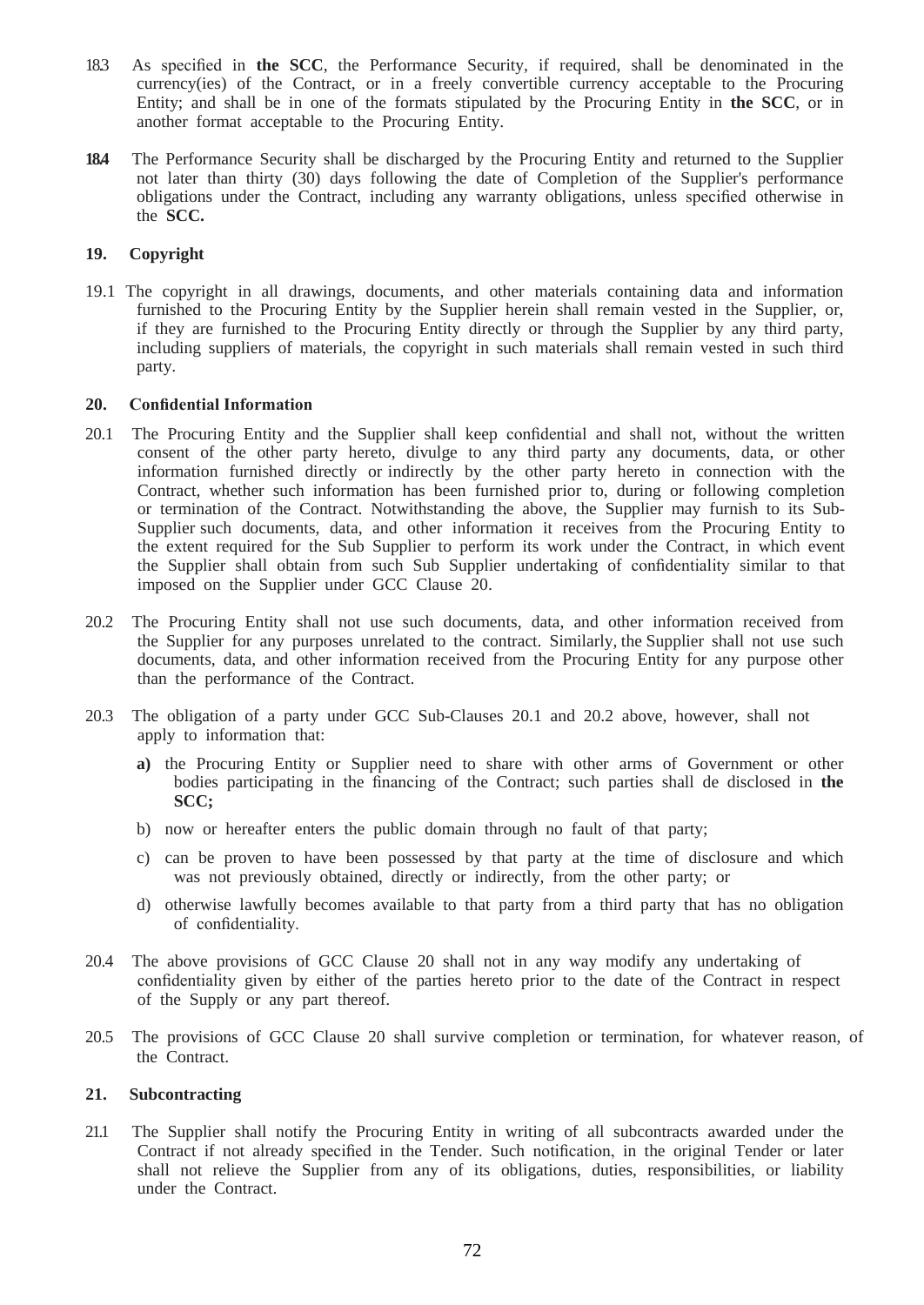21.2 Subcontracts shall comply with the provisions of GCC Clauses 3 and 7.

#### **22. Specifications and Standards**

- 22.1 Technical Specifications and Drawings
	- a) The Goods and Related Services supplied under this Contract shall conform to the technical specifications and standards mentioned in Section VI, Schedule of Requirements and, when no applicable standard is mentioned, the standard shall be equivalent or superior to the official standards whose application is appropriate to the Goods' country of origin.
	- b) The Supplier shall be entitled to disclaim responsibility for any design, data, drawing, specification or other document, or any modification thereof provided or designed by or on behalf of the Procuring Entity, by giving a notice of such disclaimer to the Procuring Entity.
	- c) Wherever references are made in the Contract to codes and standards in accordance with which it shall be executed, the edition or the revised version of such codes and standards shall be those specified in the Schedule of Requirements. During Contract execution, any changes in any such codes and standards shall be applied only after approval by the Procuring Entity and shall be treated in accordance with GCC Clause 33.

#### **23. Packing and Documents**

- 23.1 The Supplier shall provide such packing of the Goods as is required to prevent their damage or deterioration during transit to their final destination, as indicated in the Contract. During transit, the packing shall be sufficient to withstand, without limitation, rough handling and exposure to extreme temperatures, salt and precipitation, and open storage. Packing case size and weights shall take into consideration, where appropriate, the remoteness of the goods' final destination and the absence of heavy handling facilities at all points in transit.
- 23.2 The packing, marking, and documentation within and outside the packages shall comply strictly with such special requirements as shall be expressly provided for in the Contract, including additional requirements, if any, specified **in the SCC**, and in any other instructions ordered by the Procuring Entity.

#### **24. Insurance**

24.1 Unless otherwise specified in the **SCC,** the Goods supplied under the Contract shall be fully insured—in a freely convertible currency from an eligible country—against loss or damage incidental to manufacture or acquisition, transportation, storage, and delivery, in accordance with the applicable Incoterms or in the manner specified in the **SCC.**

#### **25. Transportation and Incidental Services**

- 25.1 Unless otherwise specified in the **SCC,** responsibility for arranging transportation of the Goods shall be in accordance with the specified Incoterms.
- **25.2** The Supplier may be required to provide any or all of the following services, including additional services, if any, specified **in SCC:**
	- a) performance or supervision of on-site assembly and/or start-up of the supplied Goods;
	- b) furnishing of tools required for assembly and/or maintenance of the supplied Goods;
	- c) furnishing of a detailed operations and maintenance manual for each appropriate unit of the supplied Goods;
	- d) performance or supervision or maintenance and/or repair of the supplied Goods, for a period of time agreed by the parties, provided that this service shall not relieve the Supplier of any warranty obligations under this Contract; and
	- e) training of the Procuring Entity's personnel, at the Supplier's plant and/or on-site, in assembly, start-up, operation, maintenance, and/or repair of the supplied Goods.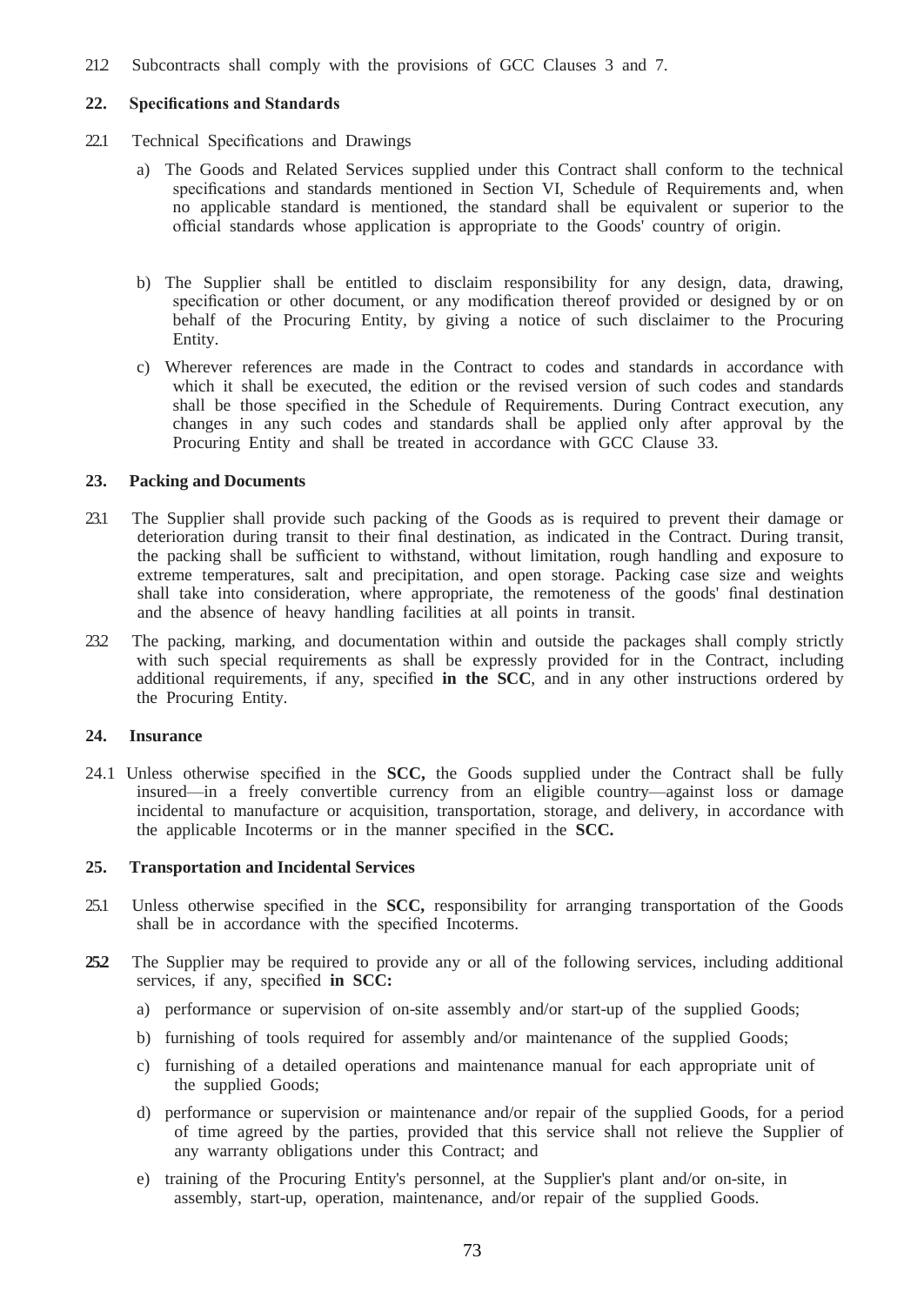25.3 Prices charged by the Supplier for incidental services, if not included in the Contract Price for the Goods, shall be agreed upon in advance by the parties and shall not exceed the prevailing rates charged to other parties by the Supplier for similar services

#### **26. Inspections and Tests**

- 26.1 The Supplier shall at its own expense and at no cost to the Procuring Entity carry out all such tests and/or inspections of the Goods and Related Services as are specified in the **SCC.**
- 26.2 The inspections and tests may be conducted on the premises of the Supplier or its Subcontractor, at point of delivery, and/or at the Goods' final destination, or in another place in Kenya as specified in the **SCC.** Subject to GCC Sub-Clause 26.3, if conducted on the premises of the Supplier or its Subcontractor, all reasonable facilities and assistance, including access to drawings and production data, shall be furnished to the inspectors at no charge to the Procuring Entity.
- 26.3 The Procuring Entity or its designated representative shall be entitled to attend the tests and/or inspections referred to in GCC Sub-Clause 26.2, provided that the Procuring Entity bear all of its own costs and expenses incurred in connection with such attendance including, but not limited to, all travelling and board and lodging expenses.
- 26.4 Whenever the Supplier is ready to carry out any such test and inspection, it shall give a reasonable advance notice, including the place and time, to the Procuring Entity. The Supplier shall obtain from any relevant third party or manufacturer any necessary permission or consent to enable the Procuring Entity or its designated representative to attend the test and/or inspection.
- 26.5 The Procuring Entity may require the Supplier to carry out any test and/or inspection not required by the Contract but deemed necessary to verify that the characteristics and performance of the Goods comply with the technical specifications codes and standards under the Contract, provided that the Supplier's reasonable costs and expenses incurred in the carrying out of such test and/or inspection shall be added to the Contract Price. Further, if such test and/or inspection impedes the progress of manufacturing and/or the Supplier's performance of its other obligations under the Contract, due allowance will be made in respect of the Delivery Dates and Completion Dates and the other obligations so affected.
- 26.6 The Supplier shall provide the Procuring Entity with a report of the results of any such test and/or inspection.
- 26.7 The Procuring Entity may reject any Goods or any part thereof that fail to pass any test and/or inspection or do not conform to the specifications. The Supplier shall either rectify or replace such rejected Goods or parts thereof or make alterations necessary to meet the specifications at no cost to the Procuring Entity, and shall repeat the test and/or inspection, at no cost to the Procuring Entity, upon giving a notice pursuant to GCC Sub- Clause 26.4.
- 26.8 The Supplier agrees that neither the execution of a test and/or inspection of the Goods or any part thereof, nor the attendance by the Procuring Entity or its representative, nor the issue of any report pursuant to GCC Sub-Clause 26.6, shall release the Supplier from any warranties or other obligations under the Contract.

#### **27. Liquidated Damages**

27.1 Except as provided under GCC Clause 32, if the Supplier fails to deliver any or all of the Goods by the Date(s) of delivery or perform the Related Services within the period specified in the Contract, the Procuring Entity may without prejudice to all its other remedies under the Contract,

deduct from the Contract Price, as liquidated damages, a sum equivalent to the percentage specified in the **SCC** of the delivered price of the delayed Goods or unperformed Services for each week or part thereof of delay until actual delivery or performance, up to a maximum deduction of the percentage specified in those **SCC.** Once the maximum is reached, the Procuring Entity may terminate the Contract pursuant to GCC Clause 35.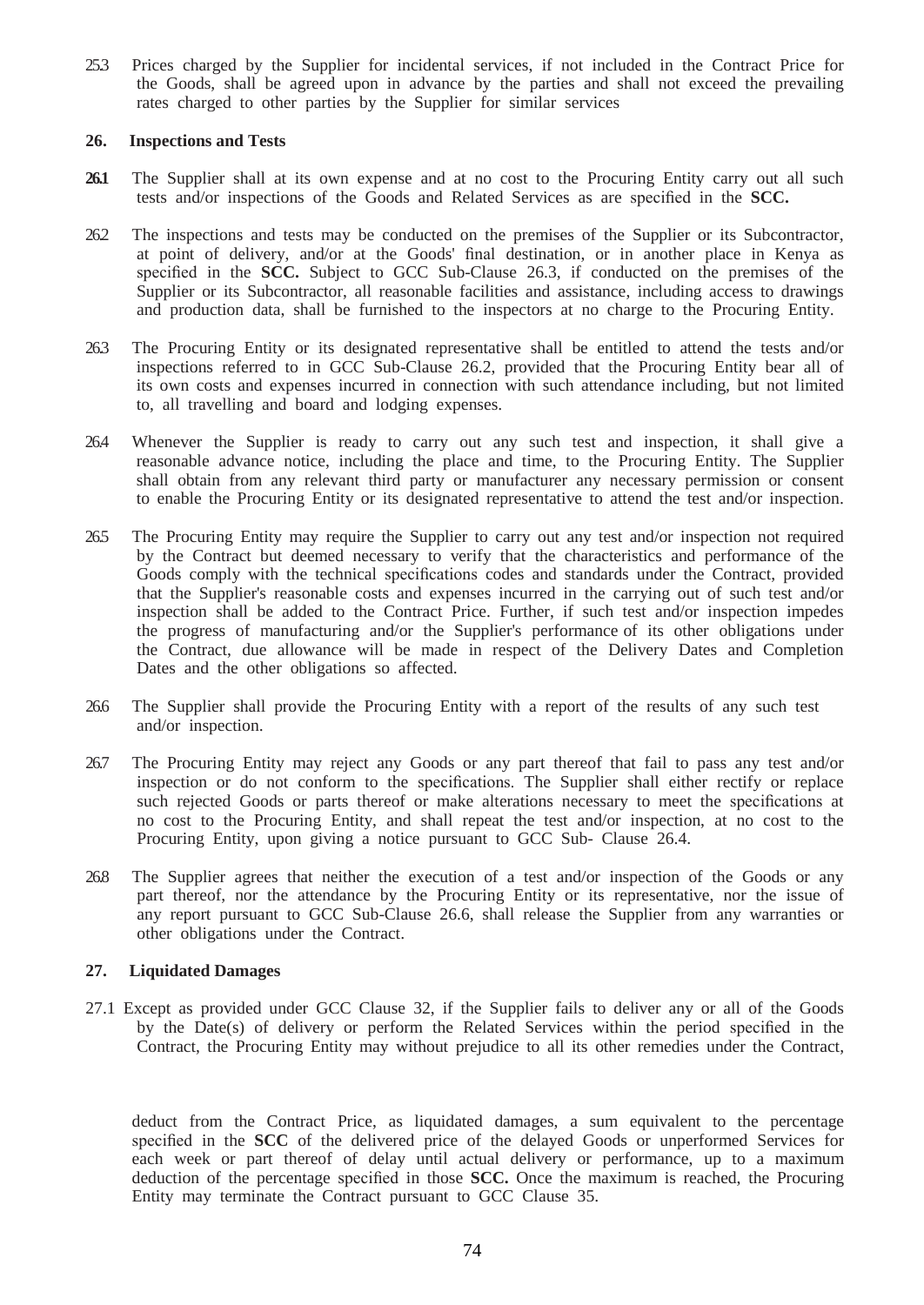- 28.1 The Supplier warrants that all the Goods are new, unused, and of the most recent or current models, and that they incorporate all recent improvements in design and materials, unless provided otherwise in the Contract.
- 28.2 Subject to GCC Sub-Clause 22.1(b), the Supplier further warrants that the Goods shall be free from defects arising from any act or omission of the Supplier or arising from design, materials, and workmanship, under normal use in the conditions prevailing in the country of final destination.
- 28.3 Unless otherwise specified in the **SCC,** the warranty shall remain valid for twelve (12) months after the Goods, or any portion thereof as the case may be, have been delivered to and accepted at the final destination indicated in the **SCC,** or for eighteen (18) months after the date of shipment from the port or place of loading in the country of origin, whichever period concludes earlier.
- 28.4 The Procuring Entity shall give notice to the Supplier stating the nature of any such defects together with all available evidence thereof, promptly following the discovery thereof. The Procuring Entity shall afford all reasonable opportunity for the Supplier to inspect such defects.
- 28.5 Upon receipt of such notice, the Supplier shall, within the period specified in the **SCC,**  expeditiously repair or replace the defective Goods or parts thereof, at no cost to the Procuring Entity.
- 28.6 If having been notified, the Supplier fails to remedy the defect within the period specified in the **SCC,** the Procuring Entity may proceed to take within a reasonable period such remedial action as may be necessary, at the Supplier's risk and expense and without prejudice to any other rights which the Procuring Entity may have against the Supplier under the Contract.

## **29. Patent Indemnity**

- 29.1 The Supplier shall, subject to the Procuring Entity's compliance with GCC Sub-Clause 29.2, indemnify and hold harmless the Procuring Entity and its employees and officers from and against any and all suits, actions or administrative proceedings, claims, demands, losses, damages, costs, and expenses of any nature, including attorney's fees and expenses, which the Procuring Entity may suffer as a result of any infringement or alleged infringement of any patent, utility model, registered design, trademark, copyright, or other intellectual property right registered or otherwise existing at the date of the Contract by reason of:
	- a) the installation of the Goods by the Supplier or the use of the Goods in the country where the Site is located; and
	- b) the sale in any country of the products produced by the Goods.

Such indemnity shall not cover any use of the Goods or any part thereof other than for the purpose indicated by or to be reasonably inferred from the Contract, neither any infringement resulting from the use of the Goods or any part thereof, or any products produced thereby in association or combination with any other equipment, plant, or materials not supplied by the Supplier, pursuant to the Contract.

- 29.2 If any proceedings are brought or any claim is made against the Procuring Entity arising out of the matters referred to in GCC Sub-Clause 29.1, the Procuring Entity shall promptly give the Supplier a notice thereof, and the Supplier may at its own expense and in the Procuring Entity's name conduct such proceedings or claim and any negotiations for the settlement of any such proceedings or claim.
- 29.3 If the Supplier fails to notify the Procuring Entity within twenty-eight (28) days after receipt of such notice that it intends to conduct any such proceedings or claim, then the Procuring Entity shall be free to conduct the same on its own behalf.
- 29.4 The Procuring Entity shall, at the Supplier's request, afford all available assistance to the Supplier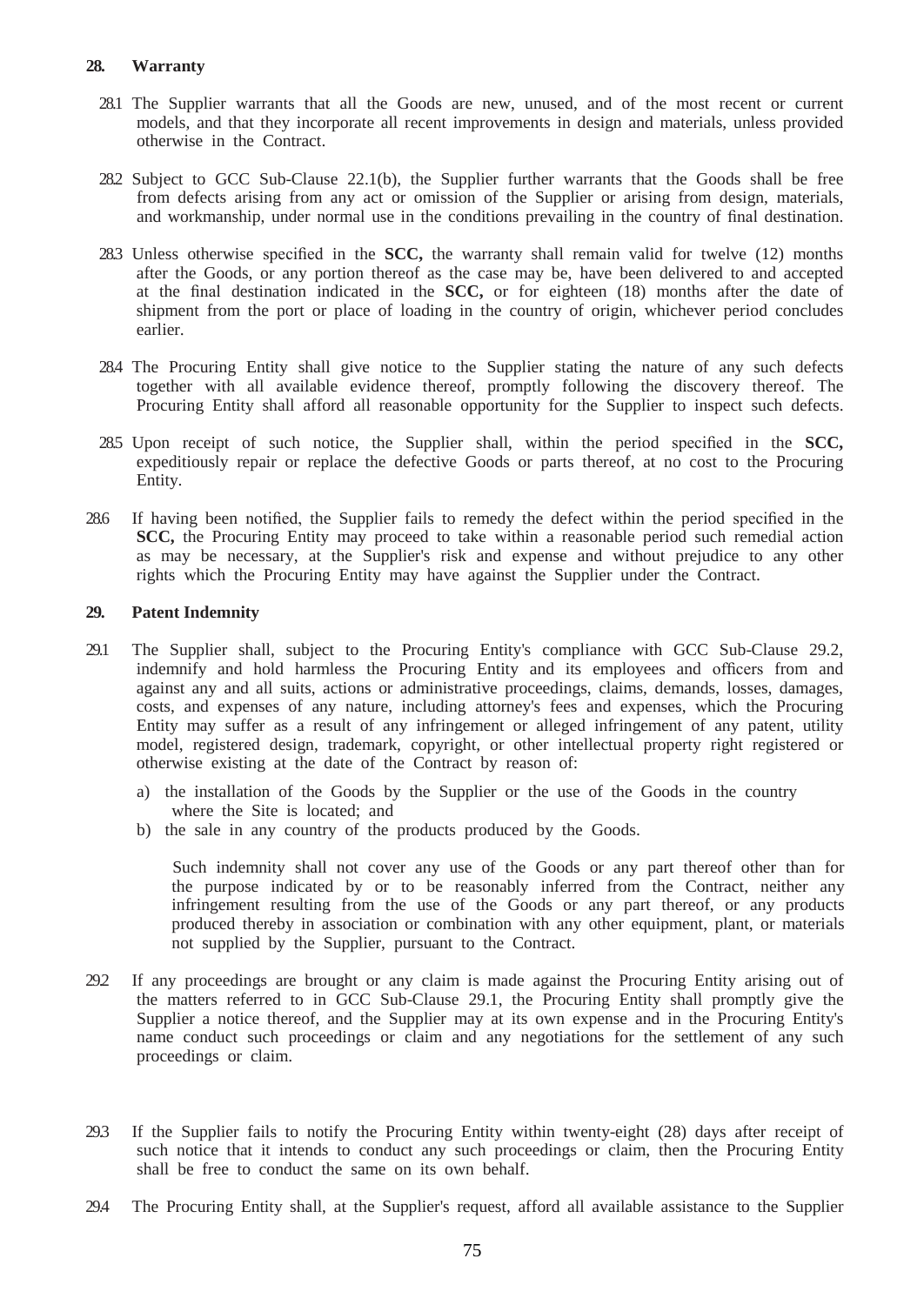in conducting such proceedings or claim, and shall be reimbursed by the Supplier for all reasonable expenses incurred in so doing.

29.5 The Procuring Entity shall indemnify and hold harmless the Supplier and its employees, officers, and Subcontractors from and against any and all suits, actions or administrative proceedings, claims, demands, losses, damages, costs, and expenses of any nature, including attorney's fees and expenses, which the Supplier may suffer as a result of any infringement or alleged infringement of any patent, utility model, registered design, trademark, copyright, or other intellectual property right registered or otherwise existing at the date of the Contract arising out of or in connection with any design, data, drawing, specification, or other documents or materials provided or designed by or on behalf of the Procuring Entity.

#### **30. Limitation of Liability**

30.1 Except in cases of criminal negligence or willful misconduct,

a) the Supplier shall not be liable to the Procuring Entity, whether in contract, tort, or otherwise, for any indirect or consequential loss or damage, loss of use, loss of production, or loss of profits or interest costs, provided that this exclusion shall not apply to any obligation of the Supplier to pay liquidated damages to the Procuring Entity, and

b) the aggregate liability of the Supplier to the Procuring Entity, whether under the Contract, in tort or otherwise, shall not exceed the total Contract Price, provided that this limitation shall not apply to the cost of repairing or replacing defective equipment, or to any obligation of the supplier to indemnify the Procuring Entity with respect to patent infringement.

#### **31. Change in Laws and Regulations**

31.1 Unless otherwise specified in the Contract, if after the date of 30 days prior to date of Tender submission, any law, regulation, ordinance, order or bylaw having the force of law is enacted, promulgated, abrogated, or changed in Kenya (which shall be deemed to include any change in interpretation or application by the competent authorities) that subsequently affects the Delivery Date and/or the Contract Price, then such Delivery Date and/or Contract Price shall be correspondingly increased or decreased, to the extent that the Supplier has thereby been affected in the performance of any of its obligations under the Contract. Notwithstanding the foregoing, such additional or reduced cost shall not be separately paid or credited if the same has already been accounted for in the price adjustment provisions where applicable, in accordance with GCC Clause 15.

#### **32. Force Majeure**

- 32.1 The Supplier shall not be liable for forfeiture of its Performance Security, liquidated damages, or termination for default if and to the extent that its delay in performance or other failure to perform its obligations under the Contract is the result of an event of Force Majeure.
- 32.2 For purposes of this Clause, "Force Majeure" means an event or situation beyond the control of the Supplier that is not foreseeable, is unavoidable, and its origin is not due to negligence or lack of care on the part of the Supplier. Such events may include, but not be limited to, acts of the Procuring Entity in its sovereign capacity, wars or revolutions, fires, floods, epidemics, quarantine restrictions, and freight embargoes.
- 32.3 If a Force Majeure situation arises, the Supplier shall promptly notify the Procuring Entity in writing of such condition and the cause thereof. Unless otherwise directed by the Procuring Entity in writing, the Supplier shall continue to perform its obligations under the Contract as far as is reasonably practical, and shall seek all reasonable alternative means for performance not prevented by the Force Majeure event.

#### **33. Change Orders and Contract Amendments**

33.1 The Procuring Entity may at any time order the Supplier through notice in accordance GCC Clause 8, to make changes within the general scope of the Contract in any one or more of the following: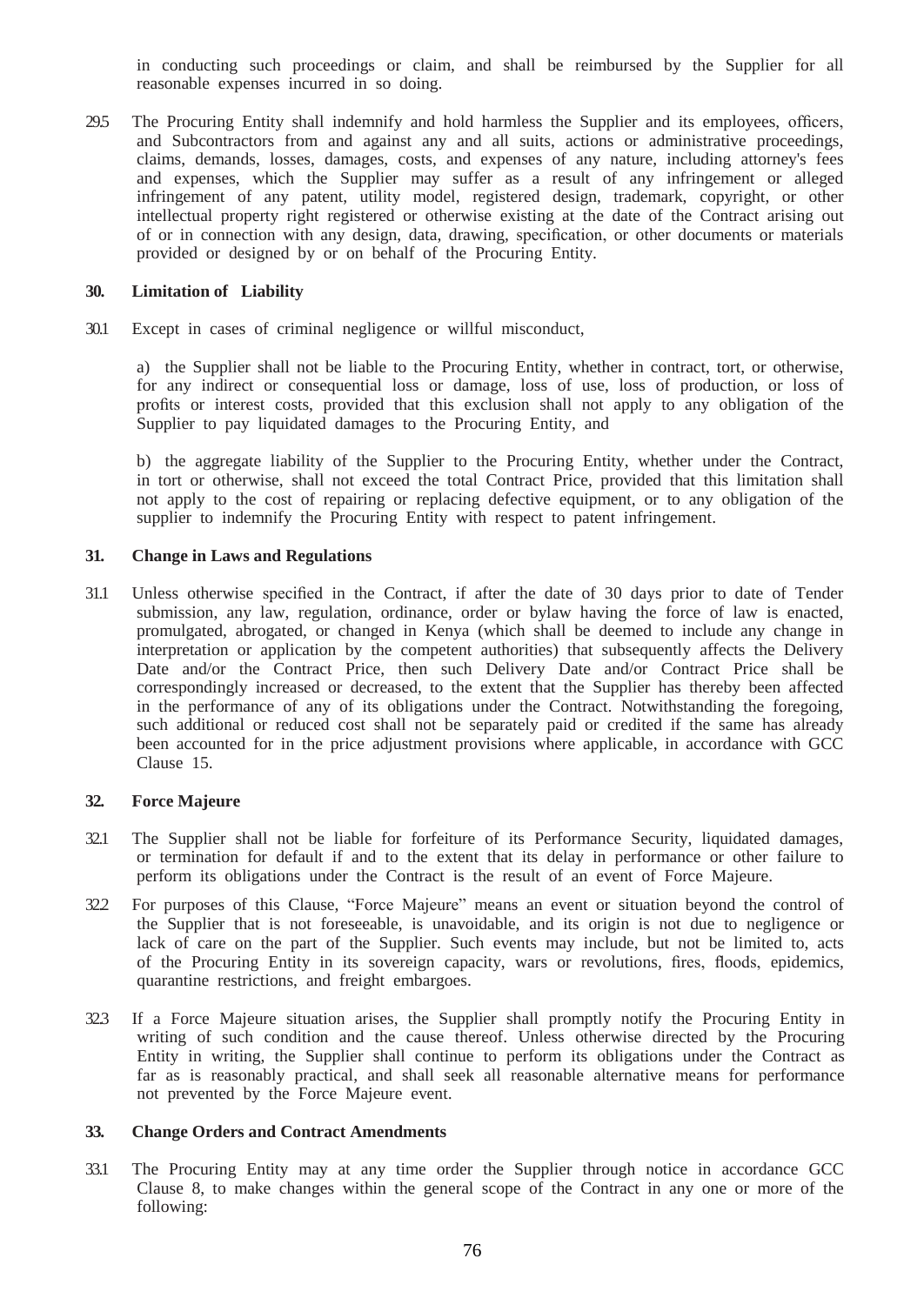- a) drawings, designs, or specifications, where Goods to be furnished under the Contract are to be specifically manufactured for the Procuring Entity;
- b) the method of shipment or packing;
- c) the place of delivery; and
- d) the Related Services to be provided by the Supplier.
- 33.2 If any such change causes an increase or decrease in the cost of, or the time required for, the Supplier's performance of any provisions under the Contract, an equitable adjustment shall be made in the Contract Price or in the Delivery/Completion Schedule, or both, and the Contract shall accordingly be amended. Any claims by the Supplier for adjustment under this Clause must be asserted within twenty-eight (28) days from the date of the Supplier's receipt of the Procuring Entity's change order.
- 33.3 Prices to be charged by the Supplier for any Related Services that might be needed but which were not included in the Contract shall be agreed upon in advance by the parties and shall not exceed the prevailing rates charged to other parties by the Supplier for similar services.
- 33.4 **Value Engineering:** The Supplier may prepare, at its own cost, a value engineering proposal at any time during the performance of the contract. The value engineering proposal shall, at a minimum, include the following;
	- a) the proposed change(s), and a description of the difference to the existing contract requirements;
	- b) a full cost/benefit analysis of the proposed change(s) including a description and estimate of costs (including life cycle costs) the Procuring Entity may incur in implementing the value engineering proposal; and
	- c) a description of any effect(s) of the change on performance/functionality.
- 33.5 The Procuring Entity may accept the value engineering proposal if the proposal demonstrates benefits that:
	- a) accelerates the delivery period; or
	- b) reduces the Contract Price or the life cycle costs to the Procuring Entity; or
	- c) improves the quality, efficiency or sustainability of the Goods; or
	- d) yields any other benefits to the Procuring Entity, without compromising the necessary functions of the Facilities.
- 33.6 If the value engineering proposal is approved by the Procuring Entity and results in:
	- a) a reduction of the Contract Price; the amount to be paid to the Supplier shall be the percentage specified **in the SCC** of the reduction in the Contract Price; or
	- b) an increase in the Contract Price; but results in a reduction in life cycle costs due to any benefit described in
		- (a)to (d) above, the amount to be paid to the Supplier shall be the full increase in the Contract Price.
- 33.7 Subject to the above, no variation in or modification of the terms of the Contract shall be made except by written amendment signed by the parties.

#### **34. Extensions of Time**

34.1 If at any time during performance of the Contract, the Supplier or its subcontractors should encounter conditions impeding timely delivery of the Goods or completion of Related Services pursuant to GCC Clause 13, the Supplier shall promptly notify the Procuring Entity in writing of the delay, its likely duration, and its cause. As soon as practicable after receipt of the Supplier's notice, the Procuring Entity shall evaluate the situation and may at its discretion extend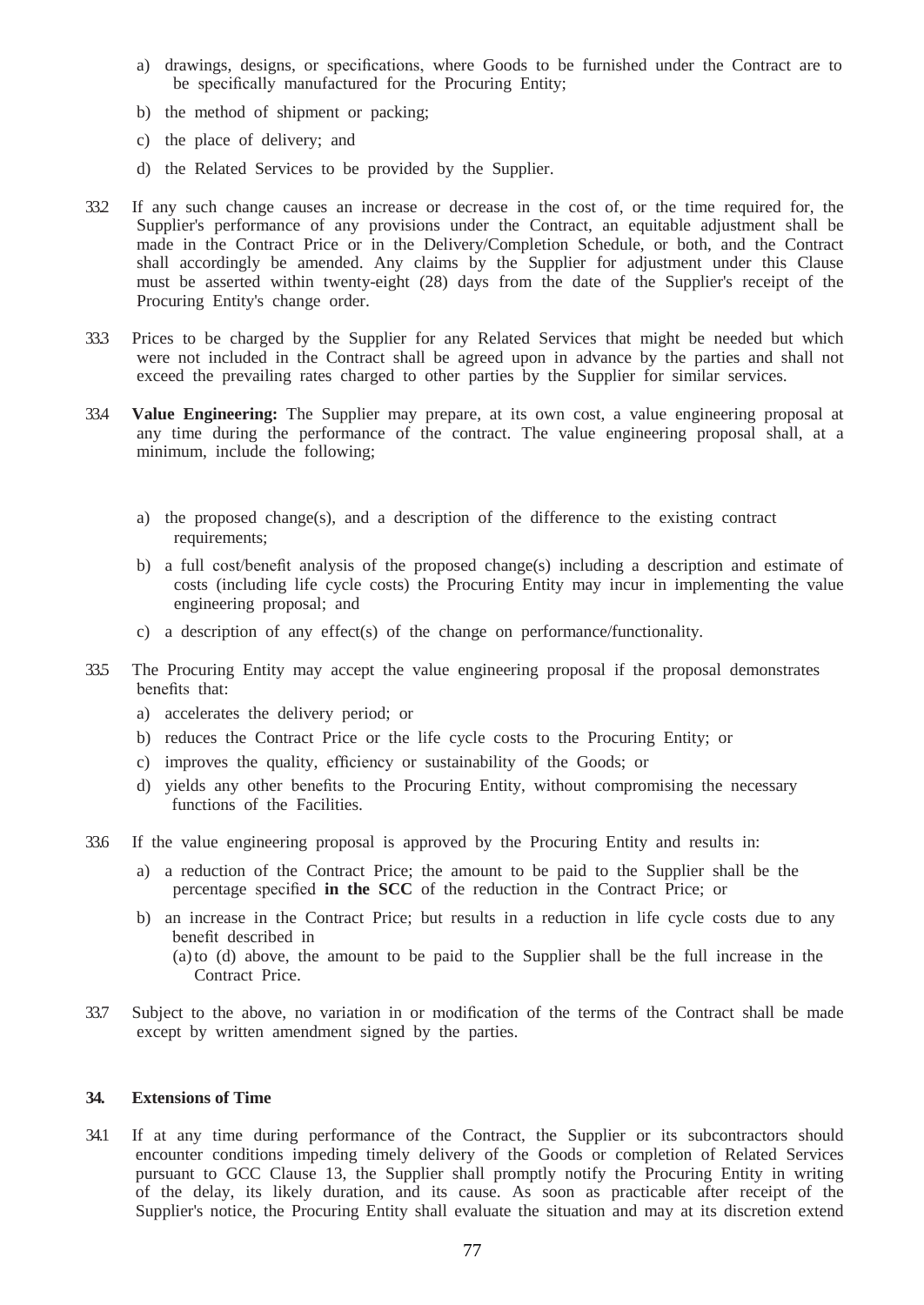the Supplier's time for performance, in which case the extension shall be ratified by the parties by amendment of the Contract.

34.2 Except in case of Force Majeure, as provided under GCC Clause 32, a delay by the Supplier in the performance of its Delivery and Completion obligations shall render the Supplier liable to the imposition of liquidated damages pursuant to GCC Clause 26, unless an extension of time is agreed upon, pursuant to GCC Sub-Clause 34.1.

#### **35. Termination**

- 35.1 Termination for Default
	- a) The Procuring Entity, without prejudice to any other remedy for breach of Contract, by written notice of default sent to the Supplier, may terminate the Contract in whole or in part:
		- i) if the Supplier fails to deliver any or all of the Goods within the period specified in the Contract, or within any extension thereof granted by the Procuring Entity pursuant to GCC Clause 34;
		- ii) if the Supplier fails to perform any other obligation under the Contract; or
		- iii) if the Supplier, in the judgment of the Procuring Entity has engaged in Fraud and Corruption, as defined in paragraph 2.2 a of the Appendix to the GCC, in competing for or in executing the Contract.
	- b) In the event the Procuring Entity terminates the Contract in whole or in part, pursuant to GCC Clause 35.1(a), the Procuring Entity may procure, upon such terms and in such manner as it deems appropriate, Goods or Related Services similar to those undelivered or not performed, and the Supplier shall be liable to the Procuring Entity for any additional costs for such similar Goods or Related Services. However, the Supplier shall continue performance of the Contract to the extent not terminated.
- 35.2 Termination for Insolvency.

The Procuring Entity may at any time terminate the Contract by giving notice to the Supplier if the Supplier becomes bankrupt or otherwise insolvent. In such event, termination will be without compensation to the Supplier, provided that such termination will not prejudice or affect any right of action or remedy that has accrued or will accrue thereafter to the Procuring Entity

- 35.2 Termination for Convenience.
	- a) The Procuring Entity, by notice sent to the Supplier, may terminate the Contract, in whole or in part, at any time for its convenience. The notice of termination shall specify that termination is for the Procuring Entity's convenience, the extent to which performance of the Supplier under the Contract is terminated, and the date upon which such termination becomes effective.
	- b) The Goods that are complete and ready for shipment within twenty-eight (28) days after the Supplier's receipt of notice of termination shall be accepted by the Procuring Entity at the Contract terms and prices. For the remaining Goods, the Procuring Entity may elect:
		- i) to have any portion completed and delivered at the Contract terms and prices; and/or
		- ii) to cancel the remainder and pay to the Supplier an agreed amount for partially completed Goods and Related Services and for materials and parts previously procured by the Supplier.

#### **36. Assignment**

36.1 Neither the Procuring Entity nor the Supplier shall assign, in whole or in part, their obligations under this Contract, except with prior written consent of the other party.

#### **37. Export Restriction**

37.1 Notwithstanding any obligation under the Contract to complete all export formalities, any export restrictions attributable to the Procuring Entity, to Kenya, or to the use of the products/goods, systems or services to be supplied, which arise from trade regulations from a country supplying those products/goods, systems or services, and which substantially impede the Supplier from meeting its obligations under the Contract, shall release the Supplier from the obligation to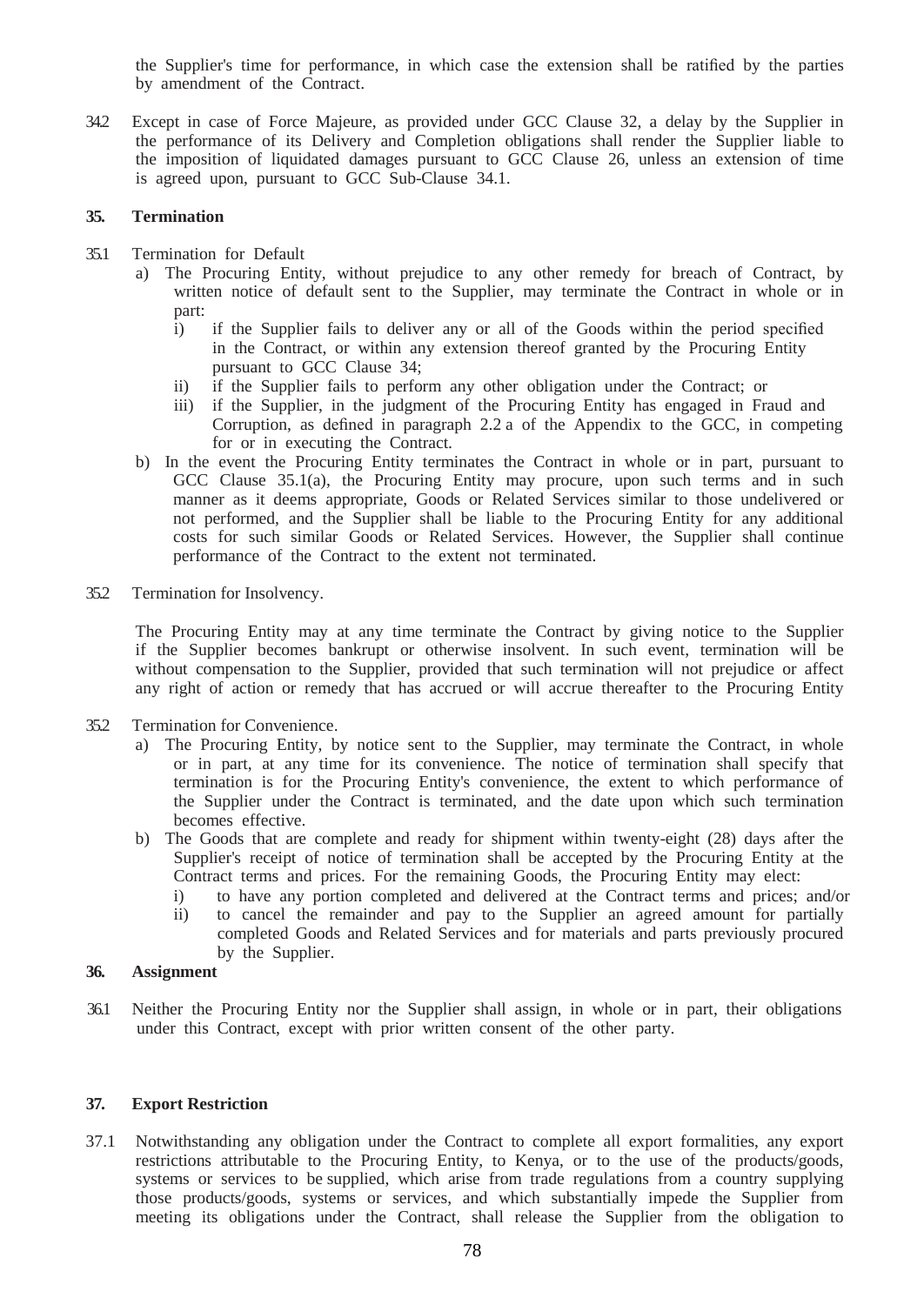provide deliveries or services, always provided, however, that the Supplier can demonstrate to the satisfaction of the Procuring Entity that it has completed all formalities in a timely manner, including applying for permits, authorizations and licenses necessary for the export of the products/goods, systems or services under the terms of the Contract. Termination of the Contract on this basis shall be for the Procuring Entity's convenience pursuant to Sub-Clause 35.3.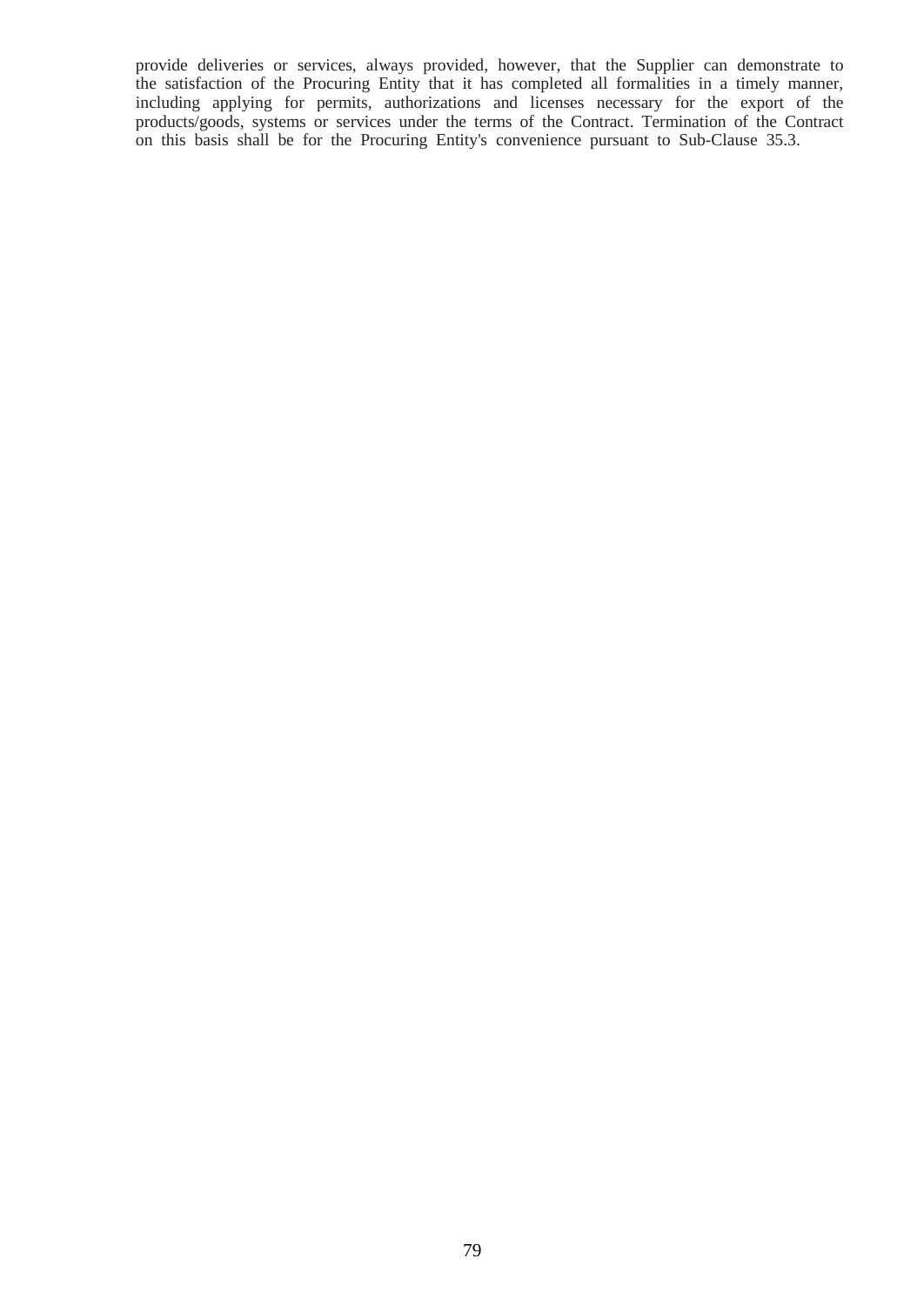# **SECTION VII - SPECIAL CONDITIONS OF CONTRACT**

The following Special Conditions of Contract (SCC) shall supplement and/or amend the General Conditions of Contract (GCC).Whenever there is a conflict, the provisions herein shall prevail over those in the GCC*.*

# **SECTION VII - SPECIAL CONDITIONS OF CONTRACT**

The following Special Conditions of Contract (SCC) shall supplement and / or amend the General Conditions of Contract (GCC). Whenever there is a conflict, the provisions herein shall prevail over those in the GCC*.* 

| Number of GC<br><b>Clause</b> | Amendments of, and Supplements to, Clauses in the General Conditions of Contract               |  |  |  |  |
|-------------------------------|------------------------------------------------------------------------------------------------|--|--|--|--|
| GCC 1.1(h)                    | The Procuring Entity is: Kenya Power and Lighting Company Plc                                  |  |  |  |  |
| GCC <sub>3</sub>              | The following additional documents shall form part of this contract:                           |  |  |  |  |
|                               | Technical Specifications and Guaranteed Technical Particulars (GTPs)<br>(a)                    |  |  |  |  |
|                               | Letter of Award dated<br>(b)                                                                   |  |  |  |  |
|                               | Price Schedule<br>(c)                                                                          |  |  |  |  |
|                               | <b>Technical Drawings</b><br>(d)                                                               |  |  |  |  |
|                               | Delivery Schedule<br>(e)                                                                       |  |  |  |  |
|                               | (f) Manufacturer's Warranty                                                                    |  |  |  |  |
|                               | Manufacturer's Authorization (where applicable)<br>(g)                                         |  |  |  |  |
|                               |                                                                                                |  |  |  |  |
| GCC 4.2(a)                    | The terms of contract shall strictly Delivered Duty Paid (DDP). The meaning of the trade       |  |  |  |  |
|                               | terms shall be as prescribed by Incoterms.                                                     |  |  |  |  |
| GCC 4.2(b)                    | The version edition of Incoterms shall be INCOTERMS 2021                                       |  |  |  |  |
| <b>GCC 8.1</b>                | For <b>notices</b> , the Procuring Entity's address shall be:                                  |  |  |  |  |
|                               | Attention: General Manager, Supply Chain & Logistics,                                          |  |  |  |  |
|                               | The Kenya Power and Lighting Company PLC,                                                      |  |  |  |  |
|                               | Stima Plaza, 3rd Floor P.O Box 30099 - 00100                                                   |  |  |  |  |
|                               | Nairobi, Kenya                                                                                 |  |  |  |  |
|                               | Telephone: +254-20-3201821                                                                     |  |  |  |  |
|                               | Electronic mail address: procurement@kplc.co.ke                                                |  |  |  |  |
| <b>GCC 13.1</b>               | The place of arbitration shall be NAIROBI, KENYA                                               |  |  |  |  |
|                               | 1) Delivery of the goods shall be made by the Supplier to the place and in accordance with     |  |  |  |  |
|                               | the terms specified by KPLC in its Schedule of Requirements.                                   |  |  |  |  |
|                               | 2) The Supplier shall notify KPLC of the full details of the delivered goods by delivering     |  |  |  |  |
|                               | together with the goods a full set of the following documents:-                                |  |  |  |  |
|                               | a) Supplier's invoice showing the goods description, quantity, unit price and total price      |  |  |  |  |
|                               | b)Delivery note for every consignment originating from the party contracted by KPLC.           |  |  |  |  |
|                               | The Delivery Note should be serialized, dated and contain the number of the Purchase           |  |  |  |  |
|                               | Order                                                                                          |  |  |  |  |
|                               |                                                                                                |  |  |  |  |
|                               | c) Copy of the Certificate of Conformity (CoC) and/or Manufacturer's warranty certificate      |  |  |  |  |
|                               | (where applicable)                                                                             |  |  |  |  |
|                               | d)Packing list-identifying contents of each package which list should include casing           |  |  |  |  |
|                               | number, full description of the items and the quantities in each package.                      |  |  |  |  |
|                               | 3) It is the responsibility of the Supplier to ensure that the delivery documents are received |  |  |  |  |
|                               | by KPLC at the designated delivery point at the time of delivery.                              |  |  |  |  |
|                               | 4) Any late or non-submission of the delivery documents shall be treated as part of non-       |  |  |  |  |
|                               | performance on the part of the Supplier and KPLC shall be entitled to call up the              |  |  |  |  |
|                               | Performance Security.                                                                          |  |  |  |  |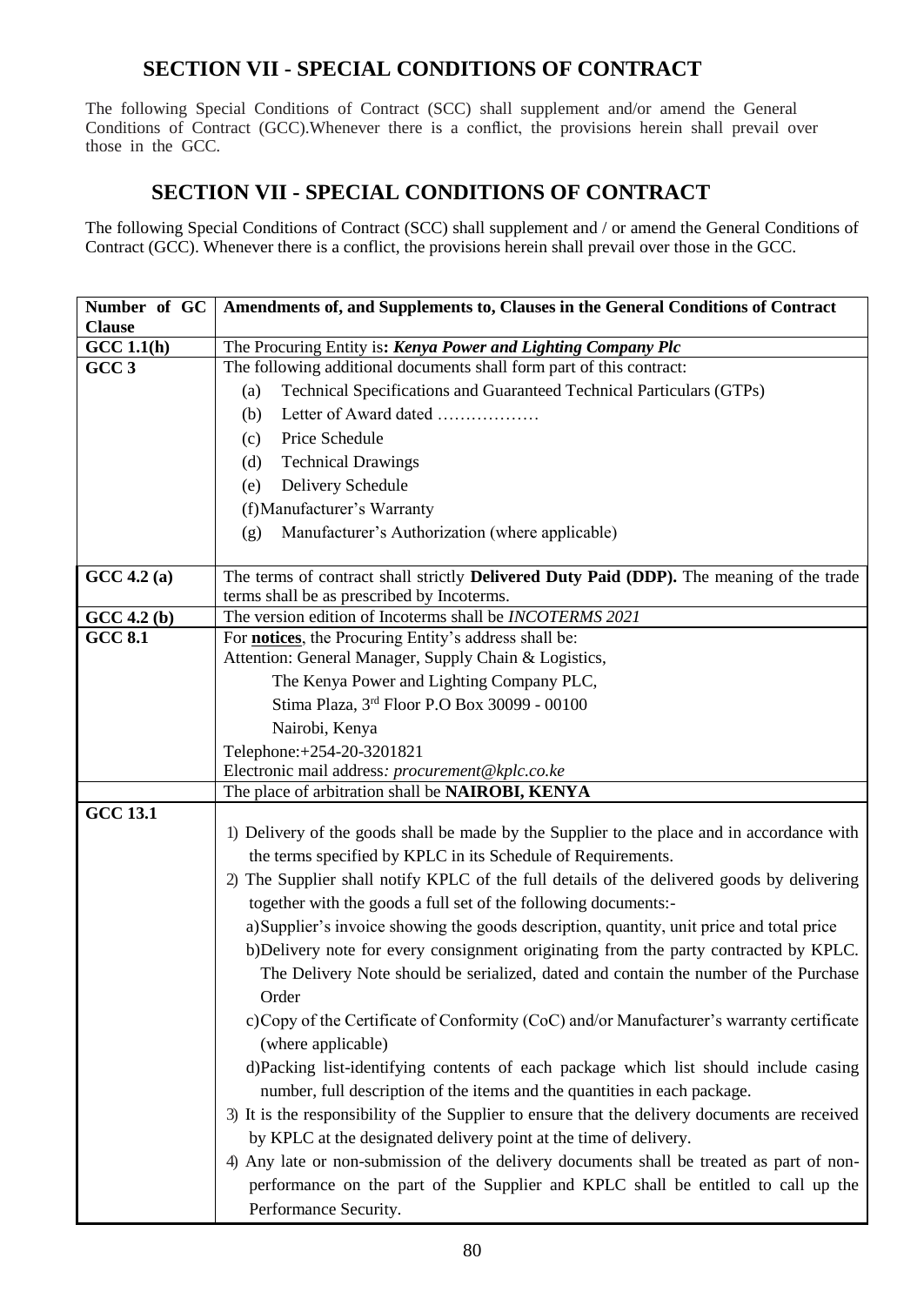|                 | The Supplier should notify KPLC in writing of its intention to deliver goods fourteen (14)<br>days prior to delivery, and a further confirmation two (2) working days before actual delivery<br>to the designated delivery point.                                                                                                                                                                                                                                                                                                                                                                                                                                                                                                                                                                                                                                                                                                                                                                                                                                                                                                                                                                                                                                                                                                                                                                                                                                                                                                                                                                                                                                                            |
|-----------------|----------------------------------------------------------------------------------------------------------------------------------------------------------------------------------------------------------------------------------------------------------------------------------------------------------------------------------------------------------------------------------------------------------------------------------------------------------------------------------------------------------------------------------------------------------------------------------------------------------------------------------------------------------------------------------------------------------------------------------------------------------------------------------------------------------------------------------------------------------------------------------------------------------------------------------------------------------------------------------------------------------------------------------------------------------------------------------------------------------------------------------------------------------------------------------------------------------------------------------------------------------------------------------------------------------------------------------------------------------------------------------------------------------------------------------------------------------------------------------------------------------------------------------------------------------------------------------------------------------------------------------------------------------------------------------------------|
| <b>GCC 15.1</b> | The prices charged for the Goods supplied and the related Services performed "shall not," be<br>adjustable during the period of the contract.                                                                                                                                                                                                                                                                                                                                                                                                                                                                                                                                                                                                                                                                                                                                                                                                                                                                                                                                                                                                                                                                                                                                                                                                                                                                                                                                                                                                                                                                                                                                                |
| <b>GCC 16.1</b> | 1) Payments shall be made promptly by KPLC thirty (30) days after delivery and submission<br>of an invoice together with other required and related documents and after KPLC has<br>accepted them or as otherwise prescribed in the contract.<br>2) KPLC shall inform the Supplier to collect, replace or rectify as appropriate where goods<br>have been rejected and give reasons for rejection. The Supplier shall submit fresh invoice,<br>delivery note and any other relevant documents on replacement or rectification of rejected<br>goods.<br>3) Payment shall primarily be through KPLC's cheque or Real Time Gross Settlement<br>$(RTGS)$ .                                                                                                                                                                                                                                                                                                                                                                                                                                                                                                                                                                                                                                                                                                                                                                                                                                                                                                                                                                                                                                       |
|                 | 4) Suppliers must ensure that they submit the following:<br>a) invoice containing the Bank's Name and Branch,<br>b) Name/Title of Bank account,<br>c) Bank account number<br>d) SWIFT CODE.<br>e) A letter signed by the authorized signatory of the bank account of the Tenderer<br>confirming details (a) to (d) above. This letter must contain the name of that authorized<br>signatory and a Board Resolution that is sealed.                                                                                                                                                                                                                                                                                                                                                                                                                                                                                                                                                                                                                                                                                                                                                                                                                                                                                                                                                                                                                                                                                                                                                                                                                                                           |
| <b>GCC 17</b>   | The terms shall be strictly on Delivered and Duty Paid (DDP                                                                                                                                                                                                                                                                                                                                                                                                                                                                                                                                                                                                                                                                                                                                                                                                                                                                                                                                                                                                                                                                                                                                                                                                                                                                                                                                                                                                                                                                                                                                                                                                                                  |
| <b>GCC 18</b>   | 1. Where applicable, a copy of a valid Performance Security, stamped, certified as authentic<br>by KPLC, shall form part of the documents to be presented to KPLC before any payment is<br>made.<br>Within fourteen (14) days of the date of the notification of contract award, the Supplier shall<br>furnish to KPLC the Performance Security which shall be in the form of an original Bank<br>Guarantee that is strictly in the form and content as prescribed in the Performance Security<br>Form (Bank Guarantee) in the Tender Document.<br>2. The Performance Security shall be issued by a commercial bank licensed by the<br>Central Bank of Kenya. The bank must be located in Kenya.<br>3. The Performance Security shall be the sum of ten percent (10%) of the contract price. It<br>shall be in the currency of the contract price.<br>4. Failure of the Supplier to furnish the Performance Security, the award shall be annulled<br>and the Tender Security forfeited, in which event KPLC may notify the next lowest<br>evaluated Tenderer that its Tender has been accepted.<br>5. The proceeds of the Performance Security shall be payable to KPLC as compensation for<br>any loss resulting from the Supplier's failure to comply with its obligations in accordance<br>with the contract without KPLC being required to demonstrate the loss it has suffered.<br>6. The Performance Security shall be valid for a minimum of sixty (60) days after satisfactory<br>delivery.<br>7. KPLC shall seek authentication of the Performance Security from the issuing bank.<br>8. Subject to the provisions of this contract, the Performance Security will be discharged by |
|                 | KPLC and returned to the Supplier not earlier than sixty (60) days following the date of<br>completion of the Supplier's obligations under the contract, including any warranty<br>obligations, under the contract.                                                                                                                                                                                                                                                                                                                                                                                                                                                                                                                                                                                                                                                                                                                                                                                                                                                                                                                                                                                                                                                                                                                                                                                                                                                                                                                                                                                                                                                                          |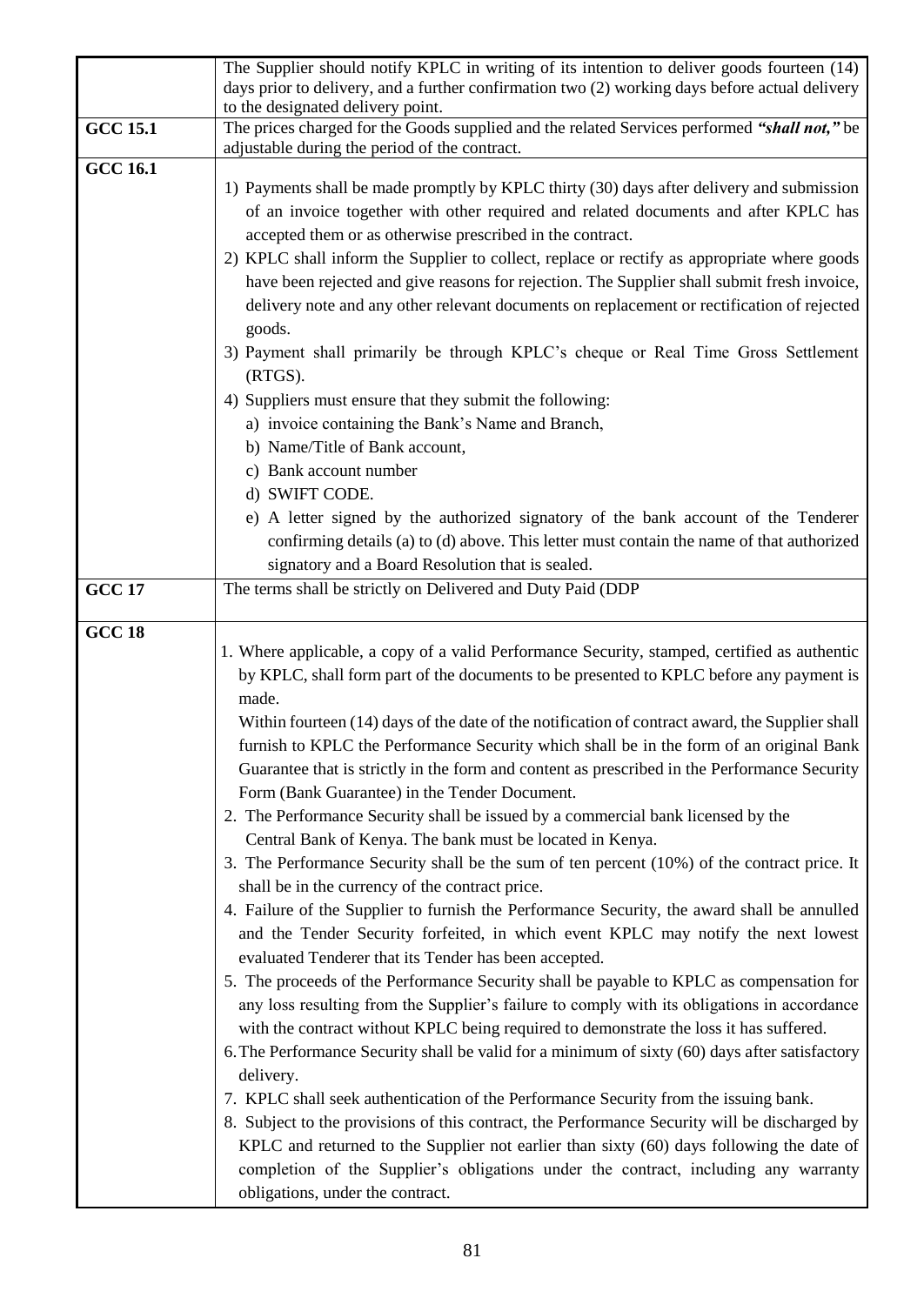| $GCC$ 22        | 1. The goods supplied under this contract shall conform to the technical specifications and<br>standards given in Section VI, Schedule of requirements and, when no standards is<br>mentioned, the standard shall be equivalent or superior to the official standards whose<br>application is appropriate to the Goods' country of origin.<br>2. Wherever references are made in the Contract to codes and standards in accordance<br>with which it shall be executed, the edition or the revised version of such codes and<br>standards shall be those specified in the Schedule of Requirements. During Contract<br>execution, any changes in any such codes and standards shall be applied only after<br>approval by the Procuring Entity and shall be treated in accordance with GCC Clause                                                                                                                                                                                                                                                                                                                                                                                                                                                                                                                                                                                                                                                                      |
|-----------------|----------------------------------------------------------------------------------------------------------------------------------------------------------------------------------------------------------------------------------------------------------------------------------------------------------------------------------------------------------------------------------------------------------------------------------------------------------------------------------------------------------------------------------------------------------------------------------------------------------------------------------------------------------------------------------------------------------------------------------------------------------------------------------------------------------------------------------------------------------------------------------------------------------------------------------------------------------------------------------------------------------------------------------------------------------------------------------------------------------------------------------------------------------------------------------------------------------------------------------------------------------------------------------------------------------------------------------------------------------------------------------------------------------------------------------------------------------------------|
|                 | 33.                                                                                                                                                                                                                                                                                                                                                                                                                                                                                                                                                                                                                                                                                                                                                                                                                                                                                                                                                                                                                                                                                                                                                                                                                                                                                                                                                                                                                                                                  |
| <b>GCC 23.2</b> | a) The Supplier shall provide such packaging of the Goods as is required to prevent their<br>damage or deterioration during transit to their final destination, as indicated in the contract.<br>b) The method of packaging, labeling and marking shall comply strictly with such special<br>requirements as shall be specified and attached to the Tender and particular Order.<br>c) The labelling, marking and documentation within and outside the packages shall comply<br>strictly with such special requirements as shall be expressly provided for in the contract.<br>d) The Goods shall be packed in good condition suitable for sea/air/road/rail dispatch. Hazard<br>in transit to the final destination shall include rough handling and storage in tropical<br>conditions.<br>e) The Supplier shall enclose a packing list in each package and all documents relating to the<br>Order shall show the Stores Code Number detailed against the items.<br>f) The Supplier shall ensure that all cases or packages shall be marked (painted) with bright<br>pink bands five (5) inches in width so as to form a diagonal cross on every face. All bundles<br>and pieces must bear a conspicuous bright pink colour mark to ensure identification in any<br>position in which they may appear on un-loading.<br>g) The Supplier shall ensure that all lettering shall be no less than seven decimals five<br>centimeters (7.5cm) or three inches (3") high. |
| <b>GCC 24.1</b> | a) The Supplier shall (except in respect to losses, injuries or damage resulting from any act<br>or neglect of KPLC) indemnify and keep indemnified KPLC against all losses and claims<br>for injuries or damage to any person or property whatsoever which may arise out of or in<br>consequence of the contract and against all claims, demands, proceedings, damages, costs,<br>charges, and expenses whatsoever in respect thereof or in relation thereto.                                                                                                                                                                                                                                                                                                                                                                                                                                                                                                                                                                                                                                                                                                                                                                                                                                                                                                                                                                                                       |
| <b>GCC 25.1</b> | a) Responsibility for transportation of the Goods shall be as specified in the Incoterms.<br>b)The Consignee shall be the supplier or supplier's agent whose responsibilities shall include<br>payment of all Customs taxes, duties and levies, clearance of the Goods, and delivery to<br>KPLC stores. For avoidance of doubt, this includes Value Added Tax (VAT), Railway<br>Development Levy (RDL) and Import Duties.                                                                                                                                                                                                                                                                                                                                                                                                                                                                                                                                                                                                                                                                                                                                                                                                                                                                                                                                                                                                                                            |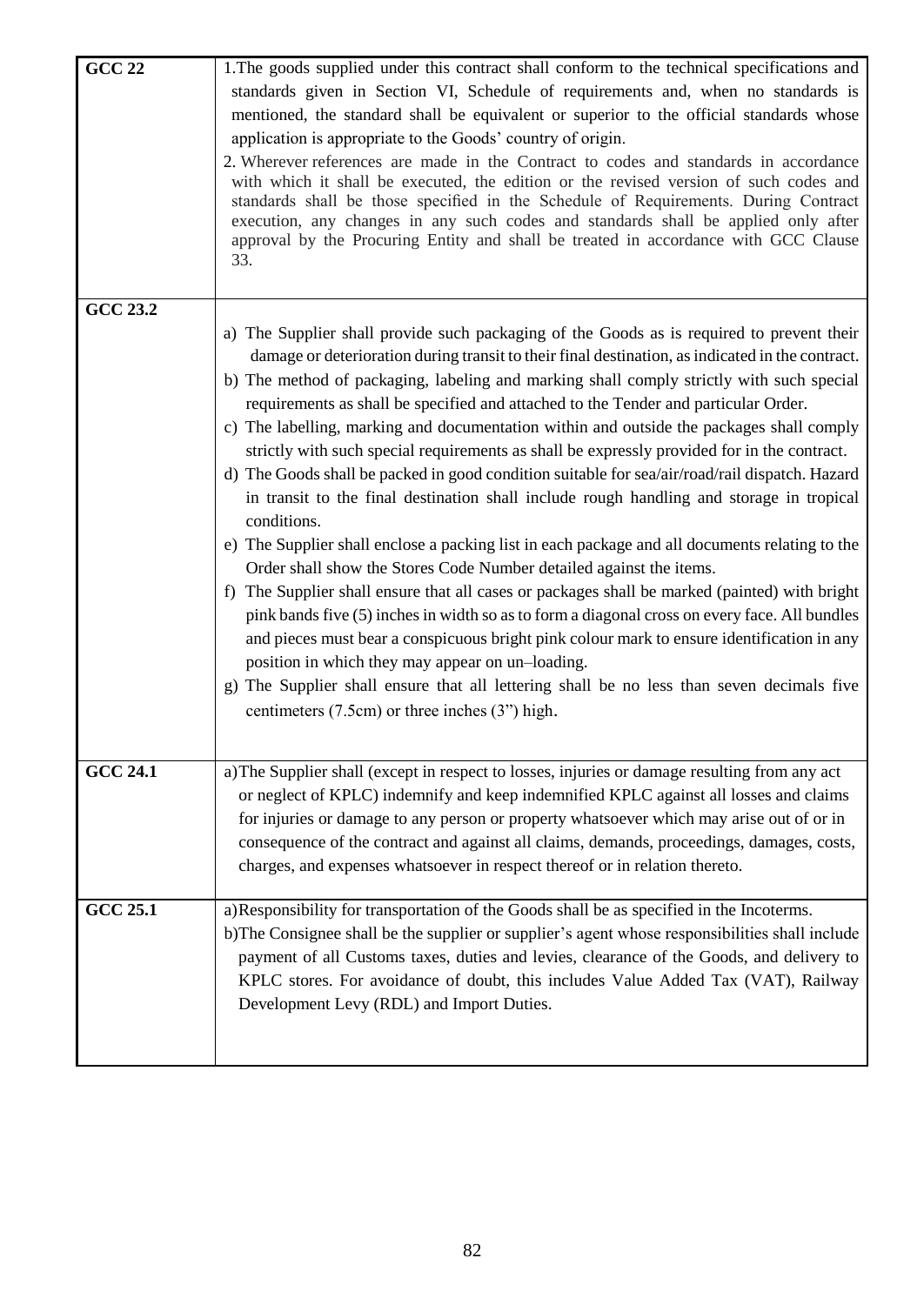| <b>GCC 26</b> | a) KPLC or its representative shall have the right to inspect and/or to test the goods to confirm                                       |
|---------------|-----------------------------------------------------------------------------------------------------------------------------------------|
|               | their conformity to the contract specifications. KPLC shall notify the Supplier in writing                                              |
|               | in a timely manner, of the identity of any representative(s) retained for these purposes.                                               |
|               | b) Prior to the manufacture or production of the goods on order, KPLC reserves the right to                                             |
|               | inspect the manufacturing or production facility and the quality management system. The                                                 |
|               | manufacturer or producer shall meet the cost of routine inspection while KPLC shall meet                                                |
|               | the travel costs and accommodation of its nominated officers inspecting and witnessing                                                  |
|               | tests.                                                                                                                                  |
|               | c) It is the responsibility of the Supplier to confirm if this right is to be exercised. Such visit                                     |
|               | and or inspection shall in no way prejudice KPLC's rights and privileges.                                                               |
|               | d) Upon completion of manufacturing or production process, KPLC reserves the right to send                                              |
|               |                                                                                                                                         |
|               | two of its nominated officers to inspect the goods on order at the place of manufacture                                                 |
|               | where inspection and acceptance tests as per tender specifications shall be carried out in                                              |
|               | their presence. Tests shall be done in accordance with the test standard(s) given in the                                                |
|               | Technical Specification of the goods on order.                                                                                          |
|               | e) The manufacturer or producer shall meet the cost of tests as per tender specifications while                                         |
|               | KPLC shall meet the travel costs and accommodation of nominated officers inspecting and                                                 |
|               | witnessing the tests.                                                                                                                   |
|               | The inspections and tests may be conducted on the premises of the Supplier or its<br>f                                                  |
|               | subcontractor(s), at point of production, manufacture, delivery and or at the goods' final                                              |
|               | destination. If conducted on the premises of the Supplier or its subcontractor(s), all                                                  |
|               | reasonable facilities and assistance, including access to drawings and production data, shall                                           |
|               | be furnished to the inspectors at no charge to KPLC. In all cases, the equipment used for                                               |
|               | tests must be validly calibrated by the national standards body and a copy (ies) of the                                                 |
|               | calibration certificate(s) must be submitted with the test report(s).                                                                   |
|               | g) Complete test report(s) for all the goods as per Tender Specifications shall be submitted to                                         |
|               | KPLC for approval before packaging and shipment. No material or goods shall be shipped                                                  |
|               | or delivered without written approval from KPLC.                                                                                        |
|               | h) Should any inspected or tested goods fail to conform to the specifications, KPLC shall                                               |
|               | reject the goods, and the Supplier shall either replace the rejected goods or make alterations                                          |
|               | necessary to meet specification requirements free of cost to KPLC. The period for                                                       |
|               | replacement or alterations together with delivery to KPLC shall be fourteen (14) days or                                                |
|               | as may otherwise be specified in the Notice of Rejection.                                                                               |
|               | i) The Supplier shall collect the rejected goods within fourteen (14) days from the date of                                             |
|               | notification of rejection. If the rejected goods are not collected within this period, KPLC,                                            |
|               | may (without being responsible for any loss or damage) sell any such rejected goods,                                                    |
|               | holding the proceeds less all costs incurred to the credit of the Supplier.                                                             |
|               | j) KPLC's right to inspect, test and where necessary, reject the goods after their arrival shall                                        |
|               | in no way be limited or waived by reason of the goods having previously been inspected,                                                 |
|               | tested and passed by KPLC or its representative(s) prior to the goods delivery.                                                         |
|               | k) For the avoidance of doubt, any acknowledgement by KPLC on the Supplier's or sub-                                                    |
|               | contractor's document shall not be conclusive proof or evidence of satisfactory delivery                                                |
|               | without duly authorized approval by KPLC.                                                                                               |
|               | 1) Nothing in clause 9 shall in any way release the Supplier from any warranty or other                                                 |
|               |                                                                                                                                         |
|               | obligations under this Contract.                                                                                                        |
|               | m) Upon completion of manufacturing or production process it shall be mandatory for                                                     |
|               | Supplier to notify in writing the date and time when KPLC nominated officers may conduct                                                |
|               | Factory Acceptance Test (FAT) by giving reasonable notice.                                                                              |
| <b>GCC 28</b> | 1. The Warranty will remain valid for AS INDICATED IN THE TECHNICAL<br>SPECIFICATIONS after the Goods have been delivered and accepted. |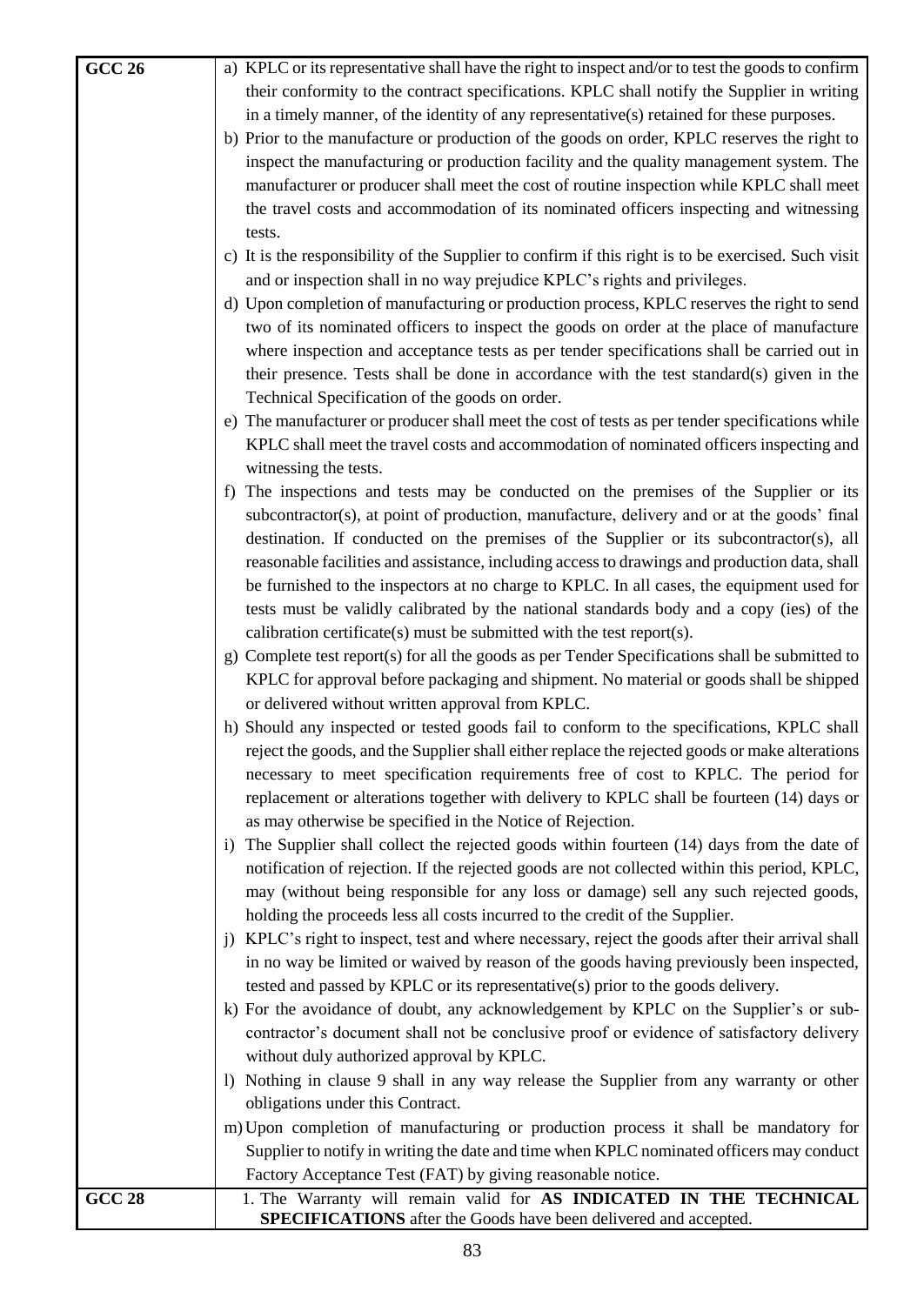|               | 2. KPLC shall give notice to the Supplier stating the nature of any defects together<br>with all available evidence thereof, promptly following the discovery thereof and<br>shall afford all reasonable opportunity for the Supplier to inspect such defects.                                                                                                           |
|---------------|--------------------------------------------------------------------------------------------------------------------------------------------------------------------------------------------------------------------------------------------------------------------------------------------------------------------------------------------------------------------------|
|               | 3. Upon receipt of such notice, the Supplier shall, within the period specified<br>expeditiously repair or replace the defective Goods or parts thereof, at no cost<br>to KPLC.                                                                                                                                                                                          |
|               | 4. If having been notified, the Supplier fails to remedy the defect within the period<br>specified, the Procuring Entity may proceed to take within a reasonable period<br>such remedial action as may be necessary, at the Supplier's risk and expense<br>and without prejudice to any other rights which the KPLC may have against<br>the Supplier under the Contract. |
| <b>GCC 34</b> | 1) Variation of a contract shall only be considered after twelve months from the date of signing<br>the contract.                                                                                                                                                                                                                                                        |

 $\blacksquare$ 

 $\mathbb{Z}^2$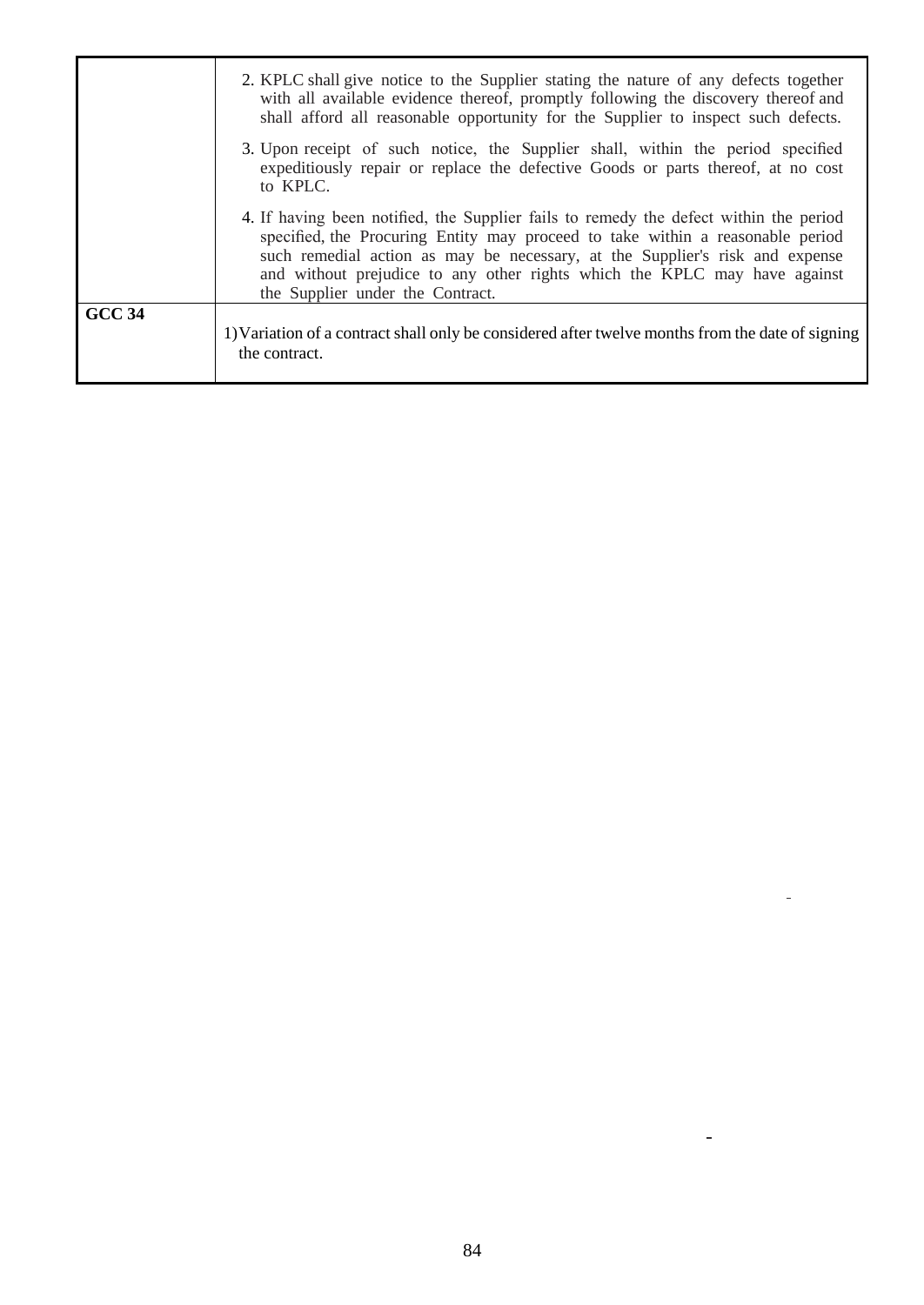# **SECTION VIII - CONTRACT FORMS**

This Section contains forms which, once completed, will form part of the Contract. The forms for Performance Security and Advance Payment Security, when required, shall only be completed by the successful tenderer after contract award.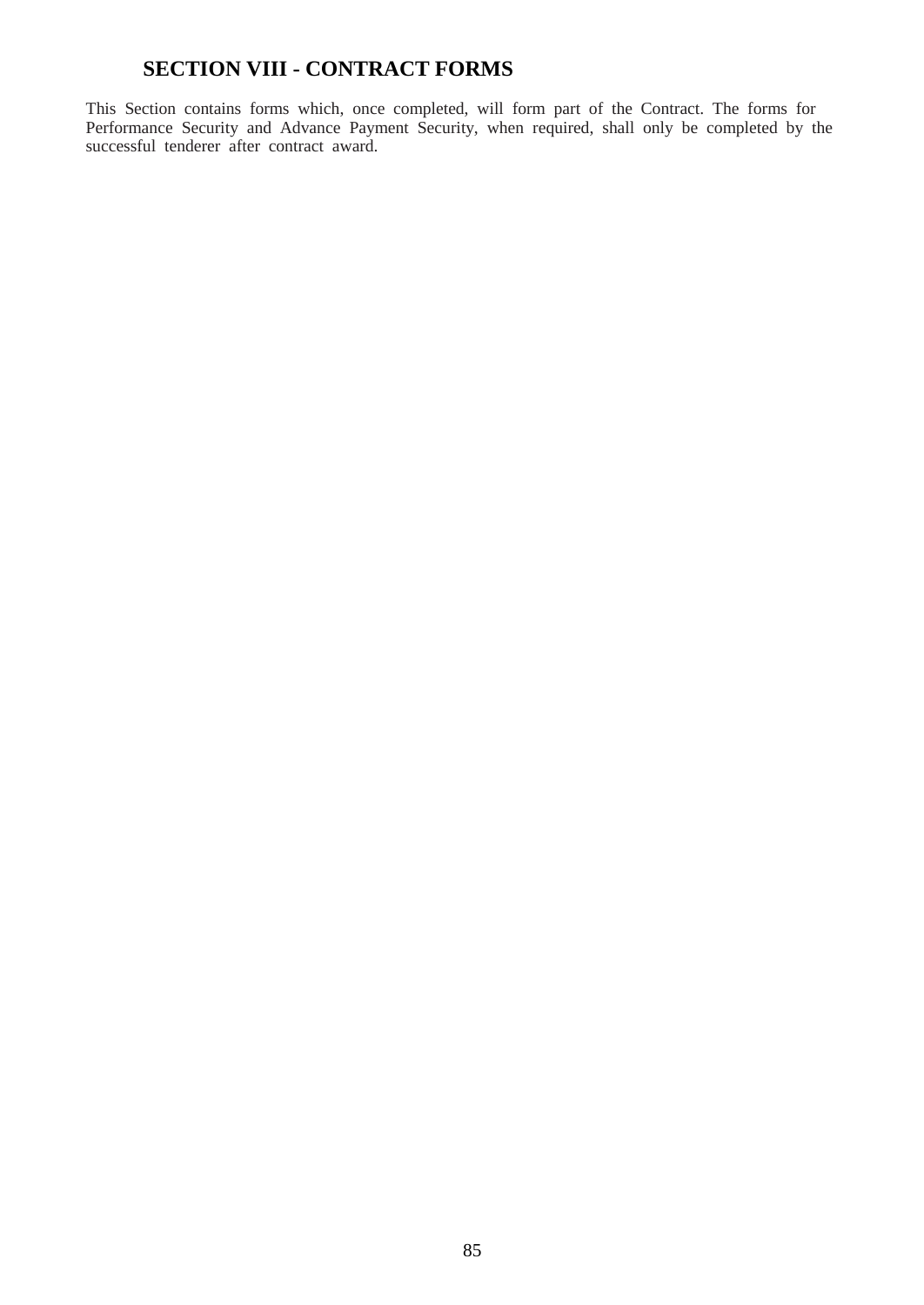# **FORM No. 1: NOTIFICATION OF INTENTION TO AWARD**

This Notification of Intention to Award shall be sent to each Tenderer that submitted a Tender. Send this Notification to the Tenderer's Authorized Representative named in the Tender Information Form on the format below.

----------------------------------------------------------------------------------------------------------------------------------------- --

## **FORMAT**

1. For the attention of Tenderer's Authorized Representative

- *I)* Name: *[insert Authorized Representative's name]*
- *ii)* Address: *[insert Authorized Representative's Address]*
- *iii)* Telephone: *[insert Authorized Representative's telephone/fax numbers]*
- *iv)* Email Address: *[insert Authorized Representative's email address]*

*[IMPORTANT: insert the date that this Notification is transmitted to Tenderers. The Notification must be sent to all Tenderers simultaneously. This means on the same date and as close to the same time as possible.]*

2 Date of transmission: *[email]* on [*date*] (local time)

This Notification is sent by (*Name and designation*)

- 3. Notification of Intention to Award
	- *I)* Employer: *[insert the name of the Employer]*
	- *ii)* Project: *[insert name of project]*
	- *iii)* Contract title: *[insert the name of the contract]*
	- *iv)* Country: *[insert country where ITT is issued]*
	- *v)* ITT No: *[insert ITT reference number from Procurement Plan]*

This Notification of Intention to Award (Notification) notifies you of our decision to award the above contract. The transmission of this Notification begins the Standstill Period. During the Standstill Period, you may:

4. Request a debriefing in relation to the evaluation of your tender

Submit a Procurement-related Complaint in relation to the decision to award the contract.

- a) The successful tenderer
	- i) Name of successful Tender
	- ii) Address of the successful Tender
	- iii) Contract price of the successful Tender Kenya Shillings (in words (in  $\overline{\phantom{a}}$ words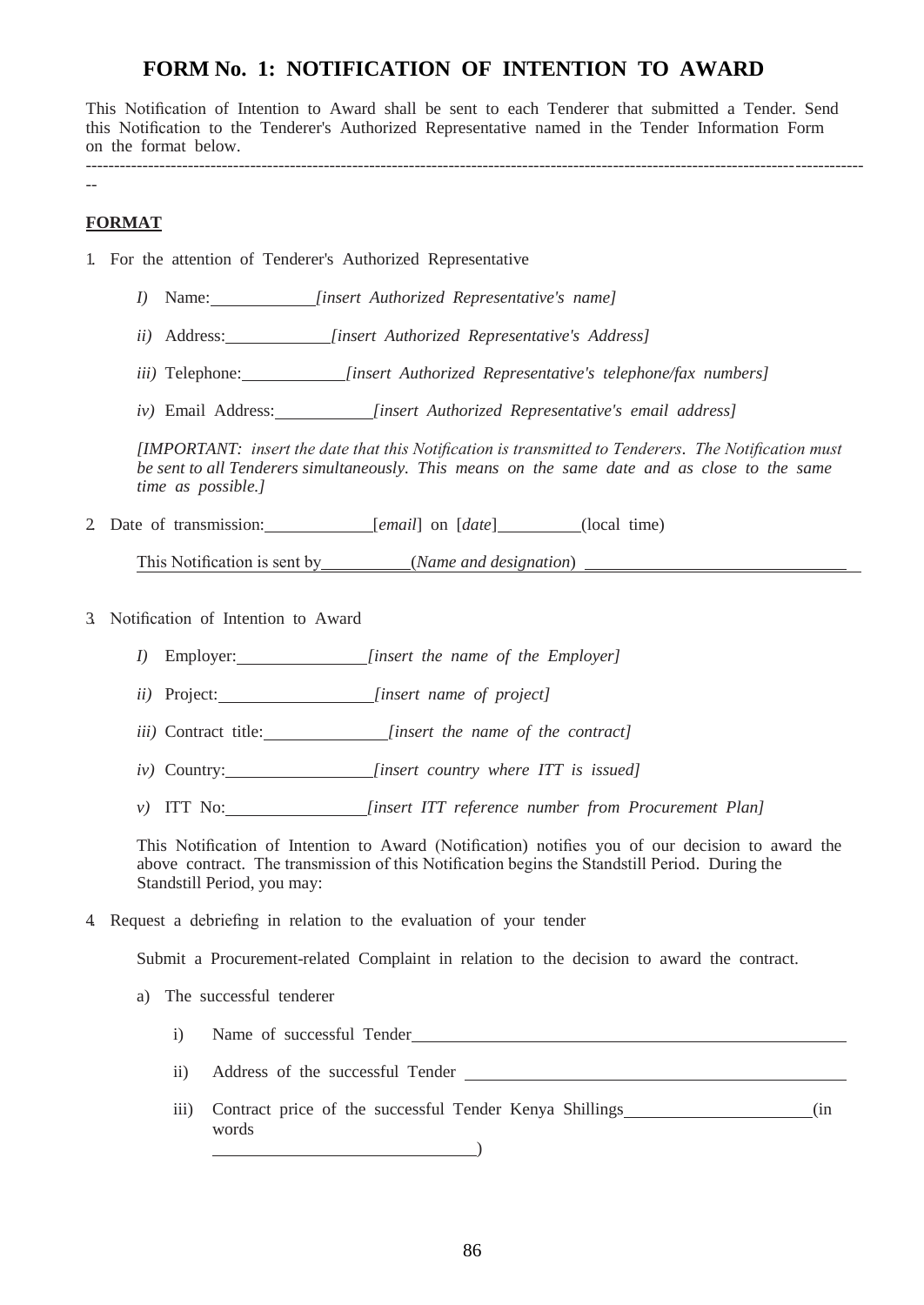#### b) Other Tenderers

Names of all Tenderers that submitted a Tender. If the Tender's price was evaluated include the evaluated price as well as the Tender price as read out. For Tenders not evaluated, give one main reason the Tender was unsuccessful.

| S/No. | Name of Tender |             |                | Tender Price   Tender's evaluated   One Reason Why Not Evaluated |
|-------|----------------|-------------|----------------|------------------------------------------------------------------|
|       |                | as read out | price (Note a) |                                                                  |
|       |                |             |                |                                                                  |
|       |                |             |                |                                                                  |
|       |                |             |                |                                                                  |
|       |                |             |                |                                                                  |
|       |                |             |                |                                                                  |
|       |                |             |                |                                                                  |

#### *(Note a) State NE if not evaluated*

- 5. How to request a debriefing
	- a) DEADLINE: The deadline to request a debriefing expires at midnight on [*insert date*] (*local time*).
	- b) You may request a debriefing in relation to the results of the evaluation of your Tender. If you decide to request a debriefing your written request must be made within three (5) Business Days of receipt of this Notification of Intention to Award.
	- c) Provide the contract name, reference number, name of the Tenderer, contact details; and address the request for debriefing as follows:
		- I) Attention: [*insert full name of person, if applicable*]
		- ii) Title/position: [*insert title/position*]
		- ii) Agency: [*insert name of Employer*]
		- iii) Email address: [*insert email address*]
	- d) If your request for a debriefing is received within the 3 Days deadline, we will provide the debriefing within five (3) Business Days of receipt of your request. If we are unable to provide the debriefing within this period, the Standstill Period shall be extended by five (3) Days after the date that the debriefing is provided. If this happens, we will notify you and confirm the date that the extended Standstill Period will end.
	- e) The debriefing may be in writing, by phone, video conference call or in person. We shall promptly advise you in writing how the debriefing will take place and confirm the date and time.
	- f) If the deadline to request a debriefing has expired, you may still request a debriefing. In this case, we will provide the debriefing as soon as practicable, and normally no later than fifteen (15) Days from the date of publication of the Contract Award Notice.
- 6. How to make a complaint
	- a) Period: Procurement-related Complaint challenging the decision to award shall be submitted by midnight, [*insert date*] (local time).
	- b) Provide the contract name, reference number, name of the Tenderer, contact details; and address the Procurement-related Complaint as follows:
		- I) Attention: [*insert full name of person, if applicable*]
		- ii) Title/position: [*insert title/position*]
		- iii) Agency: [*insert name of Employer*]
		- iv) Email address: *[insert email address]*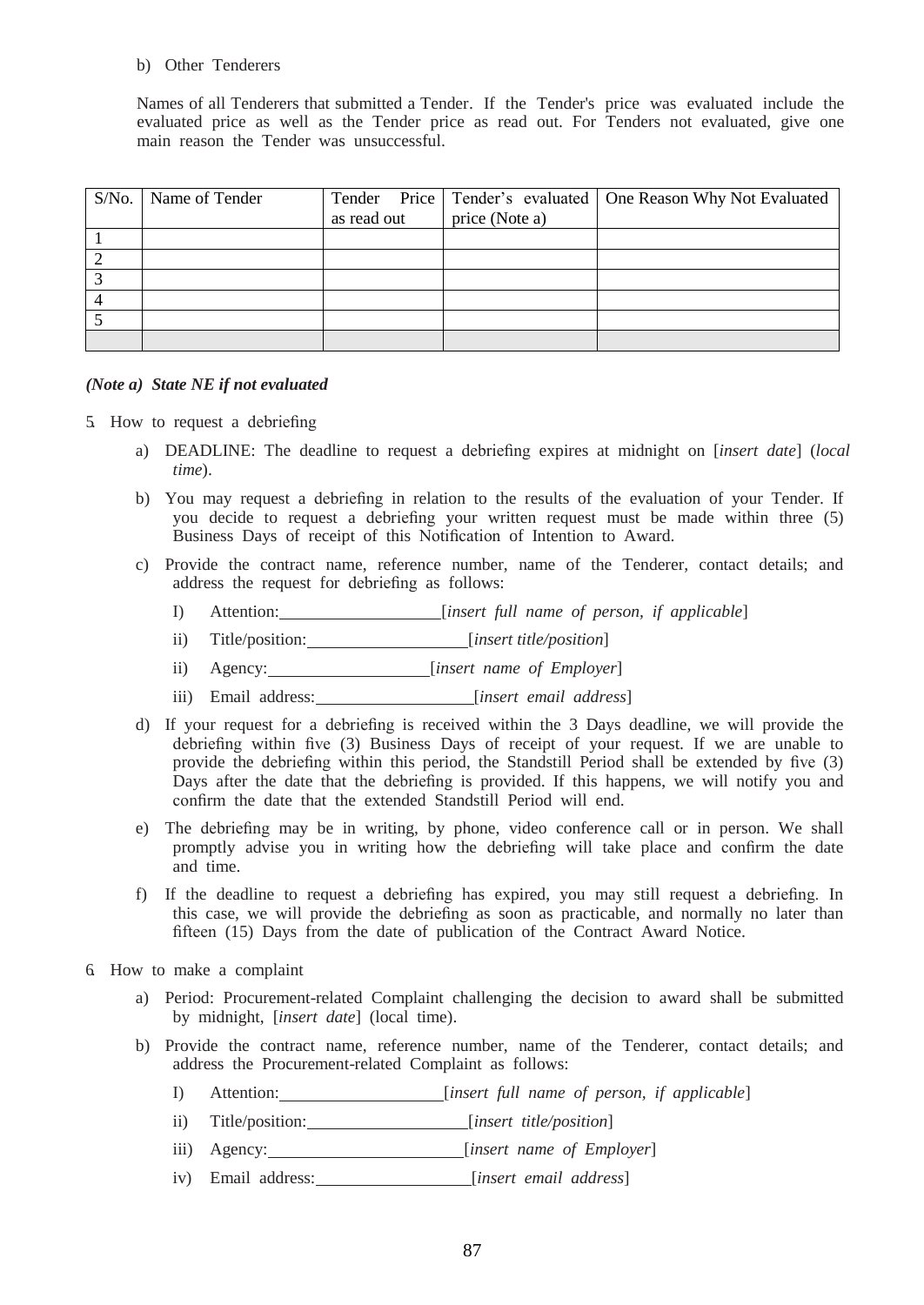- c) At this point in the procurement process, you may submit a Procurement-related Complaint challenging the decision to award the contract. You do not need to have requested, or received, a debriefing before making this complaint. Your complaint must be submitted within the Standstill Period and received by us before the Standstill Period ends.
- d) Further information: For more information refer to the Public Procurement and Disposals Act 2015 and its Regulations available from the Website [www.ppra.go.ke o](http://www.ppra.go.ke/)r emai[l](mailto:complaints@ppra.go.ke)  [complaints@ppra.go.ke.](mailto:complaints@ppra.go.ke)

You should read these documents before preparing and submitting your complaint.

- e) There are four essential requirements:
- i) You must be an 'interested party'. In this case, that means a Tenderer who submitted a Tender in this tendering process, and is the recipient of a Notification of Intention to Award.
- ii) The complaint can only challenge the decision to award the contract.
- iii) You must submit the complaint within the period stated above.
- iv) You must include, in your complaint, all of the information required to support your complaint.

#### **7. Standstill Period**

- i) DEADLINE: The Standstill Period is due to end at midnight on [*insert date*] (local time).
- ii) The Standstill Period lasts ten (14) Days after the date of transmission of this Notification of Intention to Award.
- iii) The Standstill Period may be extended as stated in paragraph Section 5 (d) above.

If you have any questions regarding this Notification please do not hesitate to contact us.

On behalf of the Employer:

#### **Signature:**

**Name:** 

**Title/position:**

**Telephone:**

**Email:** \_\_\_\_\_\_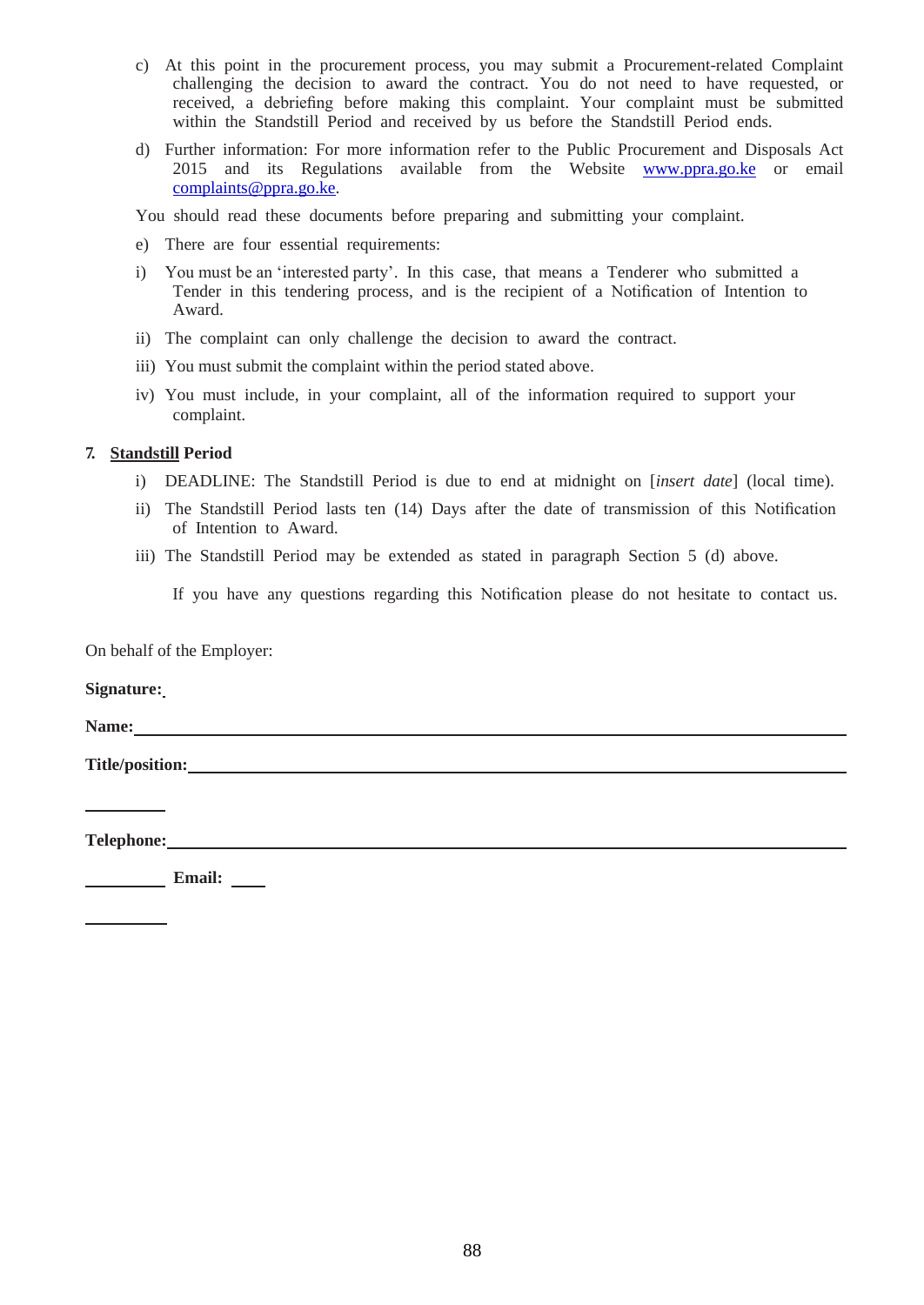# **FORM NO. 2 - REQUEST FOR REVIEW**

#### **FORM FOR REVIEW(r.203(1))**

#### **PUBLIC PROCUREMENT ADMINISTRATIVE REVIEW BOARD**

**APPLICATION NO…………….OF……….….20……...**

#### **BETWEEN**

**…………………………...……………………………….APPLICANT** 

**AND**

**…………………………………RESPONDENT (Procuring Entity)**

Request for review of the decision of the…………… (Name of the Procuring Entity of ……………dated the…day of ………….20……….in the matter of Tender No………..…of …………..20….. for .........(Tender description).

#### **REQUEST FOR REVIEW**

| No Tel. NoEmail , hereby request the Public Procurement Administrative Review Board to<br>review the whole/part of the above mentioned decision on the following grounds, namely: |
|-----------------------------------------------------------------------------------------------------------------------------------------------------------------------------------|
| 1.                                                                                                                                                                                |
| $\overline{2}$ .                                                                                                                                                                  |
| By this memorandum, the Applicant requests the Board for an order/orders that:                                                                                                    |
| 1.                                                                                                                                                                                |
| $\overline{2}$ .                                                                                                                                                                  |
|                                                                                                                                                                                   |

FOR OFFICIAL USE ONLY Lodged with the Secretary Public Procurement Administrative Review Board on…………day of ………....20….………

#### **SIGNED**

**Board Secretary**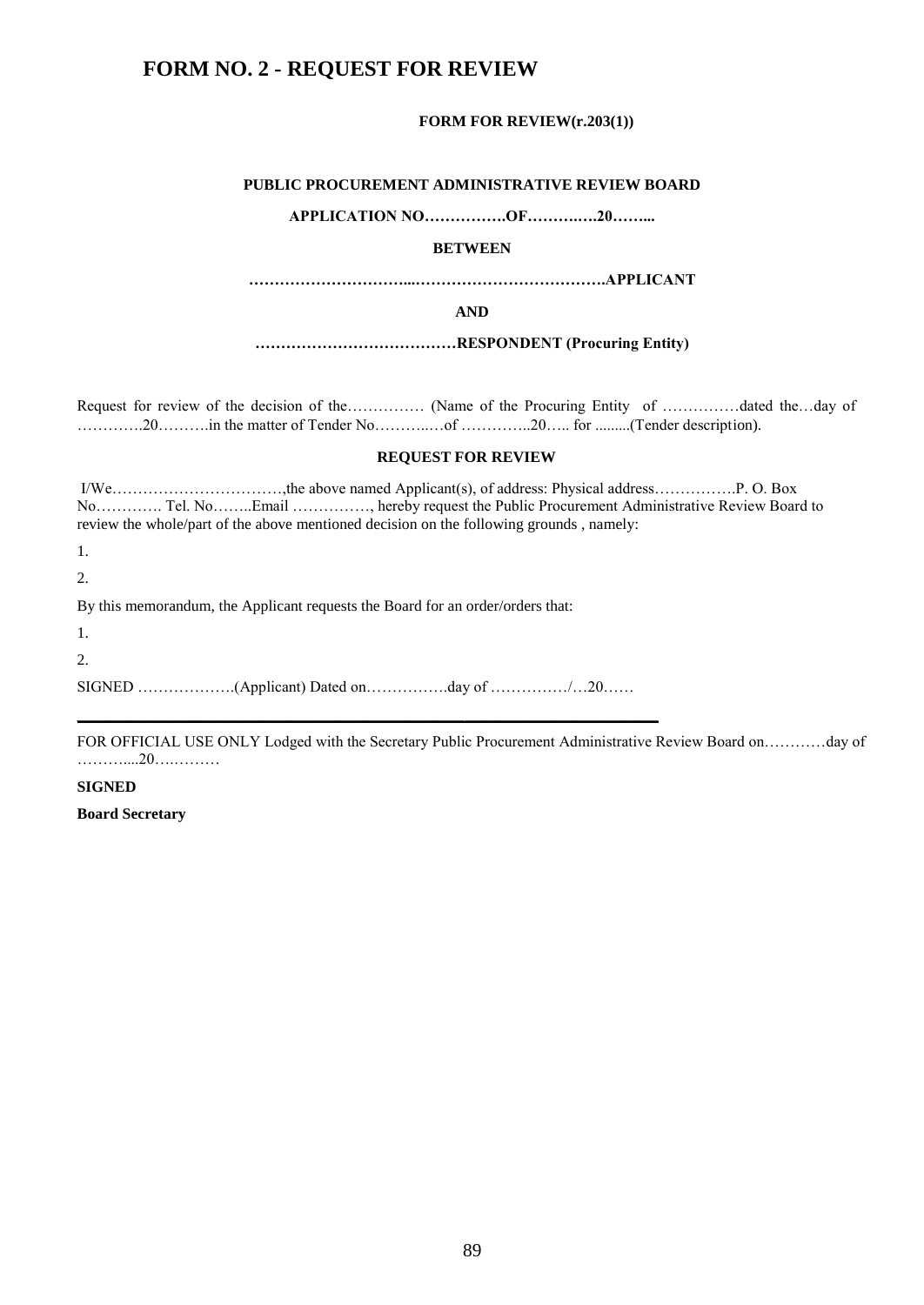# **FORM NO. 3 LETTER OF AWARD**

*[Use letter head paper of the Procuring Entity]*

 *[Date]*

To: *[name and address of the Supplier]*

Subject: *Notification of Award Contract No.* . . . . . . . . .

This is to notify you that your Tender dated *[insert date]* for execution of the *<i>finsert name of the contract and identification number, as given in the SCC]* for the Accepted Contract Amount of *[insert amount in numbers and words and name of currency]*, as corrected and modified in accordance with the Instructions to tenderers is hereby accepted by our Agency.

You are requested to furnish the Performance Security within 30 days in accordance with the Conditions of Contract, using for that purpose the of the Performance Security Form included in Section X,

Contract Forms, of the Tendering document. Authorized Signature: Authorized Signature: Name and Title of Signatory:<br>Name of Agency:

**Attachment: Contract Agreement**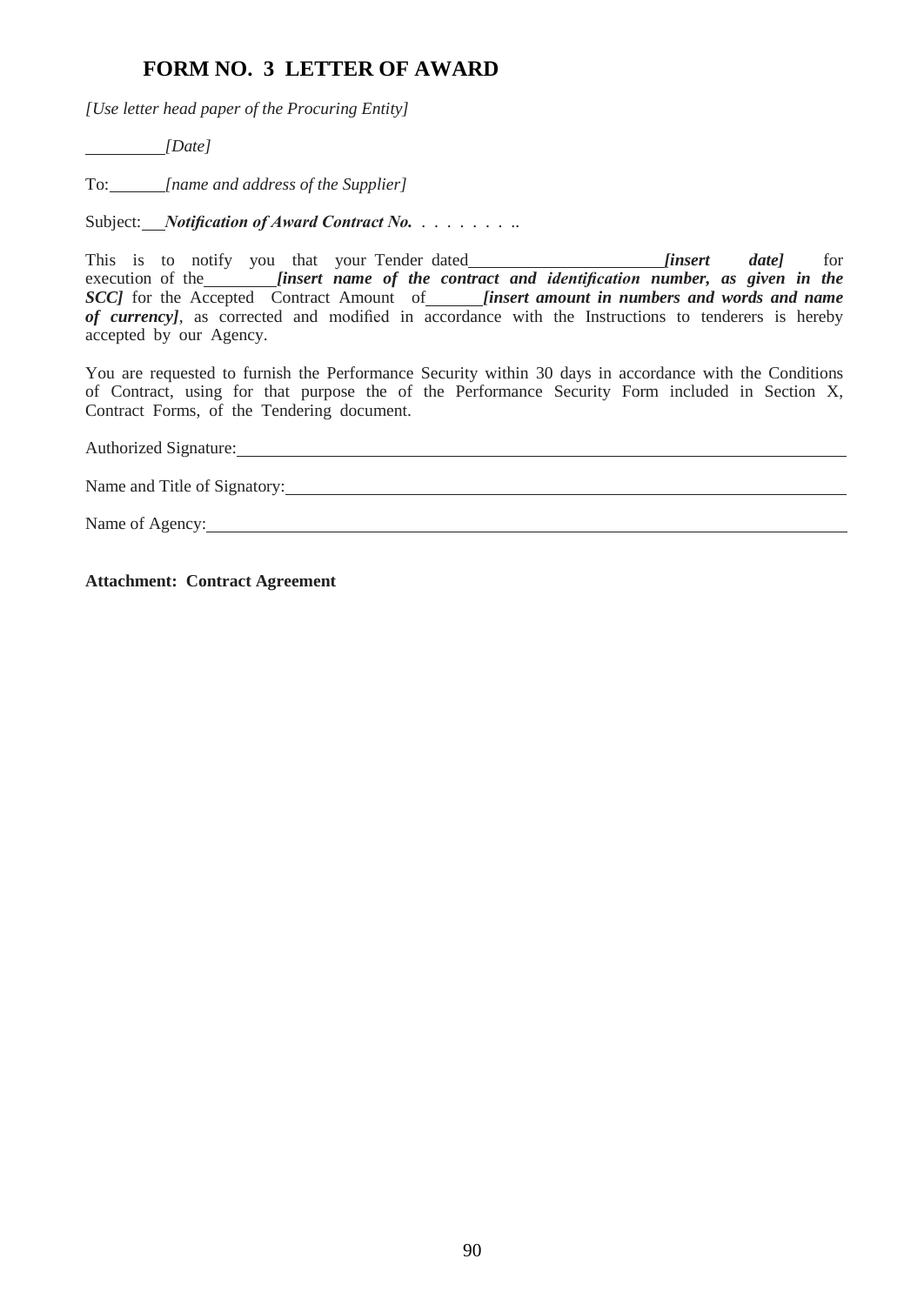## **FORM NO. 4 - CONTRACT AGREEMENT**

*[The successful tenderer shall fill in this form in accordance with the instructions indicated]*

THIS AGREEMENT made the *[insert: number] day* of *[insert: month]*, [insert: *year]*. BETWEEN (1)\_\_\_\_\_\_\_\_\_\_\_\_\_\_\_\_\_\_\_\_\_\_\_\_\_[insert complete name of Procuring Entity and having its principal place of business at *[insert: address of Procuring Entity]* (hereinafter called "Procuring Entity"), of the one part; and (2) *[insert name of Supplier]*, a corporation incorporated under the laws of *[insert: country of Supplier]* and having its principal place of business at *[insert: address of Supplier]* (hereinafter called "the Supplier"), of the other part.

- 1. WHEREAS the Procuring Entity invited Tenders for certain Goods and ancillary services, viz., *[insert brief description of Goods and Services]* and has accepted a Tender by the Supplier for the supply of those Goods and Services, the Procuring Entity and the Supplier agree as follows:
	- i) In this Agreement words and expressions shall have the same meanings as are respectively assigned to them in the Contract documents referred to.
	- ii) The following documents shall be deemed to form and be read and construed as part of this Agreement. This Agreement shall prevail over all other contract documents.
		- a) the Letter of Acceptance
		- b) the Letter of Tender
		- c) the Addenda Nos. (if any)
		- d) Special Conditions of Contract
		- e) General Conditions of Contract
		- f) the Specification (including Schedule of Requirements and Technical Specifications)
		- g) the completed Schedules (including Price Schedules)
		- h) any other document listed in GCC as forming part of the Contract
	- iii) In consideration of the payments to be made by the Procuring Entity to the Supplier as specified in this Agreement, the Supplier hereby covenants with the Procuring Entity to provide the Goods and Services and to remedy defects therein in conformity in all respects with the provisions of the Contract.
- 2. The Procuring Entity hereby covenants to pay the Supplier in consideration of the provision of the Goods and Services and the remedying of defects therein, the Contract Price or such other sum as may become payable under the provisions of the Contract at the times and in the manner prescribed by the Contract.
- 3. IN WITNESS whereof the parties hereto have caused this Agreement to be executed in accordance with the laws of Kenya on the day, month and year indicated above.

#### **For and on behalf of the Procuring Entity**

Signed: *[insert signature]*

in the capacity of *[insert title or other appropriate designation]* In the presence of

*[insert identification of official witness]* **For and on behalf of the Supplier**

Signed: *[insert signature of authorized representative(s) of the Supplier]* in the capacity of

*[insert title or other appropriate designation]* in the presence of

*[insert identification of official witness]*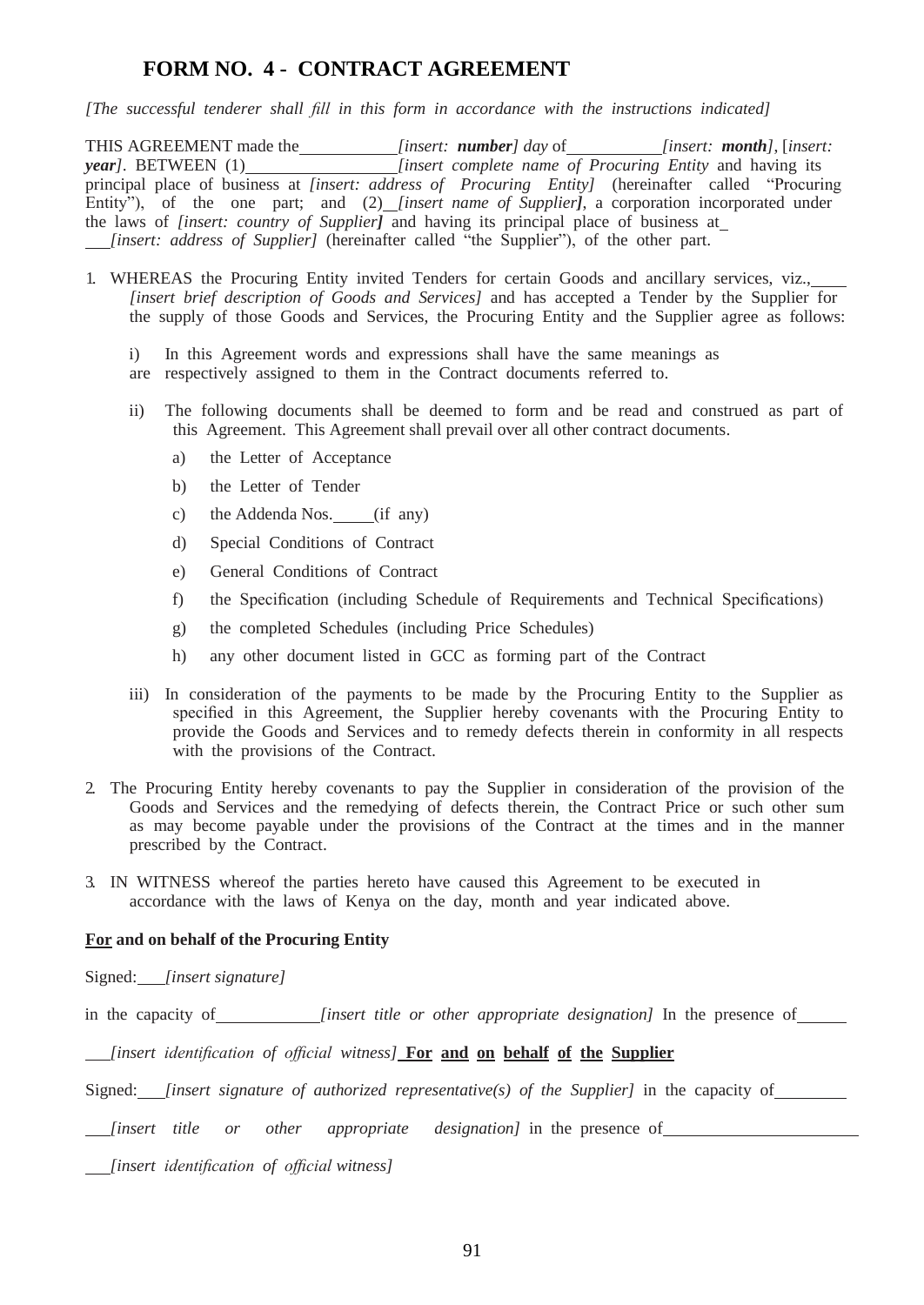# **FORM NO. 5 - PERFORMANCE SECURITY [Option 1 - Unconditional Demand Bank Guarantee] –(Applicable)**

*[Guarantor letterhead]*

**Beneficiary:** *[insert name and Address of* 

*Employer]* 

**Date:** *[Insert date of issue]*

**Guarantor:** *[Insert name and address of place of issue, unless indicated in the letterhead]*

- 1. We have been informed that (hereinafter called "the Contractor") has entered into Contract No. dated (hereinafter called "the Contractor") has entered into Contract No.<br>
dated with (name of Employer) (the Employer as the Beneficiary), for the execution of (hereinafter called "the Contract").
- 2. Furthermore, we understand that, according to the conditions of the Contract, a performance guarantee is required.
- 3. At the request of the Contractor, we as Guarantor, hereby irrevocably undertake to pay the Beneficiary any sum or sums not exceeding in total an amount of (*in (in* ) *words*),<sup>1</sup> such sum being payable in the types and proportions of currencies in which the Contract Price is payable, upon receipt by us of the Beneficiary's complying demand supported by the Beneficiary's statement, whether in the demand itself or in a separate signed document accompanying or identifying the demand, stating that the Applicant is in breach of its obligation(s) under the Contract, without the Beneficiary needing to prove or to show grounds for your demand or the sum specified therein.
- 4. This guarantee shall expire, no later than the .... Day of ............,  $2$ ......<sup>2</sup>, and any demand for payment under it must be received by us at the office indicated above on or before that date.
- 5. The Guarantor agrees to a one-time extension of this guarantee for a period not to exceed *[six months] [one year],* in response to the Beneficiary's written request for such extension, such request to be presented to the Guarantor before the expiry of the guarantee."

*[Name of Authorized Official, signature(s) and seals/stamps*]

*Note: All italicized text (including footnotes) is for use in preparing this form and shall be deleted from the final product.*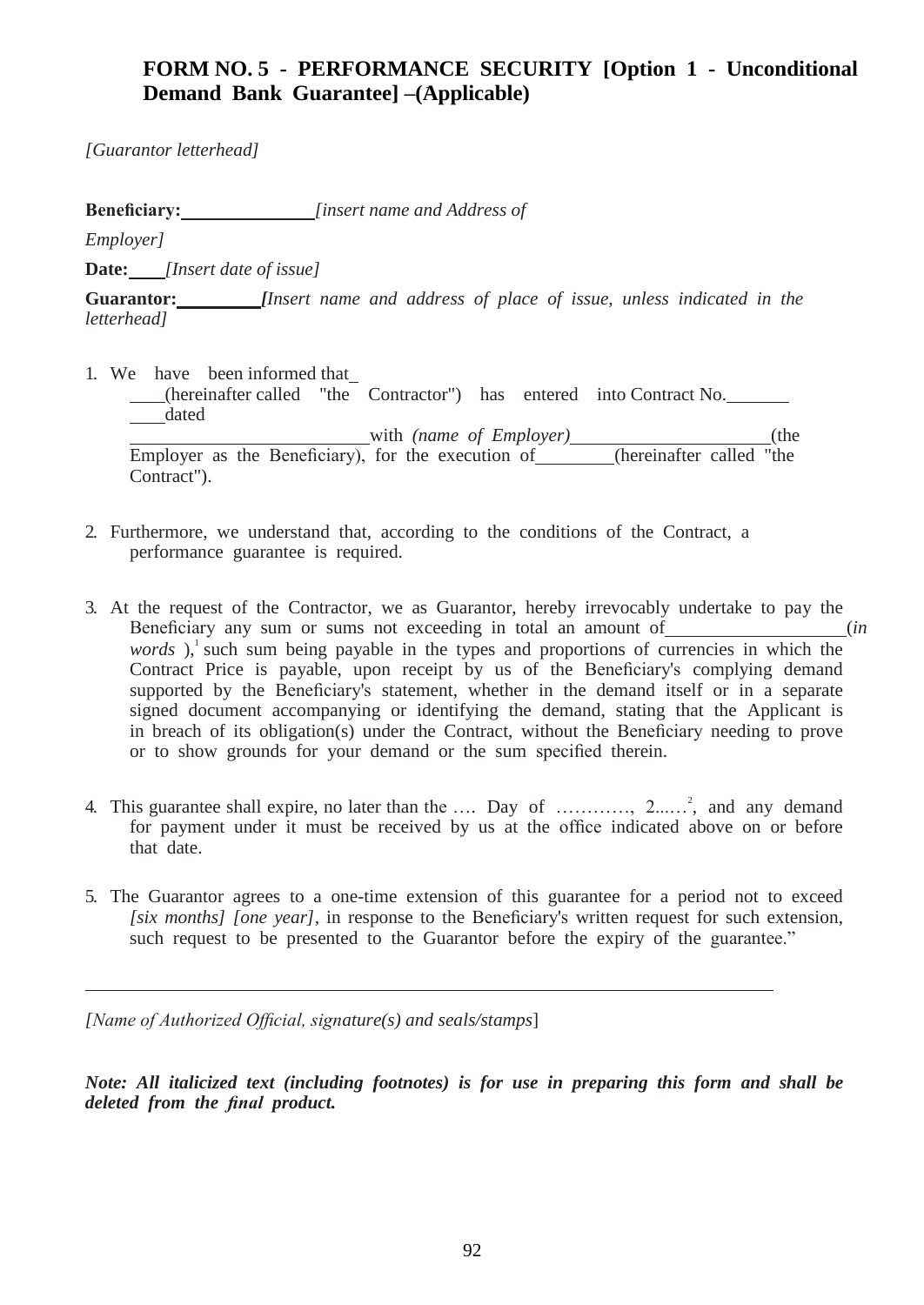# **FORM No. 6 - PERFORMANCE SECURITY [Option 2– Performance Bond]- (Not Applicable)**

*[Note: Procuring Entities are advised to use Performance Security – Unconditional Demand Bank Guarantee instead of Performance Bond due to difficulties involved in calling Bond holder to action]*

*[Guarantor letterhead or SWIFT identifier code]*

**Beneficiary:** *[insert name and Address of* 

*Employer] Date***:** *[Insert date of issue]*

**PERFORMANCE BOND No.:** 

**Guarantor:** *[Insert name and address of place of issue, unless indicated in the letterhead]*

- 1. By this Bond\_\_\_\_\_\_\_\_\_\_\_\_\_\_\_\_\_\_\_\_\_\_\_\_\_\_\_\_ as Principal (hereinafter called "the Contractor") and ] as Surety (hereinafter called "the Surety"), are held and firmly bound unto and increase as Obligee (hereinafter called "the Employer") in the amount of **form** for the payment of which sum well and truly to be made in the types and proportions of currencies in which the Contract Price is payable, the Contractor and the Surety bind themselves, their heirs, executors, administrators, successors and assigns, jointly and severally, firmly by these presents.
- 2. WHEREAS the Contractor has entered into a written Agreement with the Employer dated the  $day \text{ of } 20$  in accordance with the documents, plans, specifications, and amendments thereto, which to the extent herein provided for, are by reference made part hereof and are hereinafter referred to as the Contract.
- 3. NOW, THEREFORE, the Condition of this Obligation is such that, if the Contractor shall promptly and faithfully perform the said Contract (including any amendments thereto), then this obligation shall be null and void; otherwise, it shall remain in full force and effect. Whenever the Contractor shall be, and declared by the Employer to be, in default under the Contract, the Employer having performed the Employer's obligations thereunder, the Surety may promptly remedy the default, or shall promptly:
	- 1) complete the Contract in accordance with its terms and conditions; or
	- 2) obtain a tender or tenders from qualified tenderers for submission to the Employer for completing the Contract in accordance with its terms and conditions, and upon determination by the Employer and the Surety of the lowest responsive Tenderers, arrange for a Contract between such Tenderer, and Employer and make available as work progresses (even though there should be a default or a succession of defaults under the Contract or Contracts of completion arranged under this paragraph) sufficient funds to pay the cost of completion less the Balance of the Contract Price; but not exceeding, including other costs and damages for which the Surety may be liable hereunder, the amount set forth in the first paragraph hereof. The term "Balance of the Contract Price," as used in this paragraph, shall mean the total amount payable by Employer to Contractor under the Contract, less the amount properly paid by Employer to Contractor; or
	- 3) pay the Employer the amount required by Employer to complete the Contract in accordance with its terms and conditions up to a total not exceeding the amount of this Bond.
- 4. The Surety shall not be liable for a greater sum than the specified penalty of this Bond.
- 5. Any suit under this Bond must be instituted before the expiration of one year from the date of the issuing of the Taking-Over Certificate. No right of action shall accrue on this Bond to or for the use of any person or corporation other than the Employer named herein or the heirs, executors, administrators, successors, and assigns of the Employer.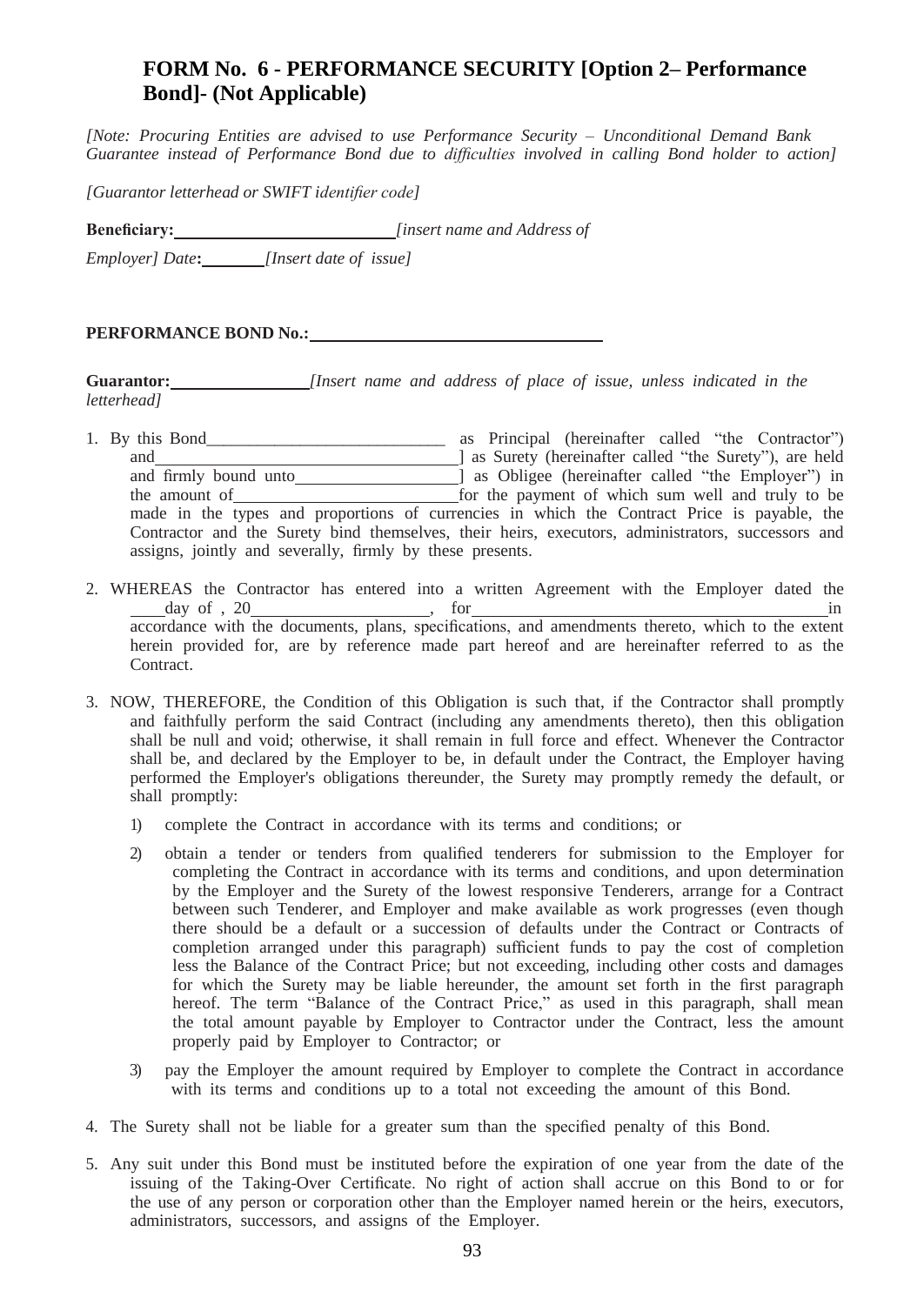| 6. |                    | In testimony whereof, the Contractor has hereunto set his hand and affixed his seal, and the Surety has<br>caused these presents to be sealed with his corporate seal duly attested by the signature of his legal |  |
|----|--------------------|-------------------------------------------------------------------------------------------------------------------------------------------------------------------------------------------------------------------|--|
|    |                    |                                                                                                                                                                                                                   |  |
|    |                    |                                                                                                                                                                                                                   |  |
|    | In the presence of |                                                                                                                                                                                                                   |  |
|    |                    |                                                                                                                                                                                                                   |  |
|    |                    |                                                                                                                                                                                                                   |  |
|    |                    |                                                                                                                                                                                                                   |  |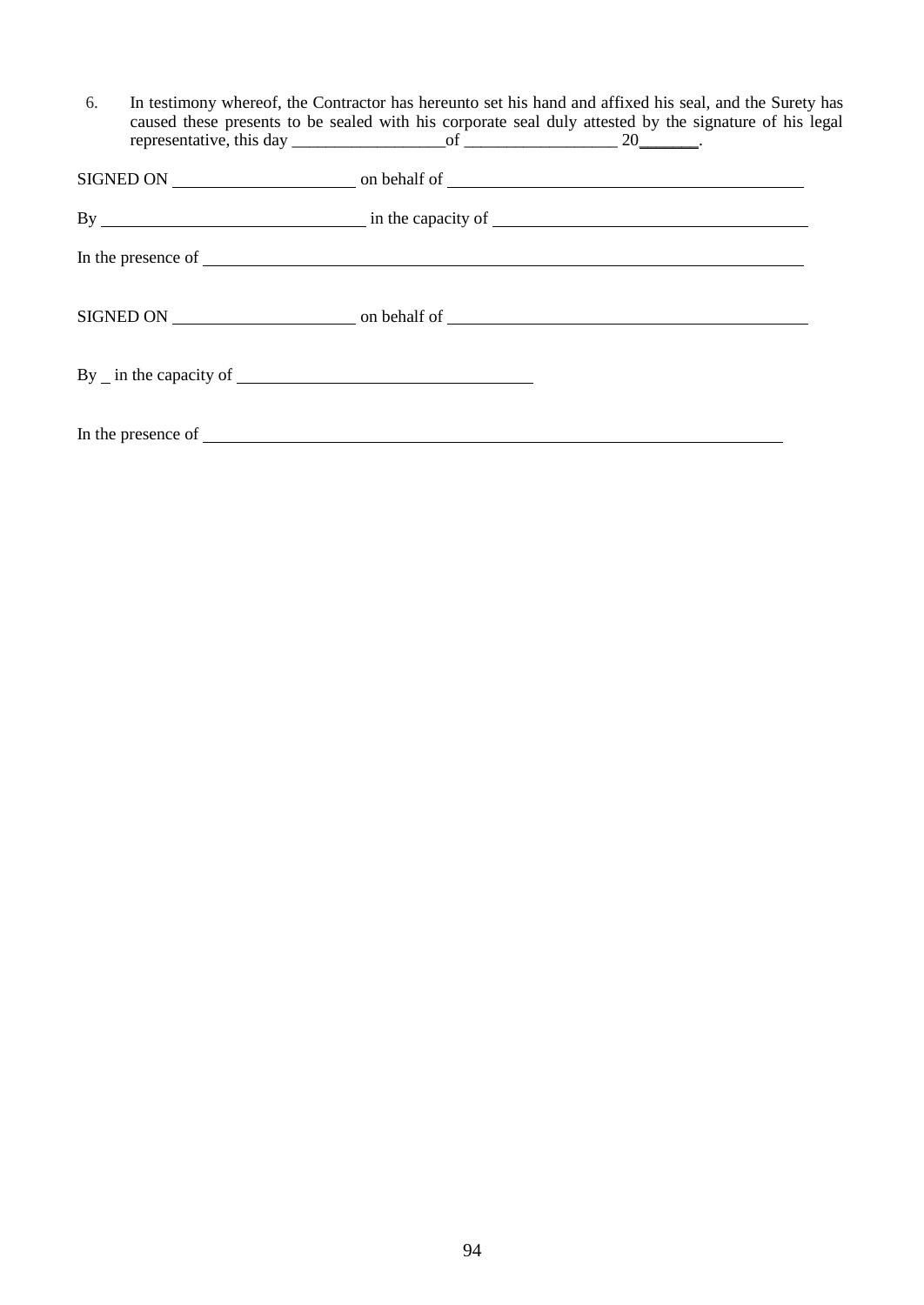# **FORM NO. 7 - ADVANCE PAYMENT SECURITY [Demand Bank Guarantee]**

*[Guarantor letterhead]* 

## **Beneficiary:** *linsert*

*name and Address of* Employer*]* **Date:** \_\_\_\_\_\_\_\_\_\_\_\_\_\_\_\_ *[Insert date of issue]*

**ADVANCE PAYMENT GUARANTEE No.:** *[Insert guarantee reference number]*

**Guarantor: [***Insert name and address of place of issue, unless indicated in the letterhead]*

1. We have been informed that \_\_\_\_\_\_\_\_\_\_\_\_\_\_ (hereinafter called "the Contractor") has entered into Contract No. \_\_\_\_\_\_\_\_\_\_\_\_\_ *dated* \_\_\_\_\_\_\_\_\_\_\_\_ with the Beneficiary, for the execution of \_\_\_\_\_\_\_\_\_\_\_\_\_\_\_\_\_\_\_\_\_ (hereinafter called "the Contract").

2. Furthermore, we understand that, according to the conditions of the Contract, an advance payment in the sum \_\_\_\_\_\_\_\_\_ (*in words* ) is to be made against an advance payment guarantee.

3. At the request of the Contractor, we as Guarantor, hereby irrevocably undertake to pay the Beneficiary any sum or sums not exceeding in total an amount of \_\_\_\_\_\_\_\_\_\_\_\_\_\_\_\_\_\_\_\_\_\_\_\_\_\_\_\_\_\_\_\_\_ (*in words* \_\_\_\_\_\_\_\_\_\_\_\_\_\_\_\_\_\_\_) <sup>1</sup> upon receipt by us of the Beneficiary's complying demand supported by the Beneficiary's statement, whether in the demand itself or in a separate signed document accompanying or identifying the demand, stating either that the Applicant:

(a) has used the advance payment for purposes other than the costs of mobilization in respect of the goods; or (b) has failed to repay the advance payment in accordance with the Contract conditions, specifying the amount which the Applicant has failed to repay.

4. A demand under this guarantee may be presented as from the presentation to the Guarantor of a certificate from the Beneficiary's bank stating that the advance payment referred to above has been credited to the Contractor on its account number \_\_\_\_\_\_\_\_\_\_\_\_\_ at ----------------------------.

5. The maximum amount of this guarantee shall be progressively reduced by the amount of the advance payment repaid by the Contractor as specified in copies of interim statements or payment certificates which shall be presented to us. This guarantee shall expire, at the latest, upon our receipt of a copy of the interim payment certificate indicating that ninety (90) percent of the Accepted Contract Amount, less provisional sums, has been certified for payment, or on the  $\_\_\_$  day of  $\_\_\_\_\_$ , 2 $\_\_\_\_$ <sup>2</sup> whichever is earlier. Consequently, any demand for payment under this guarantee must be received by us at this office on or before that date.

6. The Guarantor agrees to a one-time extension of this guarantee for a period not to exceed *[six months] [one year]*, in response to the Beneficiary's written request for such extension, such request to be presented to the Guarantor before the expiry of the guarantee.

\_\_\_\_\_\_\_\_\_\_\_\_\_\_\_\_\_\_\_\_\_\_\_\_\_\_\_\_\_\_\_\_\_\_\_\_\_\_\_\_\_\_\_\_\_\_\_\_\_\_\_\_\_\_\_\_\_\_\_\_\_\_\_\_\_\_\_\_\_\_\_\_\_\_\_\_\_\_\_\_\_\_\_\_\_\_\_

*[Name of Authorized Official, signature(s) and seals/stamps*]

## *Note: All italicized text (including footnotes) is for use in preparing this form and shall be deleted from the final product.*

 $\overline{a}$ <sup>1</sup>*The Guarantor shall insert an amount representing the amount of the advance payment and denominated either in the currency of the advance payment as specified in the Contract.*

<sup>2</sup> *Insert the expected expiration date of the Time for Completion. The Employer should note that in the event of an extension of the time for completion of the Contract, the Employer would need to request an extension of this guarantee from the Guarantor. Such request must be in writing and must be made prior to the expiration date established in the guarantee.*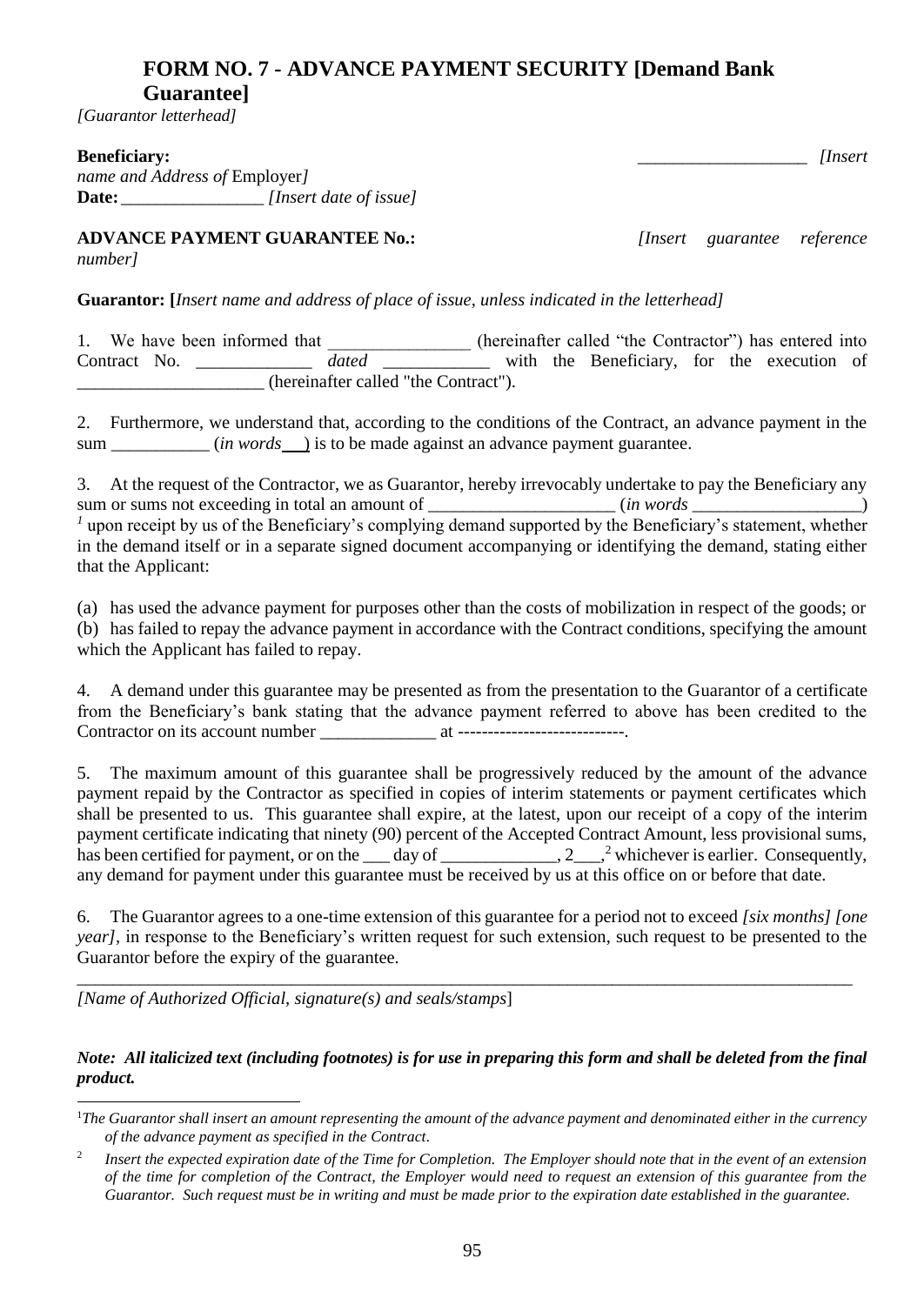## **FORM NO. 8 BENEFICIAL OWNERSHIP DISCLOSURE FORM (Amended and issued pursuant to PPRA CIRCULAR No. 02/2022)**

## *INSTRUCTIONS TO TENDERERS: DELETE THIS BOX ONCE YOU HAVE COMPLETED THE FORM*

*This Beneficial Ownership Disclosure Form ("Form") is to be completed by the successful tenderer pursuant to Regulation 13 (2A) and 13 (6) of the Companies (Beneficial Ownership Information) Regulations, 2020. In case of joint venture, the tenderer must submit a separate Form for each member. The beneficial ownership information to be submitted in this Form shall be current as of the date of its submission.*

*For the purposes of this Form, a Beneficial Owner of a Tenderer is any natural person who ultimately owns or controls the legal person (tenderer) or arrangements or a natural person on whose behalf a transaction is conducted, and includes those persons who exercise ultimate effective control over a legal person (Tenderer) or arrangement.*

| Tender Reference No.:                                            |                                            | <i>linsert</i>         |
|------------------------------------------------------------------|--------------------------------------------|------------------------|
| <i>identification no</i> ] Name of the Tender Title/Description: |                                            | <i>linsert name of</i> |
| <i>the assignment]</i> to:                                       | [insert complete name of Procuring Entity] |                        |

In response to the requirement in your notification of award dated *[insert date of notification of award]* to furnish additional information on beneficial ownership: *[select one option as applicable and delete the options that are not applicable]*

I) We here by provide the following beneficial ownership information.

## *Details of beneficial ownership*

|    | <b>Details of all Beneficial Owners</b>                    | % of shares<br>a person<br>holds in the<br>company<br>Directly or<br>indirectly | % of voting rights<br>a person holds in<br>the company | Whether a person<br>directly or indirectly<br>holds a right to<br>appoint or remove a<br>member of the board<br>of directors of the<br>company<br>or<br>an<br>equivalent governing<br>body of the Tenderer<br>(Yes / No) | Whether a<br>person directly<br>or indirectly<br>exercises<br>significant<br>influence or<br>control over the<br>Company<br>(tenderer) (Yes<br>/ No) |
|----|------------------------------------------------------------|---------------------------------------------------------------------------------|--------------------------------------------------------|--------------------------------------------------------------------------------------------------------------------------------------------------------------------------------------------------------------------------|------------------------------------------------------------------------------------------------------------------------------------------------------|
|    | <b>Full Name</b>                                           | Directly------                                                                  | Directly                                               | 1. Having the right<br>to                                                                                                                                                                                                | Exercises<br>1.                                                                                                                                      |
| 1. | National identity<br>card number or<br>Passport number     | $\%$<br>-----<br>of shares                                                      | $\ldots \ldots \frac{9}{6}$ of voting<br>rights        | appoint<br>a<br>majority<br>of<br>the<br>board<br>of<br>the<br>directors<br><b>or</b><br>an                                                                                                                              | significant<br>influence or<br>control over<br>the Company                                                                                           |
|    | Personal<br>Identification<br>Number (where<br>applicable) | Indirectly----<br>$\%$<br>------<br>of shares                                   | Indirectly----------<br>% of voting<br>rights          | equivalent<br>governing body of<br>the Tenderer: Yes -<br>$---No---$                                                                                                                                                     | body of the<br>Company<br>(tenderer)                                                                                                                 |
|    | Nationality                                                |                                                                                 |                                                        | 2. Is this right held<br>directly<br><sub>or</sub>                                                                                                                                                                       | Yes -----No---                                                                                                                                       |
|    | Date of birth<br>[dd/mm/yyyy]                              |                                                                                 |                                                        | indirectly?:                                                                                                                                                                                                             | 2. Is this                                                                                                                                           |
|    | Postal address                                             |                                                                                 |                                                        |                                                                                                                                                                                                                          | influence or                                                                                                                                         |
|    | Residential address                                        |                                                                                 |                                                        | Direct<br>.                                                                                                                                                                                                              | control<br>exercised                                                                                                                                 |
|    | Telephone number                                           |                                                                                 |                                                        |                                                                                                                                                                                                                          | directly or                                                                                                                                          |
|    | Email address                                              |                                                                                 |                                                        | Indirect                                                                                                                                                                                                                 | indirectly?                                                                                                                                          |
|    | Occupation or<br>profession                                |                                                                                 |                                                        | .                                                                                                                                                                                                                        | $Direct$<br>.                                                                                                                                        |
|    |                                                            |                                                                                 |                                                        |                                                                                                                                                                                                                          | Indirect                                                                                                                                             |
|    |                                                            |                                                                                 |                                                        |                                                                                                                                                                                                                          | $\cdots$                                                                                                                                             |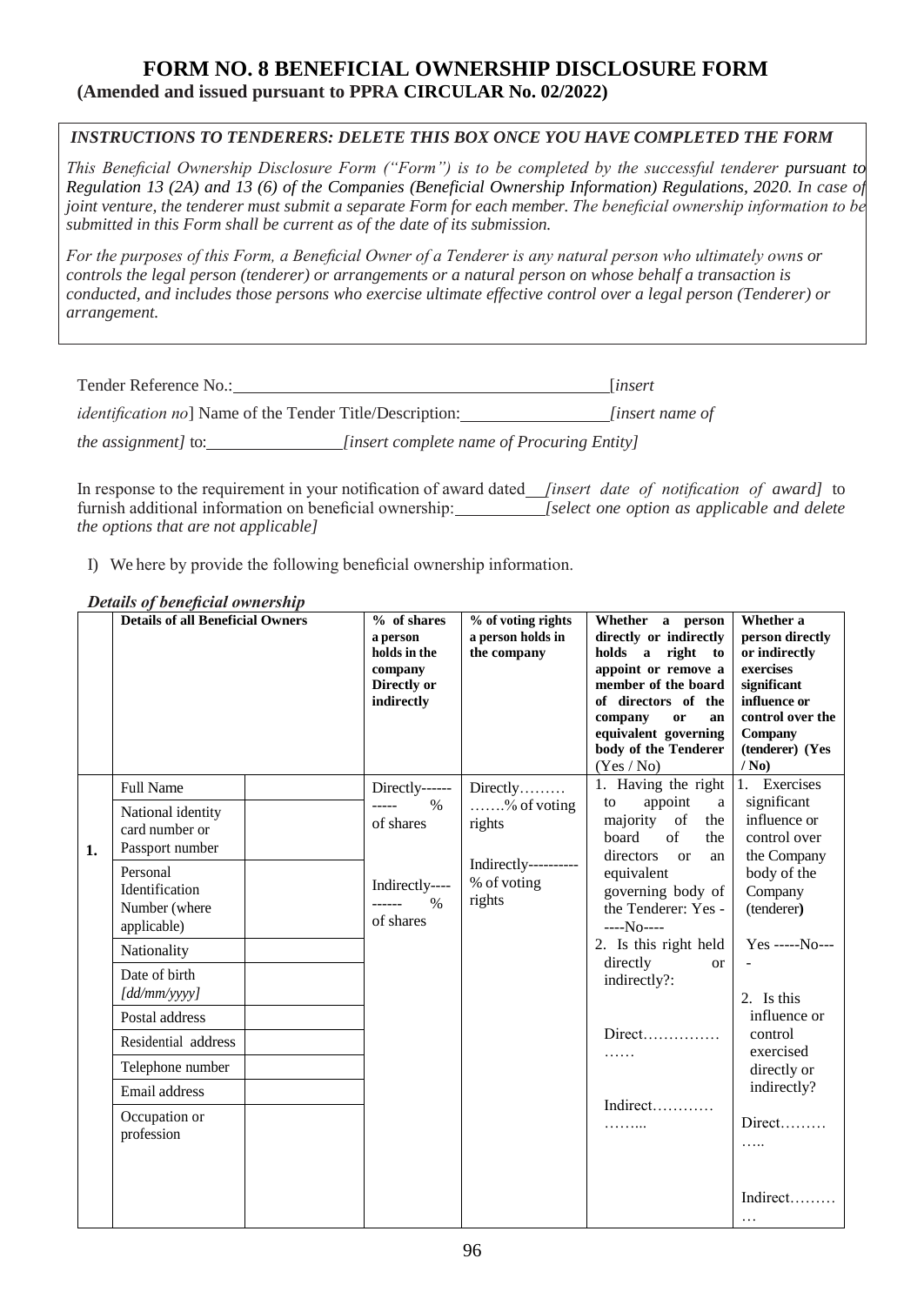|           | <b>Details of all Beneficial Owners</b>       | % of shares<br>a person<br>holds in the<br>company<br>Directly or<br>indirectly | % of voting rights<br>a person holds in<br>the company | Whether a person<br>directly or indirectly<br>holds a<br>right to<br>appoint or remove a<br>member of the board<br>of directors of the<br>company<br>or<br>an<br>equivalent governing<br>body of the Tenderer<br>(Yes / No) | Whether a<br>person directly<br>or indirectly<br>exercises<br>significant<br>influence or<br>control over the<br>Company<br>(tenderer) (Yes<br>/ No) |
|-----------|-----------------------------------------------|---------------------------------------------------------------------------------|--------------------------------------------------------|-----------------------------------------------------------------------------------------------------------------------------------------------------------------------------------------------------------------------------|------------------------------------------------------------------------------------------------------------------------------------------------------|
| 2.        | <b>Full Name</b><br>National identity         | Directly------<br>$1 - 1 - 1$<br>$\%$                                           | $Directly$<br>$\ldots \ldots \frac{9}{6}$ of voting    | 1. Having the right<br>appoint<br>to<br>a                                                                                                                                                                                   | 1. Exercises<br>significant                                                                                                                          |
|           | card number or                                | of shares                                                                       | rights                                                 | majority<br>of<br>the<br>board<br>of<br>the                                                                                                                                                                                 | influence or<br>control over                                                                                                                         |
|           | Passport number<br>Personal<br>Identification | Indirectly----                                                                  | Indirectly----------<br>% of voting                    | directors<br><b>or</b><br>an<br>equivalent<br>governing body of<br>the Tenderer: Yes -<br>$---No---$<br>2. Is this right held<br>directly                                                                                   | the Company<br>body of the<br>Company<br>(tenderer)<br>Yes -----No--                                                                                 |
|           | Number (where<br>applicable)                  | ------<br>$\%$<br>of shares                                                     | rights                                                 |                                                                                                                                                                                                                             |                                                                                                                                                      |
|           | Nationality(ies)                              |                                                                                 |                                                        |                                                                                                                                                                                                                             | $\sim$ $\sim$                                                                                                                                        |
|           | Date of birth<br>[dd/mm/yyyy]                 |                                                                                 |                                                        | <b>or</b><br>indirectly?:                                                                                                                                                                                                   | 2. Is this<br>influence or                                                                                                                           |
|           | Postal address                                |                                                                                 |                                                        |                                                                                                                                                                                                                             | control<br>exercised                                                                                                                                 |
|           | Residential address                           |                                                                                 |                                                        | .                                                                                                                                                                                                                           | directly or                                                                                                                                          |
|           | Telephone number                              |                                                                                 |                                                        |                                                                                                                                                                                                                             | indirectly?                                                                                                                                          |
|           | Email address                                 |                                                                                 |                                                        | Indirect                                                                                                                                                                                                                    | $Direct$                                                                                                                                             |
|           | Occupation or<br>profession                   |                                                                                 |                                                        | .                                                                                                                                                                                                                           | .                                                                                                                                                    |
|           |                                               |                                                                                 |                                                        |                                                                                                                                                                                                                             | Indirect<br>$\cdots$                                                                                                                                 |
|           |                                               |                                                                                 |                                                        |                                                                                                                                                                                                                             |                                                                                                                                                      |
| 3.        |                                               |                                                                                 |                                                        |                                                                                                                                                                                                                             |                                                                                                                                                      |
|           |                                               |                                                                                 |                                                        |                                                                                                                                                                                                                             |                                                                                                                                                      |
| e.t<br>.c |                                               |                                                                                 |                                                        |                                                                                                                                                                                                                             |                                                                                                                                                      |
|           |                                               |                                                                                 |                                                        |                                                                                                                                                                                                                             |                                                                                                                                                      |

- *II)* Am fully aware that beneficial ownership information above shall be reported to the Public Procurement Regulatory Authority together with other details in relation to contract awards and shall be maintained in the Government Portal, published and made publicly available pursuant to Regulation 13(5) of the Companies (Beneficial Ownership Information) Regulations, 2020.(Notwithstanding this paragraph Personally Identifiable Information in line with the Data Protection Act shall not be published or made public). *Note that Personally Identifiable Information (PII) is defined as any information that can be used to distinguish one person from another and can be used to deanonymize previously anonymous data. This information includes National identity card number or Passport number, Personal Identification Number, Date of birth, Residential address, email address and Telephone number.*
- III) In determining who meets the threshold of who a beneficial owner is, the Tenderer must consider a natural person who in relation to the company:
	- (a) holds at least ten percent of the issued shares in the company either directly or indirectly;
	- (b) exercises at least ten percent of the voting rights in the company either directly or indirectly;
	- (c) holds a right, directly or indirectly, to appoint or remove a director of the company; or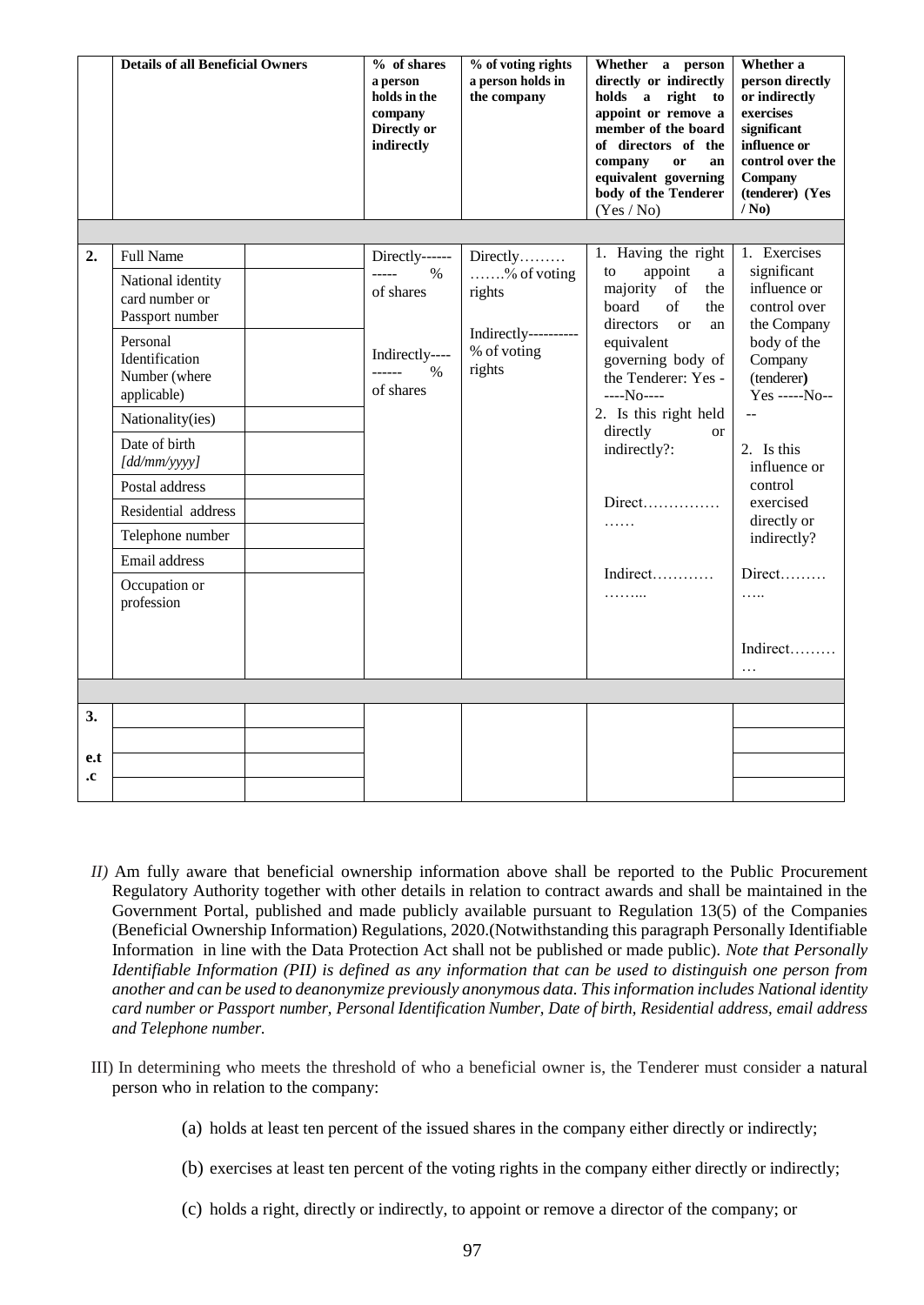- (d) exercises significant influence or control, directly or indirectly, over the company.
- IV) What is stated to herein above is true to the best of my knowledge, information and belief.

*Name of the Tenderer: .......................\*[insert complete name of the Tenderer]*

*Name of the person duly authorized to sign the Tender on behalf of the Tenderer: \*\* [insert complete name of person duly authorized to sign the Tender]*

*Designation of the person signing the Tender: ....................... [insert complete title of the person signing the Tender]*

*Signature of the person named above: ....................... [insert signature of person whose name and capacity are shown above]*

*Date this ....................... [insert date of signing] day of....................... [Insert month], [insert year]*

Bidder Official Stamp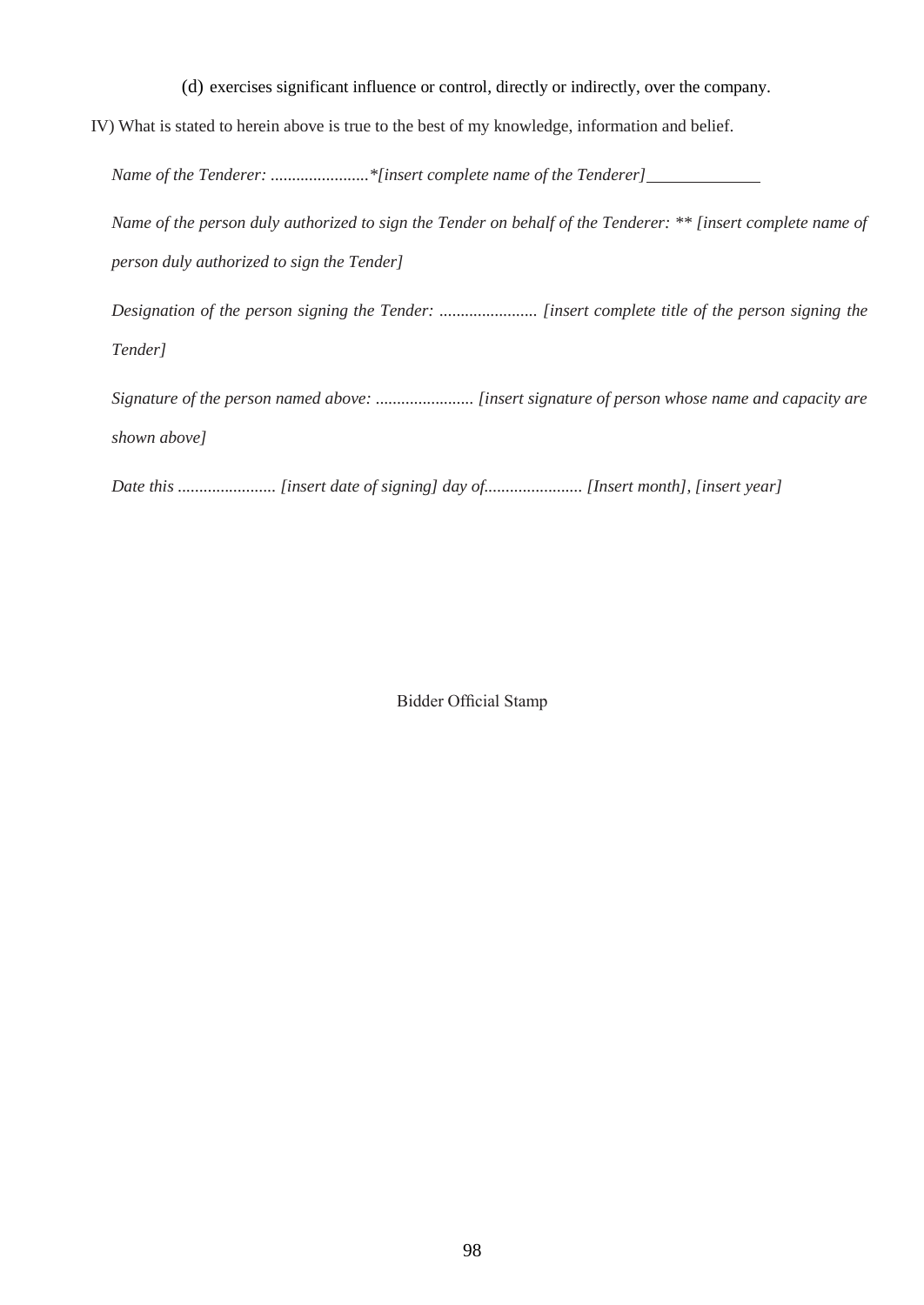# **FORM NO. 9 BENEFICIAL OWNERSHIP DISCLOSURE FORM (Amended and issued pursuant to PPRA CIRCULAR No. 02/2022)**

## *INSTRUCTIONS TO TENDERERS: DELETE THIS BOX ONCE YOU HAVE COMPLETED THE FORM*

*This Beneficial Ownership Disclosure Form ("Form") is to be completed by the successful tenderer pursuant to Regulation 13 (2A) and 13 (6) of the Companies (Beneficial Ownership Information) Regulations, 2020. In case of joint venture, the tenderer must submit a separate Form for each member. The beneficial ownership information to be submitted in this Form shall be current as of the date of its submission.*

*For the purposes of this Form, a Beneficial Owner of a Tenderer is any natural person who ultimately owns or controls the legal person (tenderer) or arrangements or a natural person on whose behalf a transaction is conducted, and includes those persons who exercise ultimate effective control over a legal person (Tenderer) or arrangement.*

| Tender Reference No.:                                            |                                            | <i>linsert</i>         |
|------------------------------------------------------------------|--------------------------------------------|------------------------|
| <i>identification no</i> ] Name of the Tender Title/Description: |                                            | <i>linsert name of</i> |
| <i>the assignment]</i> to:                                       | [insert complete name of Procuring Entity] |                        |

In response to the requirement in your notification of award dated *[insert date of notification of award]* to furnish additional information on beneficial ownership: *[select one option as applicable and delete the options that are not applicable]*

I) We here by provide the following beneficial ownership information.

## *Details of beneficial ownership*

|    | <b>Details of all Beneficial Owners</b>                    | % of shares<br>a person<br>holds in the<br>company<br>Directly or<br>indirectly | % of voting rights<br>a person holds in<br>the company                                           | Whether a person<br>directly or indirectly<br>holds a right to<br>appoint or remove a<br>member of the board<br>of directors of the<br>company<br>or<br>an<br>equivalent governing<br>body of the Tenderer<br>(Yes / No) | Whether a<br>person directly<br>or indirectly<br>exercises<br>significant<br>influence or<br>control over the<br>Company<br>(tenderer) (Yes<br>/ No) |
|----|------------------------------------------------------------|---------------------------------------------------------------------------------|--------------------------------------------------------------------------------------------------|--------------------------------------------------------------------------------------------------------------------------------------------------------------------------------------------------------------------------|------------------------------------------------------------------------------------------------------------------------------------------------------|
|    | <b>Full Name</b>                                           | Directly------                                                                  | Directly                                                                                         | 3. Having the right<br>to                                                                                                                                                                                                | 3. Exercises                                                                                                                                         |
| 1. | National identity<br>card number or<br>Passport number     | $\%$<br>-----<br>of shares<br>Indirectly----<br>$\%$<br>------<br>of shares     | $\ldots \ldots \frac{9}{6}$ of voting<br>rights<br>Indirectly----------<br>% of voting<br>rights | appoint<br>a<br>majority<br>of<br>the<br>board<br>of<br>the<br>directors<br><b>or</b><br>an<br>equivalent<br>governing body of<br>the Tenderer: Yes -<br>$---No---$                                                      | significant<br>influence or<br>control over<br>the Company<br>body of the<br>Company<br>(tenderer)                                                   |
|    | Personal<br>Identification<br>Number (where<br>applicable) |                                                                                 |                                                                                                  |                                                                                                                                                                                                                          |                                                                                                                                                      |
|    | Nationality                                                |                                                                                 |                                                                                                  | 4. Is this right held<br>directly                                                                                                                                                                                        | Yes -----No---                                                                                                                                       |
|    | Date of birth<br>[dd/mm/yyyy]                              |                                                                                 |                                                                                                  | <b>or</b><br>indirectly?:                                                                                                                                                                                                | 4. Is this                                                                                                                                           |
|    | Postal address                                             |                                                                                 |                                                                                                  |                                                                                                                                                                                                                          | influence or                                                                                                                                         |
|    | Residential address                                        |                                                                                 |                                                                                                  | Direct<br>.                                                                                                                                                                                                              | control<br>exercised                                                                                                                                 |
|    | Telephone number                                           |                                                                                 |                                                                                                  |                                                                                                                                                                                                                          | directly or                                                                                                                                          |
|    | Email address                                              |                                                                                 |                                                                                                  | Indirect                                                                                                                                                                                                                 | indirectly?                                                                                                                                          |
|    | Occupation or<br>profession                                |                                                                                 |                                                                                                  | .                                                                                                                                                                                                                        | $Direct$<br>.                                                                                                                                        |
|    |                                                            |                                                                                 |                                                                                                  |                                                                                                                                                                                                                          | Indirect                                                                                                                                             |
|    |                                                            |                                                                                 |                                                                                                  |                                                                                                                                                                                                                          | $\cdots$                                                                                                                                             |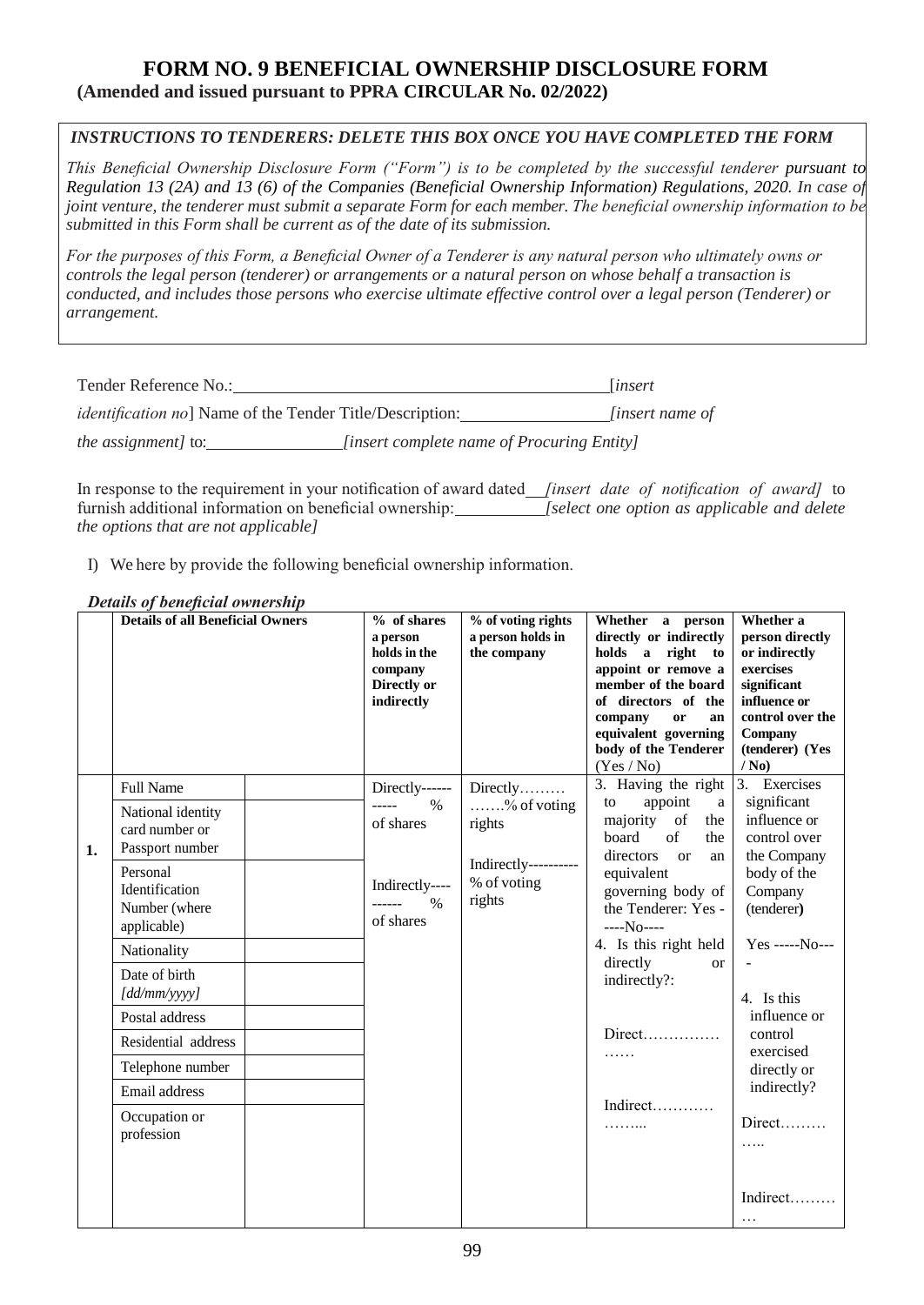|           | <b>Details of all Beneficial Owners</b>                    | % of shares<br>a person<br>holds in the<br>company<br>Directly or<br>indirectly | % of voting rights<br>a person holds in<br>the company                             | Whether a person<br>directly or indirectly<br>holds a right<br>$\mathbf{to}$<br>appoint or remove a<br>member of the board<br>of directors of the<br>company<br><b>or</b><br>an<br>equivalent governing<br>body of the Tenderer<br>(Yes / No) | Whether a<br>person directly<br>or indirectly<br>exercises<br>significant<br>influence or<br>control over the<br>Company<br>(tenderer) (Yes<br>/ No) |
|-----------|------------------------------------------------------------|---------------------------------------------------------------------------------|------------------------------------------------------------------------------------|-----------------------------------------------------------------------------------------------------------------------------------------------------------------------------------------------------------------------------------------------|------------------------------------------------------------------------------------------------------------------------------------------------------|
| 2.        | <b>Full Name</b>                                           | Directly------                                                                  | Directly<br>% of voting<br>rights<br>Indirectly----------<br>% of voting<br>rights | 3. Having the right<br>appoint<br>to<br>a<br>majority<br>of<br>the<br>board<br>of<br>the<br>directors<br><b>or</b><br>an<br>equivalent<br>governing body of<br>the Tenderer: Yes -<br>$---No---$                                              | 3. Exercises<br>significant                                                                                                                          |
|           | National identity<br>card number or<br>Passport number     | -----<br>$\%$<br>of shares                                                      |                                                                                    |                                                                                                                                                                                                                                               | influence or<br>control over<br>the Company<br>body of the<br>Company<br>(tenderer)<br>Yes -----No--                                                 |
|           | Personal<br>Identification<br>Number (where<br>applicable) | Indirectly----<br>$\%$<br>of shares                                             |                                                                                    |                                                                                                                                                                                                                                               |                                                                                                                                                      |
|           | Nationality(ies)                                           |                                                                                 |                                                                                    | 4. Is this right held<br>directly<br><b>or</b>                                                                                                                                                                                                | $\overline{a}$                                                                                                                                       |
|           | Date of birth<br>[dd/mm/yyyy]                              |                                                                                 |                                                                                    | indirectly?:                                                                                                                                                                                                                                  | 4. Is this<br>influence or                                                                                                                           |
|           | Postal address                                             |                                                                                 |                                                                                    |                                                                                                                                                                                                                                               | control<br>exercised                                                                                                                                 |
|           | Residential address                                        |                                                                                 |                                                                                    | .                                                                                                                                                                                                                                             | directly or                                                                                                                                          |
|           | Telephone number                                           |                                                                                 |                                                                                    |                                                                                                                                                                                                                                               | indirectly?                                                                                                                                          |
|           | Email address                                              |                                                                                 |                                                                                    | Indirect                                                                                                                                                                                                                                      | $Direct$                                                                                                                                             |
|           | Occupation or<br>profession                                |                                                                                 |                                                                                    | .                                                                                                                                                                                                                                             | .                                                                                                                                                    |
|           |                                                            |                                                                                 |                                                                                    |                                                                                                                                                                                                                                               | Indirect<br>$\cdots$                                                                                                                                 |
|           |                                                            |                                                                                 |                                                                                    |                                                                                                                                                                                                                                               |                                                                                                                                                      |
| 3.        |                                                            |                                                                                 |                                                                                    |                                                                                                                                                                                                                                               |                                                                                                                                                      |
|           |                                                            |                                                                                 |                                                                                    |                                                                                                                                                                                                                                               |                                                                                                                                                      |
| e.t<br>.c |                                                            |                                                                                 |                                                                                    |                                                                                                                                                                                                                                               |                                                                                                                                                      |
|           |                                                            |                                                                                 |                                                                                    |                                                                                                                                                                                                                                               |                                                                                                                                                      |

- *II)* Am fully aware that beneficial ownership information above shall be reported to the Public Procurement Regulatory Authority together with other details in relation to contract awards and shall be maintained in the Government Portal, published and made publicly available pursuant to Regulation 13(5) of the Companies (Beneficial Ownership Information) Regulations, 2020.(Notwithstanding this paragraph Personally Identifiable Information in line with the Data Protection Act shall not be published or made public). *Note that Personally Identifiable Information (PII) is defined as any information that can be used to distinguish one person from another and can be used to deanonymize previously anonymous data. This information includes National identity card number or Passport number, Personal Identification Number, Date of birth, Residential address, email address and Telephone number.*
- III) In determining who meets the threshold of who a beneficial owner is, the Tenderer must consider a natural person who in relation to the company:
	- (e) holds at least ten percent of the issued shares in the company either directly or indirectly;
	- (f) exercises at least ten percent of the voting rights in the company either directly or indirectly;
	- (g) holds a right, directly or indirectly, to appoint or remove a director of the company; or